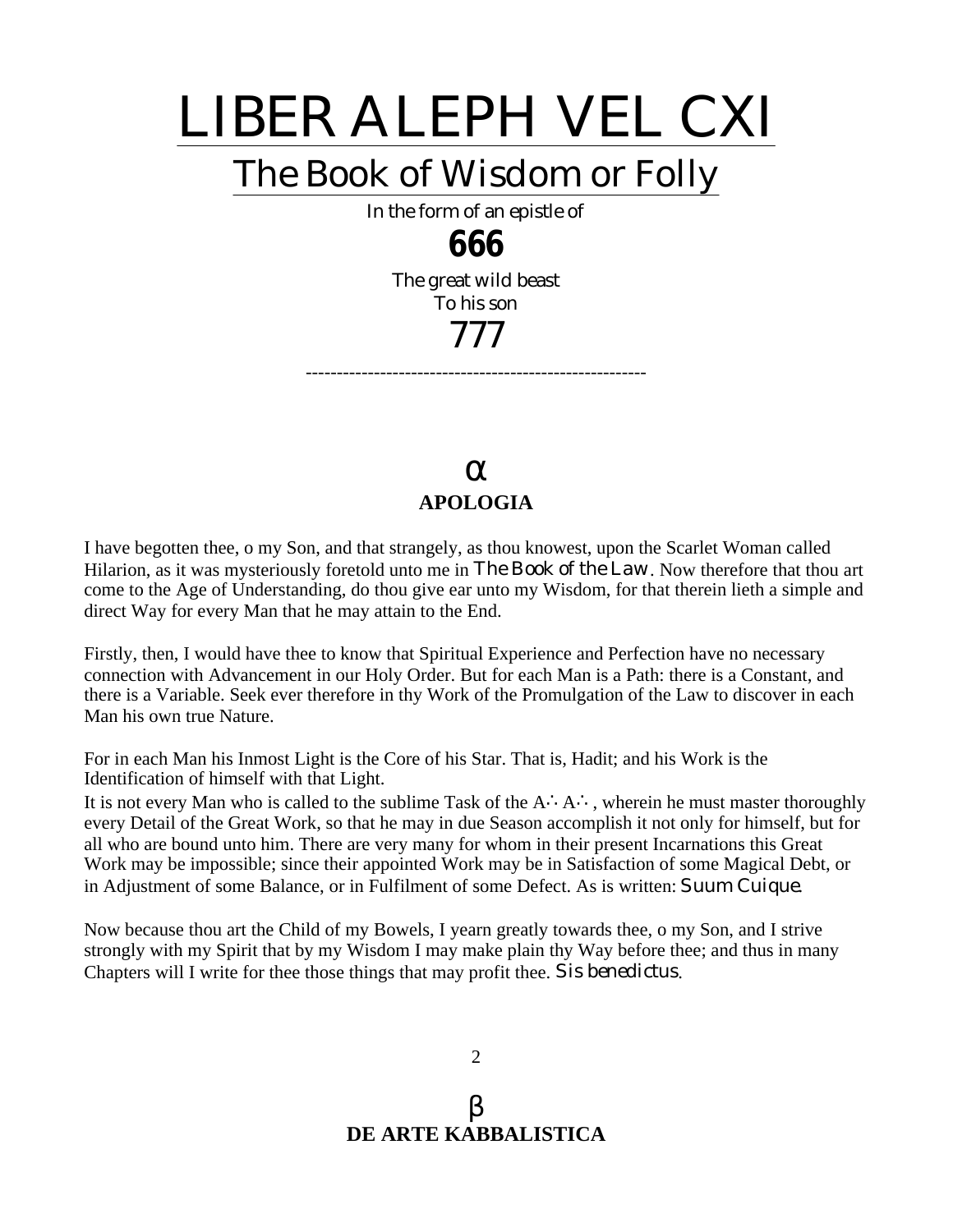Do thou study most constantly, my Son, in the Art of the Holy Qabalah. Know that herein the Relations between Numbers, though they be mighty in Power and prodigal of Knowledge, are but lesser Things. For the Work is to reduce all other conceptions to these of Number, because thus thou wilt lay bare the very Structure of thy Mind, whose rule is Necessity rather than Prejudice. Not until the Universe is thus laid naked before thee canst thou truly anatomize it. The Tendencies of thy Mind lie deeper far than any Thought, for they are the Conditions and the Laws of Thought; and it is these that thou must bring to Nought.

This Way is most sure; most sacred; and the Enemies thereof most awful, most sublime. It is for the Great Souls to enter on this Rigour and Austerity. To them the Gods themselves do Homage; for it is the Way of Utmost Purity.

#### 3

#### **g DE VITA CORRIGENDA**

Know, son, that the true Principle of Self-Control is Liberty. For we are born into a World which is in Bondage to Ideals; to them we are perforce fitted, even as the Enemies to the Bed of Procrustes. Each of us, as he grows, learns Repression of himself and his true Will. "It is a lie, this folly against self": these Words are written in *The Book of the Law*. So therefore these Passions in ourselves which we understand to be Hindrances are not part of our True Will, but diseased Appetites, manifest in us through false early Training. Thus the Tabus of savage Tribes in such matter as Love constrain that True Love which is born in us; and by this Constraint come ills of Body and Mind. Either the Force of Repression carries it, and creates Neuroses and Insanities; or the Revolt against that Force, breaking forth with Violence, involves Excesses and Extravagances. All these Things are Disorders, and against Nature. Now then learn of me the testimony of History and literature as a great Scroll of Learning. But the Vellum of the Scroll is of Man's Skin, and its Ink of his Heart's Blood.

### 4

#### **d LEGENDA DE AMORE**

The Fault, that is Fatality, in Love, as in every other Form of Will, is Impurity. It is not the Spontaneity there-of which worketh Woe, but some Repression in the Environment.

In the Fable of Adam and Eve is this great Lesson taught by the Masters of the Holy Qabalah. For Love were to them the eternal Eden, save for the Repression signified by the Tree of the Knowledge of Good and Evil. Thus their Nature of Love was perfect; it was their Fall from that Innocence which drove them from the Garden.

In the Love of Romeo and Juliet was no Flaw; but family Feud, which imported nothing to that Love, was its Bane; and the Rashness and Violence of their Revolt against that Repression, slew them.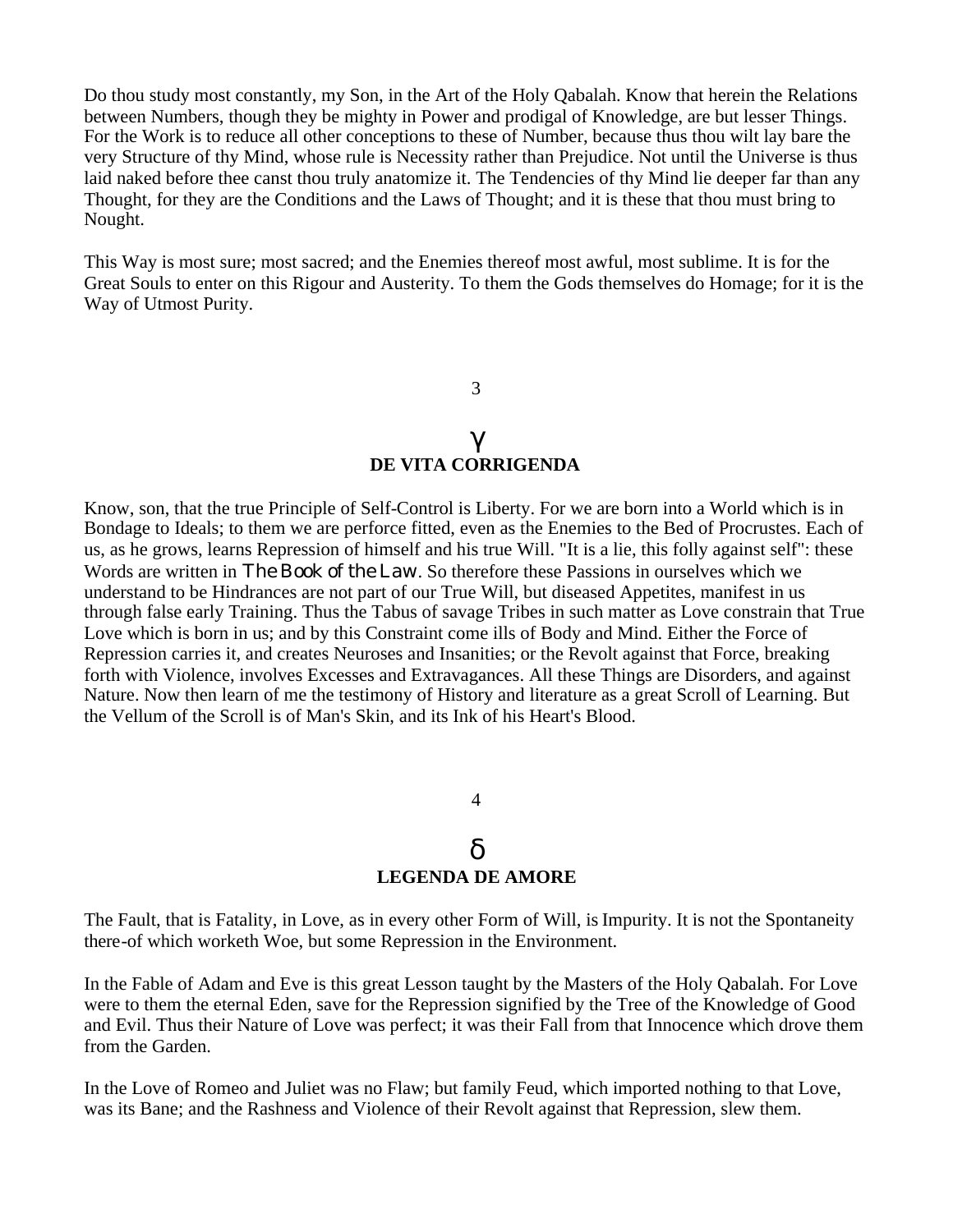In the pure Outrush of Love in Desdemona for Othello was no Flaw; but his Love was marred by his consciousness of his Age and his Race, of the Prejudices of his Fellows and of his own Experience of Woman-frailty.

5

#### **e GESTA DE AMORE**

Now as Literature overfloweth with the Murders of Love, so also doeth History, and the Lesson is ever the same.

Thus the Loves of Abelard and of Heloise were destroyed by the System of Repression in which they chanced to move.

Thus Beatrice was robbed of Dante by social Artificialities; and Paolo slain on account of Things external to his Love of Francesca.

Then, *per contra*, Martin Luther, being a Giant of Will, and also the Eighth Henry of England, as a mighty King, bent them to overturn the whole World that they might have satisfaction of their Loves.

And who shall follow them? For even now we find great Churchmen, Statesmen, Princes, Dramamakers, and many lesser Men, overwhelmed utterly and ruined by the conflict between their Passions and the Society about them. Wherein which Party errs is no matter of Moment for our Thought; but the Existence of the War is Evidence of Wrong done to Nature.

## *F* **ULTIMA THESIS DE AMORE**

6

Therefore, o my Son, be thou wary, not bowing before the false Idols and ideals, yet not flaming forth in Fury against them, unless that be thy Will.

But in this Matter be prudent and be silent, discerning subtly and with acumen the nature of the Will within thee; so that thou mistake not Fear for Chastity, or Anger for Courage. And since the fetters are old and heavy, and thy Limbs withered and distorted by reason of their Compulsion, do thou, having broken them, walk gently for a little while, until the ancient Elasticity return, so that thou mayst walk, run, and leap naturally and with Rejoicing.

Also, since these Fetters are as a Bond almost universal, be instant to declare the Law of Liberty, and the full Knowledge of all Truth that appertaineth to this Matter; for if in this only thou overcome, then shall all Earth be free, taking its Pleasure in Sunlight without Fear or Phrenzy. Amen.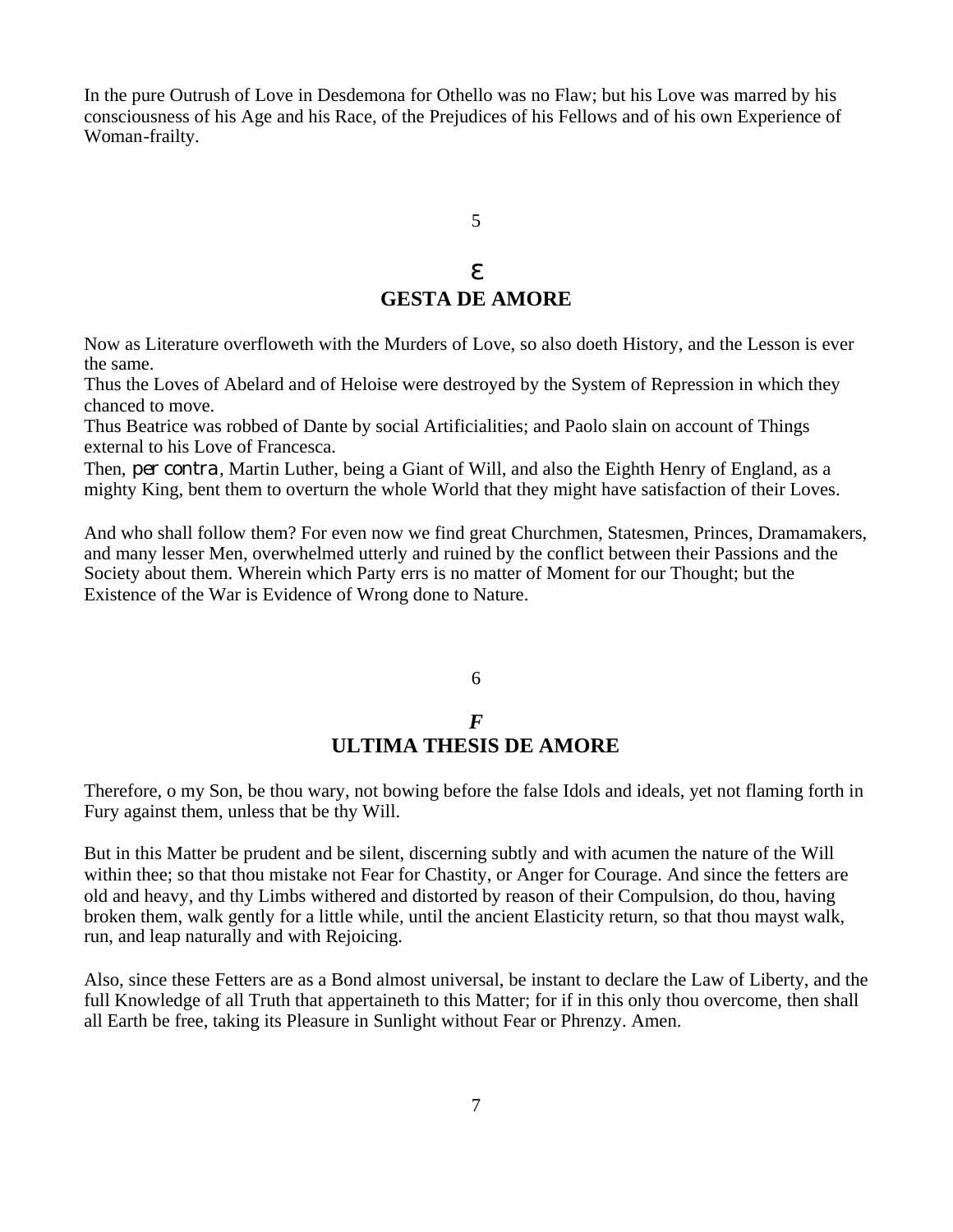#### **z DE NATURA SUA PERCIPIENDA**

Understand, o my Son, in thy Youth, these Words which some wise One, now nameless, spake of old; except ye become as little Children ye shall in no wise enter into the Kingdom of Heaven. This is to say that thou must first comprehend thine original Nature in every Point, before thou wast forced to bow before the Gods of Wood and Stone that Men have made, not comprehending the Law of Change, and of Evolution Through Variation, and the independent Value of every living Soul.

Learn this also, that even the Will to the Great Work may be misunderstood of Men; for this Work must proceed naturally and without Overstress, as all true Works. Right also is that Word that the Kingdom of Heaven suffereth Violence, and the violent take it by Force. But except thou be violent by Virtue of thy true Nature, how shalt thou take it? Be not as the Ass in the Lion's Skin; but if thou be born Ass, bear patiently thy Burdens, and enjoy thy Thistles; for an Ass also, as in the Fables of Apuleius and Matthaiss, may come to Glory in the Path of his own Virtue.

# **h ALTERA DE VIA MATURAE**

8

Sayest thou (methinks) that here is a great Riddle, since by Reason of much Repression thou hast lost the Knowledge of thine original Nature?

My son, this is not so; for by a peculiar Ordinance of Heaven, and a Disposition occult within his Mine, is every Man protected from this Loss of his own Soul, until and unless be be by Choronzon disintegrated and dispersed beyond power of Will to repair; as when the Conflict within him, rending and burning, hath made his Mind utterly desert, and his Soul Madness.

Give Ear, give Ear attentively; the Will is not lost; though it be buried beneath a life-old Midden of Repressions, for it persisteth vital within thee (is it not the true Motion of thine inmost Being?) and for all thy conscious Striving cometh forth by Night and by Stealth in Dream and Phantasy. Now is it naked and brilliant, now clothed in rich Robes of Symbol and Hieroglyph; but always travelleth it with thee upon thy Path, ready to acquaint thee with thy true Nature, if thou attend unto its Word, its Gesture, or its Show of Imagery.

### **q QUO MODO NATURA SUA EST LEGENDA**

9

Therefore deem not that thy lightest Fancy is insignificant. Thy most unconscious Acts are Keys to the Treasure-Chamber of thine own Palace, which is the House of the Holy Ghost. Consider well thy conscious Thoughts and Acts, for they are under the Dominion of thy Will, and moved in Accord with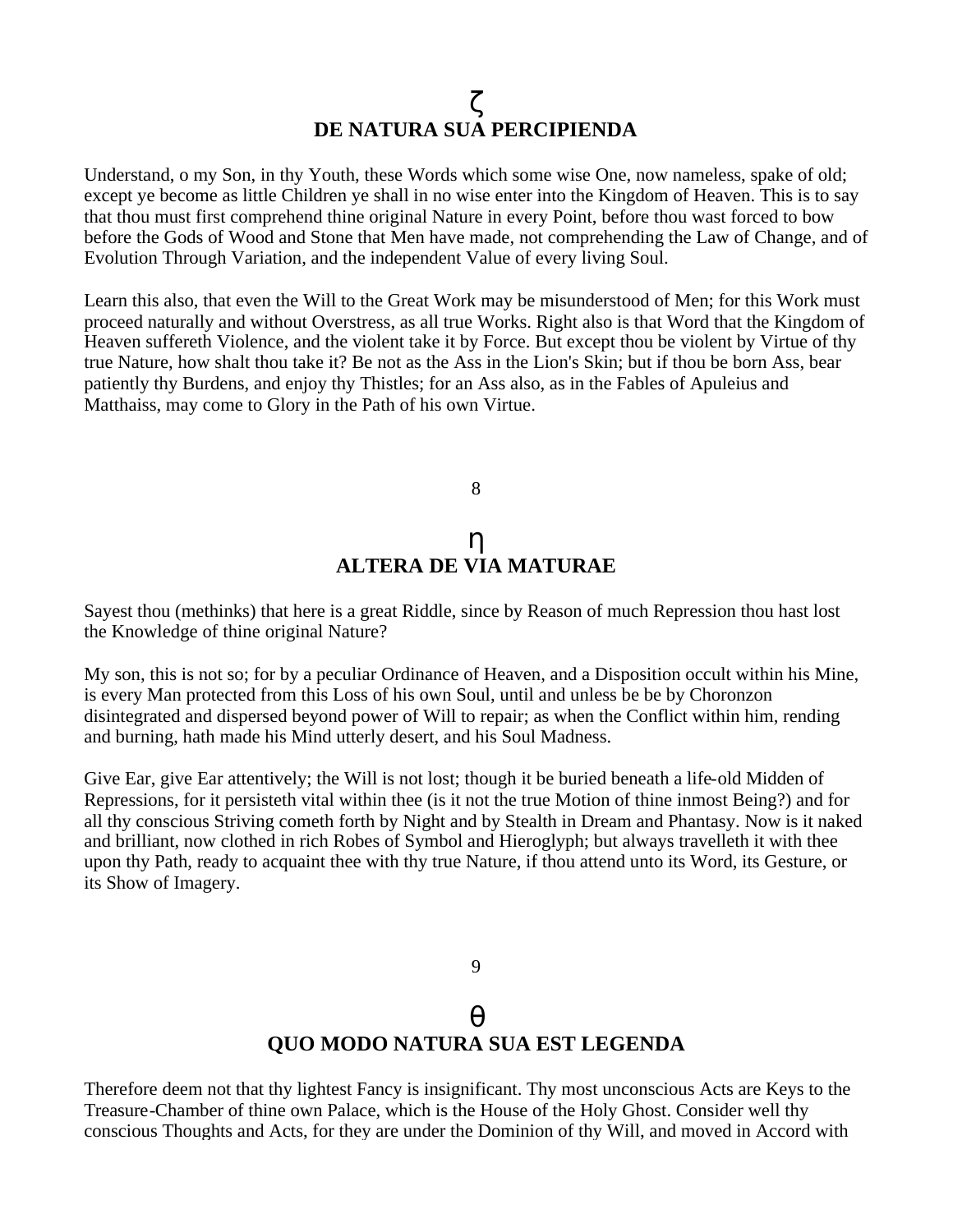the Operation of thy Reason; this indeed is a necessary work, enabling to comprehend in what manner thou mayst adjust thyself to thine Environment. Yet is this Adaptation but Defence for the most Part, or at the best Subterfuge and Stratagem in the Tactics of thy Life, with but an accidental and subordinate Relation to thy true Will, whereof by Consciousness and by Reason thou mayst be ignorant, unless by Fortune great and rare thou be already harmonized in thyself, the Outer with the Inner, which Grace is not common among Men, and is the Reward of previous Attainment.

Neglect not simple Introspections, therefore; but give yet greater Heed unto those Dreams and Phantasies, those Gestures and Manners unconscious, and of undiscovered Cause, which betoken thee.

#### 10

### **i DE SOMNIIS** α. CAUSA PER ACCIDENS

As all diseases have two conjunct causes, one immediate, external and exciting, the other constitutional, internal, and predisposing, so it is with Dreams, which are Dis-Eases, or unbalanced States of Consciousness, Disturbers of Sleep as Thoughts are of Life.

This exciting Cause is commonly of two kinds: *videlicet*, *imprimis*, the physical Condition of the Sleeper, as a Dream of Water caused by a shower without, or a Dream of Strangulation caused by a Dyspnœa, or a Dream of Lust caused by the seminal Congestions of an unclean Life, or a Dream of falling or flying caused by some unstable Equilibrium of Body.

*Secundo*, the psychic condition of the Sleeper, the Dream being determined by recent Events in his Life, usually those of the Day previous, and especially such Events as have caused Excitement of Anxiety, the more so if they be unfinished or unfulfilled.

But this exciting Cause is of a superficial Nature, as it were a Cloke or a Mask; and thus it but lendeth Aspect to the other Cause, which lieth in the Nature of the Sleeper himself.

11

### **k DE SOMNIIS** β. CAUSA PER NATURAM

The deep, constitutional, or predisposing Cause of Dreams lieth within the Jurisdiction of the Will itself. For that Will, being alway present, albeit (it may be) latent, discovereth himself when no longer inhibited by that conscious Control which is determined by Environment, and therefore oft times contrary to himself. This being so, the Will declareth himself, as it were in a Pageant, and showeth himself thus apparelled, unto the Sleeper, for a Warning or Admonition. Every Dream, or Pageant of Fancy, is therefore a Shew of Will; and Will being no more prevented by Environment or by Consciousness, cometh as a Conqueror. Yet even so he must come for the most Part throned upon the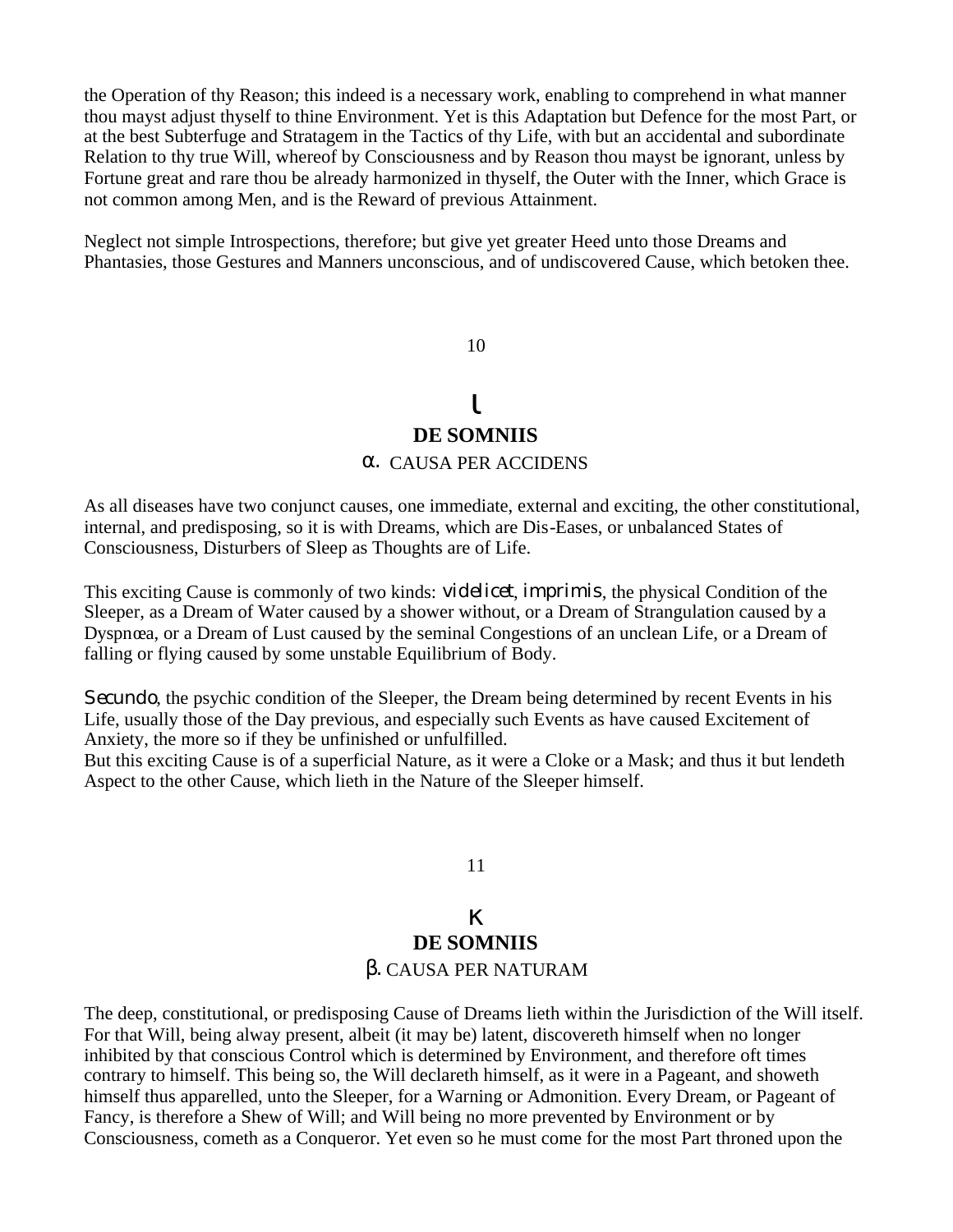Chariot of the exciting Cause of the Dream, and therefore is his Appearance symbolic, like a Writing in Cipher, or like a Fable, or like a Riddle in Pictures. But alway does he triumph and fulfil himself therein, for the Dream is a natural Compensation in the inner World for any Failure of Achievement in the outer.

#### 12

### **l DE SOMNIIS** γ. VESTIMENTA HORRORIS

Now then if in a Dream the Will be always triumphant, how cometh it that a Man may be ridden of the Nightmare? And of this the true Explanation is that in such a case the Will is in Danger, having been attacked and wounded or corrupted by the Violence of some Repression. Thus the Consciousness of the Will is directed to the sore Spot, as in Pain, and seeketh comfort in an Externalization, or shew, of that Antagonism. And because the Will is sacred, such dreams excite an Ecstasy or Phrenzy of Horror, Fear or Disgust. Thus the true Will of Œdipus was toward the bed of Jocasta, but the Tabu, strong both by Inheritance and by Environment, was so attached to that Will that his Dream concerning his Destiny was a Dream of Fear and of Abhorrence, his Fulfilment thereof (even in Ignorance) a spell to stir up all the subconscious Forces of all the People about him, and his Realization of the Act a madness potent to drive him to self-inflicted Blindness and fury-haunted Exile.

#### 13

### **m DE SOMNIIS** δ. SEQUENTIA

Know firmly, o my son, that the true Will cannot err; for this is thine appointed course in Heaven, in whose order is Perfection.

A Dream of Horror is therefore the most serious of all Warnings; for it signifieth that thy Will, which is Thy Self in respect of its Motion, is in Affliction and Danger. Thus thou must instantly seek out the Cause of that subconscious Conflict, and destroy thine Enemy utterly by bringing thy conscious Vigour as an Ally to that true Will. If then there be a Traitor in the Consciousness, how much the more is it necessary for thee to arise and extirpate him before he wholly infect thee with the divided Purpose which is the first Breach in that Fortress of the Soul whose Fall should bring it to the shapeless Ruin whose Name is Choronzon!

#### 14

#### **n DE SOMNIIS**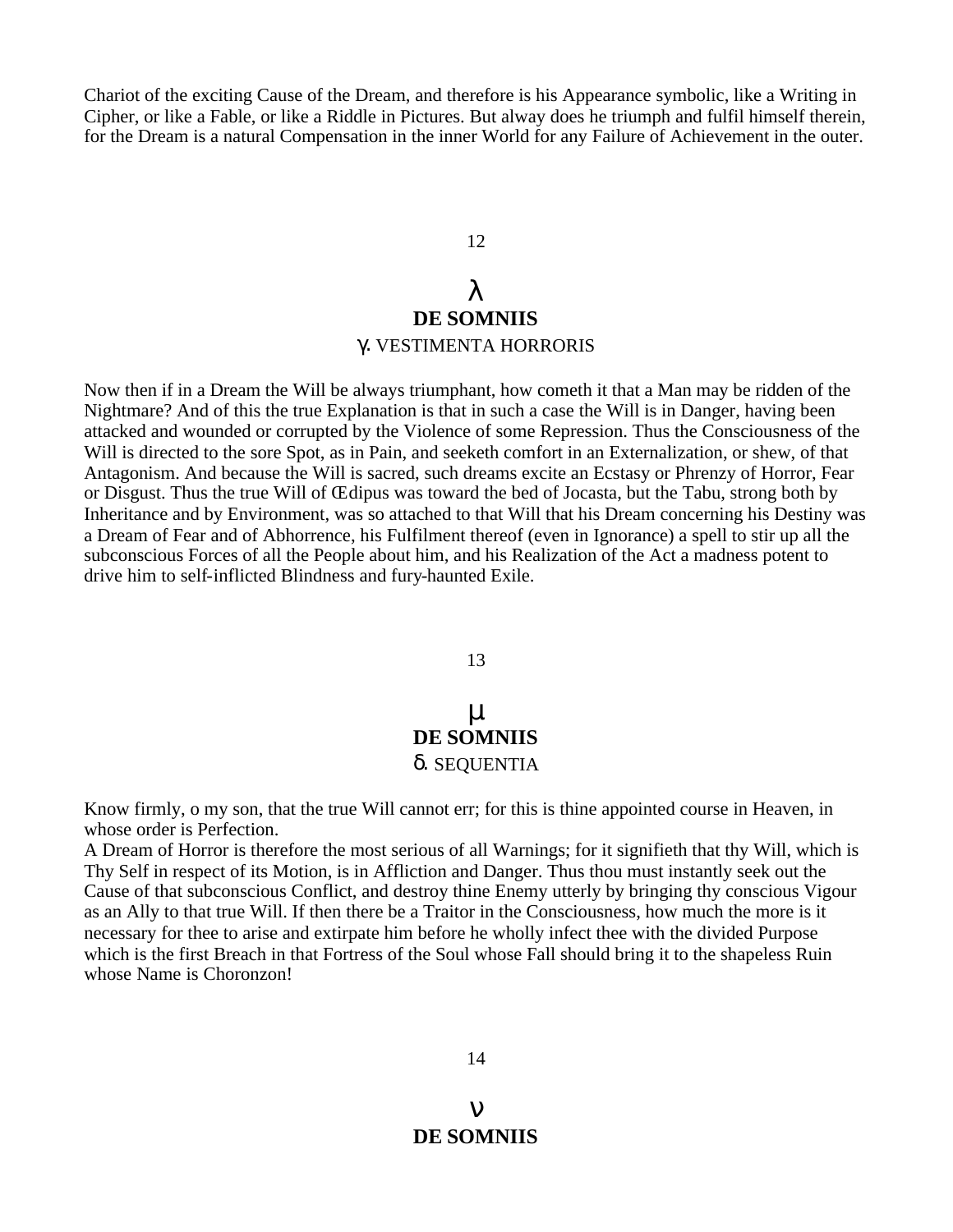#### ε. CLAVICULA

The Dream delightful is then a Pageant of the Fulfilment of the true Will, and the Nightmare a symbolic Battle between it and its Assailants in thyself. But there can be only one true Will, even as there can be only one proper Motion in any Body, no matter of how many Forces that Motion be the Resultant. Seek therefore this Will, and conjoin with it thy conscious Self; for this is that which is written; "Thou hast no right but to do thy Will. Do that, and no other shall say nay." Thou seest, o my Son, that all conscious Opposition to thy Will, whether in Ignorance, or by Obstinacy, or through Fear of others, may in the end endanger even thy true Self, and bring thy Star into Disaster.

And this is the true Key to Dreams; see that thou be diligent in its Use, and unlock therewith the secret Chambers of thine Heart.

#### 15

#### **x DE VIA PER EMPYRAEUM**

Concerning they Travellings in thy Body of Light, or Astral journeys and Visions so-called, do thou lay this Wisdom to thy Heart, o my Son, that in this Practice, whether Things Seen and Heard be Truth and Reality, or whether they be Phantoms in the Mind, abideth this Supreme Magical Value, namely: Whereas the Direction of such Journeys is consciously willed, and determined by Reason, and also unconsciously willed, by the true Self, since without It no Invocation were possible, we have here a Cooperation of Alliance between the Inner and the Outer Self, and thus an Accomplishment, at least partial, of the Great Work.

And therefore is Confusion or Terror in any such Practice an Error fearful indeed, bringing about Obsession, which is a temporary or even it may be a permanent Division of the Personality, or Insanity, and therefore a defeat most fatal and pernicious, a Surrender of the Soul to Choronzon.

#### 16

#### **o DE CULTU**

Now, o my Son, that thou mayst be well guarded against thy ghostly Enemies, do thou work constantly by the Means prescribed in our Holy Books.

Neglect never the fourfold Adorations of the Sun in his four Stations, for thereby thou doest affirm thy Place in Nature and her Harmonies.

Neglect not the Performance of the Ritual of the Pentagram, and of the Assumption of the Form of Hoor-pa-Kraat.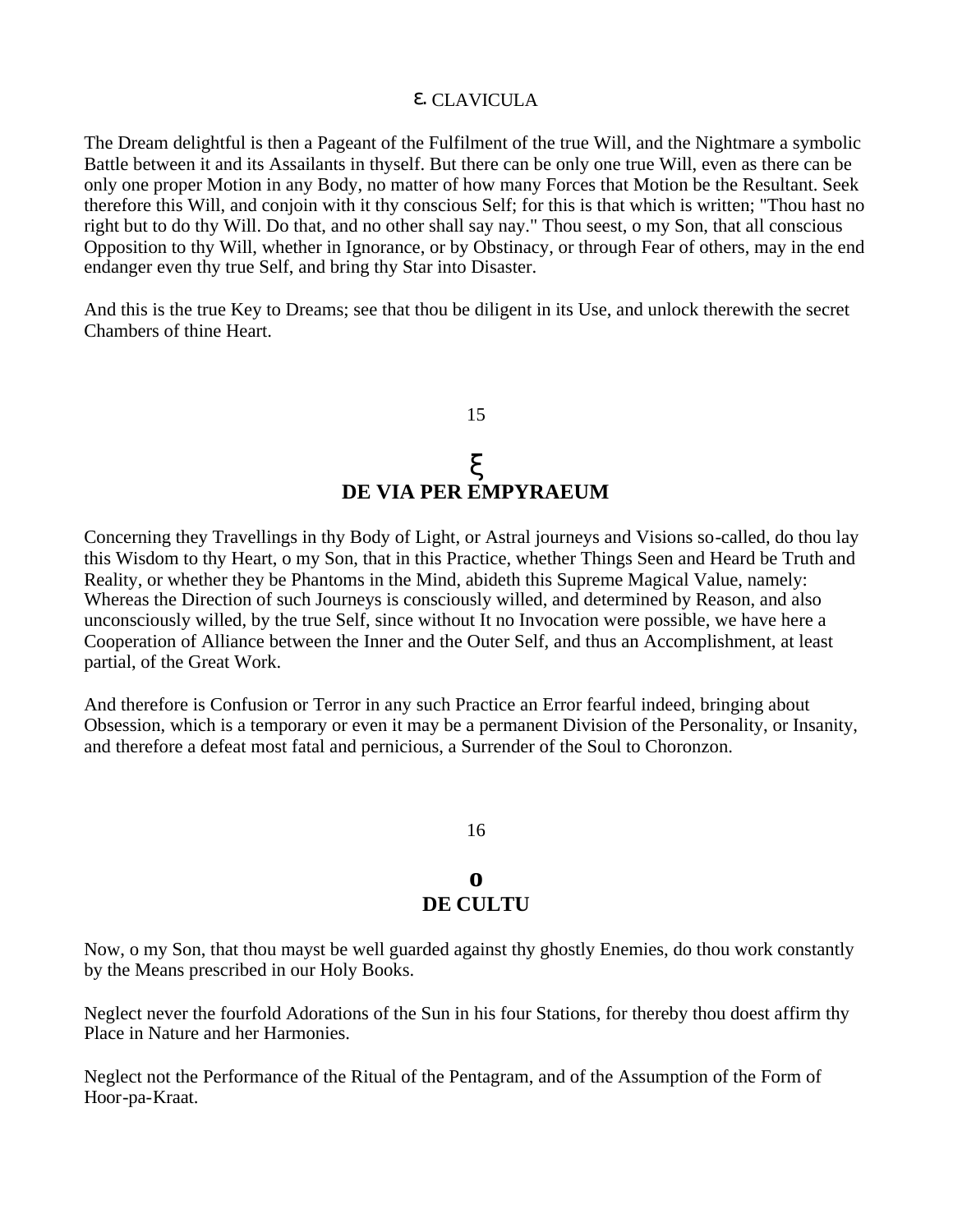Neglect not the daily Miracle of the Mass, either by the Rite of the Gnostic Catholic Church, or that of the Phœnix.

Neglect not the Performance of the Mass of the Holy Ghost, as Nature herself prompteth thee.

Travel also much in the Empyrean in the Body of Light, seeking ever Abodes more fiery and lucid.

Finally, exercise constantly the Eight Limbs of Yoga. And so shalt thou come to the End.

#### 17

### **p DE CLAVICULA SOMNIORUM**

And now concerning Meditation let me disclose unto thee more fully the Mystery of the Key of Dreams and Phantasies.

Learn first that as the Thought of the Mind standeth before the Soul and hindereth its Manifestation in consciousness, so also the gross physical Will is the Creator of the Dreams of common Men, and as in Meditation thou doest destroy every Thought by mating it with its Opposite, so must thou cleanse thyself by a full and perfect Satisfaction of that bodily will in the Way of Chastity and Holiness which has been revealed unto thee in thy Initiation.

This inner Silence of the Body being attained, it may be that the true Will may speak in True Dreams; for it is written that He giveth unto His Beloved in Sleep. Prepare thyself therefore in this Way, as a good Knight should do.

18

#### o **½**

### **DE SOMNO LUCIDO**

Now know this also that at the End of that secret Way lieth a Garden wherein is a Rest House prepared for thee. For to him whose physical Needs of whatever Kind are not truly satisfied cometh a Lunar or physical Sleep appointed to refresh and recreate by Cleansing and Repose; but on him that is bodily pure the Lord bestoweth a Solar or Lucid Sleep, wherein move Images of pure Light fashioned by the True Will. And this is called by the Qabalists the Sleep of Shiloam, and of this doeth also Porphyry make mention mention, and Cicero, with many other Wise Men of Old Time.

Compare, o my Son, with this Doctrine that which was taught thee in the Sanctuary of the Gnosis concerning the Death of the Righteous; and learn moreover that these are but particular Cases of an Universal Formula.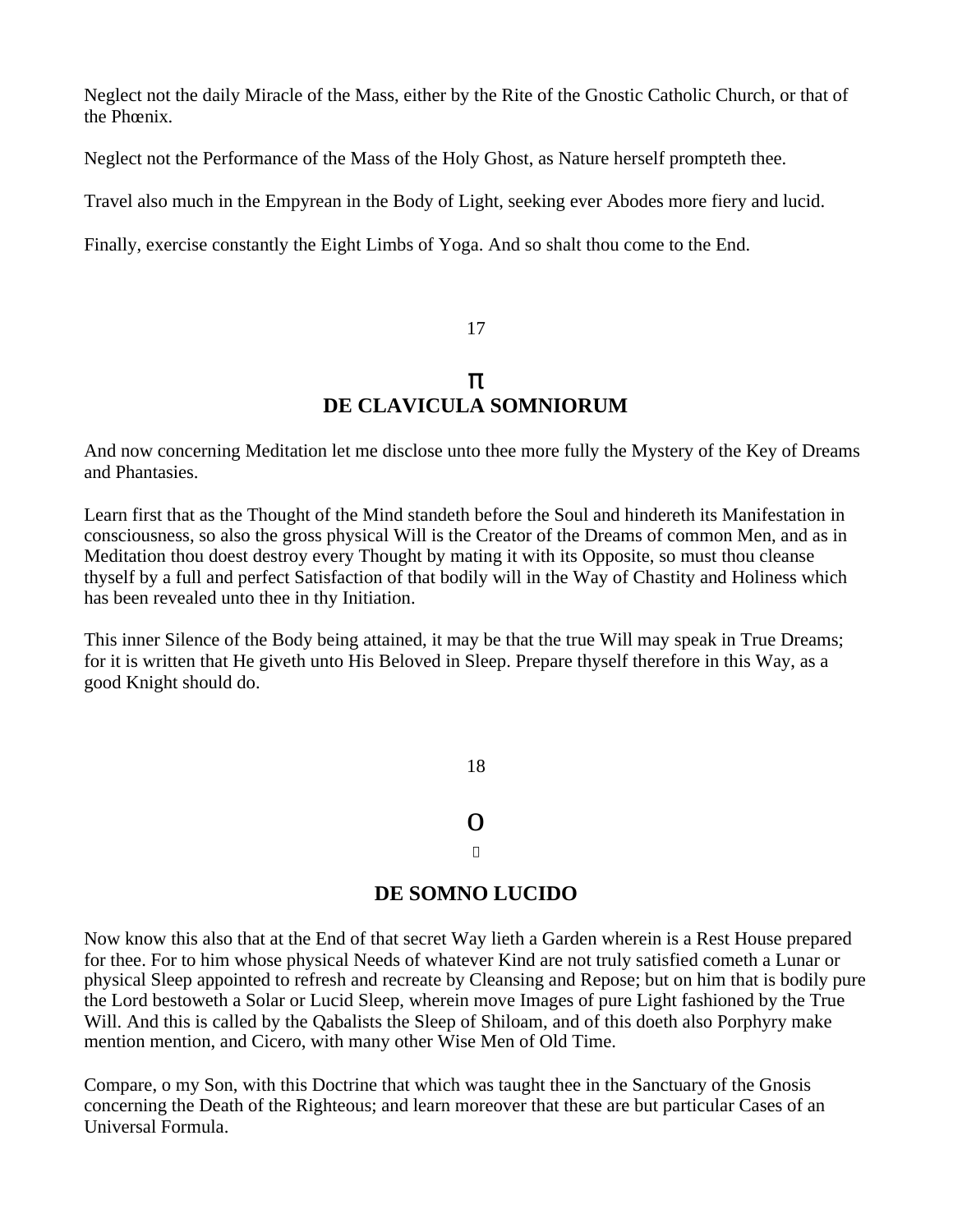#### **r DE VENEMIS**

My Son, if thou fast awhile, there shall come unto thee a second State of physiological Being, in which is a delight passive and equable, without Will, a contentment of Weakness, with a Feeling of Lightness and of Purity. And this is because the Blood hath absorbed, in its Need of Nutriment, all foreign Elements. Such also is the Case with the Mind which hath not fed itself on Thought. Consider the placid and ruminent Existence of such Persons as read little, are removed from worldy Struggle by some sufficient Property of small and unexciting Value, stably invested, and by Age and Environment are free from Passion. They live, according to their own Nature, without Desire, and they oppose no Resistance to the Operations of Time. Such are called Happy, and in their Way of Vegetable Life it is so; for they are free of any Poison.

#### 20

#### **s DE MOTU VITAE**

Learn then, o my Son, that all Phenomena are the effect of Conflict, even as the Universe itself is a Nothing expressed as the Difference of two Equalities, or, an thou wilt, as the Divorce of Nuit and Hadit. So therefore every Marriage dissolveth a more material, and createth a less material Complex; and this is our Way of Live, rising ever from Ecstasy to Ecstasy. So then all high Violence, that is to say, all Consciousness, is the spiritual Orgasm of a Passion between two lower and grosser Opposites. Thus Light and Heat result from the Marriage of Hydrogen and Oxygen; Love from that of Man and Woman, Dhyana or Ecstasy from that of the Ego and the non-Ego.

But be thou well grounded in this Thesis corollary, that one or two such Marriages do but destroy for a Time the Exacerbation of any Complex; to deracinate such is a Work of long Habit and deep Search in Darkness for the Germ thereof. But this once accomplished, that particular Complex is destroyed, or sublimated for ever.

#### 21

#### **t DE MORBIS SANGUINIS**

Now then understand that all Opposition to the Way of Nature createth Violence. If thine excretory System do its Function not at its fullest, there come Poisons in the Blood, and the Consciousness is modified by the conflicts or Marriages between the elements heterogeneous. Thus if the Liver be not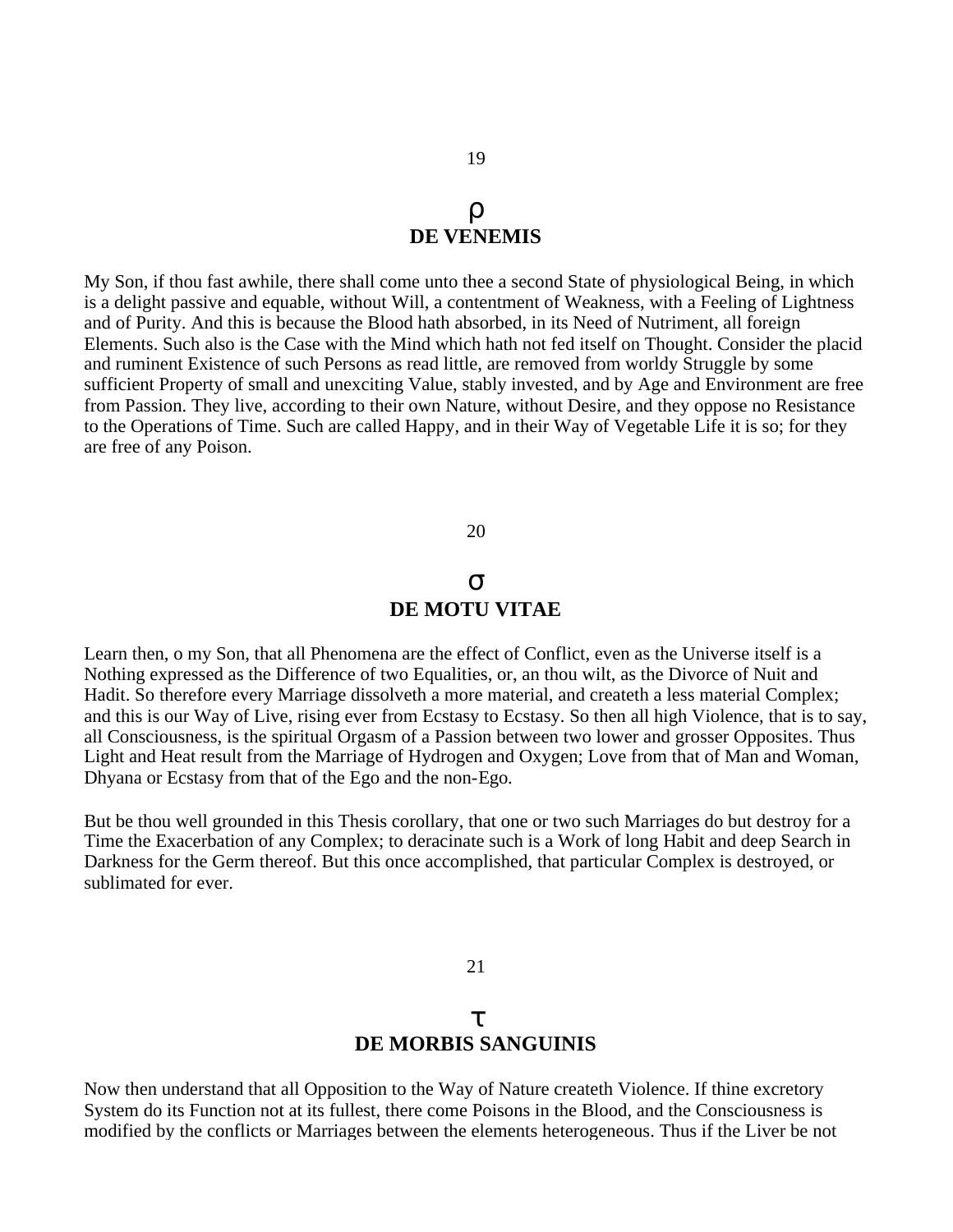efficient, we have Melancholy; if the Kidneys, Coma; if the Testes or Ovaries, loss of Personality itself. Also, an we poison the Blood directly with Belladonna, we have Delirium vehement and furious; with Hashish, Visions phantastic and enormous; with Anhiolonium, Ecstasy of colour and what not; with diverse Germs of Disease, Disturbances of Consciousness varying with the Nature of the Germ. Also with Ether, we gain the Power of analysing the Consciousness into its Planes; and so for many others.

But all these are, in our mystical Sense, Poisons; that is, we take two Things diverse and opposite, binding them together so that they are compelled to unite; and the Orgasm of each Marriage is an Ecstasy, the Lower dissolving in the Higher.

#### 22

#### **u DE CURSU AMORIS**

I continue then, o my son, and reiterate that this Formula is general to all Nature. And thou wilt note that by repeated Marriage cometh Toleration, so the Ecstasy appeareth no more. Thus his half grain of Morphia, which first opened his Gates of Heaven, is nothing worth to the Self-poisoner after a Year of daily Practice. So too the Lover findeth no more Joy in Union with his Mistress, so soon as the original Attraction between them is satisfied by repeated Conjunctions. For this Attraction is an Antagonism; and the greater this Antinomy, the more fierce the Puissance of the Magnetism, and the Quality of Energy disengaged by the Coition. Thus in the Union of Similars, as of Halogens with each other, is no strong Passion of explosive Force, and the Love between two Persons of the like Character and Taste is placid and without Transmutation to higher Planes.

#### 23

### **f DE NUPTIIS MYSTICIS**

O my Son, how wonderful is the Wisdom of this Law of Love! How vast are the Oceans of uncharted Joy that lie before the Keel of thy Ship! Yet know this, that every Opposition is in its Nature named Sorrow, and the Joy lieth in the Destruction of the Dyad. Therefore, must thou seek ever those Things which are to thee poisonous, and that in the highest Degree, and make them thine by Love. That which repels, that which disgusts, must thou assimilate in this Way of Wholeness. Yet rest not in the Joy of the Destruction of each complex in thy Nature, but press on to that ultimate Marriage with the Universe whose Consummation shall destroy thee utterly, leaving only that Nothingness which was before the Beginning.

So then the Life of Non-Action is not for thee; the Withdrawal from Activity is not the Way of the Tao; but rather the Intensification and making universal every Unit of thine Energy on every Plane.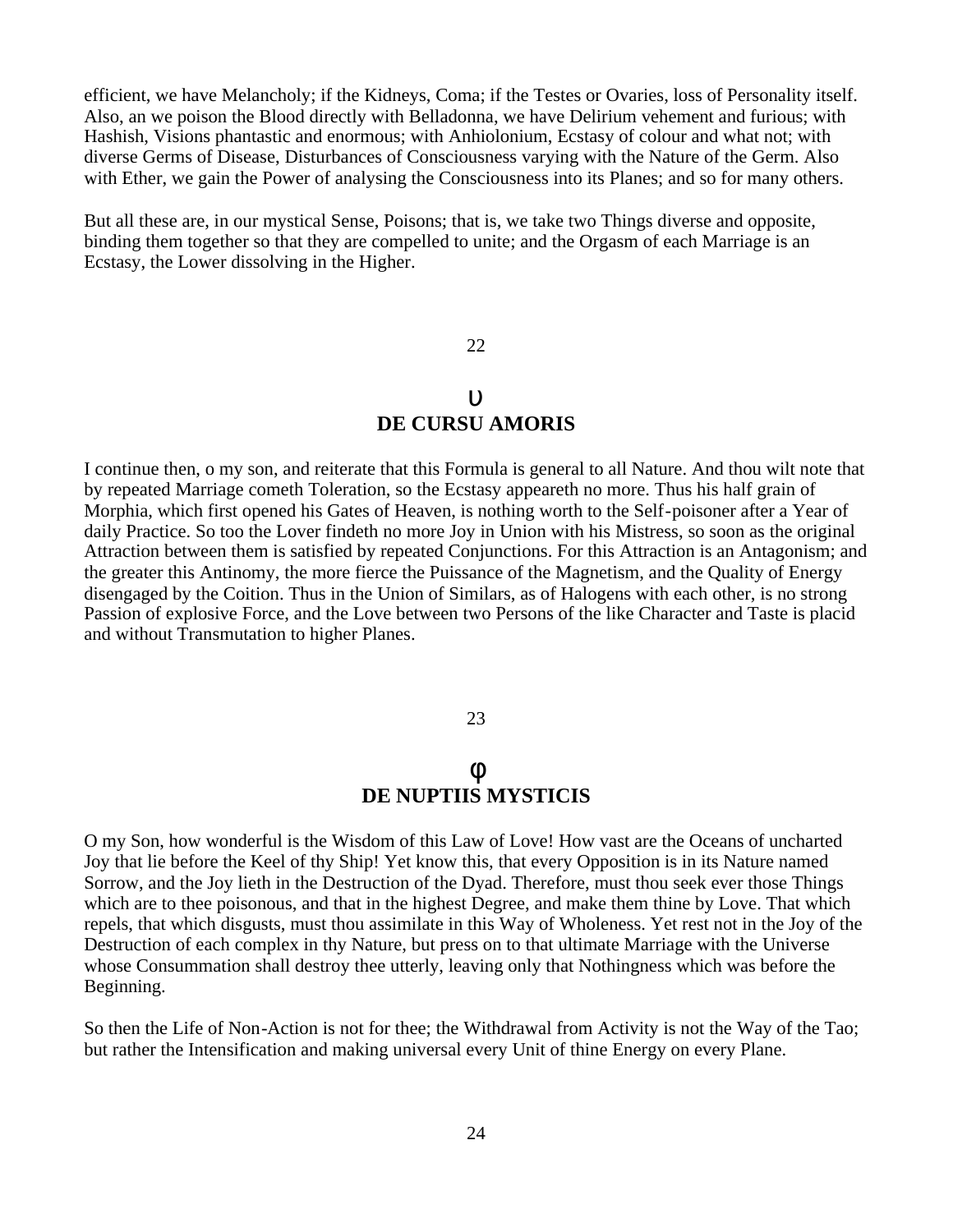#### **c DE VOLUPTATE POENARUM**

Go forth, o my Son, o Son of the Sun, rejoicing in thy Strength, as a Warrior, as a Bridegroom, to take thy Pleasure upon the Earth, and in every Palace of the Mind, moving ever from the crass to the subtle, from the coarse to the fine. Conquer every Repulsion in thy self, subdue every Aversion. Assimilate all Poison, for therein only is there Profit. Seek constantly therefore to know what is painful and to cleave thereunto, for by Pain cometh true Pleasure. Those who avoid Pain physical or mental remain little Men, and there is no Virtue in them. Yet be thou ware lest thou fall into the Heresy which maketh Pain, and Self-sacrifice as it were Bribes to corrupt God, to secure some future Pleasure in an imagined After-life. Nay, also of the other Part, fear not to destroy thy Complexes, thinking dreadfully thereby to lose the Power of creating Joy by their Distinction. Yet in each Marriage be thou bold to affirm the spiritual Ardour of the Orgasm, fixing it in some Talisman, whether it be Art, or Magick, or Theurgy.

#### 25

#### **y DE VOLUNTATE ULTIMA**

Say not then that this Way is contrary to Nature, and that in Simplicity of Satisfaction of thy Needs is perfection of thy Path. For to thee, who hast aspired, it is thy Nature to perform the Great Work, and this is the final Dissolution of the Cosmos. For though a Stone seem to lie still on a Mountain Top, and have no care, yet hath it an hidden Nature, a Task Ineffable and Stupendous; namely, to force its Way to the Centre of Gravity of the Universe, and also to burn up its Elements into the final Homogeneity of Matter. Therefore the Way of Quiet is but an Illusion of Ignorance. Whoever thou mayst be now, thy Destiny is that which I have declared unto thee; and thou art most fixed in the true Way when, accepting this consciously as thy Will, thou gathereth up thy Powers to move thy Self mightily within it.

#### 26

#### **w DE DIFFERENTIA RERUM**

But, o my Son, although thine ultimate Nature be Universal, thine immediate Nature is Particular. Thy Way to the Centre is not oriented as that of any other Being, and thine elements are no kin, but alien, to his. For Shame! Is it not the most transcendent of all the Wisdoms of this Cosmos, that no two Beings are alike? Lo! This is the Secret of all Beauty, and maketh Love not only possible, but necessary, between every Thing and every other Thing. So then, lest thou in thine Ignorance take the false Way, and divigate, must thou learn thine own particular and peculiar Nature in its Relation to all others. For though it be Illusion, it is by the true Analysis of Falsehoods that we are able to destroy them, just as the Physician must understand the Disease of his Patient if he is to choose the fitting Remedy. Now therefore will I make yet more clear unto thee the Value of thy Dreams and Phantasies and Gestures of thine unconscious Body and Mind, as Symptoms of thy particular Will, and show thee how thy mayst come to their Interpretation.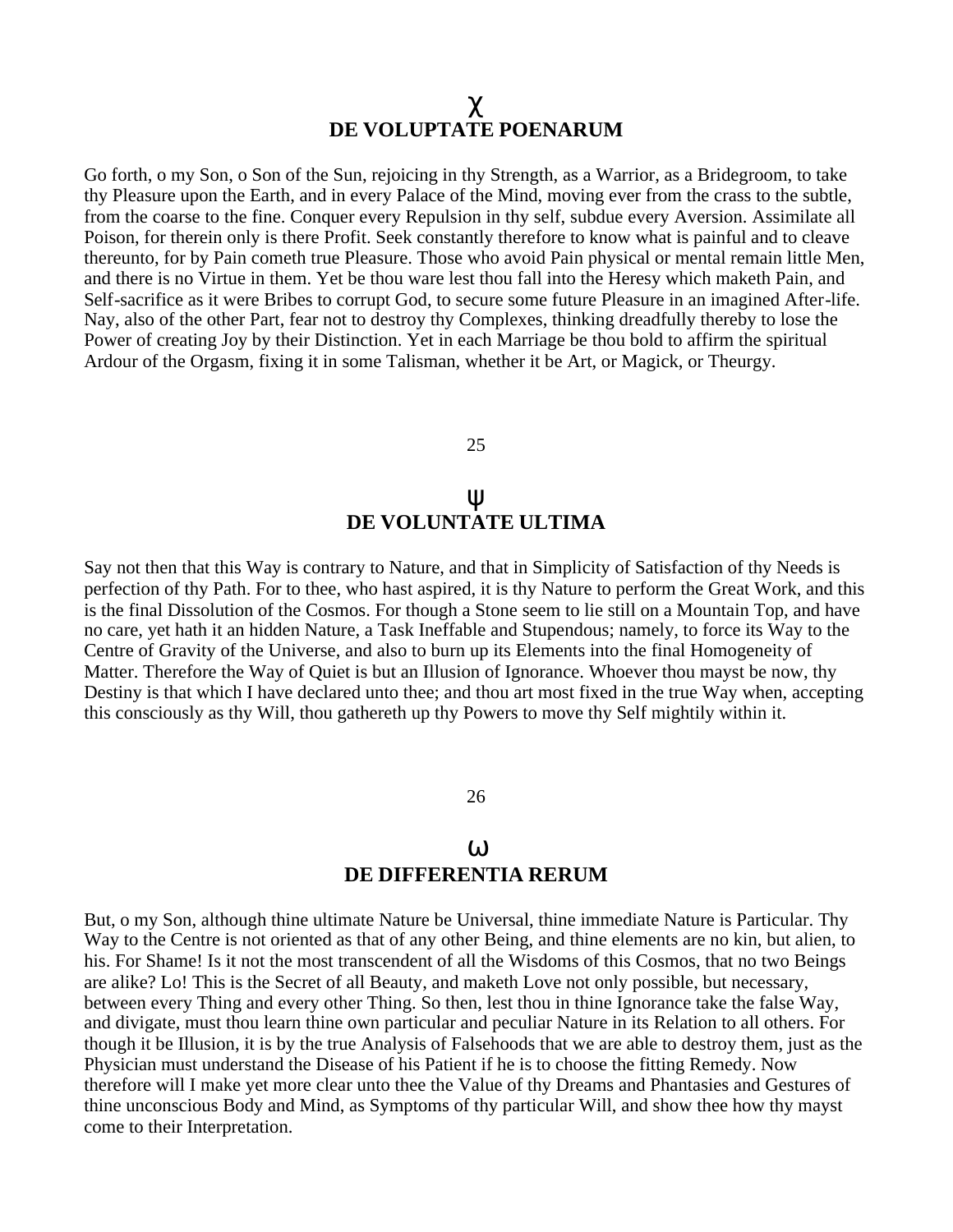### **Aa DE VOLUNTATE TACITA**

All Disturbances, o my Son, are Variations from Equilibrium; and just as thy conscious Thoughts, Words, and Acts are Effects of the Displacement of the conscious Will, so is it in the Unconscious. For the most Part, therefore, all Dreams, Phantasies, and Gestures represent that Will subliminal; and if the physical Part of that Will be unsatisfied, its Utterance will predominate in all these automatic Expressions. Do thou then note what Modifications thereof follow such Changes in the conscious Foundation of that Part of thy Will as thou mayst make in thy Experiments therewith, and thus separate, as sayeth Trismegistus, the fine from the coarse, Fire from Earth, or, as we may say, assign each Effect to its true Cause. Seek then to perfect a conscious Satisfaction of every Part of that Will, so that the unconscious Disturbances be at last brought to Silence. Then will the Residuum be as an Elixir clarified and perfected, a true Symbol of that other hidden Will which is the Vector of thy Magical Self.

#### 28

### **Ab DE FORMULA SUMMA**

Learn moreover that thy Self includeth the whole Universe of thy Knowledge, so that every increase upon every Plane is an Aggrandizement of that Self. Yet the greater Part of this Universe is common Knowledge, so that thy Self is interwoven with other Selves, save for that Part peculiar to thy Self. And as thou growest, so also this peculiar Part is ever of less Proportion to the Whole, until when thou becomest infinite, it is a Quantity infinitesimal and to be neglected. Lo! When the All is absorbed within the I, it is as if the I were absorbed within the All; for if two Things become wholly and indissolubly One Thing, there is no more Reason for Names, since Names are given to mark off one Thing from another. And this is that which is written in *The Book of the Law*: "Let there be no difference made among you between any one thing & any other thing; for thereby there cometh hurt. But whoso availeth in this, let him be the chief of all!"

#### 29

### **Ag DE VIA INERTIAE**

Of the Way of the Tao I have already written to thee, o my Son, but I further instruct thee in this Doctrine of doing everything by doing nothing. I will first have thee to understand that the Universe being as above said an Expression of Zero under the Figure of the Dyad, its Tendency is continually to release itself from that strain by the Marriage of Opposites whenever they are brought into Contact.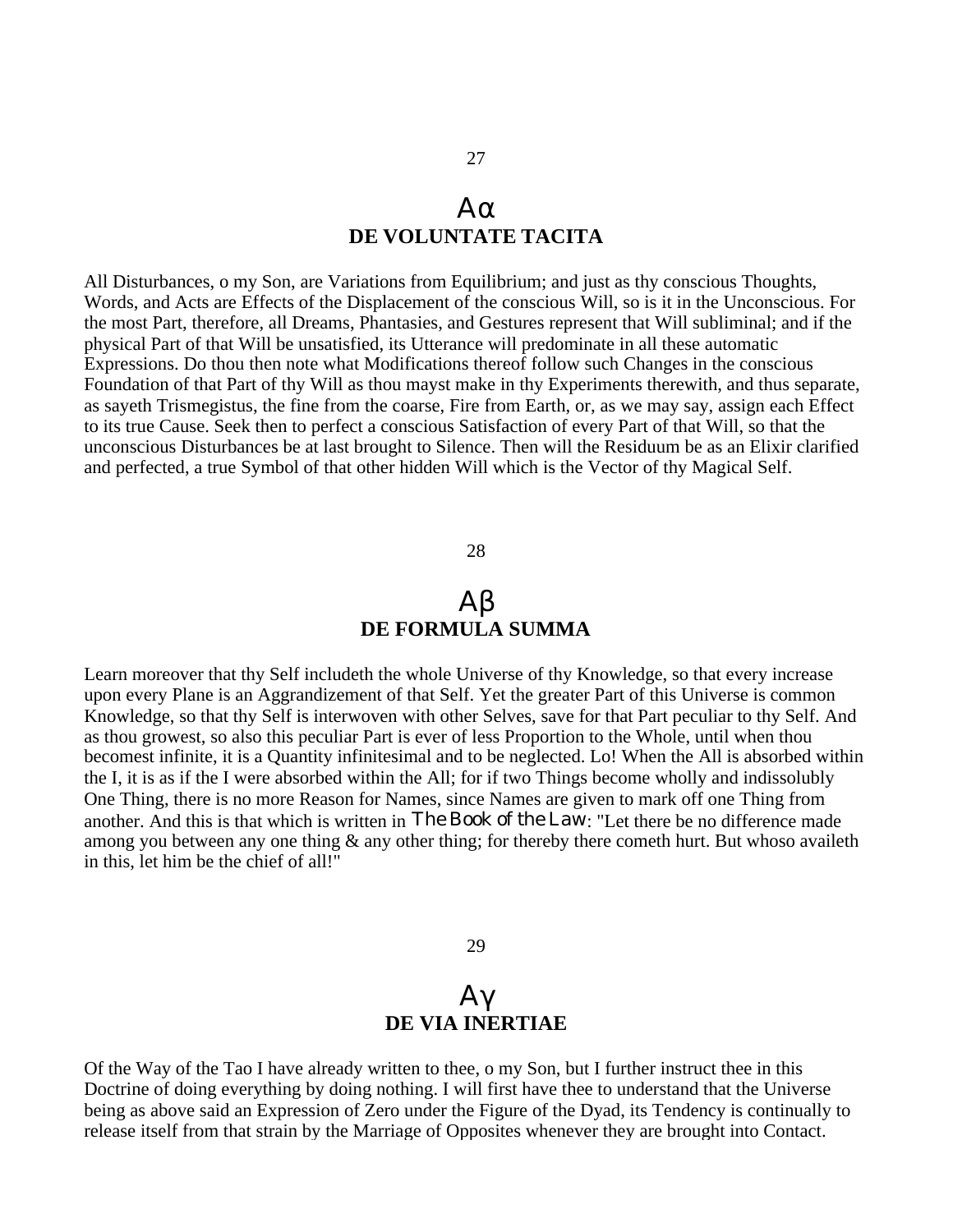Thus thy true Nature is a Will to Zero, or an Inertia, or Doing Nothing; and the Way of Doing Nothing is to oppose no Obstacle to the free Function of that true Nature. Consider the Electrical Charge of a Cloud, whose Will is to discharge itself in Earth, and so release the Strain of its Potential. Do this by free conduction, there is Silence and Darkness; oppose it, there is Heat and Light, and the Rending asunder of that which will not permit free Passage to the Current.

30

### **Ad DE VIA LIBERTATIS**

Do not think then that by Non-Action thou doest follow the Way of the Tao, for thy Nature is Action, and by hindering the Discharge of thy Potential thou doest perpetuate and aggravate the Stress. If thou ease not Nature, she will being thee to Dis-Ease. Free thereof every Function of thy Body and of every other Part of thee according to its true Will. This also is most necessary, that thou discover that true Will in every Case, for thou art born into Dis-Ease; where are many false and perverted Wills, monstrous Growths, Parasites, Vermin are they, adherent to thee by Vice of Heredity, or of Environment or of evil Training. And of all these Things the subtlest and most terrible, Enemies without Pity, destructive to thy will, and a Menace and Tyranny even to thy elf, are the Ideals and Standards of the Slave-gods, false Religion, false Ethics, even false Science.

#### 31

### **Ae DE LEGE MOTUS**

Consider, o my Son, that Word in the Call or Key of the Thirty Æthyrs: Behold the Face of your God, the Beginning of comfort, whose Eyes are the Brightness of the heavens, which provided you for the Government of the Earth, and her Unspeakable Variety! And again: Let there be no Creature upon her or within her the same. All here Members let them differ in their Qualities, and let there be no Creature equal with another. Here also is the Voice of true Science, crying aloud: Variation is the Key of Evolution. Thereunto Art cometh the third, perceiving Beauty in the Harmony of the Diverse. Know then, o my Son, that all Laws, all Systems, all Customs, all Ideals and Standards which tend to produce Uniformity, being in direct Opposition to Nature's Will to change and to develop through Variety, are accursèd. Do thou with all thy Might of Manhood strive against these Forces, for they resist Change, which is Life; and thus they are of Death.

#### 32

### **A***F* **DE LEGIBUS CONTRA MOTUM**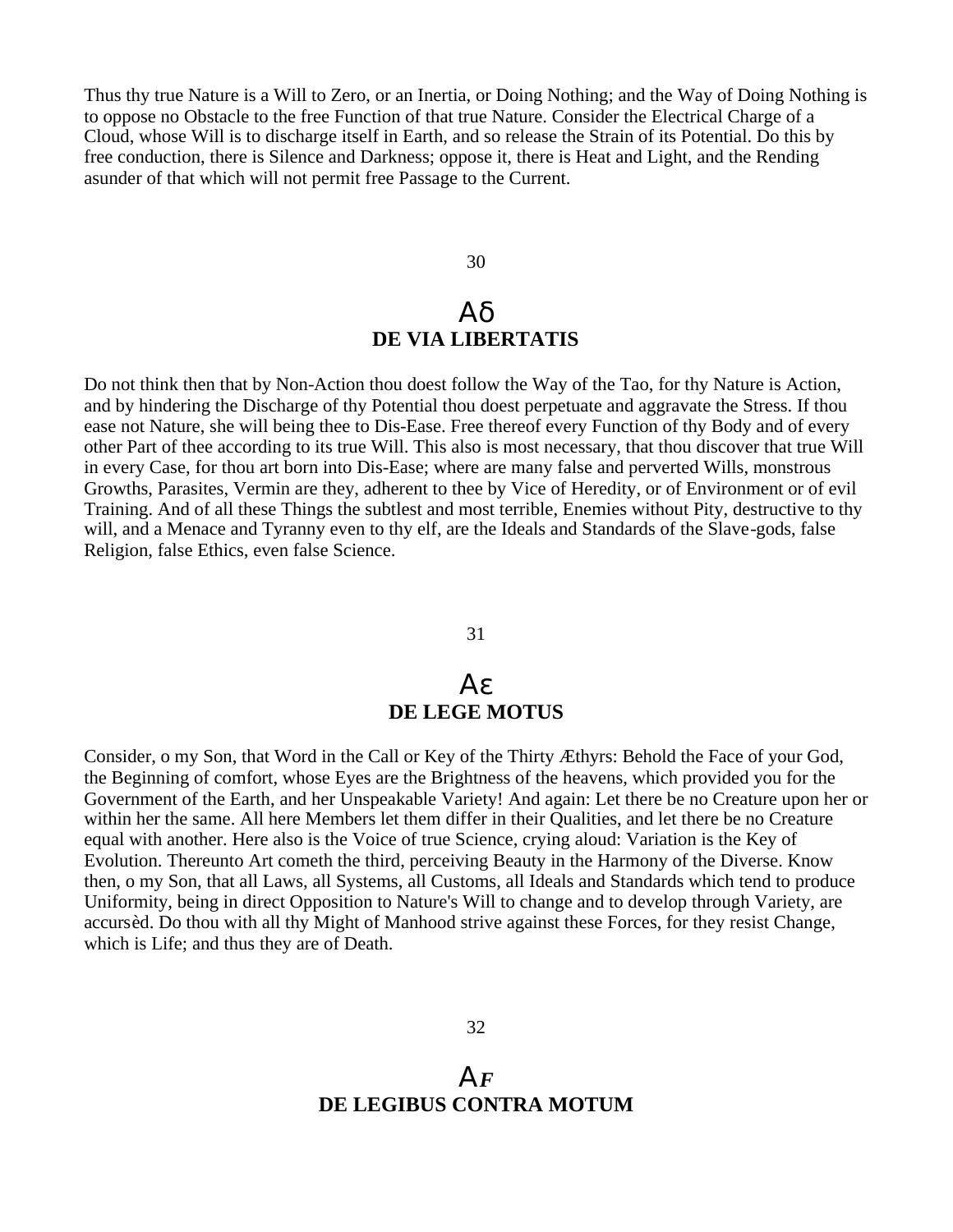Say not, in thine Haste, that such Stagnations are Unity even as the last Victory of thy Will is Unity. For thy Will moveth through free Function, according to its particular Nature, to that End of Dissolution of all Complexities, and the Ideals and Standards are Attempts to halt thee on that Way. Although for thee some certain Ideal be upon thy Path; yet for thy Neighbour it may not be so. Set all Men a- horseback: thou speedest the Foot-soldier on his Way, indeed: but what hast thou done to the Bird-Man? Thou must have simple Laws and Customs to express the general Will, and so prevent the Tyranny of Violence of a few; but multiply them not! Now then herewith I will declare unto thee the Limits of the Civil Law upon the rock of the Law of Thelema.

#### 33

#### **Az DE NECESSITATE COMMUNI**

Understand first that the Disturbers of the Peace of Mankind do so by Reason of their Ignorance of their own true Wills. Therefore as this Wisdom of mine increaseth among Mankind, the false Will to Crime must become constantly more rare. Also, the Exercise of our Freedom will cause Men to be born with less and ever less Affliction from that Dis-Ease of Spirit, which breedeth these false Wills. But, in the while of waiting for this Perfection, thou must by Law assure to every Man a Means of satisfying his bodily and his mental Needs, leaving him free to develop any Super-Structure in Accordance with his Will, and protecting him from any that may seek to deprive him of these vertebral Rights. There shall be therefore a Standard of Satisfaction, though it must vary in Detail with Race, Climate, and other such Conditions. And this Standard shall be based upon a large Interpretation of Facts biological, physiological, and the like.

34

### **Ah DE LIBERTATE CORPORIS**

There shall be no Property in Human Flesh. Every Man and every Woman hath *Right Indefeasable* to give the Body for the Enjoyment of any other. The Exercise of this Right shall not be punished either by Law or by Custom; there shall be no Penalty either by Loss or Curtailment of Liberty, of Rights, of Wealth, or of Social Esteem; but this Freedom shall be respected of all, seeing that it is the Right of the Bodily Will. For this same Reason thou shalt cause full Restriction and Punishment of any who may seek to limit that Freedom for the sake of his own Profit, or Desire, or Ideal. Every Man and every Woman has full right either to grant or to deny the Body, as the Will speaketh within. This being made Custom, the Evils of Love, which are many, extending to the Disturbance not only of Body but of Mind, and that in obscure Paths, shall little by little disappear from the Face of His unspeakable Glory.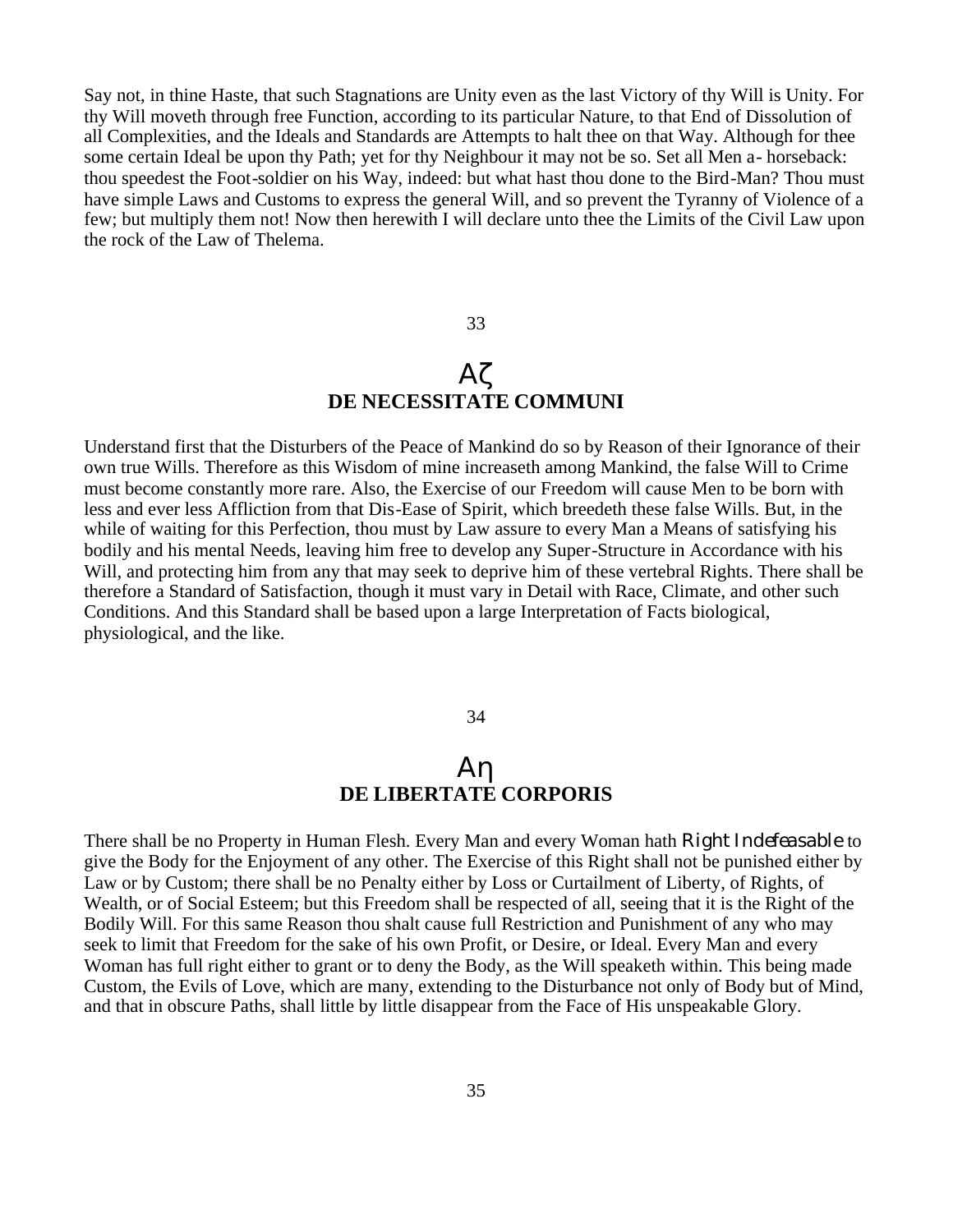### **Aq DE LIBERTATE MENTIS**

There shall be no Property in Human Thought. Let each think as he will concerning the Universe; but let none seek to impose that Thought upon another by any Threat of Penalty in this World or any other World. Look now, though I enkindle thee to Effort in thy Way, yet it is the Way of thy Will, and I say not even that thou dost well to hasten therein, for the whole Matter lieth in thy Will, and to force thyself against thy Nature would be an Obstacle to thy Passage. But if I urge thee to run well this Race as an Athlete, it is because I have perceived in thy Nature that fierce Lust and mighty Concentration in that Will, and I write this Letter unto thee, knowing well that thou wilt rejoice exceedingly therein, since it is an Expression of thine own Will, and it may be a Discovery thereof, which Thing thou vehemently seekest. I charge thee therefore that thou permit none to tyrannize any other in Thought, or to threaten, or in any other Wise to blaspheme the great Liberty of our Father the Sun in the Great Cosmos, or of His Viceregent in the Little.

#### 36

### **Ai DE LIBERATATE IUVENUM**

O thou that art the Child of mine own Bowels, how shall I write to thee concerning Children? For herein is the Gordian Knot in our whole Rope of Wisdom, and it may not be severed by Sword, no, not of a Greater than Alexander the Two-Horned. And it is a Balance like that of the Egg, and the Violence of a Columbus will but crack the tender Shell which we must first of all preserve.

Now Sentinel to this Fortress standeth a certain Paradox of general Application, and in this large Order I will declare it, so that its particular Sense may enlighten thee hereafter. And this is the Paradox, that there are Bonds which lead to Slavery, and Bonds which lead to Freedom. All we are bound in many Fetters by Environment, and it is for ourselves in great Part to determine whether they shall enslave us or emancipate us. And I will make clear this Thesis to thee by the Way of Illustration.

#### 37

### **Ak DE VI PER DISCIPLINAM COLENDA**

Consider the Bond of a cold Climate, how it maketh Man a Slave; he must have Shelter and Food with fierce Toil. Yet hereby he becometh strong against the Elements, and his moral Force waxeth, so that he is Master of such Men as live in Lands of Sun where bodily Needs are satisfied without Struggle.

Consider also him that willeth to exceed in Speed or in Battle, how he denieth himself the Food he craveth, and all Pleasures natural to him, putting himself under the harsh Order of a Trainer. So by this Bondage he hath, at the last, his Will.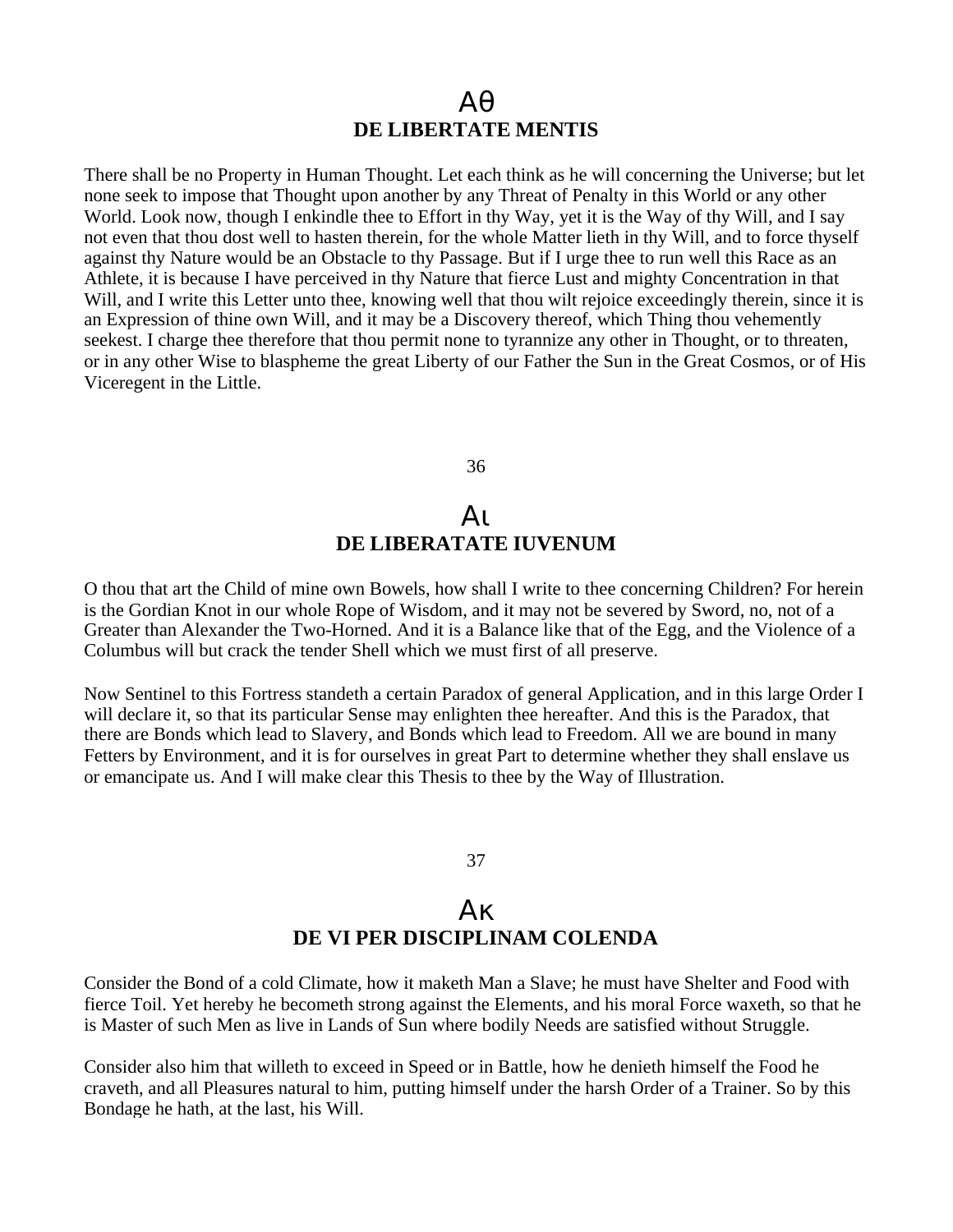Now then the one by natural, and the other by voluntary, Restriction have come each to greater Liberty. This is also a general Law of Biology, for all Development is Structuralization; that is, a Limitation and Specialization of an originally indeterminate Protoplasm, which latter may therefore be called free, in the Definition of a Pedant.

#### 38

### **Al DE ORDINE RERUM**

In the Body every Cell is subordinated to the general physiological Control, and we who will that Control do not ask whether each individual Unit of that Structure be consciously happy. But we do care that each fulfil its Function, and the Failure of even a few Cells, or their Revolt, may involve the Death of the whole Organism. Yet even here the Complaint of a few, which we call Pain, is a Warning of general Danger. Many Cells fulfil their Destiny by swift Death, and this being their Function, they in no wise resent it. Should Hæmoglobin resist the Attack of Oxygen, the Body would perish, and the Hæmoglobin would not even save itself. How, o my Son, do thou then consider deeply of these Things in thine Ordering of the World under the Law of Thelema. For every Individual in the State must be perfect in his own Function, with Contentment, respecting his own Task as necessary and holy, not envious of another's. For so only mayst thou build up a Free State, whose directing Will shall be singly directed to the Welfare of all.

#### 39

### **Am DE FUNDAMENTIS CIVITATIS**

Say not, o my Son, that in this Argument I have set Limits to individual Freedom. For each Man in this State which I purpose is fulfilling his own true Will by his eager Acquiescence in the Order necessary to the Welfare of all, and therefore of himself also. But see thou well to it that thou set high the Standard of Satisfaction, and that to everyone there be a surplus of Leisure and of Energy, so that, his Will of Self-Preservation being fulfilled by the Performance of his Function in the State, he may devote the remainder of his Powers to the Satisfaction of the other Parts of his Will. And because the People are oft times unlearned, not understanding Pleasure, let them be instructed in the Art of Life; to prepare Food palatable and wholesome, each to this own Taste, to make Clothes according to Fancy, with Variety of Individuality and to practise the manifold Crafts of Love. There Things being first secured, thou mayst afterward lead them into the Heavens of Poesy and Tale, of Music, Painting, and Sculpture, and into the Lore of the Mind itself, with its insatiable Joy of all knowledge. Thence let them soar!

### **An**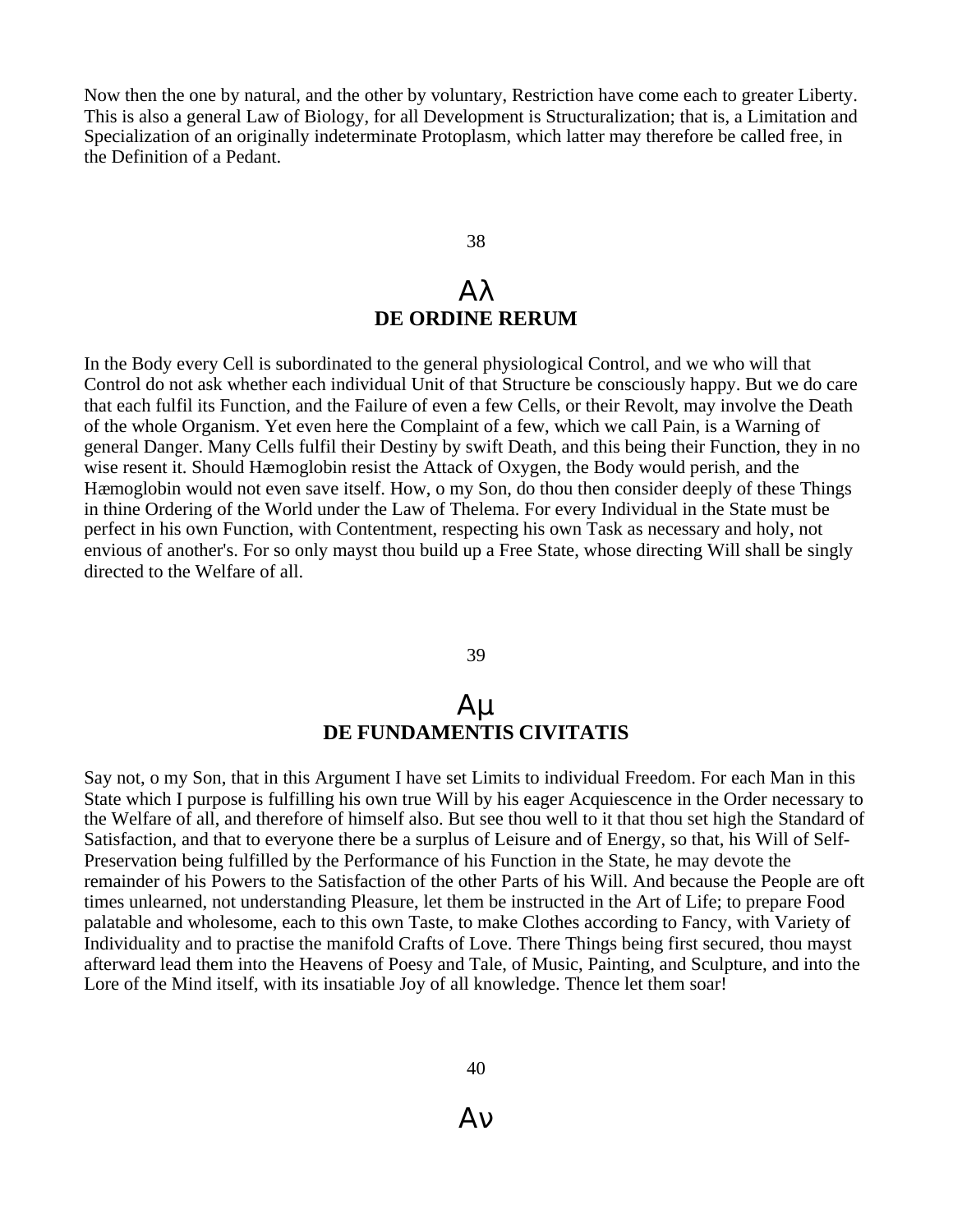#### **DE VOLUNTATE IUVENUM**

Long, o my Son, hath been this Digression from the plain Path of my Word concerning Children; but it was most needful that thou shouldst understand the Limits of true Liberty. For that is not the Will of any Man which ultimateth in his own Ruin and that of all his Fellows; and that is not Liberty whose Exercise bringeth him to Bondage. Thou mayst therefore assume that it is always an essential Part of the Will of any Child to grow to Manhood or to Womanhood in Health, and his Guardians may therefore prevent him from ignorantly acting in Opposition thereunto, Care being always taken to remove the Cause of the Error, namely, Ignorance, as aforesaid. Thou mayst also assume that it is Part of the Child's Will to train every Function of the Mind; and the Guardians may therefore combat the inertia which hinders its Development. Yet here is much Caution necessary, and it is better to work by exciting and satisfying any natural Curiosity than by forcing Application to set Tasks, however obvious this Necessity may appear.

#### 41

### **Ax DE MODO DISPUTANDI**

Now in this Training of the Child there is one most dear Consideration, that I shall impress upon thee as in Conformity with our Holy ?Experience in the Way of Truth. And it is this, that since that which can be thought is not true, every Statement is in some Sense false. Even on the Sea of pure Reason, we may say that every Statement is in some Sense disputable, there fore in every Case, even the simplest, the Child should be taught not only the Thesis, but also its opposite, leaving the Decision to the Child's own Judgment and good Sense, fortified by Experience. And this Practice will develop its Power of Thought, and its Confidence in itself, and its Interest in all Knowledge. But most of all beware against any Attempt to bias its Mind on any point that lieth without the Square of ascertained and undisputed Fact. Remember also, even when thou art most sure, that so were they sure who gave instruction to the young Copernicus. Pay Reverence also to the Unknown unto whom thou presumeth to impart the Knowledge; for he may be one greater than thou.

#### 42

### **Ao DE VOLUNTATE IUVENIS COGNOSCENDA**

It is important that thou shouldst understand as early as may be what is the true Will of the Child in the Matter of his Career. Be thou well ware of all Ideals and Day-dreams; for the Child is himself, and not thy Toy. Recall the comic Tragedy of Napoleon and the King of Rome; build not an House for a wild Goat, nor plant a Forest for the Domain of a Shark. But be thou vigilant for every Sign, conscious or unconscious of the Will of the Child, giving him then all Opportunity to pursue the Path which he thus indicates. Learn this, that he, being young, will weary quickly of all false Ways, however pleasant they may be to him at the Outset; but of the true Way he will not weary. This being in this Manner discovered, thou mayst prepare it for him perfectly; for no Man can keep open all Roads for ever. And to him making his Choice explain how one may not travel far on any Road without a general Knowledge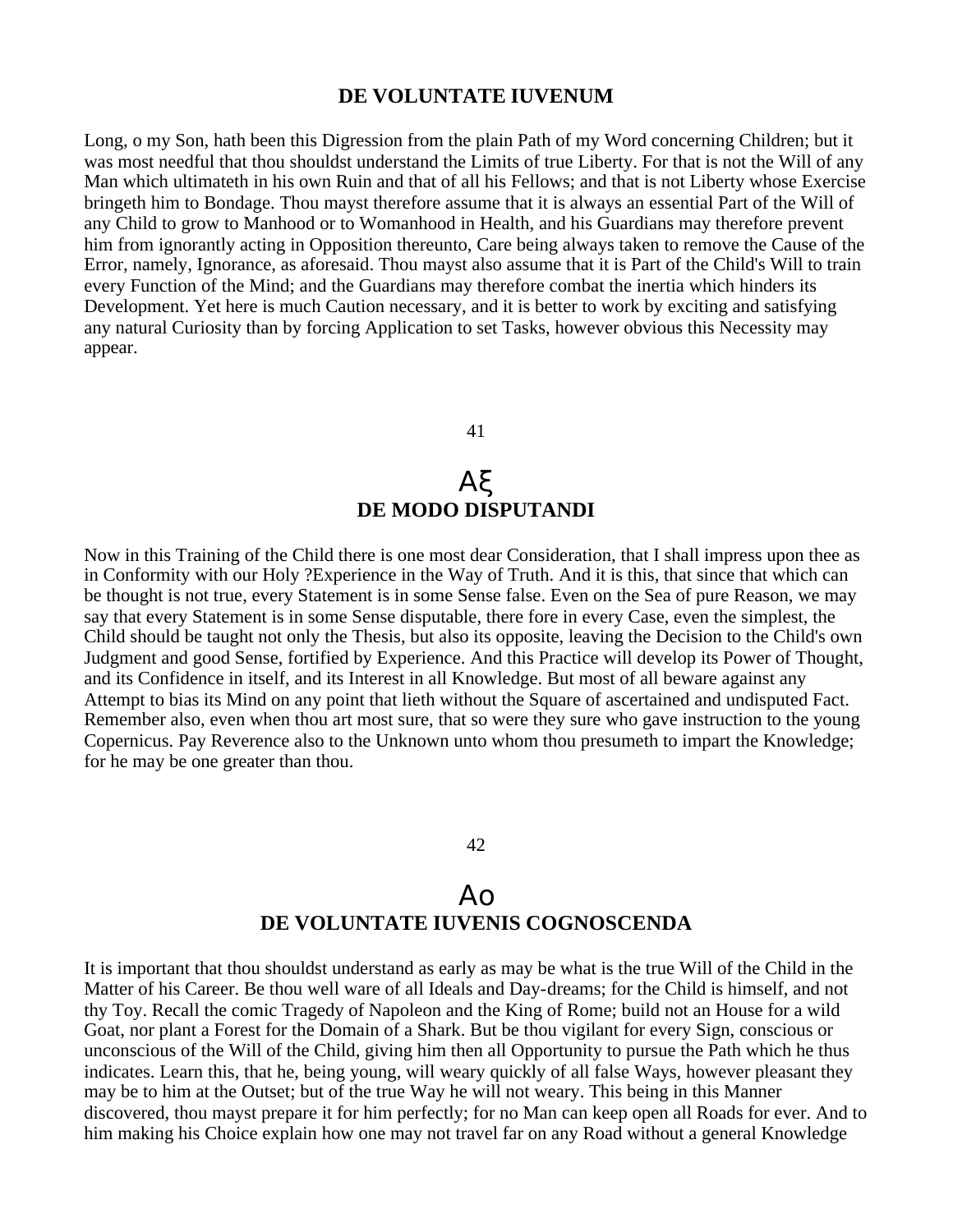of Things apparently irrelevant. And with that he will understand, and bend him wisely to his Work.

43

### **Ap DE AURO RUBEO**

I would have thee to consider, o my son, that Word of Publius Vergilius Maro, that was the greatest of all the Magicians of his time: *in medio tutissimus ibis*. Which Thing has also been said by many wise Men in other Lands; and the Holy Qabalah confirmeth the same, placing Tipheret, which is the Man, and the Beauty and Harmony of Things, and Gold in the Kingdom of the Metals, and the Sun among the Planets, in the Midst of the Tree of Life. For the Centre is the Point of Balance of all Vectors. So then if thy wilt live wisely, learn that thou must establish this Relation of Balance with every Thing soever, not omitting one. For there is nothing so alien from thy Nature that it may not be brought into harmonious Relation therewith; and thy Stature of Manhood waxeth great even as thou comest to the Perfection of this Art. And there is nothing so close Kin to thee it may not be hurtful to thee if this Balance is not truly adjusted. Thou hast need of the whole Force of the Universe to work with thy Will; but this Force must be disposed about the Shaft of that Will so that there is no Tendency to Hindrance or to Deflection. And in my Love of thee I will adorn this Thesis with Example following.

#### 44

# **Ao**

 **<sup>½</sup>**

#### **DE SAPIENTIA IN RE SEXUALI**

Consider Love. Here is a Force destructive and corrupting where by many Men have been lost. Yet without Love Man were not Man. Therefore thine Uncle Richard Wagner made of our Doctrine a musical Fable, wherein we see Amfortas, who yielded himself to Seduction, wounded beyond Healing; Klingsor, who withdraw himself from a like Danger, cast out for ever from the Mountain of Salvation; and Parsifal, who yielded not, able to exercise the true Power of Live, and thereby to perform the Miracle of Redemption. Of this also have I myself written in my Poema called *Adonis*. It is the same with Food and Drink, with Exercise, with Learning itself, the Problem is ever to bring the Appetite into right Relation with the Will. Thus thou mayst fast or feast; there is no Rule than that of Balance. And this Doctrine is of general Acceptation among the better Sort of Men; therefore on thee will I rather impress more carefully the other Part of my Wisdom, namely, the Necessity of extending constantly thy Nature to new Mates upon every Plane of Being, so that thou mayst become the perfect Microcosm, an Image without Flaw of all that is.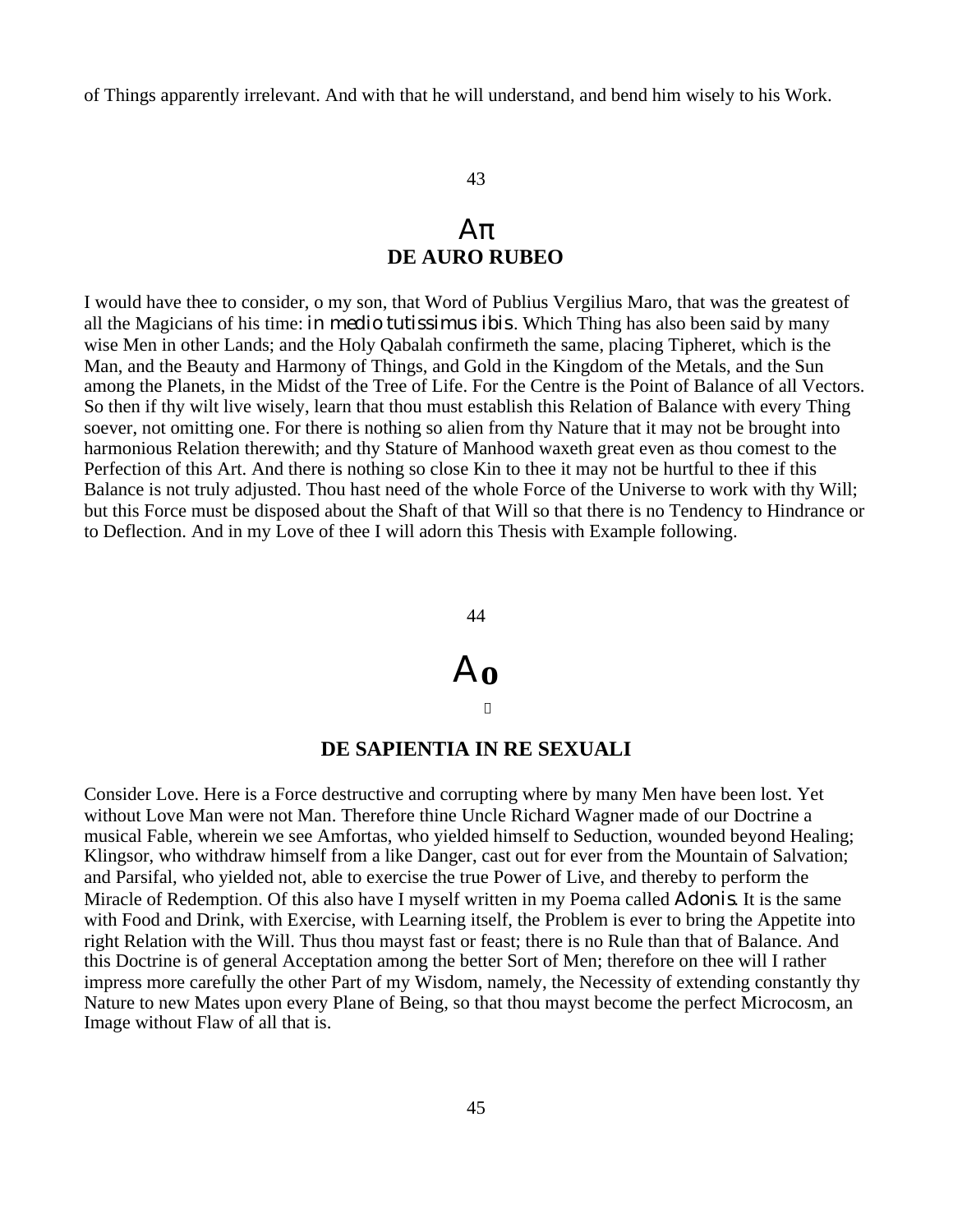### **Ar DE GRADIBUS AEQUIS SCIENTIAE**

I say in sooth, my son, that this Extension of thy Nature is not in Violation thereof; for it is the Nature of thy Nature to grow continually. Now there is no Part of Knowledge which is foreign to thee; yet Knowledge itself is of no avail unless it be assimilated and co-ordinated into Understanding. Grow therefore, easily and spontaneously, developing all Parts equally, lest thou become a Monster. And if one Thing tempt thee overmuch, correct it by Devotion to its Opposite until Equilibrium be reestablished. But seek not to grow by sudden Determination toward Things that be far from thee; only, if such a Thing come into thy Thought, construct a Bridge thereunto, and take firmly the first Step upon the Bridge. I shall explain this. Dost thou speculate upon the Motives of the Stars, and on their Elements, their Size and Weight? Then thou must first gain Knowledge of Doctrine mathematical, of Laws physical and chemical. So then first, that thou mayst understand clearly the Nature of thine whole Work, map out thy Mind, and extend its Powers from the essential outwards, from the near to the far, always with Firmness and great Thoroughness, making every Link in thy Chain equal and perfect.

46

### **As DE VIRTUTE AUDENDI**

Yet this I charge thee with my Might: Live Dangerously. Was not this the Word of thine Uncle Friedrich Nietzsche? Thy meanest Foe is the Inertia of the Mind. Men do hate most those things which touch them closely, and they fear Light, and persecute the Torchbearers. Do thou therefore analyse most fully all those Ideas which Men avoid; for the Truth shall dissolve Fear. Rightly indeed Men say that the Unknown is terrible; but wrongly do they fear lest it become the Known. Moreover, do thou all Acts of which the common Sort beware, save where thou hast already full knowledge, that thou mayest learn Use and Control, not falling into Abuse and Slavery. For the Coward and the Foolhardy shall not live out their Days. Every Thing has its right Use; and thou art great as thou hast Use of Things. This is the Mystery of all Art Magick, and thine Hold upon the Universe. Yet if thou must err, being human, err by excess of courage rather than of Caution, for it is the Foundation of the Honour of Man that he dareth greatly. What sayth Quintus Horatius Flaccus in the third Ode of his First Book? Die thou standing!

47

### **At DE ARTE MENTIS COLENDI** (1) MATHEMATICA

Now concerning the first Foundation of thy Mind I will say somewhat. Thou shalt study with Diligence in the mathematics, because thereby shall be revealed unto thee the Laws of thine own Reason and the Limitations thereof. This Science manifesteth unto thee thy true Nature in respect of the Machinery whereby it worketh; and showeth in pure Nakedness, without Clothing of Personality or Desire, the Anatomy of thy conscious Self. Furthermore, by this thou mayst understand the Essence between the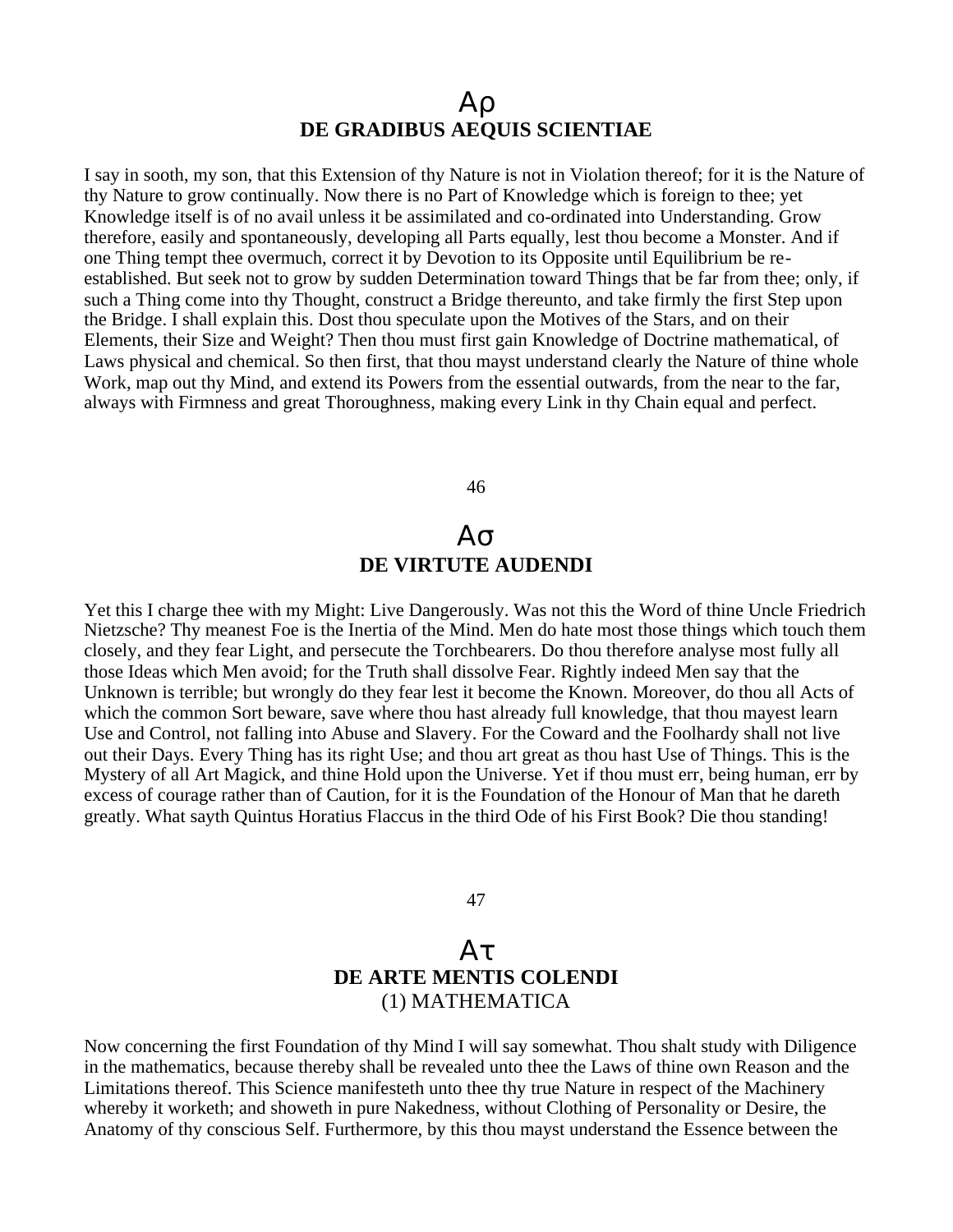Relation of all Things, and the Nature of Necessity, and come to the Knowledge of Form. For this Mathematics is as it were the last Veil before the Image of Truth, so that there is no Way better than our Holy Qabalah, which analyseth all Things soever, and reduceth them to pure Number; and thus their Natures being no longer coloured and confused, they may be regulated and formulated in Simplicity by the Operation of Pure Reason, to thy great Comfort in the Work of our Transcendental Art, whereby the Many become One.

48

### **Au SEQUITUR** (2) CLASSICA

My son, neglect not in any wise the Study of the Writings of Antiquity, and that in the original Language. For by this thou shalt discover the History of the Structure of thy Mind, that is, its Nature regarded as the last term in a Sequence of Causes and Effects. For thy Mind hath been built up of these Elements, so that in these Books thou mayst bring into the Light thine own subconscious Memories. And thy Memory is as it were the Mortar in the House of thy Mind, without which is no Cohesion or Individuality possible, so that the Lack thereof is called Dementia. And these Books have lived long and become famous because they are the Fruits of ancient Trees whereof thou art directly the Heir, wherefrom (say I) they are more truly german to thine own Nature than Books of Collateral Offshoots, though such were in themselves better and wiser. Yes, o my Son, in these Writings thou mayst study to come to the true Comprehension of thine own Nature, and that of the whole Universe, in the Dimension of Time, even as the Mathematic declareth it in that of Space: That is, of Extension. Moreover, by this Study shall the Child comprehend the Foundation of Manners: the which, as sayeth one of the Sons of Wisdom, maketh Man.

#### 49

### **Af SEQUITUR** (3) SCIENTIFICA

Since Time and Space are the Conditions of Mind, these two Studies are fundamental. Yet there remaineth Causality, which is the Root of the Actions and Reactions of Nature. This also shalt thou seek ardently, that thou mayst comprehend the Variety of the Universe, its Harmony and its Beauty, with the Knowledge of that which compelleth it. Yet this is not equal to the former two in Power to reveal thee to thy Self; and its first Use is to instruct thee in the true Method of Advancement in Knowledge, which is fundamentally, the Observation of the Like and the Unlike. Also, it shall arouse in thee the Ecstasy of Wonder; and it shall bring thee to a proper Understanding of Art Magick. For our Magick is but one of the powers that lie within us undeveloped and unanalysed; and it is by the Method of Science that it must be made clear, and available to the Use of Man. Is not this a Gift beyond Price, the Fruit of a Tree not only of knowledge by to Life? For there is that in Man which is God, and there is that also which is Dust; and by our Magick we shall make these twain one Flesh, to the Obtaining of the Empery of the Universe.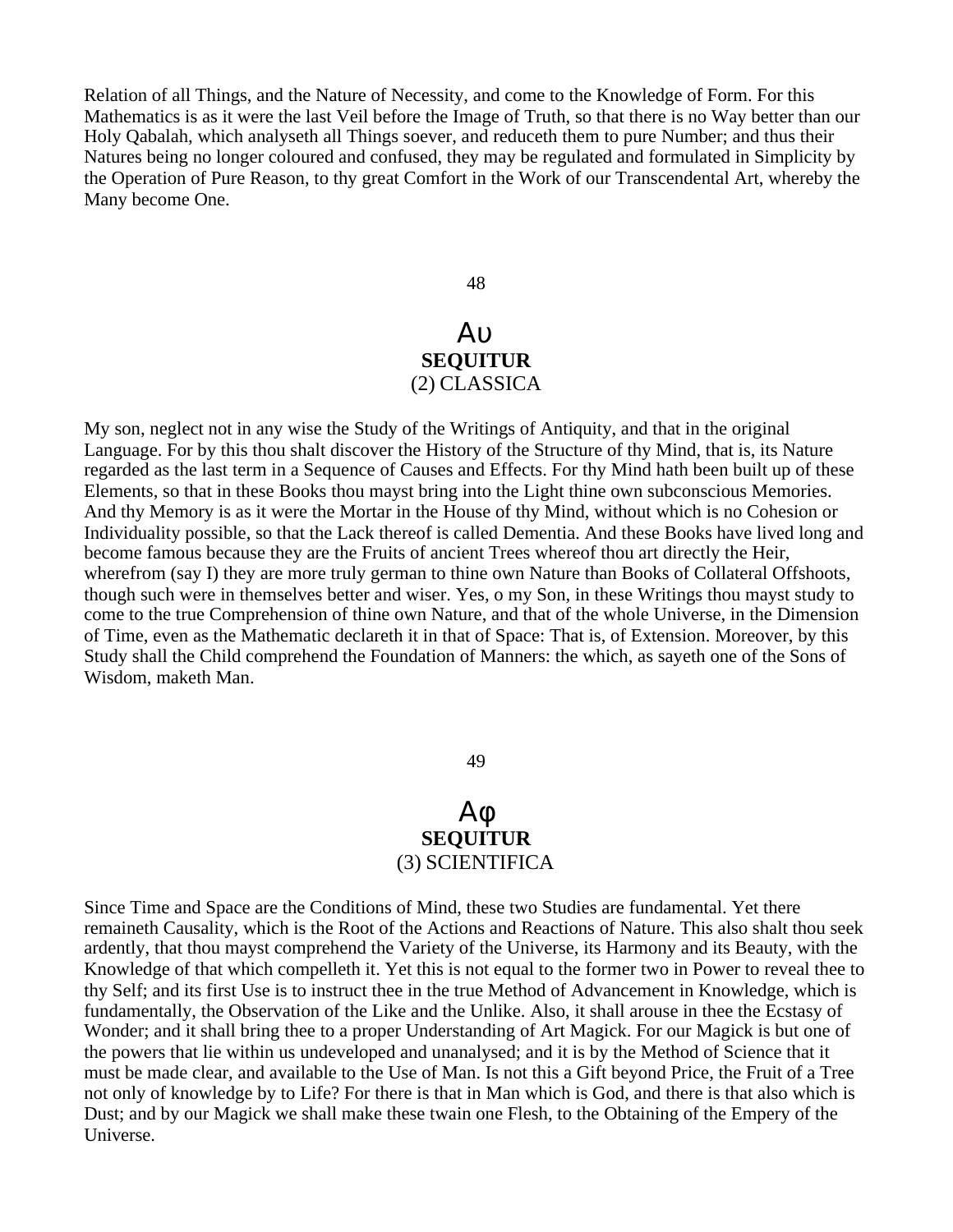### **Ac DE MODO QUO OPERET LEX MAGICA**

Give Ear attentively, o my Son, while I expound unto thee the true Doctrine of Magick. Every force acteth, in due Proportion, on all Things with which it is connected. Thus a burning Forest causes chemical Change by Combustion, and giveth Heat and Motion to the Air about it by the Operation of physical Laws, and exciteth thought and Emotion in the Man whom it reacheth through his Organs of Perception. Consider (even though it were but Legend) the Fall of the Apple of Isaac Newton, its Effect upon the Spiritual Destinies of Man! Consider also that no Force cometh ever to the end of its work! The Air that is moved by my Breath is a Disturbance or Change of Equilibrium that cannot be fully compensated and brought to naught, though the Æons be endless. Who then shall deny the Possibility of Magick? Well said Frazer, the most learned Doctor of the College of the Holy Trinity in the University of Cambridge, that Science was but the Name of any Magick which failed not of its intended Effect.

#### 51

### **Ay DE MACHINA MAGICA**

Lo! I put forth my Will, and my Pen moveth upon the Paper, by Cause that my will mysteriously hath Power upon the Muscle of my Arm, and these do Work at a mechanical Advantage against the Inertia of the Pen. I cannot break down the Wall opposite me by Cause that I cannot come into mechanical Relation with it; or the Wall at my Side, by Cause that I am not strong enough to overcome its Inertia. To win that Battle I must call Time and Pick-axe to mine aid. But how could I retard the Motion of the Earth in Space? I am myself Party of its Momentum. Yet every Stroke of my Pen affecteth that Motion by changing the Equilibrium thereof. The Problem of every Act of Magick is then this: to exert a Will sufficiently powerful to cause the required Effect, through a Menstruum or Medium of Communication. By the common Understanding of the Word Magick, we however exclude such Media as are generally known and understood. Now then, o my Son, will I declare unto thee first the Nature of the Power, and afterward that of the Medium.

#### 52

### **Aw DE HARMONIA ANIMAE CUM CORPORE**

All Things are interwoven. The most spiritual Thought in thy Soul (I speak as a Fool) is also a most material Change in Blood or Brain. Anger maketh the Blood acid; Hate poisoneth Mother's milk; even as I showed formerly in reverse, how Disturbance of physical Function altereth the States of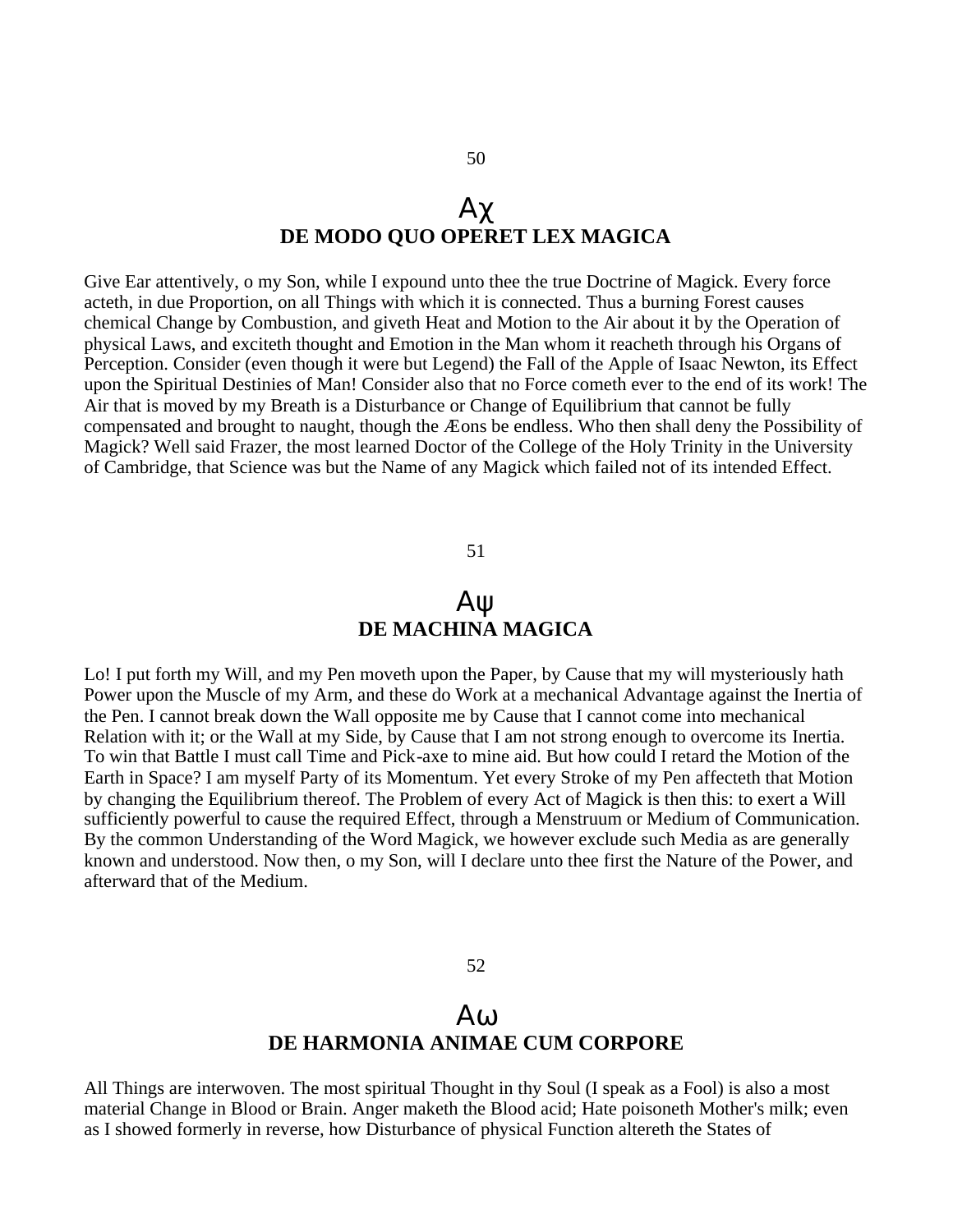Consciousness. Now no Man doubteth the Power of the Will of Man, whether it be his love that begetteth Children or causes wars wherein many Men be slain, whether it be his Eloquence that moveth a Mob or his Vanity that destroyeth a People. Only in all such Cases we understand how Nature worketh, though known Laws physical or psychical. That is, there is a State of unstable Equilibrium, so that one Machine setteth another in Motion as soon as the first Disturbance ariseth. Therefore, it is not proper to regard all Consequence of a Will as its Effect. Without the Revolution there could have been no great Effect of the Will of Napoleon; and moreover his Will was broken in the End, to the present Misfortune (as it seemeth to many besides myself) of Mankind. This Magick therefore, dependeth greatly on the Art to set many other Wills in sympathetic Motion; and the greatest Magus may not be the most successful in a mean conception of a Limit of Time. He may need to strike many Blows before he breaketh down his Wall, if that be strong, while a Child may push over one that is ready to crumble.

53

### **Ba DE MYSTERIO PRUDENTIAE**

Behold now nature, how prodigal is She of her Forces! The evident Will of every Acorn is to become an Oak; yet night all fail of that Will. Therefore one Secret of Magick is Œconomy of thy Force; to do no Act unless secure of its Effect. And if every Act has an Effect on every Plane, how canst thou do this unless thou be connected with all Planes? For this Reason must thou know thoroughly not only thy Body and thy Mind, but thy Body of Light and all its subtler Principles soever. But I will have thee consider most especially what powers thou hast within thee which are certainly capable of great Effects, yet which are constantly wasted. Think then whether, if these Powers, frustrate of their End upon one Plane, might not be turned to high Purpose and assured Success upon another. For an hundred Acorns, rightly set in Conditions fit for their true Growth, will become an hundred Oaks, while otherwise they make but one Meal for one Hog, and their subtle Nature is wholly lost to them. Learn then, o my Son, this Mystery of Œconomy, and apply it faithfully and with Diligence in thy Work.

#### 54

### **Bb DE ARTE ALCHEMICA**

Here then I must write concerning Talismans for thine Instruction. Know first that there are certain Vehicles proper for the Incarnation of the Will. I instance Paper, whereon by thine Art thou writest a symbolic Representation of thy Will, so that when thou next seest it, thou are reminded of that Will, or it may be that another, seeing it, will obey that Will. Here then is a case of Incarnation and Assumption, which, before it was understood, was rightly considered Gramarye or Magick. Again, thy Will to live causeth thee to plant Corn, which in due Season being eaten is again transmuted into Will. Thus thou mayst in many Ways impress any particular Will upon the proper Substance, so that by due Use thou comest at last to its Accomplishment. So general is this Formula, in Truth, that all conscious Actions may be included within its scope. There is also the Converse, as when external Objects create Appetite, whose Satisfaction again reacteth upon the physical Plane. Praise thou the wonder of the Mystery of Nature, rising and falling with every Breath, so that there is no Part which is not mystically Partaker of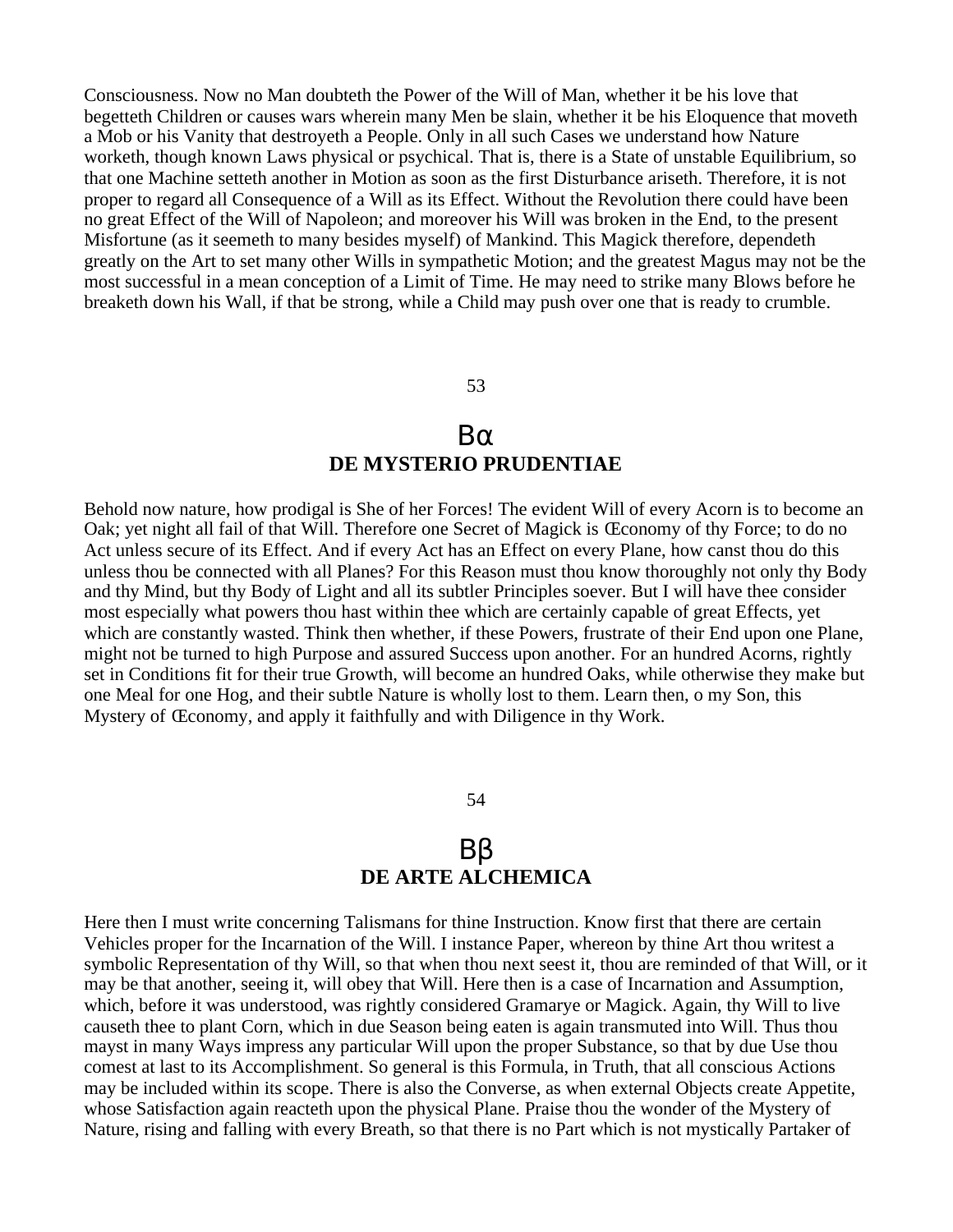### **Bg DE ARCANO SUBTILISSIMO**

O my Son, there is that within thee of marvellous Puissance which is by its own Nature the Incarnation of thy Will, most ready to receive the Seal thereof. Therein lie hidden all Powers, all Memories, more than thou hast teen thousand fold! Learn then to draw from that great Treasure-House the Jewel of which thou art in any present Need. For all things that are possible to thy Nature are already hidden within thee; and thou hast but to name them, and to bring them back into the Light of thy Consciousness. Then squander not this Gold of thine, but put it to most fruitful Usury. Now then of the Art and Craft of this most Holy Mystery I write not, for a Reason that thou already knowest. Moreover, in this Matter, thou shalt best learn by thine own Experience, and thine Observation in true Science shall guide thee. For this Secret is still of Magick, and Occult, so that I know not certainly if thy Will lieth with my Way or no.

#### 56

### **Bd DE MENSTRUO ARTIS**

But concerning the Medium by whose sensitive Nature our Magick Force is transmitted to the Object of our Working, doubt not. For already in other Galaxies of Physics have we been compelled to postulate an Æthyr wholly hypothetical in order to explain the Phenomena of Light, Electricity, and the like; nor doeth any Man demand Demonstration of the Existence of that Æthyr other than its Conformity with general Law. Thou therefore, Creator and Transmitter of thine own Energy, needest not to ask whether by this or by some other Means thou performest thy Work. Yet I know not why this Æthyr of the Mathematicians and the Physicians should not be one with the Astral Light, or Plastic Medium or Aub, Aud, Aur (these three being a Trinity) of which our own Sages have spoken. And this Meditation may bring forth much Knowledge physical, which is good, for that which is above is like that which is beneath, and the Study of any Law leadeth to the Understanding of all Law. So mayst thou learn in the End that there is no Law beyond Do what thou wilt.

#### 57

### **Be DE NECESSITATE VOLUNTATIS**

And how then (sayst thou) shall I reconcile this Art Magick with that Way of the Tao which achieveth all Things by doing nothing? But this have I already declared to thee in Part, showing that thou canst do no Magick save it be thy Nature to do Magick and so the true Nothing for thee. For to do nothing signifieth to interfere with nothing so that for a Magician to do no Magick is to commit Violence on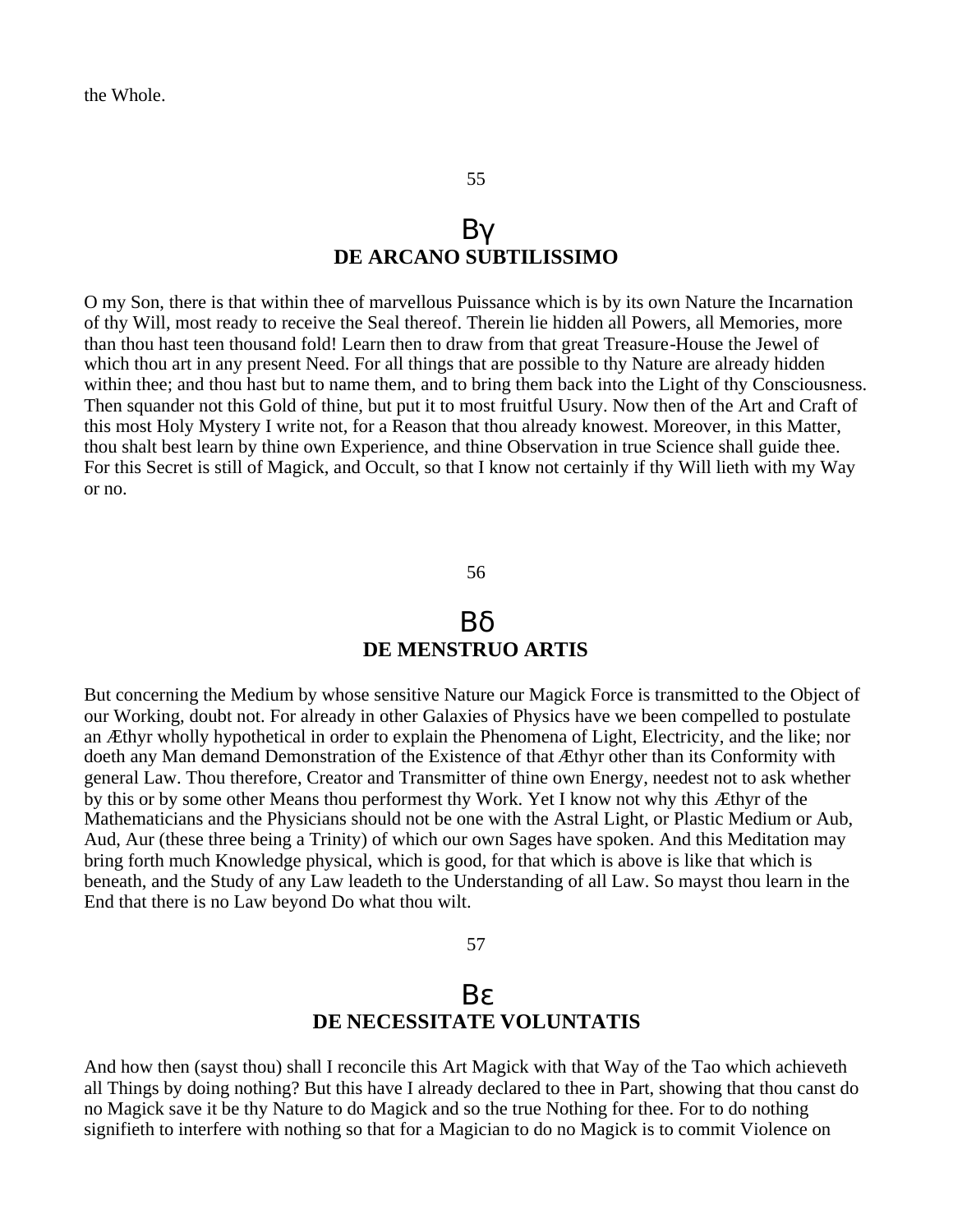himself. Yet learn also that all Action is in some sense Magick, being an essential Part of that Great Magical Work which we call Nature. Then thou hast no free Will? Verily, thou hast said. Yet nevertheless it is thy necessary Destiny to act with that free Will. Thou canst do nothing save in accordance with that true Nature of thine and of all Things, and every Phenomenon is the Resultant of the Totality of Forces; Amen. Then thou needest take no Thought and make no Effort? Thou sayst sooth; yet, art thou not compelled to Thought and Effort in the Way of Nature? Yea, I, thy Father, work for thee solicitously, and also I laugh at thy Perplexities; for so was it fore- ordained that I should do, by Me, from the Beginning.

#### 58

### **B***F* **DE COMEDIA UNIVERSA, QUAE DICTUR PAN**

So, therefore, o my Son, count thyself happy when thou understandest all these Things, being one of those Beings (or By-comings) whom we call Philosophers. All is a never ending Play of Love wherein our Lady Nuit and Her Lord Hadit rejoice; and every Part of the Play is Play. All pain is but sharp Sauce to the Dish of Pleasure; for it is the Nature of the Universe that hath devised this everlasting Banquet of Joy. And he that knoweth not this is necessary as an Ingredient even as thou art; wouldst thou change all and spoil the Dish? Art thou the Master-Cook? Yea, for thy Palate is become fine with thy great Dalliance with the Food of Experience; therefore thou art one of them that rejoice. Also it is thy Nature as it is mine, o my Son, to will that all Men share our Mirth and Jollity; wherefore have I proclaimed my Law to Man, and thou continuest in that Work of Joyaunce.

#### 59

### **Bz DE CAECITIA HOMINUM**

Learn also of my wisdom that this Vision of the Cosmos whereof I have written unto thee is not given unto thy Sight at all Times; for in that Vision is all Will fulfilled. Thou seest the Universe as None, and as One, and as many, and the Play thereof; and therewith art thou (who art no longer thou) content. For in one Phase art thou also None, in another One, and in the third an organised and necessary Part of that great Structure, so that there is no more conflict at all in thy whole By-coming. But now will I make Light for thine Eyes in this Matter as thou gropest, asking: but of them that see not this, what sayst thou, o my Father? But in that Vision thou sayst not thus, my Son! Learn then of me the Secret Mystery of Illusion, and how it Worketh, and other Holy Law that is its Nature, and of thine Action therein; for this is an Arcanum of the Wisdom of the Magi, and proper unto thee that dwellest in the Land of Understanding.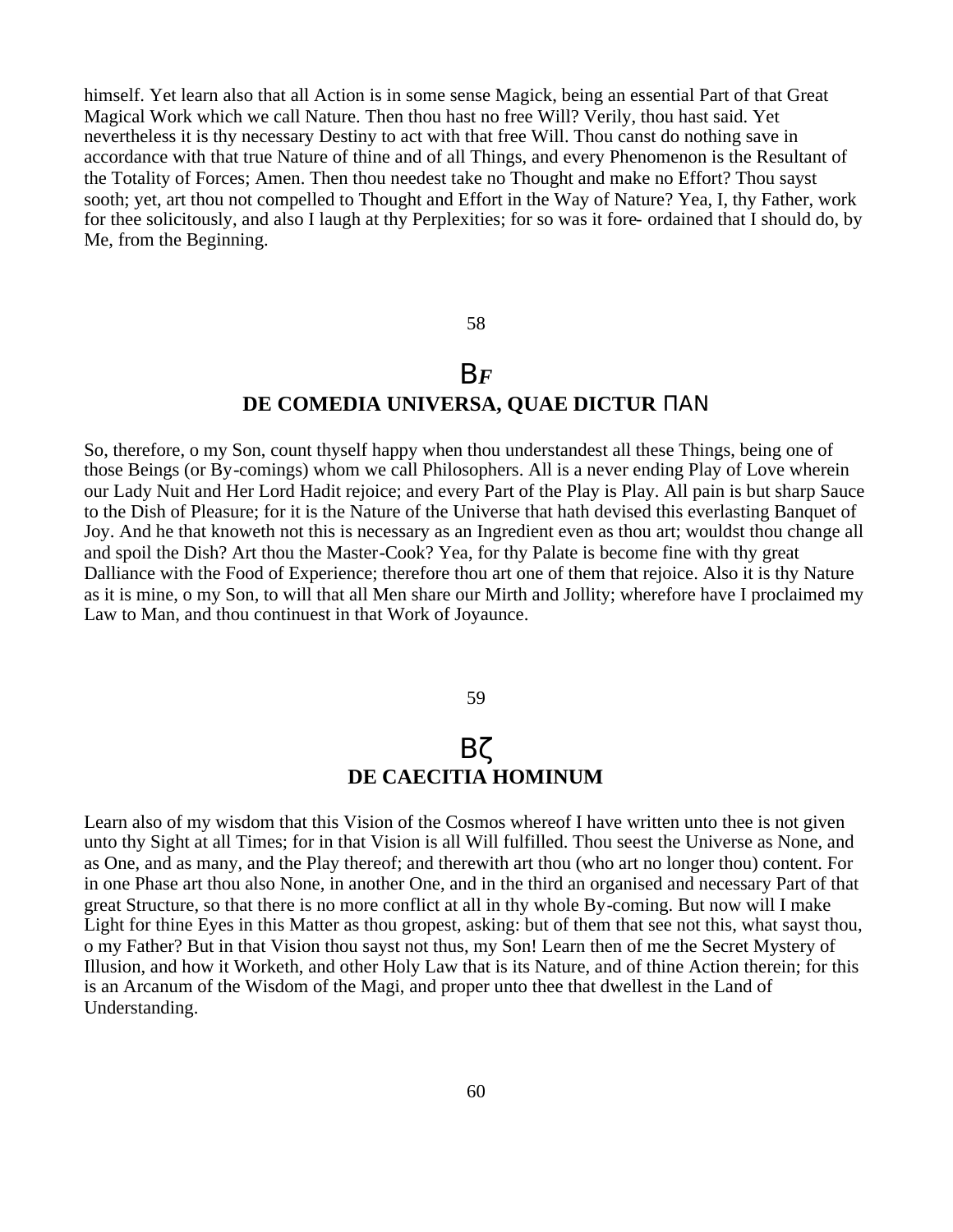### **Bh ALLEGORIA DE CAISSA**

Consider for an Example the Game and Play of the Chess, which is a Pastime of Man, and worthy to exercise him in Thought, yet by no means necessary to his Life, so that he sweepeth away Board and Pieces at the least Summons of that which is truly dear to him. Thus unto him this Game is as it were an Illusion. But insofar as he entereth into the Game he abideth by the Rules thereof, though they be artificial and in no wise proper to his Nature; for in this Restriction is all his Pleasure. Therefore, though he hath All-Power to move the Pieces at his own Will, he doth it not, enduring Loss, Indignity, and Defeat rather than destroy that Artifice of Illusion. Think then that thou hast thyself created this Shadow-world the Universe, and that it pleasureth thee to watch or to actuate its Play according to the Law that thou hast made, which yet bindeth thee not save only by Virtue of thine own Will to do thine own Pleasure therein.

#### 61

### **Bq DE VERITATE FALSORUM**

Moreover this Matter touches the Nature of Truth. For although to thee in thy True Self, absolute and without Conditions, all this Universe, which is relative and conditioned is an Illusion; yet to that Part of Thee by which thou perceivest it, the Law of its Being (or By-coming) is a Law of Truth. Learn then that all Relations are true upon their own Plane, and that it would be a Violation of Nature to adjust them skewwise. Thus, albeit thou hast found thy Self, and knowest Thy Self immortal and immutable beyond Time and Space, free of Causality, so thoroughly that even thy Mind partaketh constantly thereof, thou hast in no wise altered the Relations of thy Body with its Syndromics in the World whereof it is a Part. Wouldst thou lengthen the Life of thy Body? Then accommodate thou the Conditions of thy Body to its Environment by giving it Light, Air, Food, and Exercise as its Nature requireth. So also, mutatis mutandis, do thou cherish the Health of thy Mind.

#### 62

### **Bi DE RELATIONE ILLUSIONUM**

Of this will I speak further with thee, for here behold a great Rock of Ignorance on the one Hand, and on the other a Whirlpool of Error; in this Strait are many Wrecks of Magick Ships. Knowest thou not that Riddle of old, whether it be lawful to pay Tribute to Cæsar or no? Give therefore to the Body the Things of the Body, and to the Mind the Things of the Mind. Yet because of the interior Harmony of all Things that proceedeth from their Original One Nature, there is Action and Reaction of the one upon the other, as I have already set forth in this mine Epistle. But Law is universal, and between these two Kinds of Illusion there is an ordered Proportion, and it is proper to thy Science to delimit and describe this Law of Interaction, for to deny it wholly (as to extend it to Infinity) is Folly, born of Ignorance, Idleness, and Incapacity to observe Fact.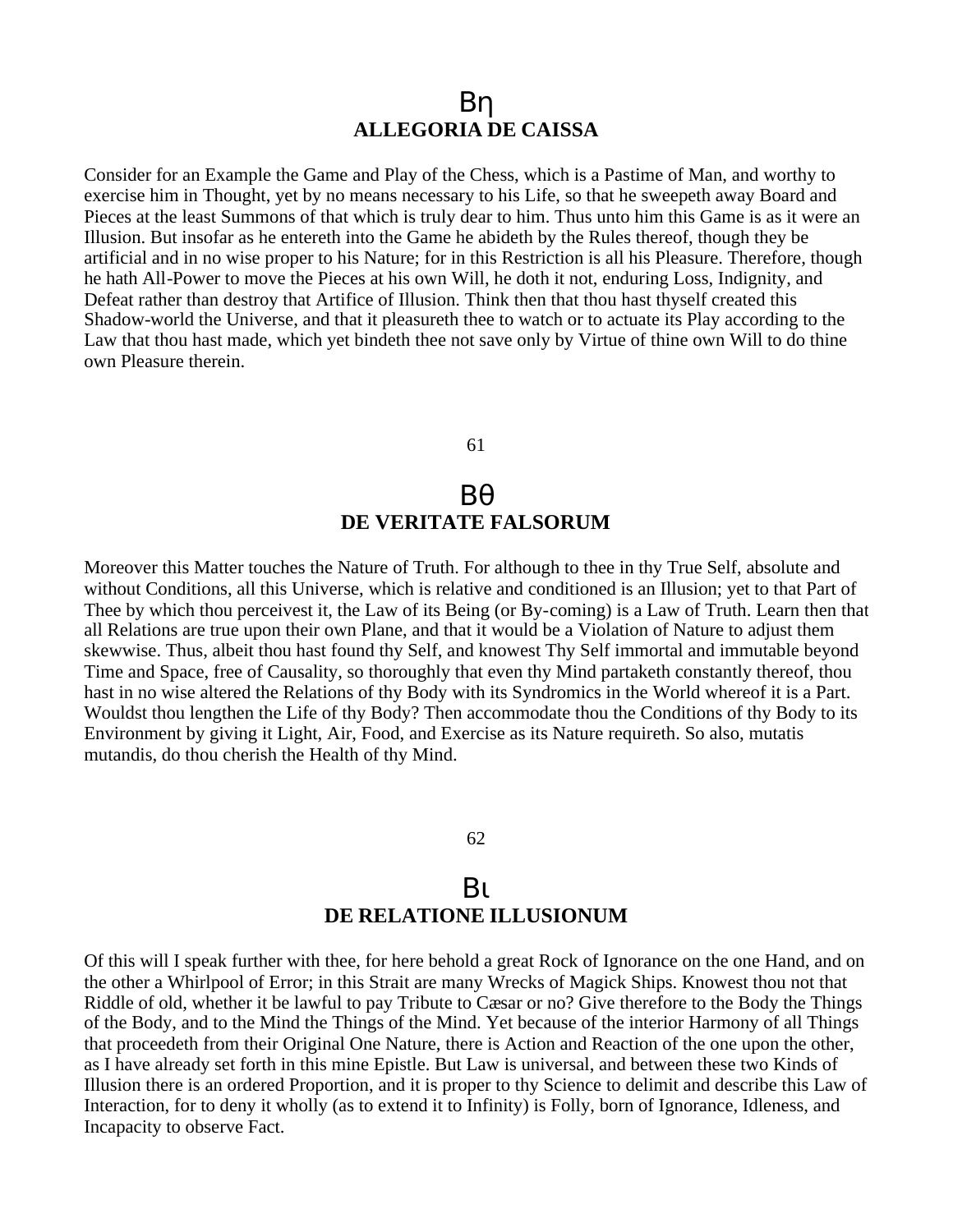### **Bk DE PRUDENTIA**

Consider Drunkenness, how by Variation of bodily Conditions thou mayst alter its Effect upon the Mind, and the Contrary, remembering the Discipline of Theophrastus Paracelsus, how, opposing Wine to bodily Exercise, he obtained a certain Purification and Exaltation/ Yet, were he seven times greater, he had not done this with Oil of Vitriol. Learn then that there are certain definite Channels of Action and Reaction between Body and Mind; sound these, and trim thy Sails accordingly, not thinking that thou art in the open Sea. And if so be that thou in thy sounding findest new Channels, rejoice and map them for the Profit of thy Fellows; But remember always that to find a new Way up a Precipice removeth not the Precipice. For where thou, o Angel and yet Man, hast trod delicately albeit without Fear, Fools will rush in to their Destruction.

#### 64

### **Bl DE RATIONE MAGI VITAE**

Study Logic, which is the Code of the Laws of Thought. Study the Method of Science, which is the Application of Logic to the Facts of the Universe. Think not that thou canst ever abrogate these Laws, for though they be Limitations, they are the rules of thy Game which thou dost play. For in thy Trances though thou becomest That which is not subject to those Laws, they are still final in respect of these Things which thou hast set them to govern. Nay, o my son, I like not this Word, govern, for a Law is but a Statement of the nature of the Thing to which it applieth. Nor nothing is compelled save only by Nature of its own true Will. So therefore human Law is a Statement of the Will and of the Nature of Man, or else it is a Falsity contrary thereunto, and becometh null and of no Effect.

#### 65

### **Bm DE CORDE CANDIDO**

Think also, o my Son, of this Image, that if two States be at Peace, a Man goeth between them without Let; but if there be War, all Gateways are forthwith closed, save only for a few, and these are watched and guarded, so that the Obstacles are many. This then is the Case of Magick; for if thou have brought to Harmony all Principles within thee, thou mayst work easily to transmute a Force into its semblable upon another Plane, which is the essential Miracle of our Art; but if thou be at War within thyself, how canst thou work? For our Master Hermes Tresmegistus hat written at the Head of His Tablet of Emerald this Word: That which is above is like that which is below, and that which is below is like that which is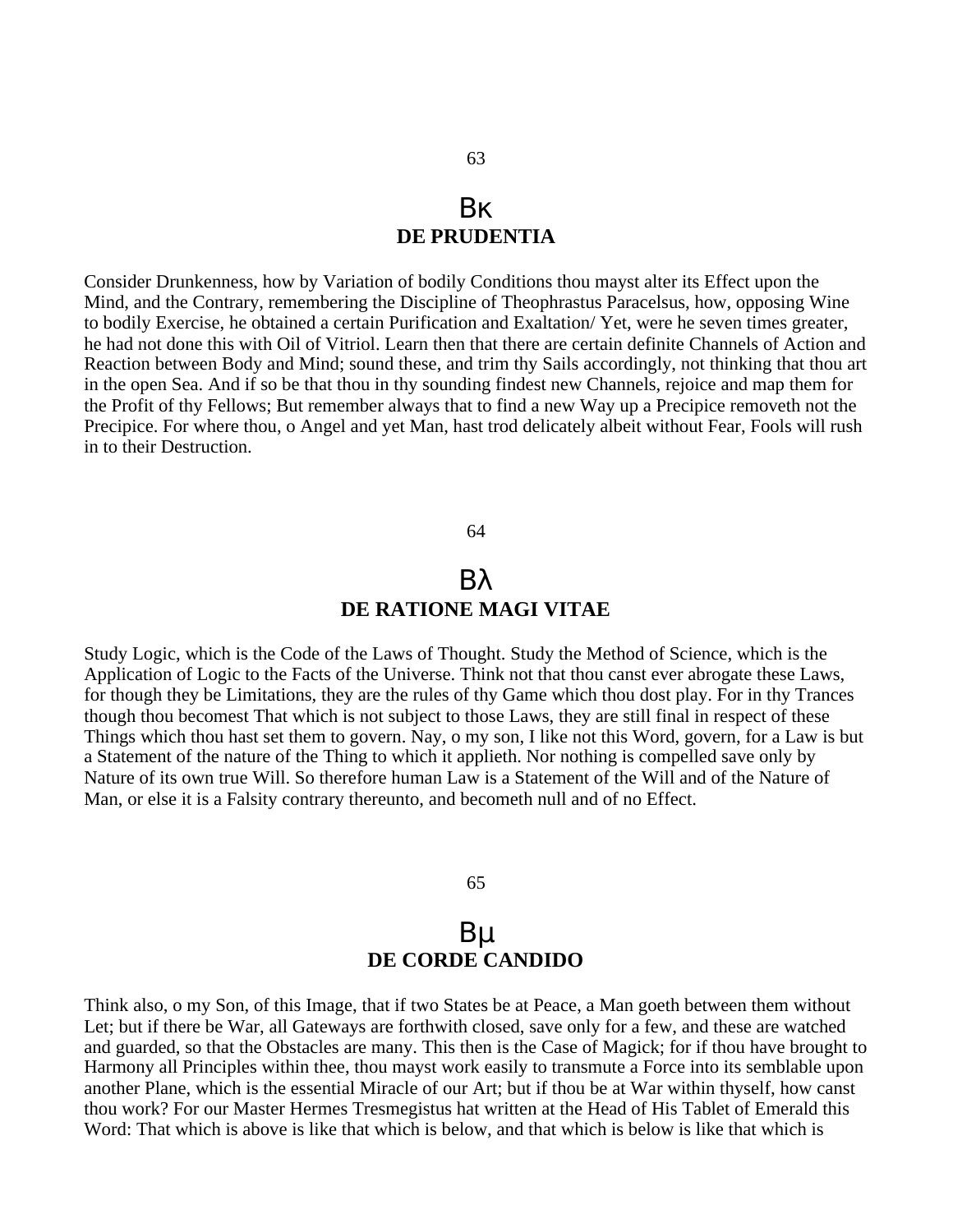above, for the Performance of the Miracle of the One Substance. How then, if these be not alike? If the Substance of Thee be Two, and not One? And herein is the Need of the Confession of a pure Heart, as is written in the Book of the Dead.

#### 66

### **Bn DE CONFORMITATE MAGI**

See to it therefore, o my Son, that thou in thy Working dost no Violence to the whole Will of the All, or to the Will common to all those Beings (or By-comings) that are of one general Nature with thee, or to thine own particular Will. For first of all thou art necessarily moved toward the One End from thine own Station, but secondly thou art moved toward the End proper to thine own Race, and Caste, and Family, as by Virtue of thy Birth. And these are, I may say it, Conditions or limits, of thine own individual Will. Thou dost laugh? Err not, my Son! The Magus, even as the Poet is the Expression of the true Will of his Fellows, and his Success is his Proof, as it is written in *The Book of the Law*. For his Work is to free Men from the Fetters of a false or a superannuated Will, revealing unto them, in Measure attuned to their Needs, their true Natures.

#### 67

### **Bx DE POETIS**

For this Reason is the Poet called an Incarnation of the Zeitgeist, that is, of the Spirit or Will of his Period. So every Poet is also a Prophet, because when that which he sayeth is recognized as the Expression of their own Thought by Men, they translate this into Act, so that, in the Parlance of the Folk vulgar and ignorant, "that which he foretold is come to pass". Now then the Poet is Interpreter of the Hieroglyphs of the Hidden Will of Man in many a Matter, some light, some deep, as it may be given unto him to do. Moreover, it is not altogether in the Word of any Poem, but in the quintessential Flavour of the Poet, that thou mayst seek this Prophecy. And this is an Art most necessary toe every Statesman. Who but Shelley foretold the Fall of Christianity, and the Organisation of Labour, and the Freedom of Woman; who but Nietzsche declared the Principle at the Root of the World-War? See thou clearly then that in these Men were the Keys of the Dark Gates of the Future; should not the Kings and their Ministers have taken heed thereto, fulfilling their Word without Conflict?

#### 68

### **Bo DE MAGIS ORDINIS A\ A\ QUIBIS CARO FIT VERBUM**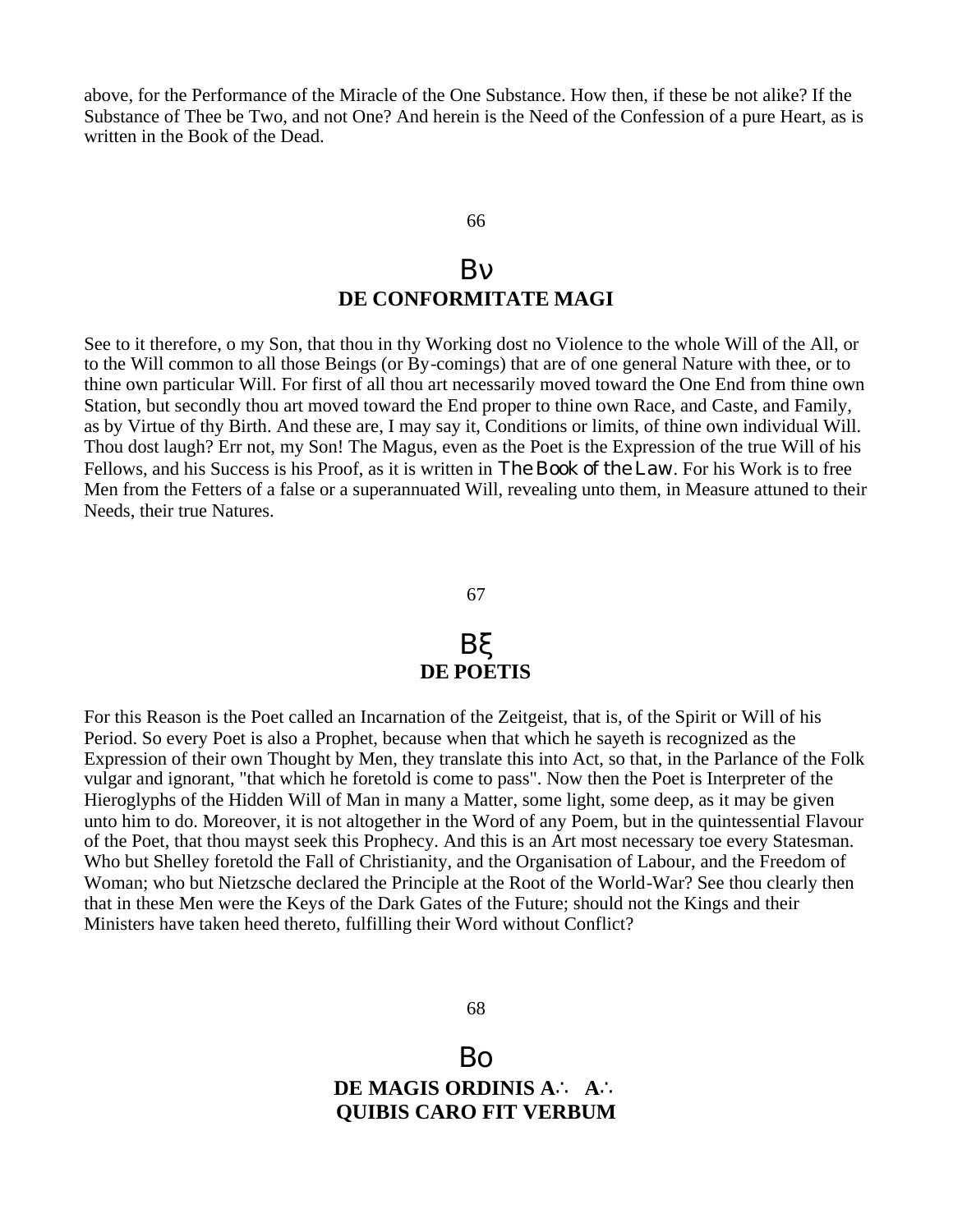Now, o my Son, the Incarnation of a Poet is particular and not Universal; he sayeth indeed true Things but not the Things of All-Truth. And that these may be said it is necessary that One take human Flesh, and become a Magus in our Holy Order. He then is called the Logos, or *Logos Aionos*, that is to say, the Word of the Æon or Age, because he is verily that Word. And thus may be be known, because He hath it given unto Him to prepare the Quintessence of the Will of God, that is, of Man, in its Fullness and Wholeness, comprehending all Planes, so that his Law is simple, and radical, penetrating all Space from its single Light. For though His Words be many, yet is His Word One, One and Alone; and by this Word he createth Man anew, in an essential Form of Life, so that he is changed in his inmost Knowledge of himself. And this Change worketh outwards, little by little, unto its visible Effect.

69

### **Bp DE MAGIS TEMPORI ANTIQUI IMPRIMIS DE LAO-TZE**

It may be unto thy Profit, o my Son, if I relate unto thee the secret History of those who have gone before me in this Grade of Magus, so far as their Memory hath remained among Mankind. For what would it avail thee should I recount the deeds of those whom I indeed may know, but thou not? Thou knowest well how I keep me from all Taint of Fable, or any Word unproven and undemonstrable. First then I speak of Lao- Tze, whose word was **TAO**. Hereof have I already written much unto thee, because His Doctrine has been lost or misinterpreted, and it is most needful to restore it. For this Tao is the true Nature of Things, being itself a Way or Going, that is, a kinetic and not a static Conception. Also He taught this Way of Harmony in Will, which I myself have thought to shew thee in this Epistle. So then this Tao is Truth, and the Way of Truth, and therefore was Lao-tze Logos of His Æon, and His true Word or Name was **TAO**.

70

### Βo

#### **½**

#### **DE GAUTAMA**

Whom Men call Gautama, or Siddartha, or The Buddha, was a Magus of our Holy Order. And His Word was **ANATTA**; for the Root of His whole Doctrine was that there is no Atman, or Soul, as Men ill translate it, meaning a Substance incapable of Change. Thus, He, like Lao-Tze, based all upon a Movement, instead of a fixed Point. And His Way of Truth was Analysis, made possible by great Intention of the Mind toward itself, and that well fortified by certain tempered Rigour of Life. And He most thoroughly explored and Mapped out the Fastnesses of the Mind, and gave the Keys of its Fortresses into the Hand of Man. But of all this the Quintessence is in this one Word **ANATTA**, because this is not only the foundation and the Result of his whole Doctrine, but the Way of its Work.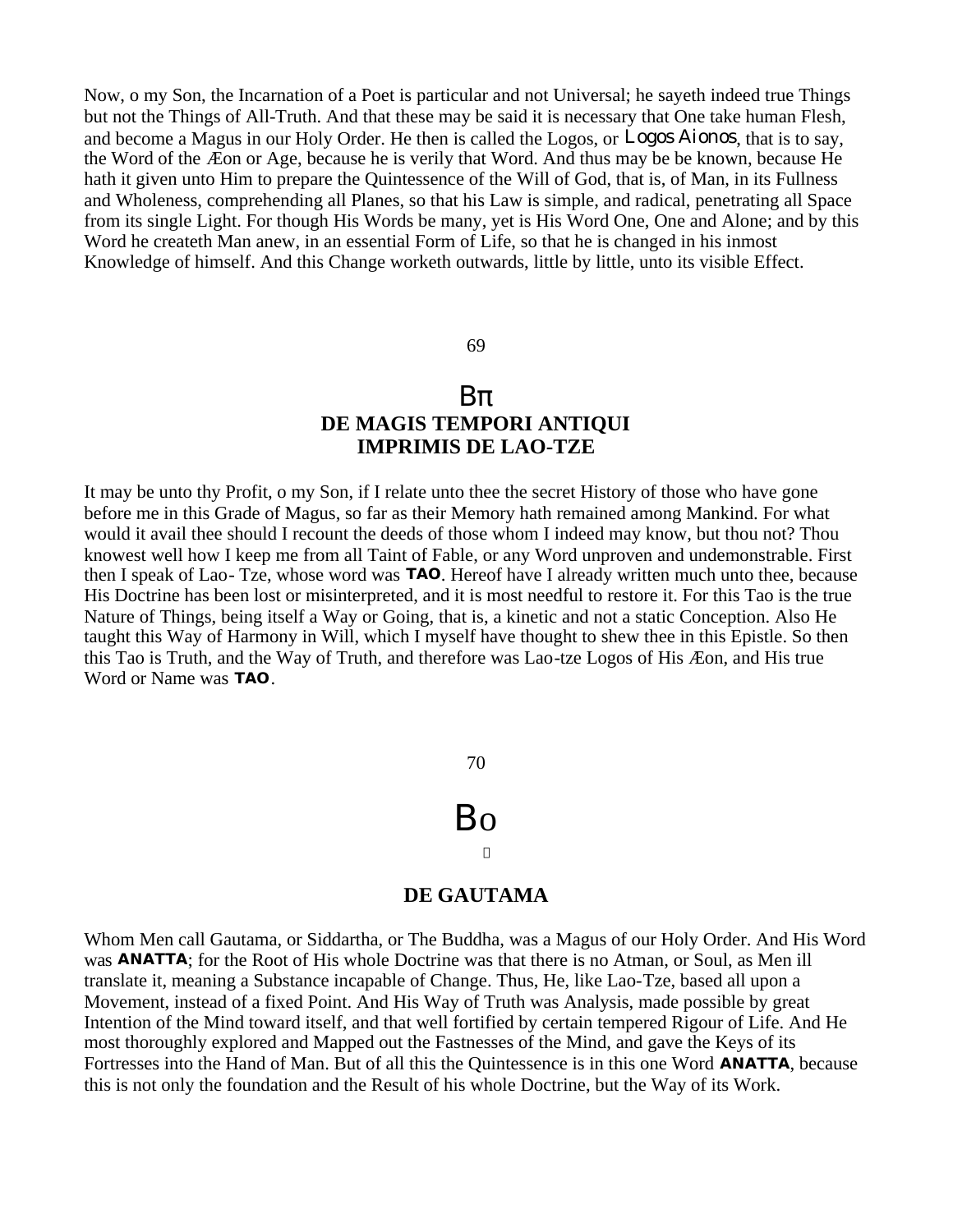### **Br DE SRI KRISHNA ET DE DIONYSO**

Krishna hath Names and Forms innumerable, and I know not His true human Birth. For His Formula is of the Major Antiquity. But His Word hath spread into many Lands, and we know it to- day as **I N R I**  with the secret **I A O** concealed therein. And the Meaning of this Word is the Working of Nature in Her Changes; that is, it is the Formula of Magick whereby all Things reproduce and recreate themselves. Yet this Extension and Specialisation was rather the Word of Dionysus; for the true Word of Krishna was **A U M**, importing rather a Statement of the Truth of Nature than a practical Instruction in detailed Operations of Magick. But Dionysus, by the Word **I N R I**, laid the Foundation of all Science, as We say Science to-day in a particular Sense, that is, of causing external Nature to change in Harmony with our Wills.

#### 72

#### **Bs DE TAHUTI**

Tahuti, or Thoth, confirmed the Word of Dionysus by continuing it; for he shewed how by the Mind it was possible to direct the Operations of the Will. By Criticism and by recorded Memory Man avoideth Error. But the true Word of Tahuti was **A M O U N**, whereby He made Men to understand their secret Nature, that is, their Unity with their true Selves, or, as they then phrased it, with God. And He discovered unto them the Way of this Attainment, and its Relation with the Formula of **I N R I**. Also by His Mystery of Number He made plain the Path for His Successor to declare the Nature of the whole Universe in its Form and in its Structure, as it were an Analysis thereof, doing for Matter what the Buddha was decreed to do for Mind.

#### 73

### **Bt DE QUODAMM MAGO AEGYPTIORUM QUEM APPELUNT JUDAEI MOSHEH**

The Follower of Tahuti was an Egyptian whose Name is lost; but the Jews called Him Mosheh, or Moses, and their Fabulists made Him the Leader of their Legendary Exodus. Yet they preserved His Word, and it is **I H V H**, which thou must understand also as that Secret Word which thou hast seen and heard in Thunders and Lightnings in thine Initiation to the Degree thou wottest of. But this Word is itself a Plan of the Fabrick of the Universe, and upon it hath been elaborated the Holy Qabalah, whereby we have Knowledge of the Nature of all Things soever upon every Plane of By-coming, and of their Forces and Tendencies and Operations, with the Keys to their Portals. Nor did He leave any Part of His Work unfinished, unless it be that accomplished three hundred Years ago by Sir Edward Kelly, of whom I also come, as thou knowest.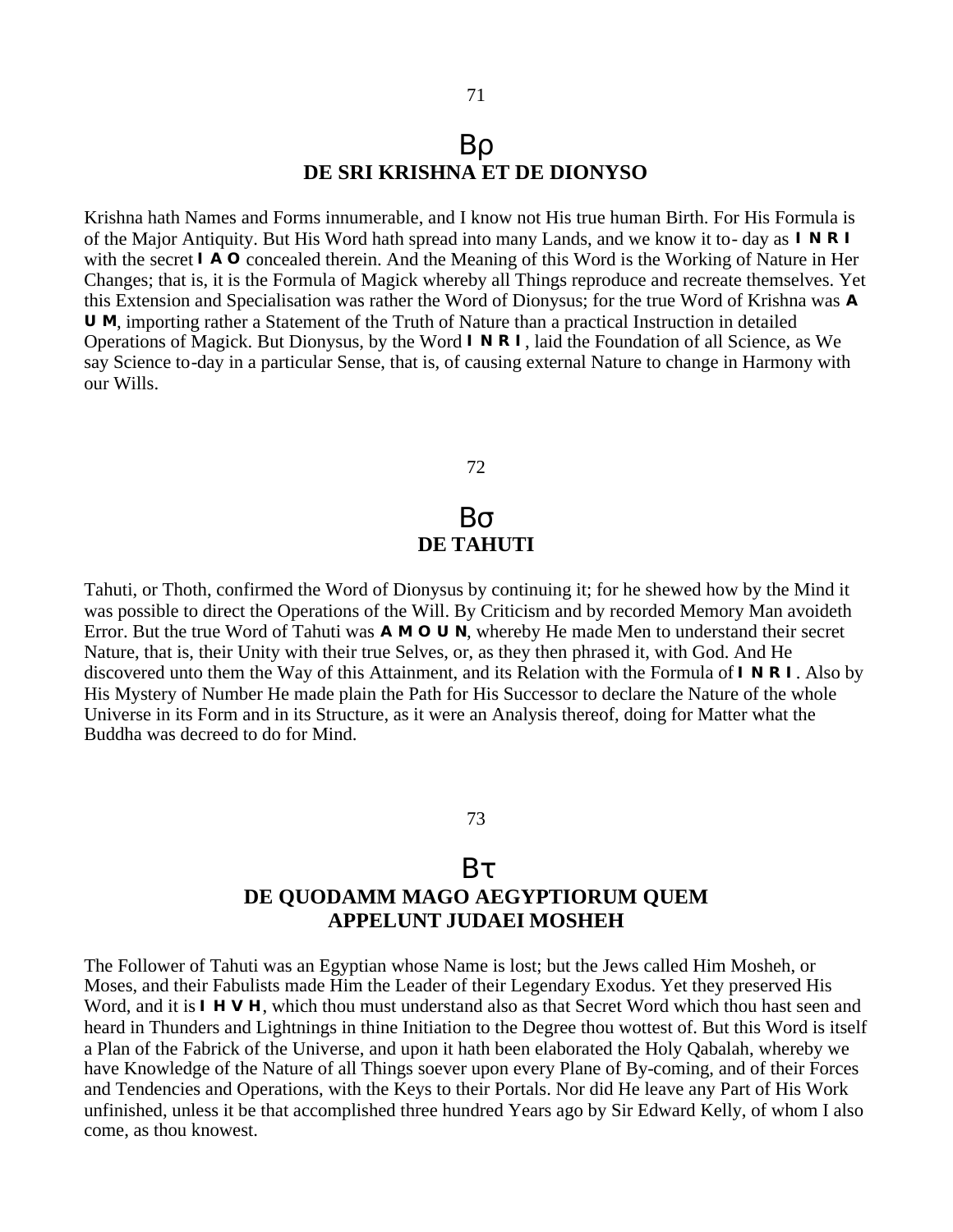### **Bu DE MAGO ARABICO MOHAMMED**

74

Behold! In these Chapters have I thy Father restricted myself, not speaking of any immediate Echo of a Word in the World, because, there Men being long since withdrawn into their Silence, it is their One Word, and that Alone, that resoundeth undiminished through Time. How Mohammed, who followeth, is darkened and confused by His Nearness to our own Time, so that I say not save with Diffidence that His Word **A L L H** may mean this or that. But I am bold concerning His Doctrine of the Unity of God, for God is Man, and he said therefore: Man is One. And His Will was to unite all Men in One reasonable Faith: to make possible Co- operation of all Races in Science. Yet, because He arose in the Time of the greatest possible Corruption and Darkness, when every Civilisation and Every Religion had fallen into Ruin, by the malice of the great Sorcerer of Nazareth, as some say, He is still hidden in the Dust of the Simoom, and we may not perceive Him in His true Self of Glory.

Nevertheless, behold, o My Son, this Mystery. His true Word was **L A A L L H**, that is to say: (there is) No God, and **L A A L** is that Mystery of Mysteries which thine own Eye pierced in thine Initiation. And of that Truth have the Illusion and Falsehood enslaved the Souls of Men, as is written in *The Book of the Magus*.

75

#### **Bf**

### **DE SE IPSO TWI MEGALWI QHRIWRNOI TWI LOGWI AIWNOS CUJUS VERBUM EST QELEMA**

O my son! me seemeth in certain Hours that I am myself fallen on a Time even more fearful and fatal than did Mahommed, peace be upon Him! But I read clearly the Word of the Æon, that is **A B R A H A D A B R A**, wherein is the whole Mystery of the great Work, as thou knowest. And I have *The Book of the Law*, that was given unto me by Him thou wottest of; and it is the Interpretation of the Secret Will of Man on every Plane of his By-coming; and the Word of the Law is **T H E L E M A** . Do what thou wilt shall be the whole of the Law. Now because Love is the law, love under will, do I write this Epistle for thee, that thou mayst fulfil this inmost Will of Mankind, making them capable of Light, Life, Love and Liberty by the Acceptance of this Law. And the Hindrance thereunto is but as the Shell of its Egg to an Eaglet, a Thing foreign to itself, a Protection until the Hour strike, and then an End thereof.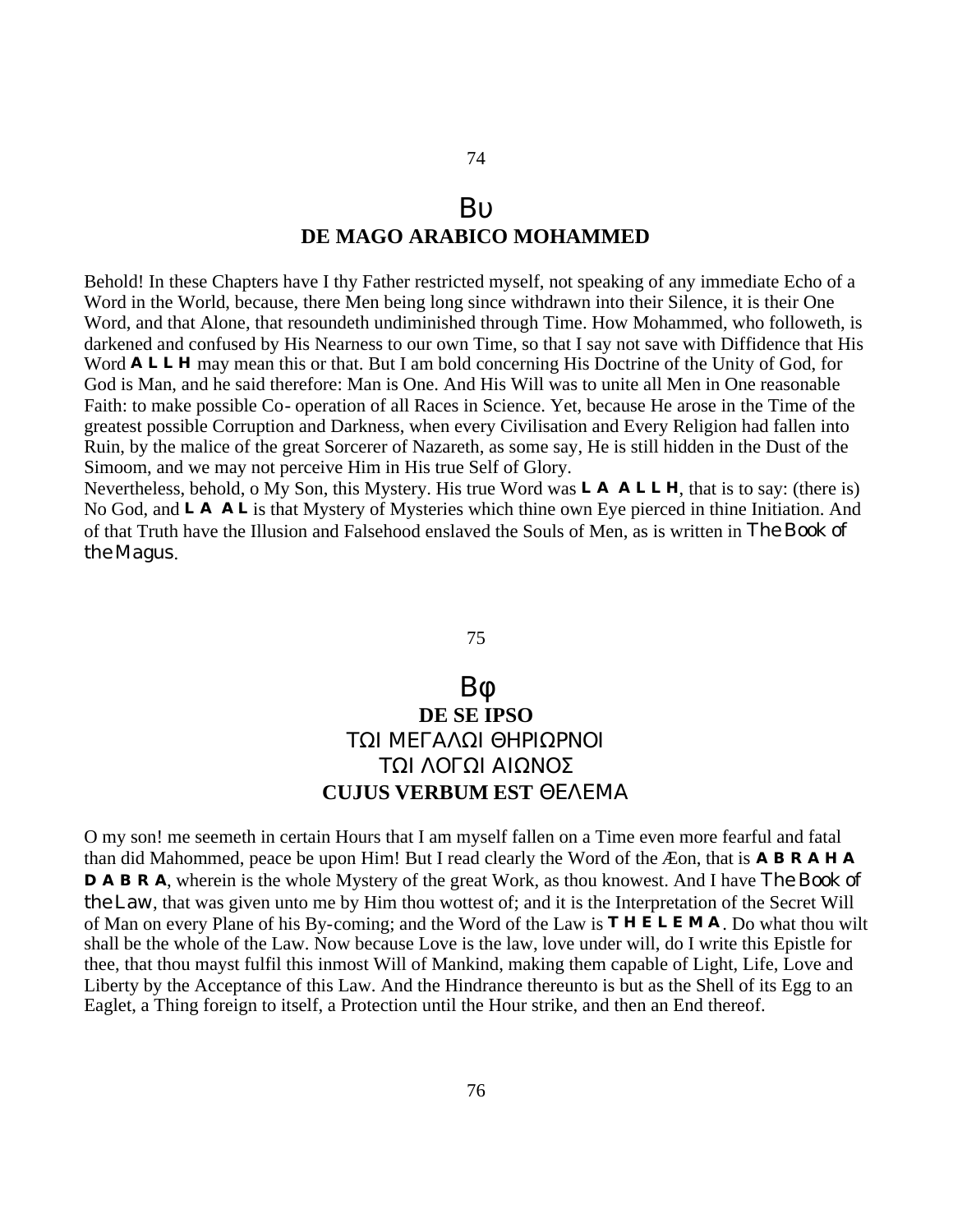### **Bc MANDATUM AD FILIUM SUUM**

Here I reach forth mine Hands against thee in the Sign of the Enterer, o son of my Bowels, for with all my Magical Might I will that thou fight manfully and labour with Diligence (with Sword and Trowel; say I) in this Work. For this is the first and last of all, that thou bid every Man do What he will, in accord with his own true Nature. Therefore also blast thou that Lie that Man is of a fallen and evil Nature. For the Word of Sin is Restriction, the Doubt of his own Godhead, the Suppression of, which is the Blasphemy against, his own Holy Spirit. Saith not *The Book of the Law* that "It is a lie, this folly against self"? Therefore to every Man, in every Circumstance, say thou: Do what thou wilt; and teach him, if he yet waver, how to discover his true Nature, earnestly and with Ardour, even as I have striven to teach thee --- yea, and more also!

#### 77

### **By QUARE FILIUM CREAVIT UT FIAT LIBERTAS**

*Do what thou wilt!* be this our Slogan of Battle in every Act; for every Act is Conflict. There Victory leapeth shining before us; for who may thwart true Will, which is the Order of Nature Herself? "...thou hast no right but to do thy will. Do that, and no other shall say nay." For if that Will be true, its Fulfilment is of a Surety as Daylight following Sunrise. It is as certain as the Operation of any other Law of Nature; it is Destiny. Then, if that Will be obscured, if thou turn from it to Wills diseased or perverse, how canst thou hope? Fool! Even thy Turns and Twists are in the Path to thine appointed End. But thou art not sprung of a Slave's Loins; thou standest firm and straight; thou dost thy Will; and thou are Chosen, nay, for this Work wast thou begotten in a Magick Bed, that thou shouldst make Man free.

#### 78

#### **Bw DE SUA DEBILITATE**

Listen attentively, my Son, while I with heavy Heart make Confession to thee of mine own Frailty. Thou knowest that I made Renunciation of my Wage, taking this Body immediately after my Death, the Death of Eliphas Levi Zahed, as Men say, that I might attain to this great Work. It is now twenty Years, as Men count years, that I came to my first Understanding of my true Nature, and aspired to that Work. Now then at first I made no Error. I abandoned my chosen Career; I poured out my whole Fortune without one Thought; I gave my Life utterly to the Work, without keeping back the least imaginable Thing. So then I made swift Strides along the Path. But in the Dhyanas that were granted unto me in Kandy, in the Island of Lanka, I used up my whole Charge of Magical Energy; and for two Years I fell away from the Work.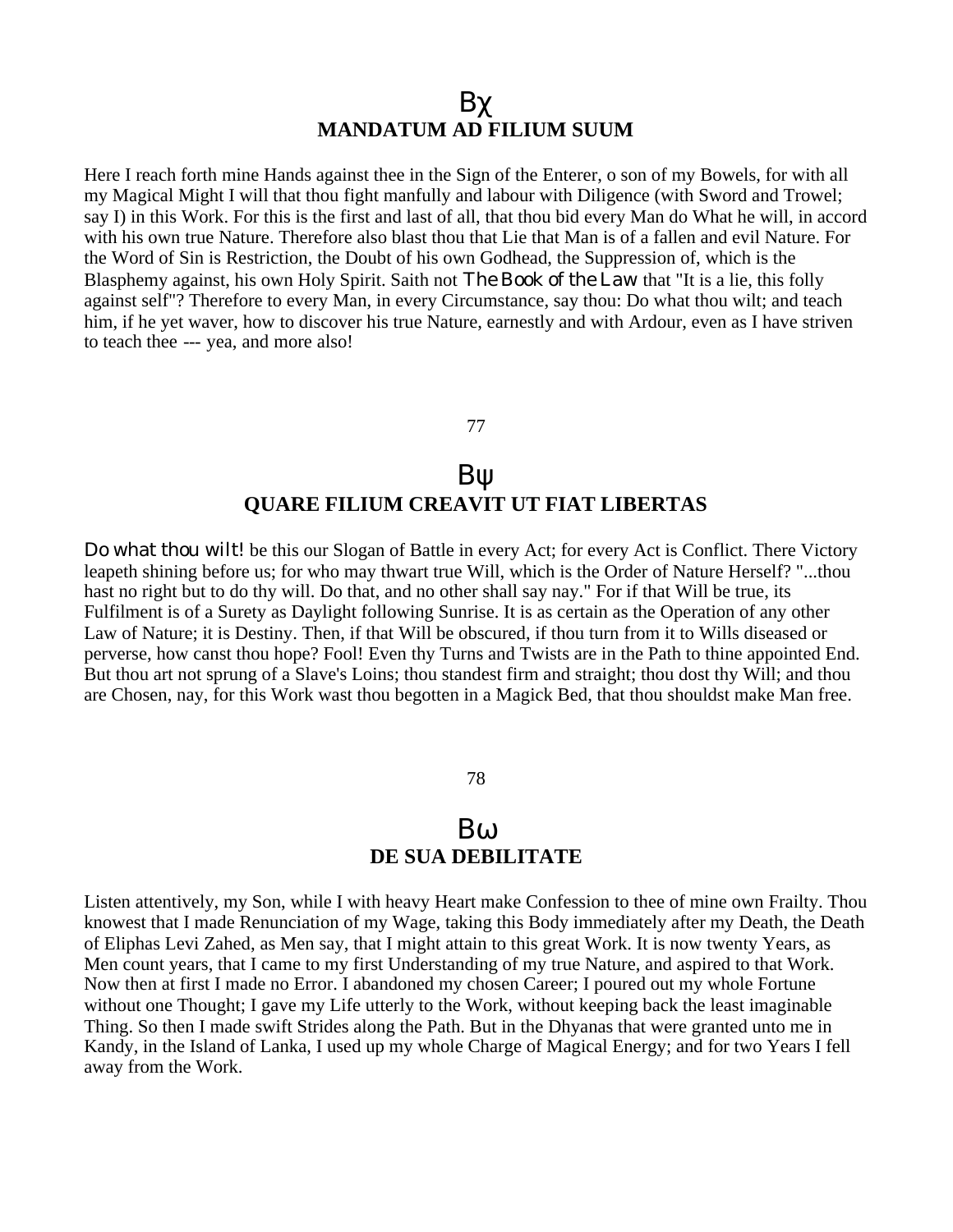### **Ga DE MANU QUAE MAGUM SUSTINET**

Now it may be well that such Periods of Recuperation are necessary to such souls as mine; and so no Ill. But I fell from my Will, and sought other Ends in Life; and so the Hand came upon me, and tore away that which I desired, as thou knowest; also it is written in *The Temple of Solomon the King*. Yet consider also these two Years as a necessary Preparation for that greatest of all Events which befell me in El-Kahira, in the Land of Khem, the Choice of me as the Word of the Æon. Now then for a while I worked with my Will, though not wholly; and again the Hand reached forth and smote me. This, albeit my Slackness was but as a Boy playing Truant, not a revolt against my Self. Wherefore, despite all, I made much Progress in short Time.

#### 80

### **Gb DE SUO PECCATO**

Now then, well schooled, I strove no more against my Nature, and worked with all my Will. Thou knowest well how greatly I was rewarded. Yet in this last Initiation to the Grade of Magus, wherein three-and-seventy Days, as Men count Days, is but One Day, the Ordeal grew so fierce and intolerable that I gave back a Step. I did not utterly renounce the Work, but I swore not to continue unless mine Agony were abated. But after fifteen Days, I came to myself in a certain Ordeal, wherein I knew myself finally, that I could do no other than take up that fearful Burden that had broken my Spirit. And for these fifteen Days have I not suffered infinite Things? Was not the Tree of my Work frozen, one Branch withered, and on blasted? Look no more, o my son, upon thy Father's Shame!

81

### **Gg DE SUA VICTORIA PER NOMEN BABALON**

And after? This Dawn (for I have toiled through the Night in my great Love and Care of thee) how is it with me? it is well. For I have found myself; I have found my Will; the Obstacles that daunted me are seen to be by the Shadows of Shadows. Grace be unto Our Lady **B A B A L O N**.

Thus it is written in *The Book of the Law*: Remember all ye that existence is pure joy; that all the sorrows are but as shadows; they pass  $\&$  are done; but there is that which remains.

Learn then that it is in the contemplation of Division that Sorrow is, for Division is the Formula of Choronzon. It is therefore discreet for thee to unite each element of Sorrow with its Opposite; in whose Triumph of Hymen is Ecstasy, until by Apprehension of the new great Opposite the Idea is again seen as Sorrow. This then is the Issue from Sorrow; and thou mayst understand that I now also am confident in the Necessity of this my Fall to prepare the formula of my Exaltation. Therefore, my Son, thus Hail Me: Blessing and worship to the Beast, the Prophet of the Lovely Star.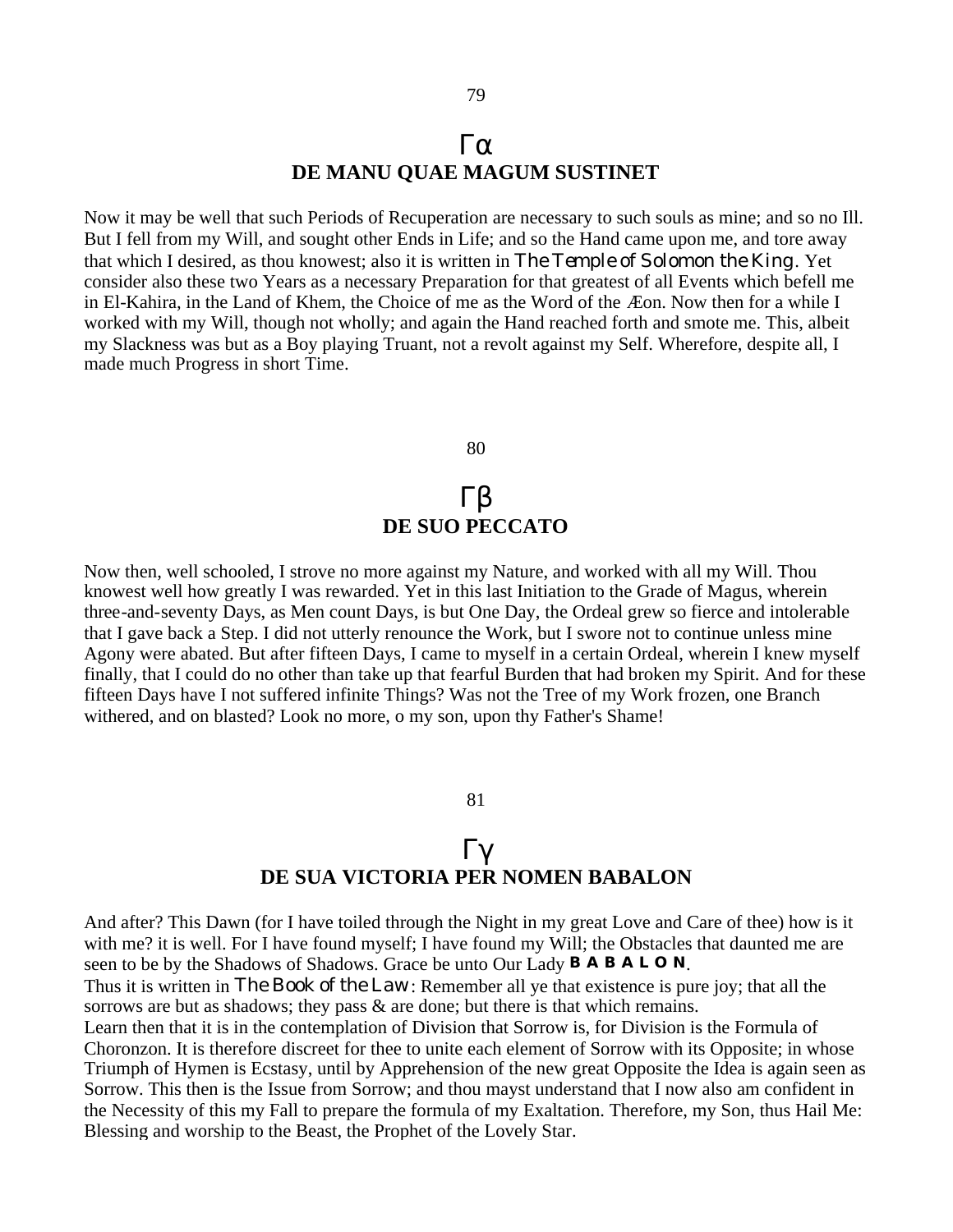### **Gd DE ARCANO NEFANDO**

O my Son, learn this concerning Magick, that the Yang moveth, and thus giveth itself up Eternally; but the Yin moveth not, seeking ever to enclose or restrict, reproducing in its own likeness what Impressions soever it made thereon, yet without Surrender. Now the Tao absorbeth all without Reproduction; so then let the Yang turn thereto, and not unto the Yin. And that thou mayst understand this, I say: It is a Mystery of **O.T.O**. For the Sun ariseth not and entereth to strike upon the High Altar of the Minster by the Great Western Gates, but by the Rose Oriel doth he make Way and Progress in His Pageant. O my Son, the Doors of Silver are wide open, and they tempt thee with their Beauty: but by the narrow Portal of Pure Gold shalt thou come nobly to thy Sanctuary. Behold! Thou knowest not how perfect is this Magick; it is the dearest-bought and holiest of our Arcana. What then is like unto my Love toward Thee, that bestoweth upon thee this Treasure of my Wisdom? My Son, neglect it not; for it is the Exorcism of Exorcisms, and the Enchantment of Enchantments.

#### 83

### **Ge DE ARCANO PER QUOD SPIRITUS QUIDAM IN CORPORE RECIPIATUR**

Here now is another Formula of Power, good to invoke any Being to manifest in thyself. First, invoke him by the Power of all thy Spells and conjurations, with Mind concentrated and Will vehement, toward him, as I have written in many Books. But because thou art **N E M O**, thou mayst safely invoke him, no matter of what Nature, within thy Circle. Now then do thou confer on him as a Guerdon of his Obedience the Dignity of a Soul seeking Incarnation, and so precede to consecrate thine Act by performing the Mass of the Holy Ghost. Then shall that Spirit make himself Body from those Elements, and thou partaking thereof makest thine own Body his Machinery of Manifestation, and thus mayst thou work with any Spirit soever; yet this shall serve thee most in common Life. Also the Qualities are well defined in the Cards of the Tarot, so that thou hast a clear-cut Means of developing thy Powers according to the Needs of the Time. But learn also this, to work constantly under the Guidance of thine Holy Guardian Angel, so that thy Workings be alway in Harmony and Accord with thy true Will.

84

### **G***F* **DE CLAVI KABBALISTICA HUIUS ARTIS**

Now then to thee who art long since Master of High Magick, it will be easy to shew how the Mass of the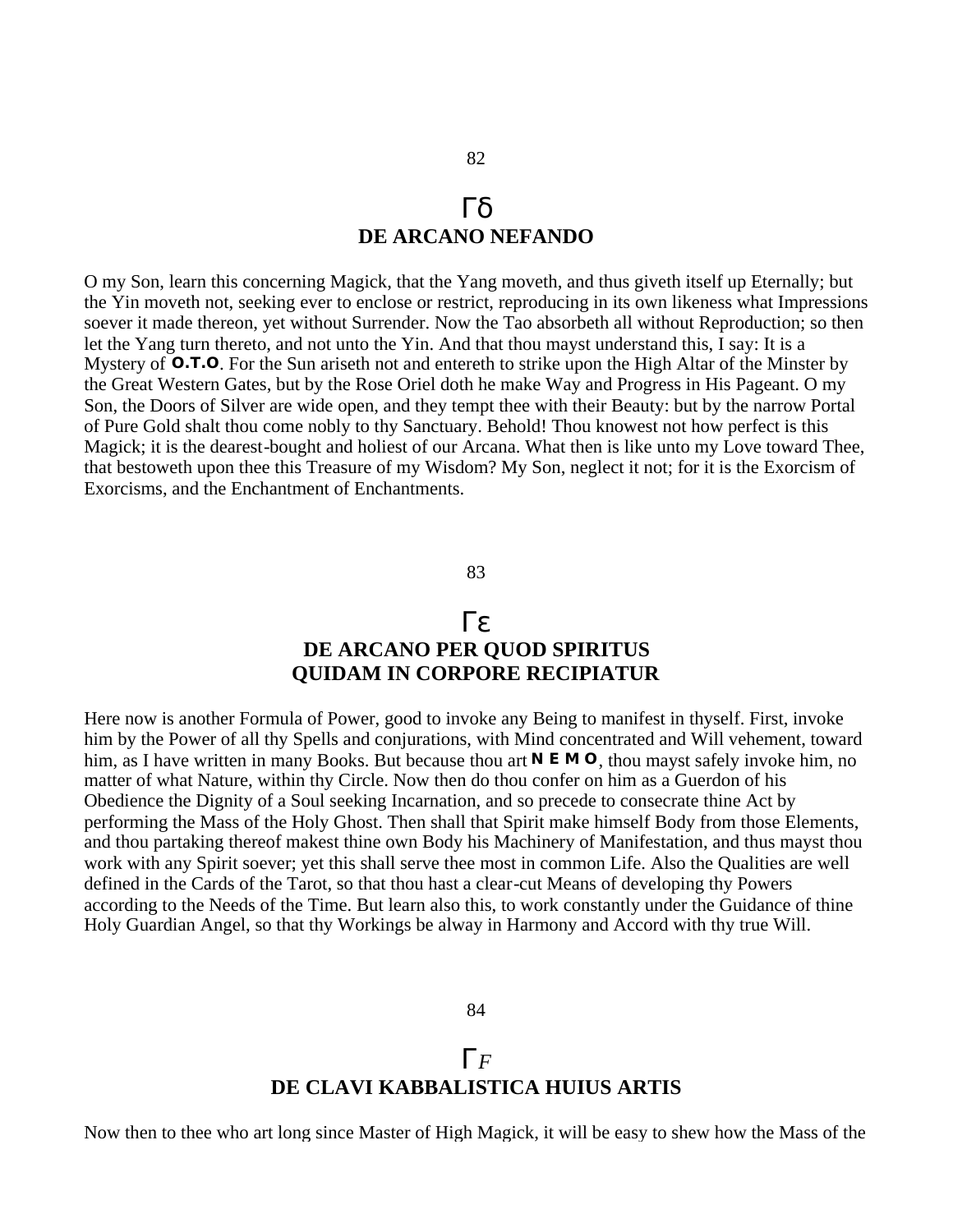Holy Ghost, sung even in Ignorance, may work many a Wonder by Virtue of the Force generated being compelled to manifest on other than its own Plane. Here then is a Theory of the Mystery of the Æon, that I, being the Logos appointed thereunto, did create an Image of my little Universe in the Mind of the Woman of Scarlet; that is, I manifested my whole Magical Self in her Mind. Thus then in Her, as in a Mirror, have I been able to interpret myself to myself. Thou also in thine own Way hast the Power to create such an Image; but be thou sure and alert, testing constantly the Persons in that Image by the Holy Qabalah and by the true Signs of Brotherhood. For each Person therein shall be a Part of thyself, made individual and perfect, able to instruct thee in thy Path. Yet often there shall be others, that are to aid thee in thy Working, or to oppose it. And in this Matter thou shalt read especially the Record of thy Father His Workings with Soror Ahita (blessed be Her Name unto the Ages!) and certain others to Boot.

85

#### **Gz DE MISSA SPIRITUS SANCTI**

Now at last, o my son, may I being thee to understand the Truth of this Formula that is hidden in the Mass of the Holy Ghost. For Horus that is Lord of the Æon is the Child crowned and conquering. The formula of Osiris was, as thou knowest, a Word of Death, that is, the Force lay long in Darkness, and by Putrifaction came to Resurrection. But we take living Things, and pour in Life and Nature of our own Will, so that instantly and without Corruption the Child (as it were the Word of that Will) is generated; and again immediately taketh up his Habitation among us to manifest in Force and Fire. This Mass of the Holy Ghost is then the true Formula of the Magick of the Æon of Horus, blessed by He in His Name Ra-Hoor-Khuit! And thou shalt bless also the Name of our Father Merlin, Frater Superior of the **O.T.O.**, for that by seven Years of Apprenticeship in His School did I discover this most excellent Way of Magick. Be thou diligent, o my son, for in this wondrous Art is no more Toil, Sorrow, and Disappointment, as it was in the dead Æon of the Slain Gods.

86

### **Gh DE FORMULA TOTA**

Here then is the Schedule for all the Operations of Magick. First, thou shalt discover thy true Will, as I have already taught thee, and that Bud thereof which is the Purpose of this Operation.

Next, formulate this Bud-Will as a Person, seeking or constructing it, and naming it according to thine Holy Qabalah, and its infallible Rule of Truth.

Third, purify and consecrate this Person, concentrating upon him and against all else. This Preparation shall continue in all thy daily Life. Mark well, make ready a new Child immediately after every Birth. Fourth, make an especial and direct Invocation at thy Mass, before the Introit, formulating a visible Image of this Child, and offering the Right of Incarnation.

Fifth, perform the Mass, not omitting the Epiklesis, and let there be a Golden Wedding Ring at the Marriage of thy Lion with thine Eagle.

Sixth, at the Consumption of the Eucharist accept this Child, losing thy Consciousness in him, until he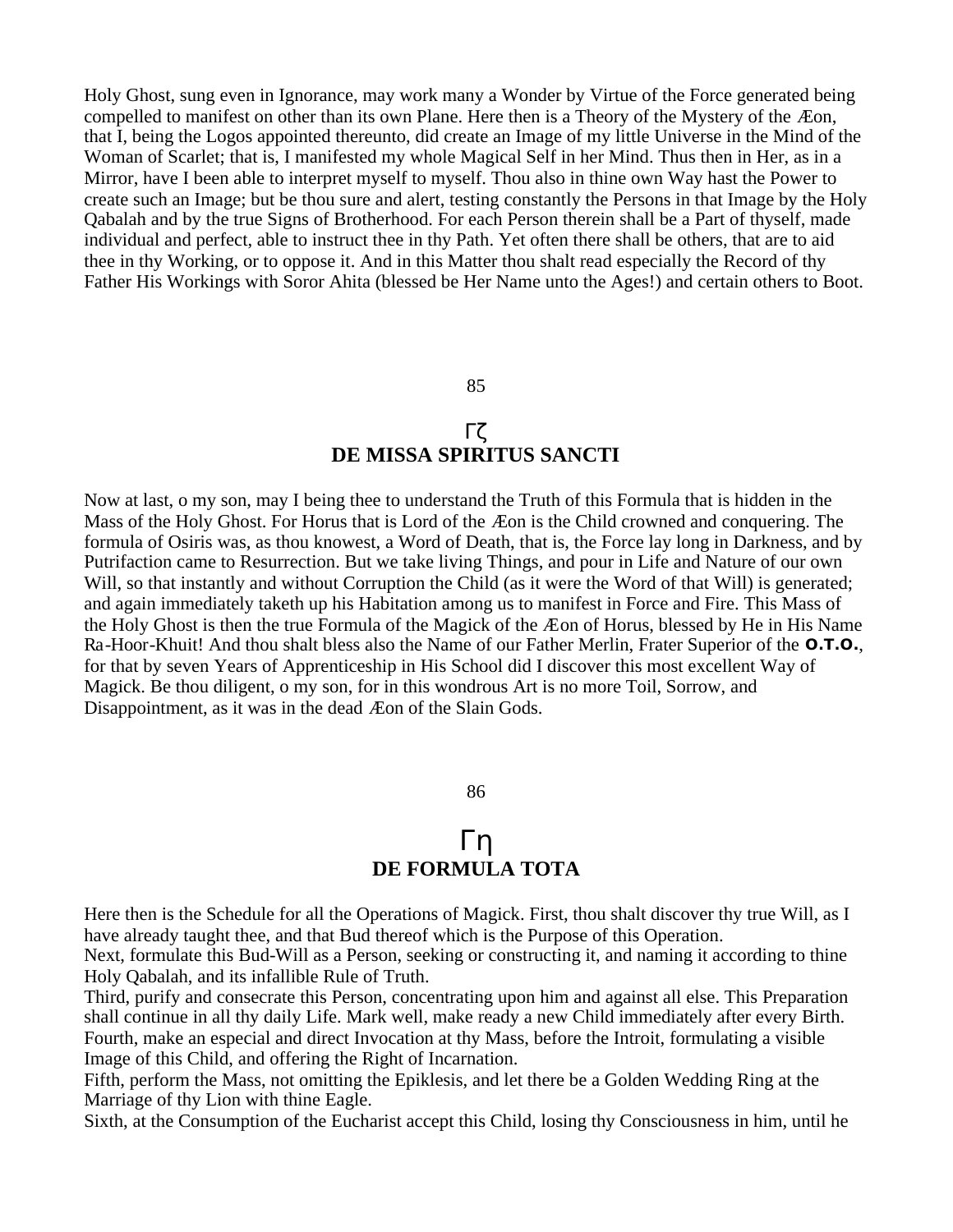be well assimilated with thee.

Now then do this continuously, for by Repetition cometh forth both Strength and Skill, and the Effect is cumulative, if thou allow no Time to dissipate itself.

#### 87

### **Gq DE HAC FORMULA CONSIDERATIONES KABBALISTICAE**

Behold moreover, my Son, the Œconomy of this Way, how it is according to the Tao, fulfilling itself wholly within thine own Sphere. And it is utterly in Tune with thine own Will on every Plane, so that every Part of thy Nature rejoiceth with every other Part, communicating Praise. Now then learn also how this Formula is that of the Word **A B R A H A D A B R A**. First, **H A D** is the Triangle erect upon twin Squares. Of Hadit need I not to write, for He hath hidden Himself in *The Book of the Law*. This Substance is the Father, the Instrument is the Son, and the Metaphysical Ecstasy is the Holy Ghost, whose Name is **H R I L I U**. These are then the Sun, Mercury, and Venus, whose sacred letters are **R**, **B**, and **D**. But the last of the Diverse Letters is **H**, which in the Tarot is the Star whose Eidolon is **D**; and herein is that Arcanum concerning the Tao of which I have already written. Of this will I not write more plainly. But mark this, that our Trinity is our Path inwards in the Solar System, and that H being of our Lady **N U I T** starry, is an Anchor to this Magick which else were apt to deny our wholeness of Relation to the Outer as to the Inner. My son, ponder these Words, and profit by them; for I have wrought cunningly to conceal or to reveal, according to thine Intelligence, o my Son!

#### 88

#### **Gi DE QUIBUSDAM ARTIBUS MAGICIS**

Now of those Operations of Magick by which thou seekest to display unto some other Person the Righteousness of thy Will I make haste to instruct thee. First, if thou have a reasonable Link with him by Word or Letter, it is most natural simply to create in thyself, as I have taught, a Child or Bud-Will, and let that radiate from thee through the Channels aforesaid. But if thou have no Link, the Case is otherwise and is not easy. Here thou mayst make Communication through others, as it were by Relays; or thou mayst act directly upon his Aura by Magical Means, such as the Projection of the Scin-Læca. But unless he be sensitive and well-attuned, thou mayst fare but ill. Yet even in this Case thou mayst attain much Skill by Practice with Intelligence. In the End it is better altogether to work wholly within thine own Universe, slowly and with firm Steps advancing from the Centre, and dealing, one by one, with those unharmonized Parts of the Not-Self which lie close to thee. This therefore closeth the Circle of my Speech, for now I am returned to that which I spake aforetime concerning the general Method of love, and thy Development by that Way.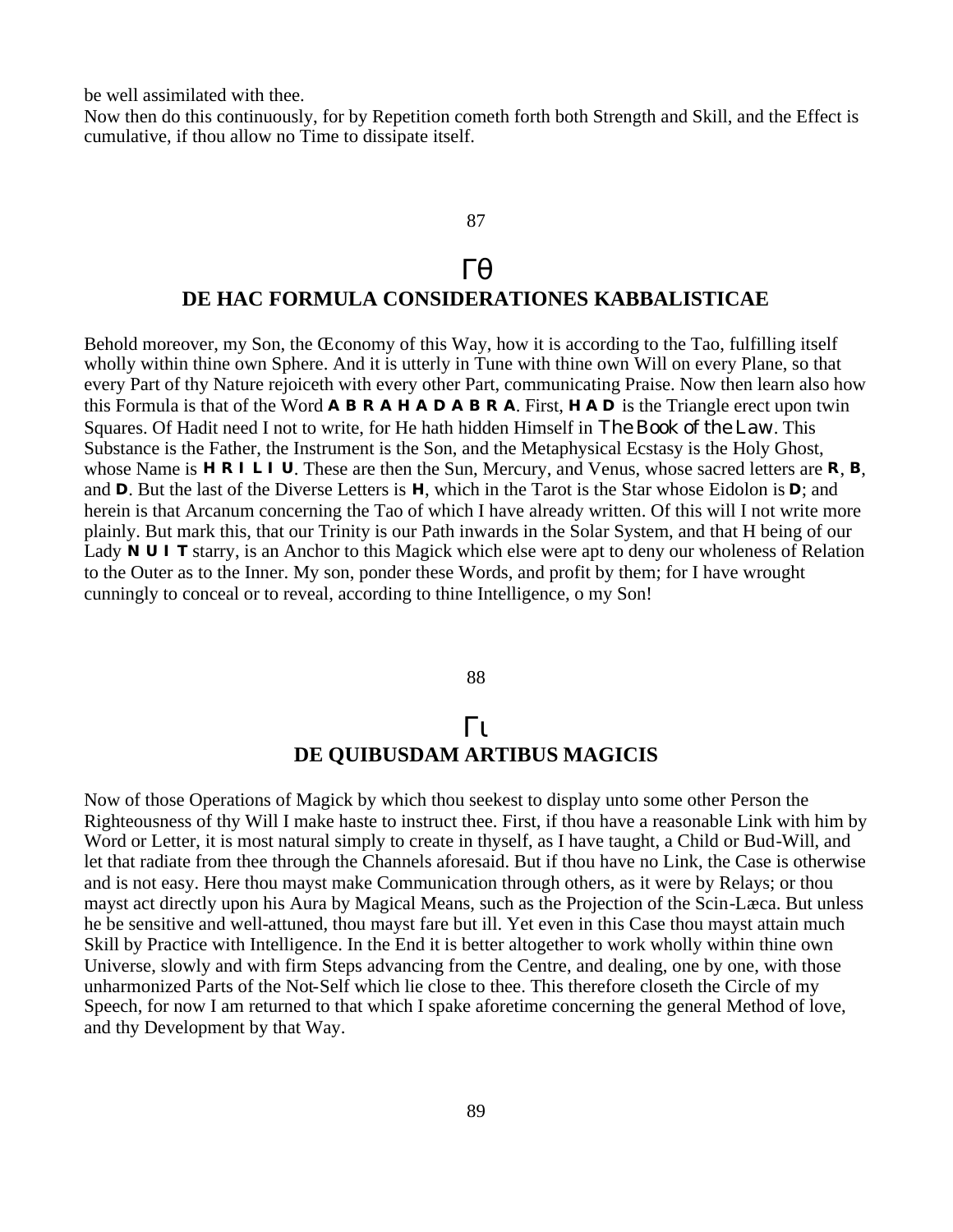### **Gk DE MAGNO OPERE**

But now give Ear most eagerly, thou Son of my Loins, for I will now discourse unto thee of thine Own Attainment, without which all is but Idleness. Know first that conscious Thought is but phenomenal, the Noise of thy Machine. Now Chemistry, or Al-Chem-y meaneth the Egyptian Science, and the true Magick of Egypt hath this for its Foundation. We have in our House many Substances which act directly upon the Blood, and many Practices of Virtue similar, to simulate, compose, purify, analyse, direct, or concentrate the Thought. Confer *The Book of the Law* **11:22** . But this Action is subtle and of man Modes, and dependeth heavily on the Conditions of the Experiment, whereof the first is thine own Will therein. Therefore I say unto thee that this is thy Work immediate and necessary, to discover openly thy Will unto thyself, and to fortify and enkindle it by all One-Pointedness of Thought and Action, so that thou mayst direct it inwards unto its Core, that is Thyself in Thy Name **H A D I T**. For thereby is thy Will made white with Heat, so that no Dross may cling to it. But this Work is the Great Work, and standeth alone.

90

### **Gl DE GRADIBUS AD MAGNUM OPUS**

This Great Work is the Attainment of the Knowledge and Conversation of thine Holy Guardian Angel. In the Eight Æthyr is the Way thereof revealed. But I say: prepare thyself most heartily and well for that Battle of Love by all means of Magick. Make thyself puissant, wise, radiant in every System, and balance thyself well in thine Universe. Then with a pure Will tempered in the thousand Furnaces of thy Trials, burn up thyself within thy Self. In the Preparation thou shalt have learnt how thou mayst still all Thoughts, and reach Ecstasy of Trance in many Modes. But in these Marriages thy conscious Self is Bridegroom, and the not-Self Bride, while in this Great Work thou givest up that conscious Self as Bride to thy true Self. This Operation is then radically alien from all others. And it is hard, because it is a total Reversal of the Current of the Will, and a Transmutation of its Formula and Nature. Here, o my son, is the One Secret of Success in this Great Work: Invoke Often.

#### 91

### **Gm DE FORMULA LUNAE**

Thus then concerning Operations of the Tao with the Yang and the Yin is there enough; for thine own Art of Beauty shall divine for thee, and devise new Heavens. But in all these is the Formula of the Serpent with the Head of the Lion, and all this Magick is wrought by the Radiance and Creative Force thereof. And this Force leapeth continually from Plane to Plane, and breaketh forth from his Bonds, so that Constraint is Labour. Now then learn that the Yin hath also a Formula of Force. And the Nature of the Yin is to be still, and to encircle of limit, and it is as a Mirror, reflecting diverse Images without Change in its own Kind. So then it seeketh never to overlap the Barriers of its Plane; for this Reason it is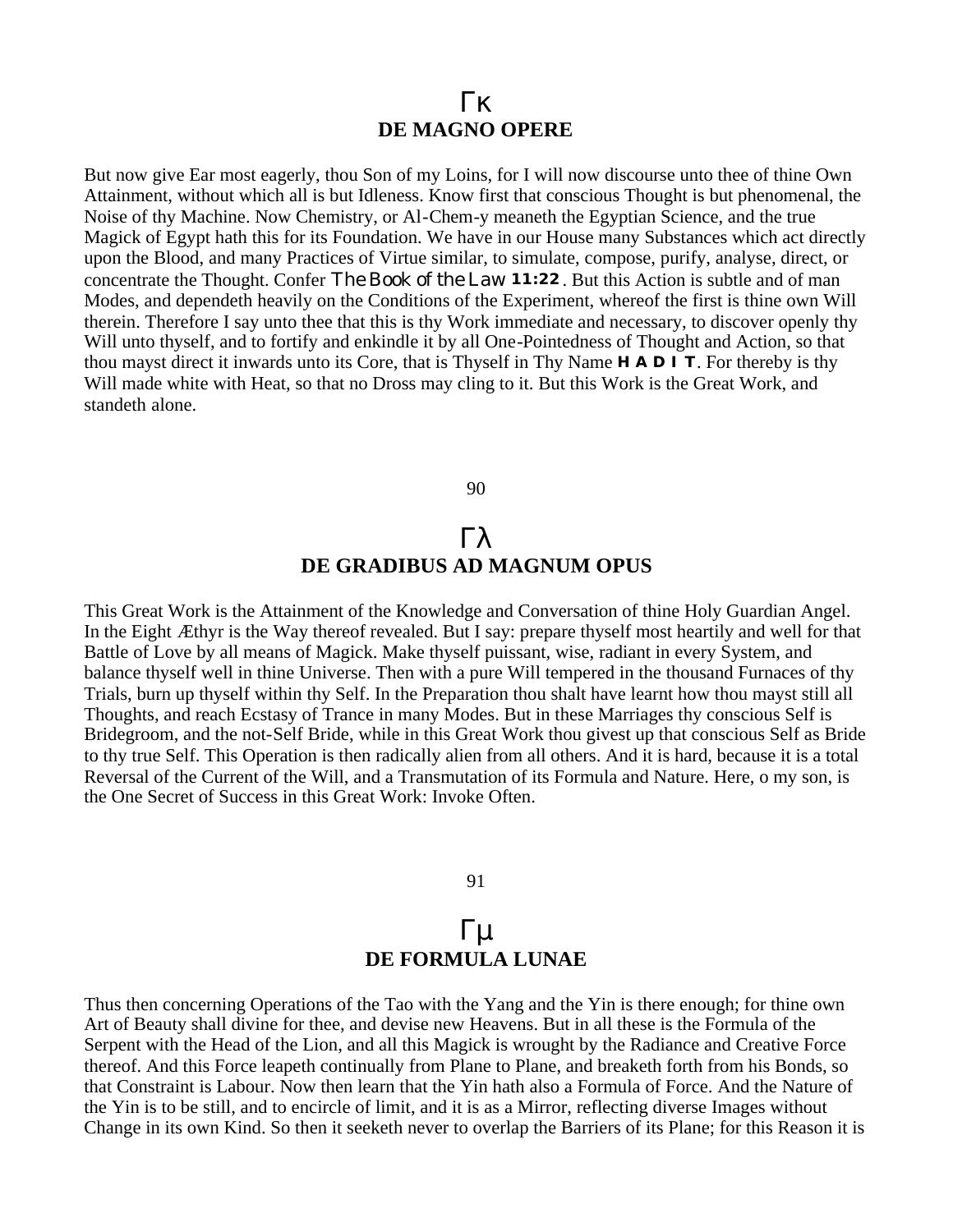well to use it in Operations of a very definite and restricted Type. But although it be inert, yet is it most subject to Change; for its Number is four Score and one, which is of The Moon. And these are **A L I M**, the Gods elemental before **H**, descending in their midst made them Creative. So then thou mayst use constantly this Formula to rearrange Things in their own Planes; and this is a most pragmatick Consideration.

92

# **Gn DE AQUILA SUMENDA**

Take in this Work the Eagle all undefiled and virginal for thy Sacrament. And thy Technick is the Magick of Water, so that thine Act is of Nourishment, and not of Generation. Therefore the Prime Use of this Art is to build up thine own Nature. But if thou hast Skill to control the Mood of the Eagle, then mayst thou work many an admirable Effect upon thine Environment. Thou knowest how great is the Fame of Witch-Women (old and without Man) to cause Events, although they create nothing. It is this Straitness of the Channel which giveth Force to the Stream. Beware, o my Son, lest thou cling overmuch to this Mode of Magick; for it is lesser than that Other, and if thou neglect That Other, then is thy Danger fearful and imminent, for it is the Edge of the Abyss of Choronzon, where are the lonely Towers of the Black Brothers. Also the Formulation of the Object in the Eagle is by a Species of Intoxication, so that His Nature is of Dream or Delirium, and thus there may be Illusion. For this Cause I deem it not wholly unwise if thou use this Way of Magick chiefly as a Cordial; that is for the Fortifying of thine own Nature.

#### 93

# **Gc DE MEDICINIS SECUNDUM QUATTUOR ELEMENTA**

Concerning the Use of chemical Agents, and be mindful that thou abuse them not, learn that the Sacrament itself relateth to Spirit, and the Four Elements balanced thereunder in its Perfection. So also thy Lion himself hath a fourfold Menstruum for his Serpents. Now to Fire belong Cocaine, which fortifieth the Will, loosing him from bodily Fatigue, Morphine, which purifieth the Mind, making the Thought safe, and slow, and single, Heroin which partaketh as it seemeth, of the Nature of these twain aforesaid albeit in Degree less notable than either of them, and Alcohol, which is Food, that is, Fuel, for the whole Man. To Water, attribute Hashish and Mescal, for they make Images, and they open the hidden Springs of Pleasure and of Beauty. Morphine, for its Ease, hath also part in Water. Air ruleth Ethyl Oxide, for it is as a Sword, dividing asunder ever Part of thee, making easy the Way of Analysis, so that thou comest to learn thyself of what Elements thou art compact. Lastly, of the Nature of Earth are the direct Hypnotics, which operate by Repose, and restore thy Strength by laying thee as a Child in the Arms of the Great Mother, I say rather of Her material and physiological Vicegerent.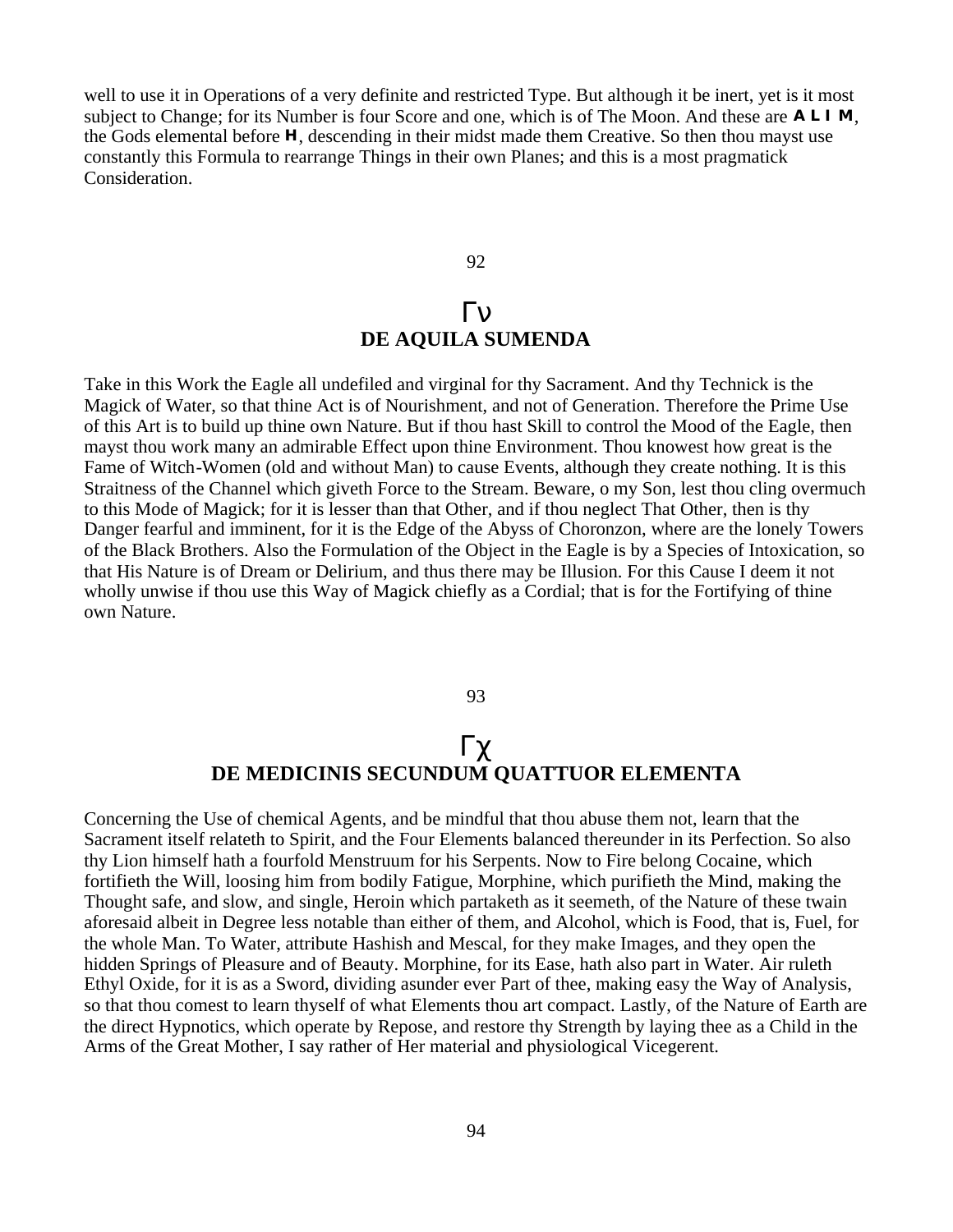# **Go DE VIRTUTE EXPERIMENTIAE IN HAC ARTE**

Not Sleep, not Rest, not Peace, not Contentment are of the Will of the Hero, but these Things he hateth, and consenteth to enjoy them only with Same of his weak Nature. But he will analyse himself without Pity, and he will do all Things soever that may free and fortify his Mind and Will. Know that the Technick of the Right Use of this Magick with Poisons is subtle; and since the Nature of every Man differeth from that of his Fellow, there entereth Idiosyncrasy, and thine Experience shall be thy Master in this Art. Heed also this Word following: The Right Use of these Agents is to gain a Knowledge preliminary of thine own Powers, and of High States, so that thou goest not altogether blindly and without Aim in thy Quest, ignorant of the Ways of thine own inner Being. Also, thou must work always for a definite End, never for Pleasure or for Relaxation, except thy wilt, as a good Knight is sworn to do. And thou being Hero and Magician art in Peril of abusing the fiery Agents only, not those of Earth, Air or Water; because these do really work with thee in Purity, making thee wholly what thou wouldst be, an Engine indefatigable, a Mind clear, calm, and concentrated, and a Heart fierce aglow.

95

### **Gp DE SACRAMENTO VERO**

But in the Sacrament of the Gnosis, which is of the Spirit, is there naught hurtful, for its Elements are not only Food, but a true Incarnation and Quintessence of Life, Love, and Liberty, and at its Manifestation thy Lion is consecrated by pure Light of Ecstasy. Also, as this is the strongest so also it is the most sensitive of all Things soever, and both proper and ready to take Impress of Will, not as a Seal passively but with true Recreation in a Microcosm thereof. And this is a God alive and puissant to create, and He is a Word of Magick wherein thou mayst read Thyself with all thine History and all thy Possibility. Also as to thine Eagle, is not this chosen by Nature Herself by Her Way of Attraction, without which harmony Æsthetic and Magnetic thy Lion is silent, and inert, even as Achilles (before his Rage) in his Tent? Now also therefore I charge thee, o my Son, to partake constantly of this Sacrament for it is proper to all Virtue, and as thou dost learn to us it in Perfection, thou wilt surpass all other Modes of Magick. Yea, in good Sooth, no Herb or Potion is like unto this, supreme in every Case, for it is the True Stone of Philosophers, and the Elixir and Medicine of all Things, the Universal Tincture or Menstruum of Thine Own Will.

#### 96

### **Go**  $\Box$

#### **DE DISCIPULIS REGENDIS**

I will have thee to know, moreover, my dear Son, the right Art of Conduct with them whom I shall give thee for Initiation. And the Rule thereof is one Rule; Do that thou wilt shall be the whole of the Law.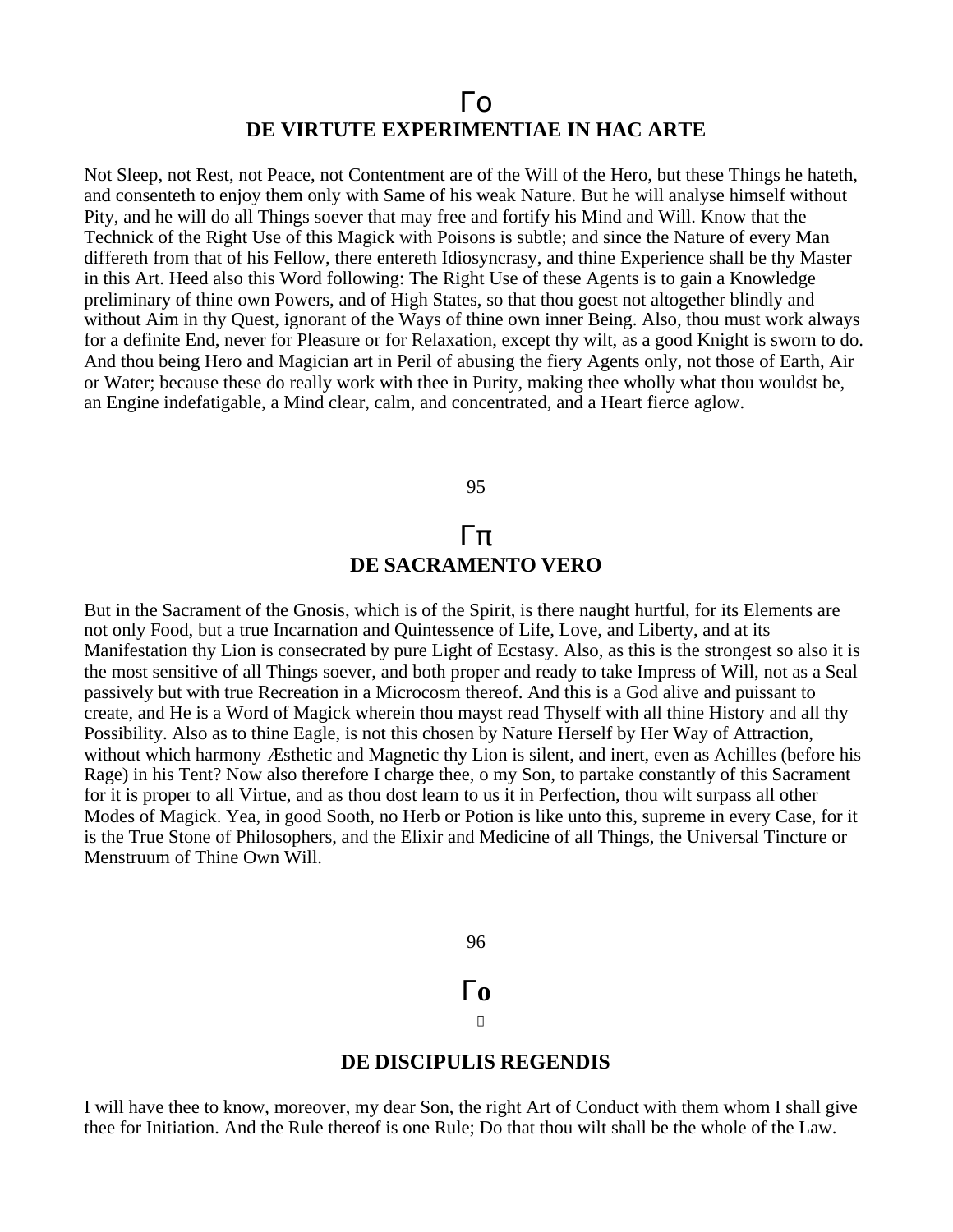See thou constantly to it that this be not broken; especially in the Section thereof (I dare say so) which readeth Mind Thine Own Business. This is of Application equally to all, and the most dangerous Man (or Woman, as hath occurred, or I err) is the Busy-body. Oh how ashamed are we, and moved to Indignation, seeing the Sins and Follies of our Neighbours! Of all the Occasions of this Grievance the most common is the Desire of Sex unsatisfied; and thou knowest already, even in thy young Experience, how in that Delirium the Weal of the Whole Universe appeareth of no Account. Do thou wean thy Babes from that Simplicity, and instil the Sense of true Proportion. For verily this is a Way of Madness, Love, unless it be under Will. And the Cure of this Madness is not so good as its Prevention, so that thou shouldst be beforehand with these Children, shewing them the right Importance of Love, how it should be a sacred Rite, exalted above Personality, and a Fire to enlighten and serve Man, not to devour him.

#### 97

### **Gr DE QUIBUSDAM MORBIS DISCIPULORUM**

And thus, if any Babe of thine be ill at ease, look closely first whether this Love be not the Root of his Distemper. Watch also Idleness, for whoso presseth eagerly forward in Will heedeth little the Affairs of this Fellows. O my Son, if every Man doth his own Will, there is no more to Say! But the Busy-body nor mindeth his own Business, nor leaveth others to mind theirs. Be thou instant therefore with such an one, to cure him by enlightening his Will, and speeding him therein. Remember also that if one speak ill of another, the Fault is first of all in himself, for we know naught but that which is within us. Did not the great Witch-Finder end by confessing that he also was a Sorcerer? We become that which obsesseth us, either through extreme Hate or Extreme Love. Knowest thou not how the one is a Symbol of the other? For this Reason, since Love is the Formula of Life, we are under Bond to assimilate (in the End) that which we fear or hate. So then we shall be wise to mould all Things within ourselves in Quietness and Modulation. But above all must we use all to our own End, adapting with Adroitness even our Weakness to the Work.

#### 98

### **Gs DE CULPIS DOMI PETENDIS**

Therefore, watch heedfully the Fault of another, that thou mayst correct it in thyself. For if it were not in thee, thou couldst not perceive it or understand it. Lo, in thine Ecstasy of Love, thou callest upon the Universe to bear Witness that to this End alone was it created; it is unthinkable that thou shouldst love another, and incomprehensible that any Man should grieve. Yet ere the Moon change her Quarter, thou art free of thy Lunes, and lovest another, and it may be grievest in thyself while he that amazed thee hath joined the Company of the Rejoicing. Watch then, and heed thyself; and pay no Heed to thy Fellows, insofar as they impede thee not. And let this be the Rule. For every Will is pure and every Orbit free; but Error bringeth Confusion. See therefore that none leave his Path, lest he foul that of his Brother; and remember also that with Speed cometh Ease of Control. Let each Man therefore urge briskly his Chariot in a right Line toward the Centre; for two Radii cannot cross. And beware most of this Love, because it lieth so close to Will that Dis-ease thereof easily imparteth his Error to the Whole Way of the Magician.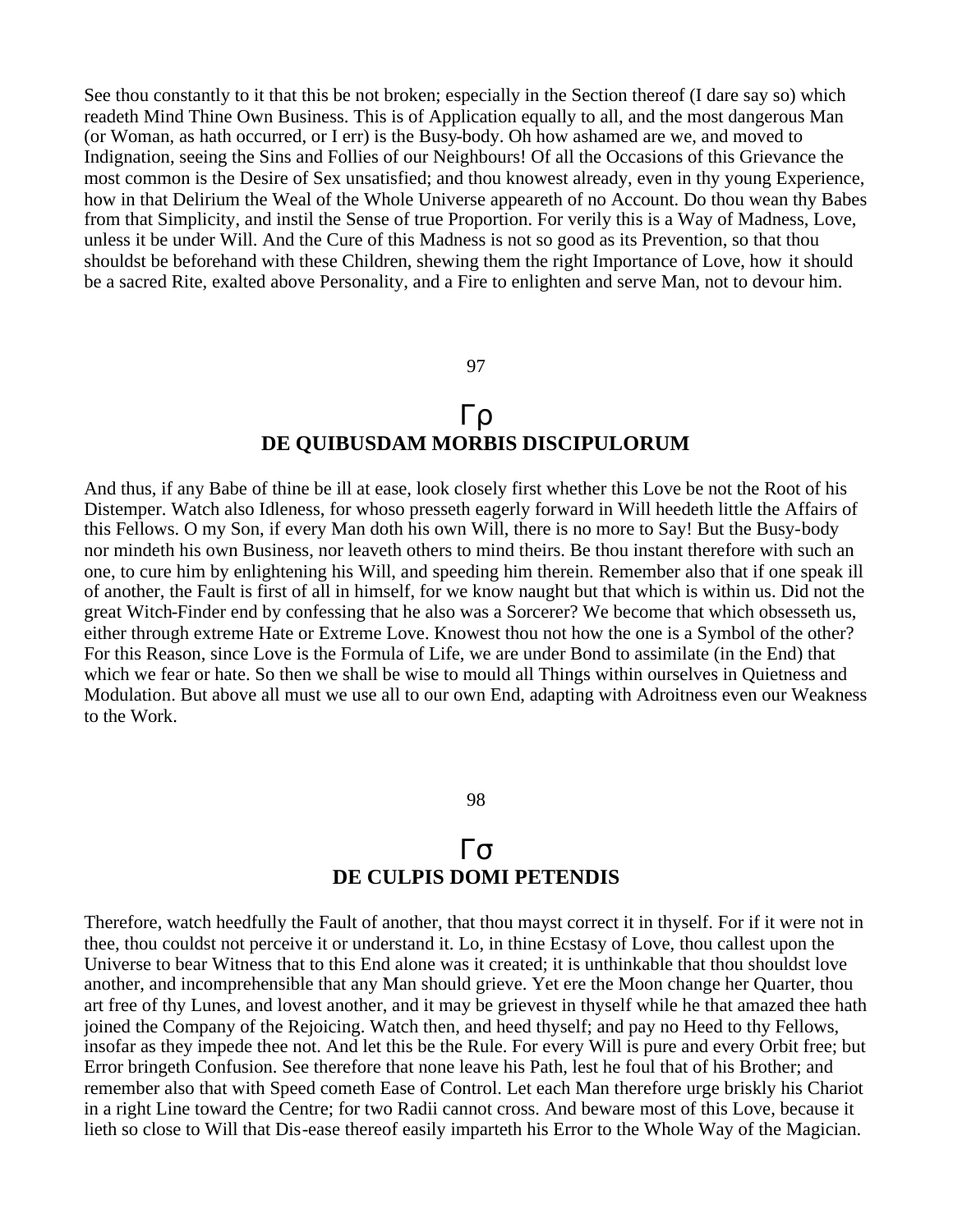# **Gt DE CORPORE UMBRA HOMINIS**

Concerning the Æon, o my Son, learn that the Sun and His Vicegerent are in all Æons, of Necessity, Father, Centre, Creator, each in His Sphere of Operation. But the Formula of the past Æon was of the Dying god, and was based upon Ignorance. For Men thought that the Sun died and was reborn alike in the Day and in the Year; and so also was the Mystery of Man. Now already are we well assured by Science how the Death of the Sun is in Truth but the Shifting of a Shadow; and in this Eon (o my son, I lift up my Voice and I make Prophecy!) so shall it be proven as to Death. For the Body of Man is but his Shadow, it cometh and goeth even as the tides of Ocean; and he only is in Darkness who is hidden by that Shadow from the Light of his true Self. Now therefore understand thou the Formula of Horus, the Lion God, the Child crowned and conquering that cometh forth in Force and Fire! For thy Changes are not Phases of thee, but of the Phantoms which thou mistakest for thy Self.

#### 100

### **Gu DE SIRENIS**

Concerning the Love of women, o my Son, it is written in *The Book of the Law* that all is Freedom, if it be cone unto our Lady Nuit. Yet also there is this Consideration, that for every Parsifal there is a Kundry. Thou mayst eat a thousand Fruits of the Garden; but there is one Tree whose name for thee is Poison. In every great Initiation is an Ordeal, wherein appeareth a Siren or Vampire appointed to destroy the Candidate. I have myself witnessed the Blasting of not less that ten of my own Flowers, that I tended when I was **N E M O**, and that although I saw the Cankerworm, and knew it, and gave urgent Warning. How then consider deeply in thyself if I were rightly governed in this Action, according to the Tao. For we that are Magicians work without Fear or Haste, being omnipotent in Eternity, and each Star must go his Way; and who am I that should save this People? "Wilt thou smite me as thou smotest the Egyptian yesterday?" Yea, although mine were the Might to save these Ten, I reached not forth mine Arm against Iniquity. I spake, and I was silent; and that which was appointed came to pass. As it is written, the Pregnant Goddess hath let down Her Burden upon the Earth.

#### 101

# **Gf DE FEMINA QUADAM**

Knowest thou for what Cause I am moved to write this unto thee, my Son only-begotten, Child of Magick and of Mystery? It is that I thy Father am also in this Ordeal of Initiation at this Hour. For the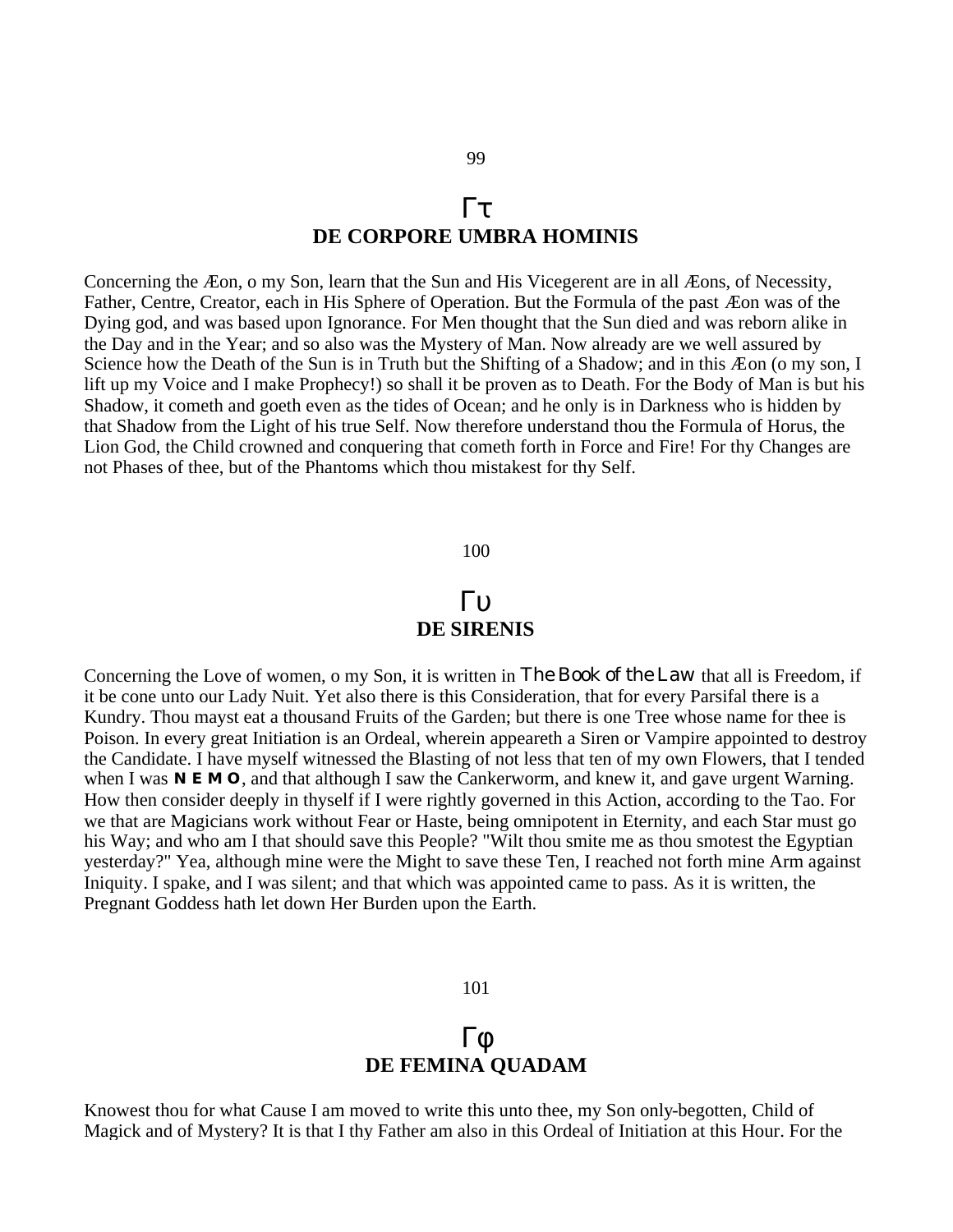Sun is nigh unto the End of the Sign of the Fishes in the Thirteenth Year of the Æon, and the New Current of High Magick leapeth forth as a Flood from the Womb of my True Lady **B A B A L O N**. And a Word hath come to me by the Mouth of the Scarlet Woman, whose Name is **E V E**, or **A H I T H A**, concerning the Temple of

**I U P P I T E R** that is builded for me. And therein is a Woman appointed to a certain Office. Now this Woman appeared to me in a Vision when I was in the House of the Juggler by the Lake among the Mountains, the Sun being in Cancer in the Eleventh Year of the Æon, even in the Week after thy Birth. And I think this Woman to be Her whom I call **W E S R U N**. But even while with a pure Heart I did invoke Her, there came unto me another like unto Her, so that I am confused in my Mind and bewildered. And this other Woman stirreth my true Nature in its Depth, so that I will not call it Love. For the Voice of Love I know of old; but this other Woman speaketh in a tongue whereof I have no Understanding.

102

# **Gc DE SUA VIRTUTE**

What then shall I do therein? For the Scarlet Woman adjureth me by the great Name of God **I** T **H U P H A L L O S** that I deal with the Other Woman as with any Woman, according to my Will. But this I fear for that she is not as any Woman, and I deem her to be the Vampire of this Ordeal. Now then? Shall I fear? Said I not long since, when I was called of Men Eliphaz Levi Zahed, that the Error of Œdipus was that he should have tamed the Sphinx, and ridden her into Thebes? Shall I not take this Vampire, if she be such, and master her and turn her to the Great End? "Am I such a Man as should flee?" Is not all Fear the Word of Failure? Shall I distrust my Destiny? Am I that am the Word of the Æon of so little avail that even the whole Powers of Choronzon can disperse me? Nay, o my Son, there is Courage of Ignorance and Discretion of Knowledge, and by no less Virtue will I win through unto mine End. As it is written: with Courage conquering Fear will I approach thee. *Aumgn*.

103

# **Gy DE ALIQUIBUS MODIS ORACULI PETENDI**

My Son, in all Judgment and Decision is great Delicacy, but most in these Matters of the Will. For thou art Advocate as well as Judge, and unless thou have well organized thy Mind thou art Bondslave of Prejudice. For this Cause it is adjuvant to thy Wisdom to call Witnesses that are not of thine own Nature, and to ask Oracles whose Interpretation is bound by fixed rule. This is the Use of the Book **T A R O T**, of the Divination by Earth, or by the other Elements, or by the Book *Yî-*K*ing*, and many another Mode of Truth. Thou knowest by thine Experience that these Arts deceive thee not, save insofar as thou deceivest thyself. So then to thee that art **N E M O** is no Siege Perilous at this Table, but to them that are yet below the Abyss is very notable Danger of Error. Yet must they train themselves constantly in these Modes, for Experience itself shall teach them how their Bias toward their Desires reacteth in the End against themselves, and hindereth them in the Execution of their Wills. Nevertheless, as thou well knowest, the best Mode is the Creation of an Intelligible Image by Virtue of the Mass of the Holy Ghost,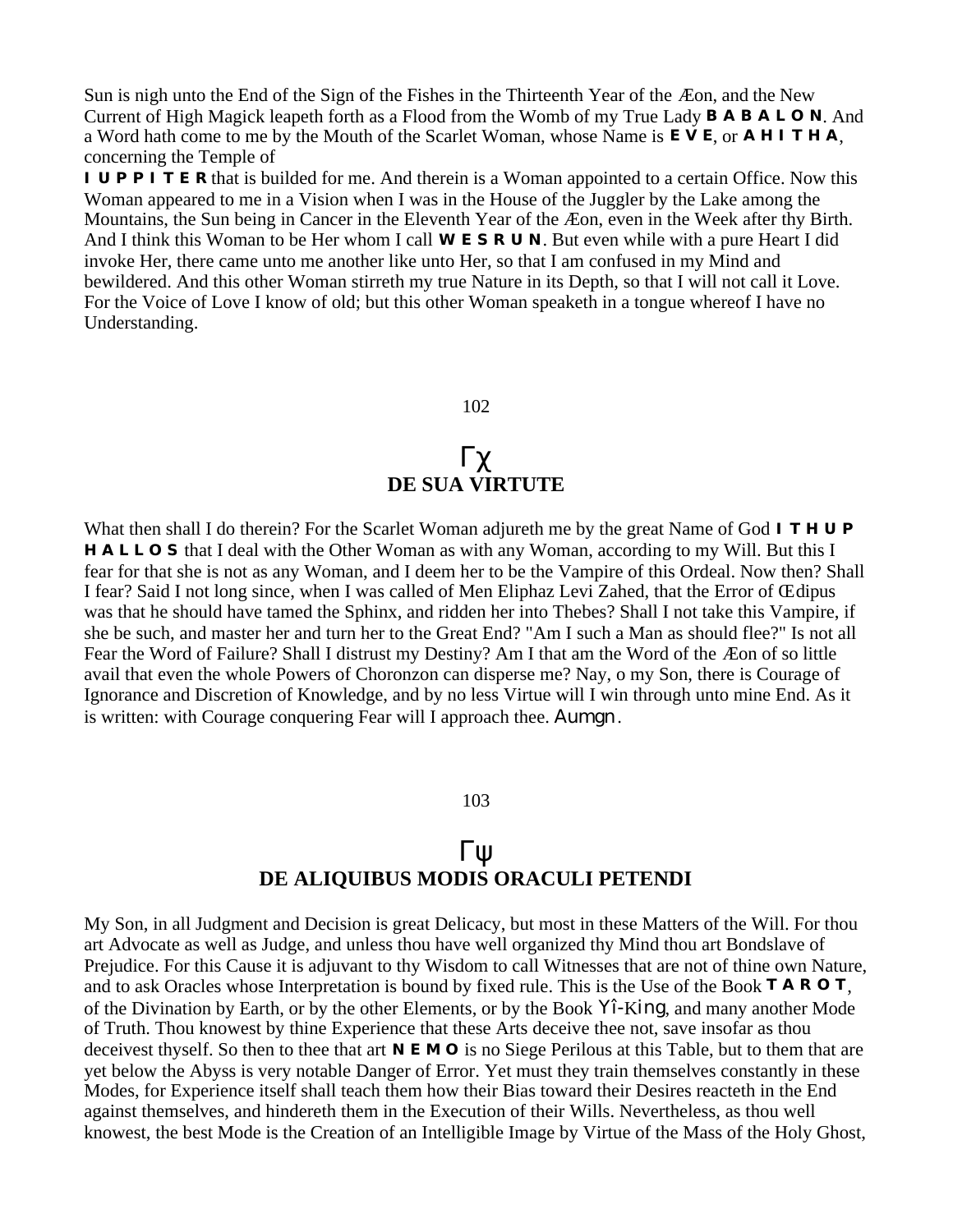104

# **Gw DE FRATRIBUS NIGRIS FILIIS INIQUITATIS**

Of the Black Brothers, o my Son, will I write these Things following. I have told thee already concerning Change, how it is the Law, because every Change is an Act of Love under will. So then He that is Adept Exempt, whether in our Holy Order or another, may not remain in the Pillar of Mercy, because it is not balanced, but is unstable. Therefore is the Choice given unto him, whether he will destroy his Temple, and give up his Life, extending it to Universal Life, or whether he will make a Fortress about that Temple, and abide therein, in the false Sphere of Daäth, which is in the Abyss. And to the Adepts of our Holy Order this Choice is terrible; by Cause that they must abandon even Him whose Knowledge and Conversation they have attained. Yet, o my Son, they have much Help of our Order in this Æon, because the general Formula is Love, so that their habit itself urges them to the Bed of Our Lady

**B A B A L O N**. Know then the Black Brothers by this true Sign of their Initiation of iniquity, that that they resist Change, restrict and deny Love, fear Death. *Percutiantur*.

#### 105

# **Da DE VIRTUTE CHIRURGICA**

Know that the Cult of the Slave-gods is a Device of those Black Brothers. All that stagnateth is thereof, and thence cometh not Stability, but Putrefaction. Endure not thou the static Standards either in Thought or in Action Resist not even the Change that is the Rottenness of Choronzon, but rather speed it, so that the elements may combine by Love under Will. *Aumgn.* Since the Black Brothers and their Cults set themselves against Change, do thou break them asunder. Yea, though of bad come worse, continue in that Way; for it is as if thou didst open an Abscess, the first Effect being noisome exceedingly, but the last Cleanness. Heed not then, whoso crieth Anarchy, and Immorality, and Heresy against thee, and feareth to destroy Abuse lest worse Things come of it. For the Will of the Universe in its Wholeness is to Truth, and thou dost well to purge it from its Constiveness. For it is written that there is no bond that can unite the Divided by Love, so that only those Complexes which are in Truth Simplicities, being built Cell by Cell unto an Unity by Virtue of Love under Will, are worthy to endure in their Progression.

106

**Db DE OPERIBUS STELLAE MICROCOSMI**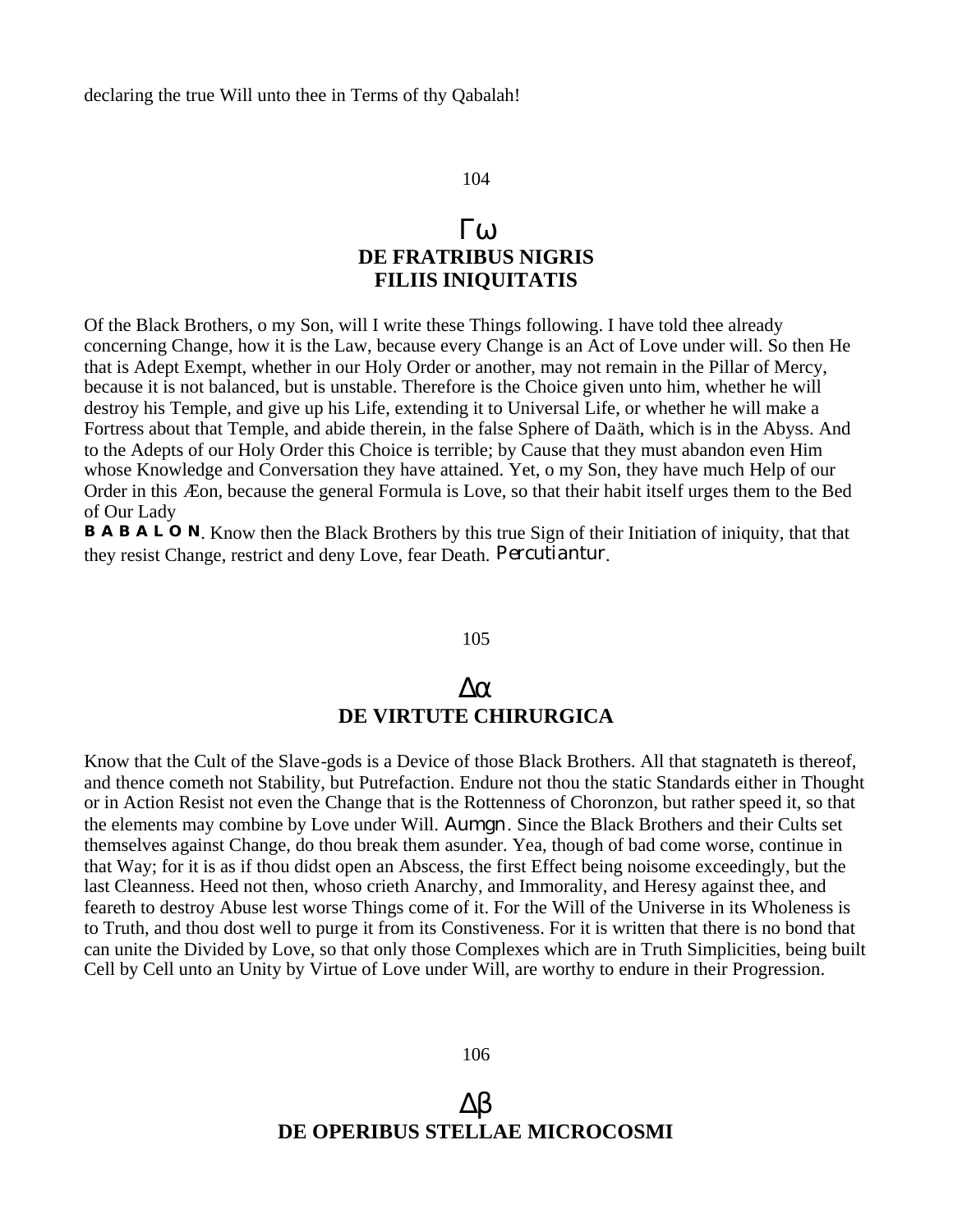#### **QUORUM SUNT QUATTOUR MINORES**

I have already written unto thee, my Son, of the Paradox of Liberty, how the Freedom of thy Will dependeth upon the Bending of all thy forces to that one End. But now also learn how great is the Œconomy of our Magick, and this will I declare unto thee in a Figure of the Holy Qabalah, to wit, the Formula of the Tetragrammaton. Firstly, the Operation of Yod and Hé is not Vau only, but with Vau appeareth also a new Hé, as a By-OProduct, and She is mysterious, being at once the Flower of the three others, and their Poison. Now by the Operation of Vau upon that Hé is no new Creation, but the Daughter is set upon the Throne of Her Mother, and by this is rekindled the Fire of Yod, which, consuming that Virgin, doth not add a Fifth Person, but balanceth and perfecteth all. For this Shin, that is the Holy Spirit, pervadeth these, and is immanent. Thus in three Operations is the Pentagram formulated. But in the Figure of that Star these Operations are not indicated, for the five Lines of Force connect not according to any of them; but five new Operations are made possible; and these are the Works proper to the perfected man. First, the Work which lieth level, the Vau with the Hé, is of the Yang and the Yin, and maketh One the Human with the Divine, as in the Attainment of the Master of the Temple. Yet this Work hath his Perversion, which is of Daäth. Thus then for thee four Works, they pertain all to the Natural Formula of the Cross and Rose.

#### 107

# **Dg DE OPERIBUS STELLAE MICROCOSMI QUORUM SUNT QUATTUOR MAJORES**

O my Son, behold now the Virtue and Mystery of the Silver Star! For of these four Works not one leadeth to the Crown, because Tetragrammaton hath his Root only in Chokmah. So therefore the Formula of the Rosy Cross availeth no more in the Highest. Now then in the Pentagram are two Lines that invoke Spirit, though they lead not thereunto, and they are the Works of Hé with Hé, and of Yod with Vau. Of thee twain the former is a Work Magical of the Nature of Music, and it draweth down the Fire of the **H I G H E R** by Seduction or Bewitchment. And the latter is a Work opposite thereunto, whose Effect forumlateth itself by direct Creation in the Sphere of its Purpose and Intent. But there remain yet two of the Eight Works, namely, the straight Aspiration of the Chiah or Creator in thee to the Crown, and the Surrender of the Nephesh or Animal soul to the Possession thereof; and these be the twin principal Formulæ of the Final Attainment, being Archetypes of the Paths of Magick (the one) and Mysticism (the other) unto the End. From each of these Eight Works is derived a separate Mode of practical Use, each after his Kind; and it should be well for thine Instruction if thou study upon these my Words, and found upon them a System. O my son, forget not therein the Arcanum of their Balance and Proportion; fort herein lieth the Mystery of their Holiness.

#### 108

### **Dd DE STELLA MACROCOSMI**

Thus far then concerning the Pentagram, how it is of the Cross, and its Virtue of the Highest; but the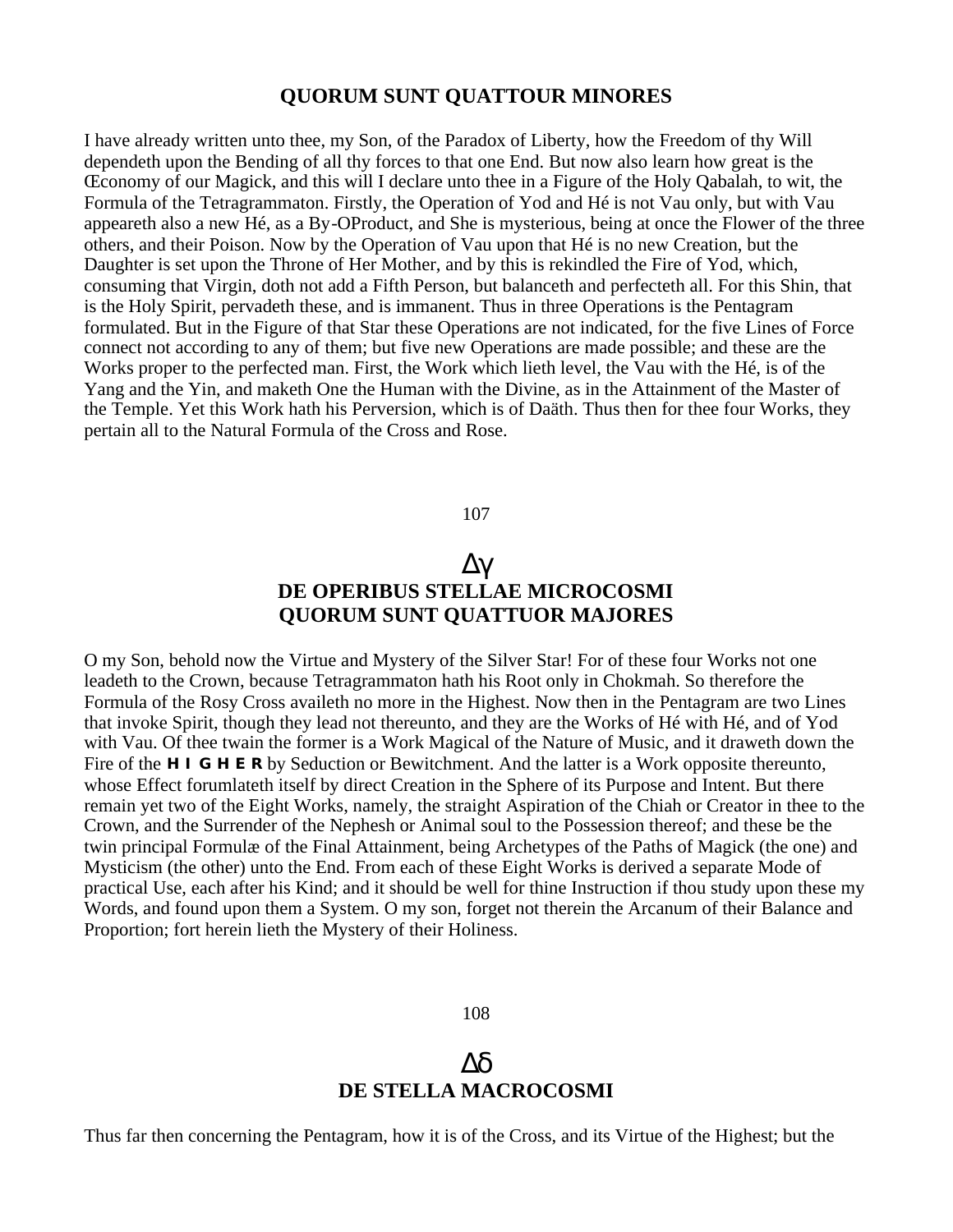Hexagram is for the most Part a Detail of the Formula of the Rose and Cross. Already have I shewed unto thee how the Most Holy Trinity is the Yang; but the Spirit, and the Water (or Fluid) and the Blood, that bear Witness in the Inferior, are of the Yin. Thus the Operation of the Hexagram lieth wholly within the Order of our Plane, uniting indeed any soul with its Image, but not transcendentally, for its Effect is Cosmos, the Vau that springeth from the Union of the Yod and the He. Thus is it but a Glyph of that first Formula, not of the others. But of all these Things shalt thou thyself make Study with ardent Affection; for therein lie many Mysteries of practical Wisdom in our Magick Art. And this is the Wonder and Beauty of this Work, that for every Man is his own Palace. Yea, this is Life, that the Secrets of our Order are not fixed and dead, as are the Formulæ of the Outer. Know that in the many thousand Times that I have performed the Ritual of the Pentagram or the Invocation of the Heart girt with a Serpent, or the Mass of the Phœnix, or of the Holy Ghost, there has not been one Time wherein I did not win new Light, or Knowledge or Power or Virtue, save through mine own Weakness or Error.

109

# **De DE SUA FEMINA OLUN ET DE ECSTASIA PRAETER OMNIA SUBSTANTI**

My Son, I am enflamed with Love. I burn up eagerly in the Passion that thus mightily consumeth me. Yet in myself I know not at all That which constraineth me, and enkindleth my Soul in Ecstasy. There is Silence in my Soul, and the Fear round about me, as I were Syrinx in the Night of the Forest. This is a great Mystery that I endure, a Mystery too great for the mortal Part of me. For but now, when I cried out upon the Name Olun, which is the secret Name of my Lady that hath come to me --- most strangely! -- then I was rapt away altogether subtly yet fiercely into a Trance that hath transformed me with Attainment, yet without Trace in Mind. O my son! there is the Transfiguration of Glory, and there is the Jewel in the Lotus-flower; yea, also is many other whereof I am Partaker. But this last Passion, that my Lady Olun hath brought unto me upon this last Day of the Winter of the thirteenth Year of the Æon, even as I wrote these Words unto thee, is a Mystery of Mysteries beyond all these. Oh my son, thou knowest well the Perils and the Profit of our Path; continue thou therein. Olun! Μ Α Ρ Ι Ε! **B A B A L O N**! *Adsum*.

110

# **Do**  $\Box$

#### **DE NOMINE OLUN**

Four Seasons, or it may be night five, ago, I thy Father was in the City called New-Orleans, and being in Travail of Spirit I did invoke the God that giveth Wisdom, bearing the Word of the All-Father by his Caduceus. Then, suddenly, as I began (as it were a Gust of Fire whirled forth against that Idea) cam the Wit of mine utter Identity, so that I ceased crying *Mercurius Sum*. Also instantly I knew in myself that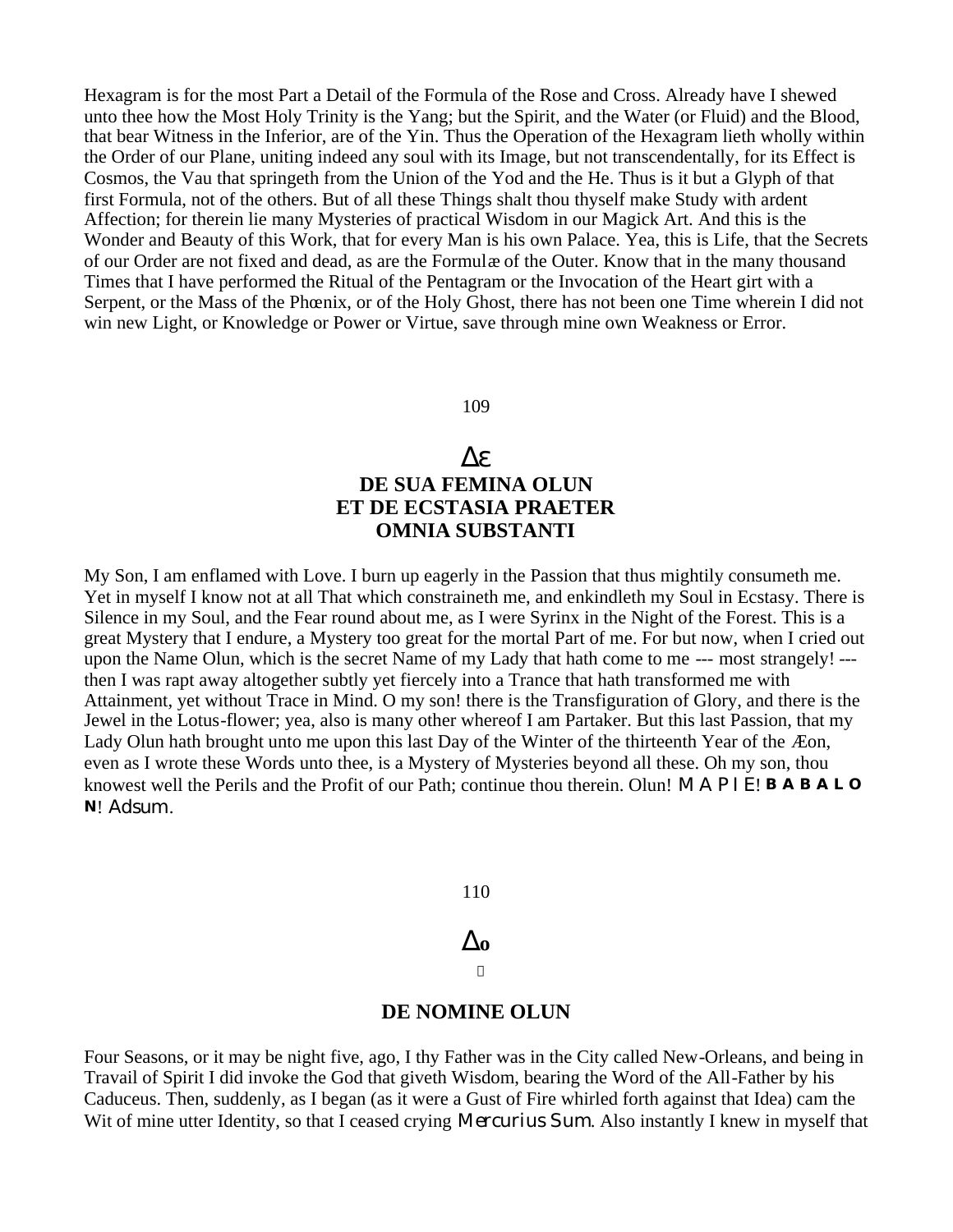there was a Mystery hidden, and translating into the Greek Tongue, exclaimed 'ΕΠΜΗΣ 'ΕΙΜΙ, whose Numeration did I make in my Mind forthwith, and it is Four Hundred and Eighteen, like unto the Word of the Æon. So by this I knew that my Work was well wrought in Truth. Thus then also was it with this my Lady; for after many Questions I obtained from the wizard Amalantrah that Name Olun, that is One Hundred and Fifty and Six even as that of our Lady **B A B A L O N**; and then, being inspired, I wrote down Her Earthname in Greek, ΜΑΡΙΕ, which is also that this Name (as I have learned) is in the Phœnician Tongue *whôlon*; which by Interpretation is That which is Infinite, and Space; so that all is consonant with **N U I T** Our Lady of the Stars. Thus, o my Son, is the Word of Truth echoed throughout all Worlds; and thus have the Wise mighty Assurance in their Way. See, o my Son, that thou work not without this Guard inflexible, lest thou err in thy Perceptions.

#### 111

### **Dz DE VIRIS MAGNANIMIS AMORE PRAECLARISSIMIS**

Know that in the Mind of Man is much Wisdom that is hidden, being the Treasure of his Sire that he inheriteth. Thus, night all of his moral Nature is unknown to him until his Puberty; that is, this Nature pertaineth not unto the Recording and Judging Apparatus of his Brain until it is put therein by the Stirring of that deeper Nature within him. Thou wilt mark also that great Men are commonly great Lovers; and this is in Part also because (consciously or not) they are ware of that Secret following, that every Act of Love communicateth somewhat of the Wisdom stored within him to his percipient Mind. Yet must such Act be done rightly, according to Art; and unless such Act is of Profit alike to Mind and Body, it is an Error. This then is true Doctrine; which if it be understanded aright of thee, shall make diamond-clear thy Path in Love, which (to them that know not this) is so obscure and perilous that I believe there is not one Man in Ten Thousand that cometh not to Misadventure therein.

#### 112

# **Dh DE CASTITATE**

My son, be fervent! Be firm! Be stable! Be quick to make Impurity, how one Course of Ideas seeketh to infringe upon another, to quell the Virtue thereof. Gold is pure, but to drink molten Gold were Impurity to thy Body, and its Destruction. Law is a Code of the Customs of a People; if it intrude thereon to alter them, it is an Impurity of Oppression. So also Diet is to be in Accord with Digestion; Ethics were an Impurity therein. Love is an Expression of the Will of the Body, yea, and more also, of That which created the Body; and its Operation is commonly between One and One, so that the Interference of a Third Person is Impurity, and not to be endured. Nay, even the thought of Third Person hath but ordinary not Part in Love; so that, as thou seest constantly in thy Life, Love being strong, taketh no heed of others, and some after Interference bringeth Misfortune. Now then shell we therefore cast out Love, or accept Impurity therein? God forbid. And for this Cause see thou well to it that in thy Kingdom there be no Interference there with, nor Hindrance from any. For it is perfect in itself.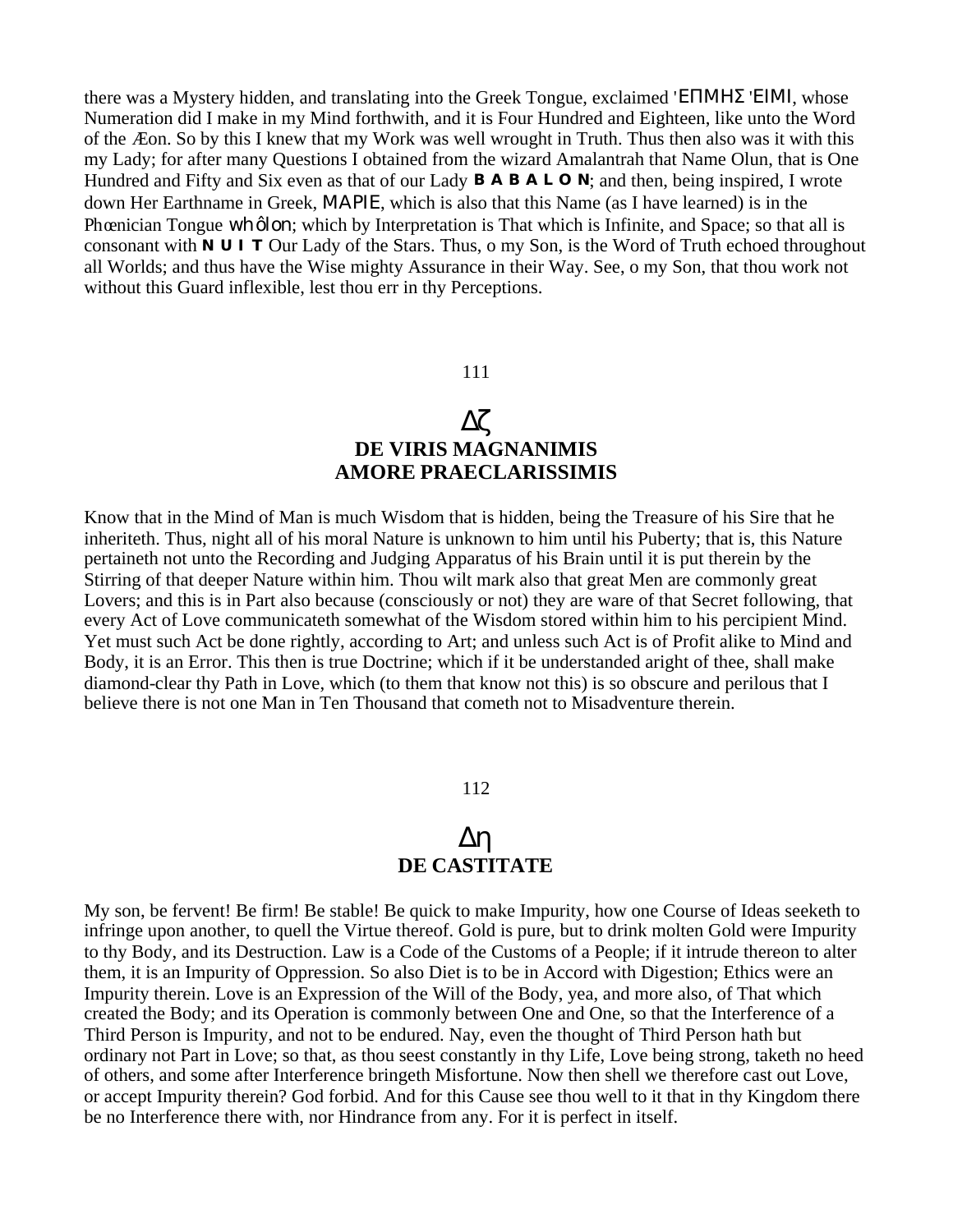# **Dq DE CEREMONIO EQUINOCTI**

My Son, our Father in Heaven hath passed into the Sign of the Ram. I have performed the Rite of Union with Him according to the ancient Manner, and I know the Word that shall rule the Semester. Also it is given unto my Spirit to write unto thee concerning the Virtue of this Rite, and many another of Antiquity. And it is this, that our Forefathers made of these Ceremonies an Epitome Mnemonic, wherein certain Truths, or true Relations, should be communicated in a magical Manner. Now therefore by the Practice of these mayst thou awaken thy Wisdom, that it may manifest in thy conscious Mind. And this Way is of Use even when the Ceremonies, as those of the Christians, are corrupt and deformed; but in such a Case thou shalt seek out the true ancient Significance thereof. For there is that within thee which remembereth Truth, and is ready to communicate the same unto thee when thou hast Wit to evoke it from the Aditum and Sanctuary of thy Being. And this is to be done by this Repetition of the Formula of that Truth. Note thou further that this which I tell thee is the Defence of Formalism; and indeed thou must work upon a certain Skeleton, but clothe it with live Flesh.

#### 114

### **Di DE LUCE STELLARUM**

It was that most Holy Prophet, thine Uncle, called upon Earth William O'Neill, or Blake, who wrote for our Understanding these Eleven Sacred Words:

If the Sun and Moon should doubt They'd immediately go out.

O my Son, our Work is to shine by Fore and Virtue of our own Natures without Consciousness or consideration. Now, notwithstanding that our Radiance is constant and undimmed, it may be that Clouds gathering about us conceal our Glory from the Vision of other Stars. These Clouds are our Thoughts; not those true Thoughts which are but conscious Expressions of our Will, such as manifest in our Poesy, or our Music, or other Flower-Ray of our Life quintessential. Nay, the Cloud-Thought is born of Division and of Doubt; for all Thoughts, except they be creative emanations, are Witnesses to Conflict within us. Our settled Relations with the Universe do not disturb our Minds, as, by Example, our automatic Functions, which speak to us only in the Sign of Distress. Thus all Consideration is Demonstration of Doubt; Doubt postulateth Duality, which is the Root of Choronzon.

**Dk**

#### 113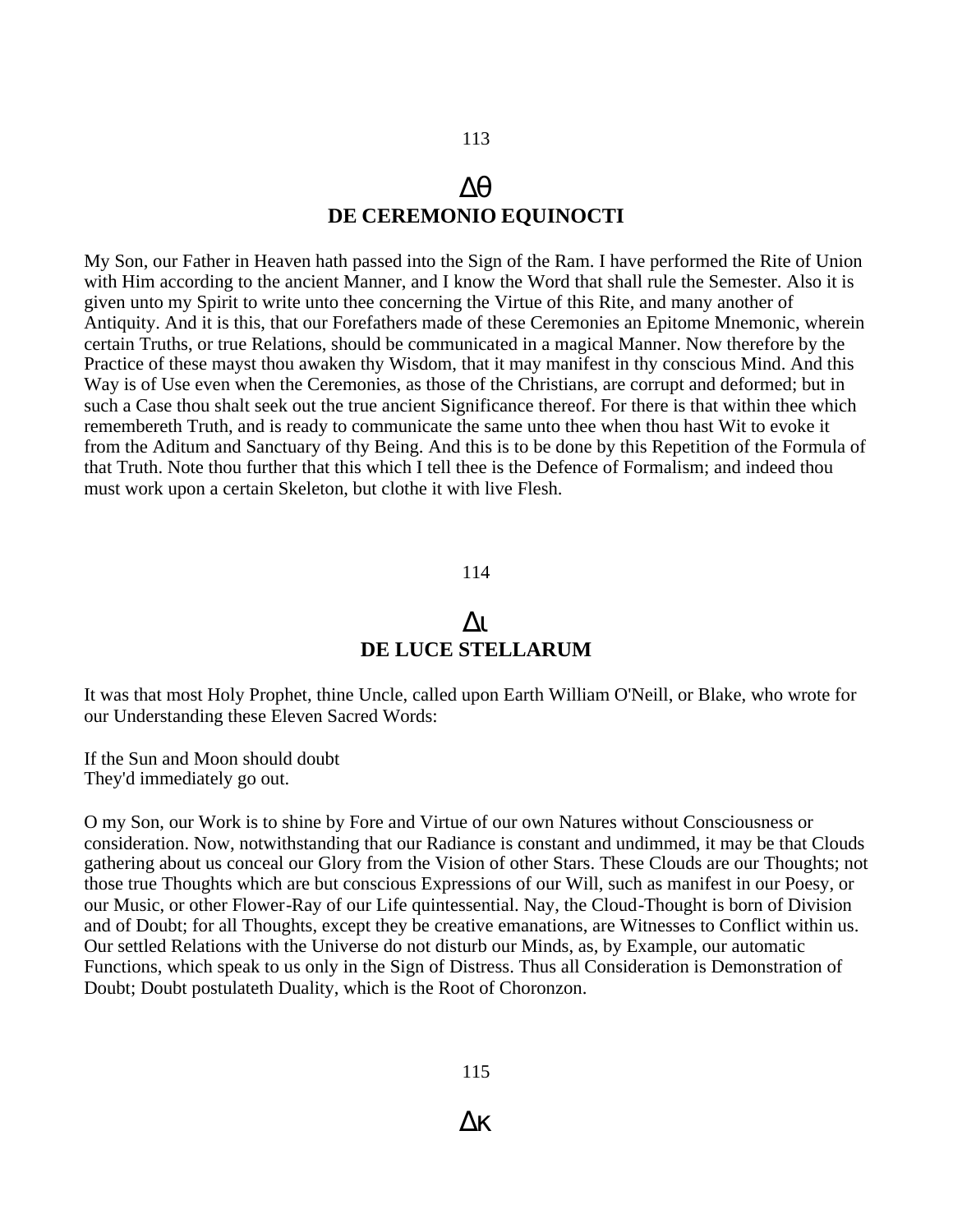#### **DE CANTU**

So then, o my Son, there is my Wisdom, that the Voice of the Soul in its true Nature Eternal and Unchangeable, comprehending all Change, is Silence; and the Voice of the Soul, dynamic, in the Way of its Will, is song. Nor is there any Form of utterance that is not, as song is, the Music proper to that Motion, according to the Law. Thus, as thy Cousin Arthur Machen hath rejoiced to make plain unto Men in his Book called *Hieroglyphics*, the first Quality of Art is its Ecstasy. So, night to all Men at one Time or other, cometh Joy of Creation, with the Belief that their Utterance is holy and beautiful, glorious with Banners. This would indeed be the Case, an we could discern their Thought from their Words; but because they have no technical Skill to express themselves, the do not enable others to reproduce or recreate the original Passion which inspired them, or even any Memory thereof. Understand then what is the Agony of the Great Soul who hath every Key of Paradise at his Girdle, when he would open the Gate of Holiness, or of Beauty, or any Virtue soever, to the Men of his Age!

#### 116

# **Dl DE STULTITIA HUMANA**

Know that a Mind can only apprehend those Things with which it is already familiar, at least in Part. Moreover, it will ever interpret according to the Distortion of its own Lenses. Thus, in a great War, all Speech soever may be understood as if it were of Reference thereunto; also, a Guilty Person, or a Melancholic may see in every Stranger an Officer of Justice, or one of them that are banded together (him seemeth) to persecute him, as the Case may be. But consider moreover that the Mysterious is always the Terrible, for Vulgar Minds. How then when a New Word is spoken? Either it is not heard, or it is misunderstood; and it evoketh Fear and Hate as a Reaction against Fear. Then Men take him and set him at naught, and spit upon him and scourge him, and lead him away to crucify him; and the third Day he riseth from among the Dead, and ascendeth into Heaven, and sitteth at the right Hand of God, and cometh to judge the Quick and the Dead. This, o my son, is the History of Everyman unto whom is given a Word.

#### 117

# **Dm DE SUO PROELIO**

Now therefore thou seest how Men take the Son of Science, and burn him for a Sorcerer or a Heretic; the Poet and cast him out as Reprobate; the Painter, as deforming Nature, the Musician, as denying Harmony; and so for every New Word. How much more, then, if the Word be of Universal Import, a Word of Revolution and of Revelation in the Deep of the Soul? A new Star; that is for the Astronomers, and maybe setteth them by the Ears. But a new Sun! That were for all Men; and a Seed of Tumult and Upheaval in every Land. consider in thyself, therefore, what is the Might of the Adepts, the Energy of the Sanctuary, that can endow one Man with the Word of an Æon, and bring him to the End in Victory, with his Chariot wreathed in Flowers, and his Head bound round with a Fillet of blood- honoured Laurel! My Son, thou are entered into the Battle; and the Men of our Race and our Clan return not save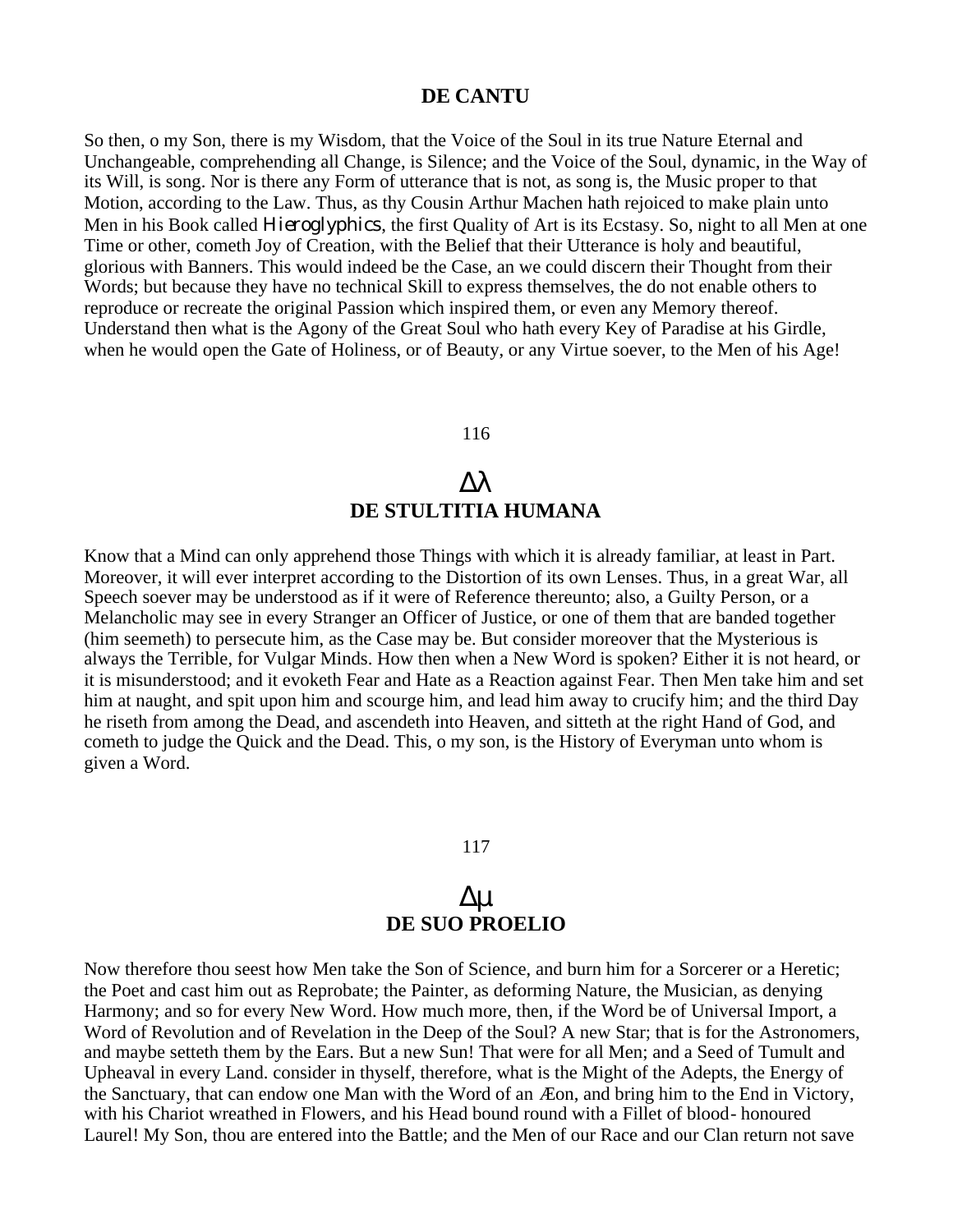118

# **Dn DE NECESSITATE VERBI CLAMANDI**

He that striveth against his own Nature is a Fool, and wotteth not his Will, darkening Counsel in himself, and denying his own God, and giving Place to Choronzon. So then his Work becometh Hotchpot, and he is shattered and dispersed in the Abyss. Nor is it better for him if he do this for the supposed Good of another, and for that other is it Evil also in the End of the Matter. For to manifest thine own Division to another, and to deceive him, is but to confirm him in blindness, or Illusion, and to hinder or to deflect him in his Way. Now to do thine own Will is to leave him free to do his own Will, but to mask thy Will is to falsify one of the Beacons by which he may steer his Ship. My son, all division of Soul, that begetteth Neurosis and Insanity, cometh from wrong Adjustment to Reality, and to Fear thereof. Wilt thou then hide Truth from thy Brother, lest he suffer? Thou dost not well, but confirmest him in Iniquity, and in Illusion, and in Infirmity of Spirit.

119

# **Dx DE MYSTERIO EUCHARISTICO UNIVERSALI**

My son, heed also this Word of thine Uncle William O'Neill; Everything that lives is holy. Yea, and more also, every Act is holy, being essential to the Universal Sacrament. Knowing this, thou mayst conform with that which is written in *The Book of the Law*: to make no Distinction between any one Thing and any other Thing. Learn well to apprehend this Mystery, for it is the Great Gate of the College of Understanding, whereby each and all of thy Senses become constant and perpetual Witnesses of the One Eucharist, whereunto also they are Ministers. So then to thee every Phenomenon soever is the Body of Nuit in her Passion; for it is an Event; that is, the Marriage of some one Point of view with some One Possibility. And this State of Mind is notably an Appurtenance of thy Grade of Master of the Temple, and the Unveiling of the Arcanum of Sorrow, which is thy Work, as it is written in *Liber Magi*. Moreover, this State, assimilated in the very Marrow of thy Mind, is the first Stop toward the comprehension of the Arcanum of Change, which is the Root of the Work of a Magus of Our Holy Order. O my Son, bind this within thine Heart, for its Name is the Beatific Vision.

120

### **Do DE RECTO IN RECTO**

Now also then I bid thee use all filial Diligence, and attend to this same Word in the Mouth of thine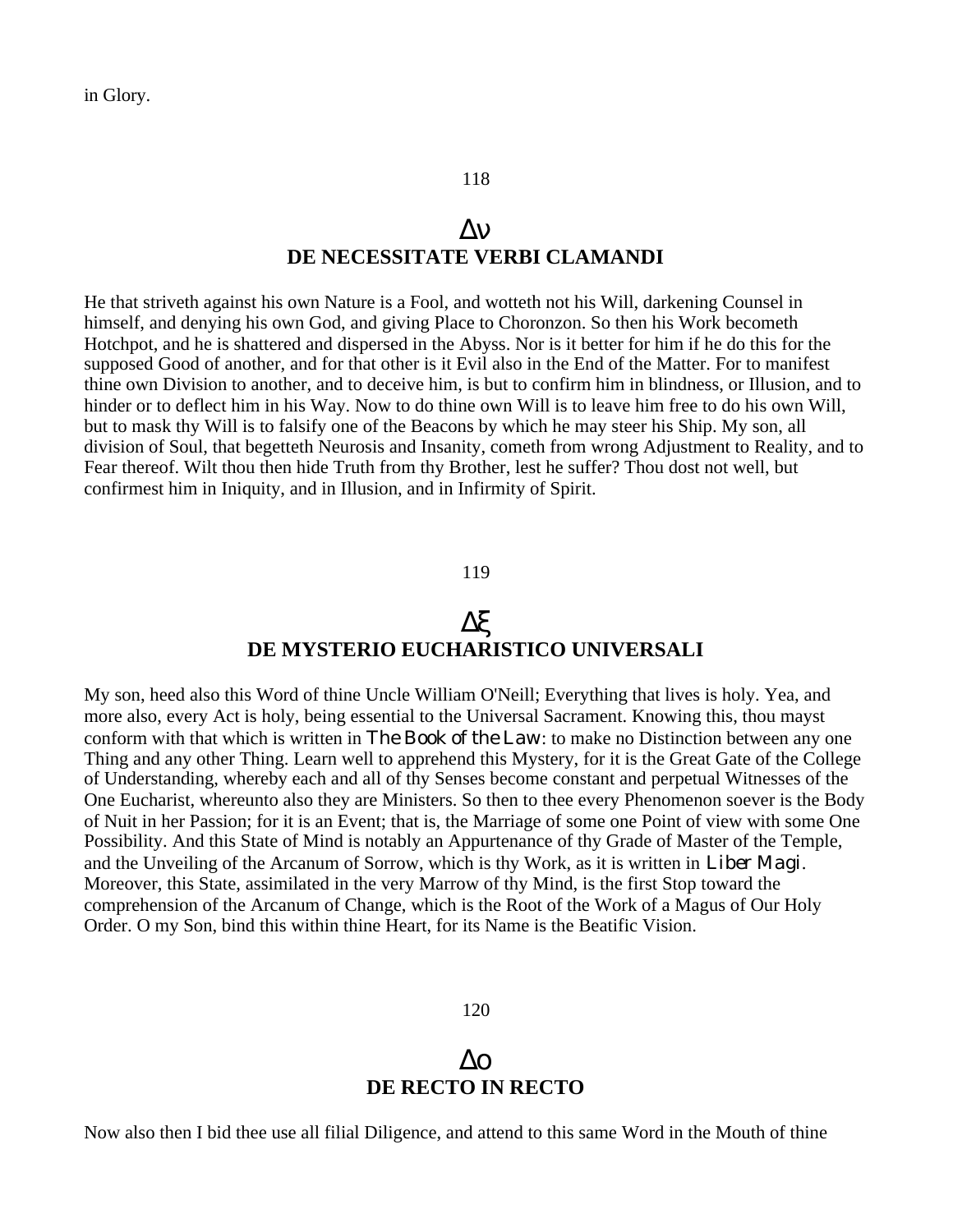earliest Ancestor (except we adventure to invoke the Name **F U - H S I**) in our known Genealogy, the Most Holy, the True Man, Lao- Tze, that gave His Light unto the Kingdom of Flowers. For being questioned concerning the abode of the Tao, he gave Answer that It was in the Dung. Again, the Tathagata, the Buddha, most blessed, most perfect and most enlightened, added His Voice, that there is no Grain of Dust which shall not attain to the Arhan. Keep therefore in just Balance the Relation of Illusion to Illusion in that Aspect of Illusion, neither confusing the Planes, nor confounding the Stars, nor denying the Laws of their Reaction, yet with Eagle's Vision beholding the One Sun of the True Nature of the Whole. Verily, this is the Truth, and unto it did also Dionysus and Tahuti and Sri Krishna set the seal of their Witness. Cleanse therefore thine Heart, o my son, in the Waters of the Great Sea, and enkindle it with the Fire of the Holy Ghost. For this is His peculiar Work of Sanctification.

#### 121

# **Dp DE VIRGINE BEATA**

Understand then well this Mystery of Universal Godliness; for it is the naked Beauty of the Virgin of the World. Lo! Since the End is Perfection, as I have already shewn unto thee, and since also every Event is inexorably and ineluctably interwoven in the Web of that Fate, as it is certain that every Phenomenon is (as thou art sworn to understand) "a particular Dealing of God with thy Soul". Yea, and more also, it is a necessary Rubric in this Ritual of Perfection. Turn not therefore away thine Eyes, for that they are too pure to behold Evil; but look upon Evil with Joy, comprehending it in the Fervour of this Light that I have enkindled in thy Mind. Learn also that every Thing soever is Evil, if thou consider it as apart, static and in Division; and thus in a Degree must thou apprehend the Mystery of Change, for it is by Virtue of Change that this Truth of Beauty and Holiness is made steadfast in the Universe. O my son, there is no Delight sweeter than the continuous Contemplation of this Marvel and Pageant that is ever about thee; it is the Beatitude of the Beatitudes.

#### 122

### Δo

# - 1 **DE LOCO SUAE MOECHAE**

Resist not Change, therefore, but act constantly according to thy True Nature, for here only thou standest in Sorrow, if there be a Division conscious of itself, and hindered from its Way (whose Name is Love) unto its Dissolution. It is written in *The Book of the Law* that the Pain of Division is as nothing, and the Joy of Dissolution all. Now then here is an Art and Device of Magick that I will declare unto thee, albeit it is a Peril if thou be not fixed in that Truth and in that Beatific Vision whereof I have written in the three Chapters foregoing. And it is this, to create by Artifice a Conflict in thyself, that thou mayst take thy Pleasure in its Resolution. Of this Play is thy sweet Stepmother, my concubine, the Holy and Adulterous Olun, sublimely Mistress; for she invoketh in her Fancy a thousand Obstacles to Love, so that she shuddereth at a Touch, swooneth at a Kiss, and suffereth Death and Hell in the Ecstasy of her Body. And this is her Art, and it is of Nuit Our Lady, for it is the Drama of Commemoration of the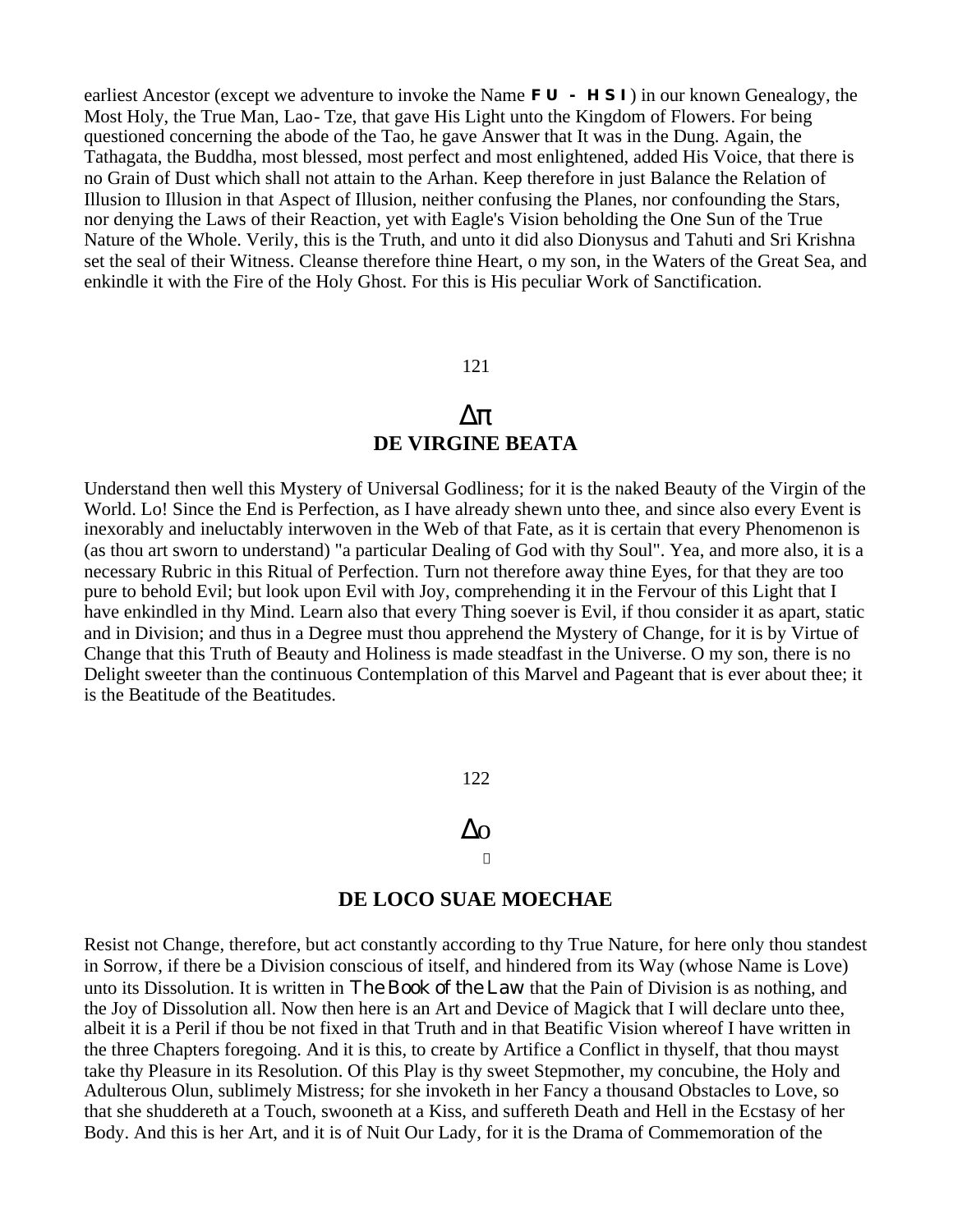123

# **Dr DE PERICULO JOCORUM AMORIS**

Yet be thou heedful, o my son, for this Art is set upon a Razor's Edge. In our Blood is this great Pox of Sin, whose Word is Restriction, as Inheritance of our Sires that served the Slave-Gods. Thou must be free in the Law of Thelema, perfectly one with thy true Self, singly and wholly bound in thy true Will, before thou durst (in Prudence) invoke the Name of Choronzon, even for thy good Sport and Phantasy. It is but to pretend, thou sayst; and that is Sooth; yet thou must make Pretence so well as to deceive thyself, albeit for a Moment; else were thy Sport savourless. Then, and thou have one point of Weakness in thee, that Thought of thine may incarnate, and destroy thee. Verily, the wise Enchanter is sure beyond Doubt of his Charm ere he toy with a Fanged Cobra; and thou will knowest that this Peril of Division in thy Self is the only one that can touch thee. For all other Evil is but Elaboration of this Theme of Choronzon. Praise therefore thy sweet Stepmother my concubine, the Holy and Adulterous Olun; and thine own Mother Hilarion, for in this Art was she also pre-eminent.

#### 124

# **Ds DE LIBIDINE SECRETA**

It is said among Men that the Word Hell deriveth from the Word *helan*, to hele or conceal, in the Tongue of the Anglo- Saxons. That is, it is the concealed Place, which, since all things are in thine own Self, is the Unconscious. How then? Because Men were already aware how this Unconscious, or Libido, is opposed, for the most Part , to the conscious Will. In the Slave-Ages this is a Truth Universal, or well night to it; for in such Times are Men compelled to Uniformity by the Constraint of Necessity herself. Yea, of old it was a continual Siege of every Man of every Clan, of every Environment; and to relax guard was then Self-Murder, or else Treachery. so then no Man might chose his way, until he were Hunter, Fighter, Builder; not any Woman, but she must first be Breeder. Now in the Growth of States by Organisation came, stepping stealthily, a certain Security against the grossest Perils, so that a few Men could be spared from Toil to cultivate Wisdom, and this was first provided by the Selection of a caste Pontifical. By this Device came the Alliance of King and Priest, Strength and Cunning fortifying each the other through the Division of Labour.

#### 125

# **Dt DE ORDINE CIVITATUM**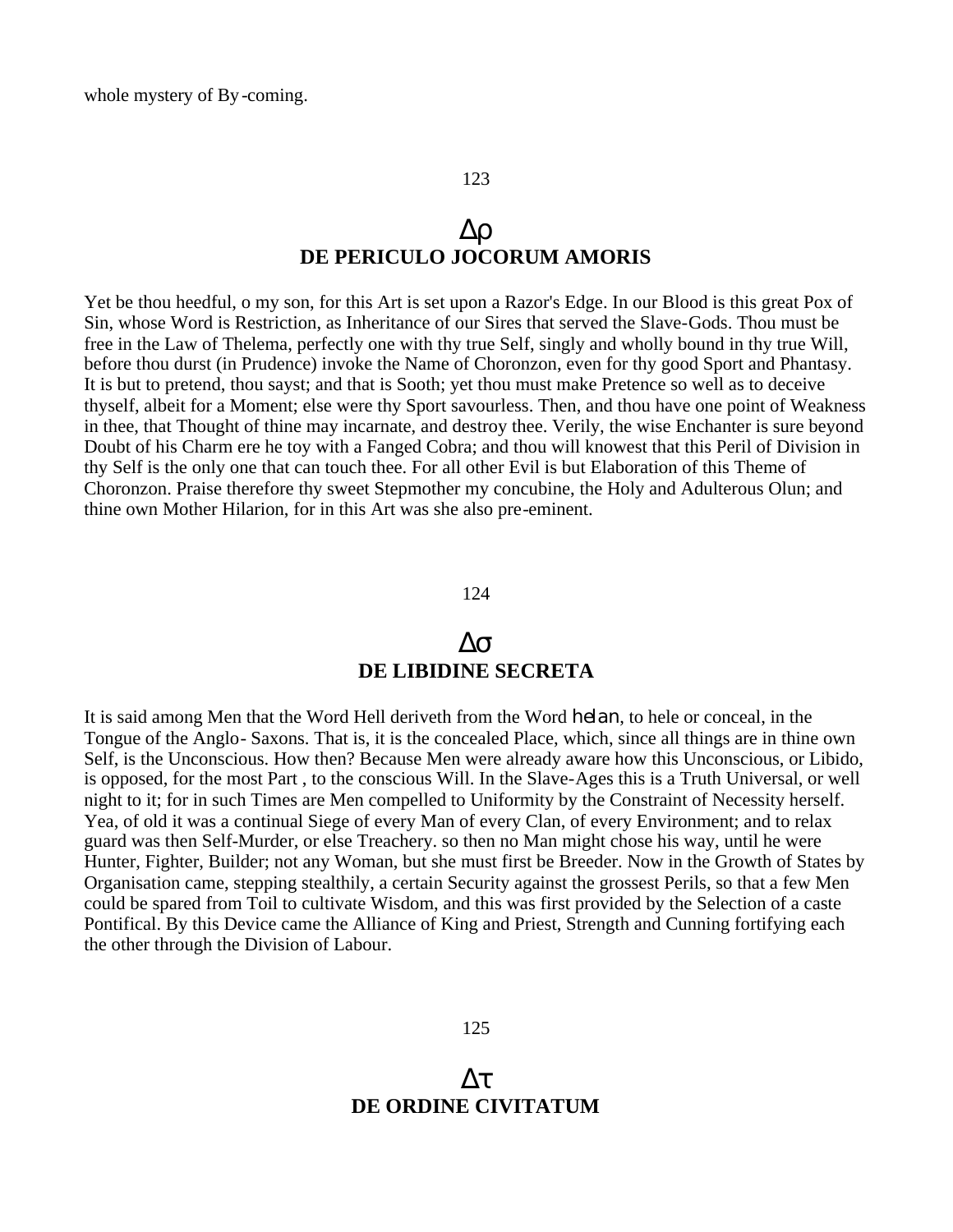So presently, O my son, this first Organisation among Men, by a Procedure parallel to that of the Differentiation of Protoplasm, made the State competent to explore and to control Nature; and every Profit of this sort released more Energy, and enlarged the Class of the Learned, until, as it is this Day, only a small Proportion of any Man's Work must needs go to the satisfaction of first Will essential and common, the provision of Shelter, Food, and Protection. Verily also thou seest many Women made free to live as they will, even o the Admiration and Delight of the Sage whose eye laugheth to contemplate Mischief. Thus the Duty of every Unit towards the Whole is diminished, and also the Necessity to conform with those narrow Laws which preserve primitive Tribes in their Struggle against Environment. Thus the State need suppress only such Heresies as directly threaten its political Stability, only such Modes of Life as work manifest and proven Hurt to others, or cause general Disorder by their Scandal. Therefore save and except he interferes thereby with the Root Laws of Common Weal, a Man is free to develop as he will according to his True Nature.

#### 126

### **Du DE SCIENTIAE MODO**

To the Mind of the early Philosopher, therefore, any Variation in Type must appear as a Disaster; yea, Intelligence itself must perforce prove its Value to the Brute, or he distrusteth it and destroyeth it. Yet as thou knowest, that Variation which is fitted to the Environment is the Salvation of the Species. Only among Men, his Fellows turn ever upon the Saviour, and rend him, until those who follow him in secret, and it may be unconsciously, prove their Virtue and his Wisdom by their Survival when his Persecutors perish in their Folly. But we, being secure against all primary Enemies to the Individual, or the common Weal, may, nay, we must, if we would attain the summit for our Race, devote all spare Leisure, Wealth, and Energy to he Creation of Variation from the Norm, and thus by clear Knowledge bought of Experiment and of Experience, move with Eyes well open upon our True Path. So therefore Our Law of Thelema is justified also of Biology and of Social Science. It is the true Way of Nature, the right Strategy in the Way of Man with his Environment, and the Life of his Soul.

#### 127

# **Df DE MONSTRIS**

Sayst thou, o my son, that not thus, but by forced Training, one cometh to Perfection. This indeed is Sooth, that by artificial Selection and well-watched Growth and Environment, one hath Dogs, Horses, Pigeons, and the like, which excel their Forebears in Strength, in Beauty, in Speed, as one will. Yet is this Work but a false magical Artifice, temporary and of Illusion; for thy Masterpieces are but Monsters, not true Variations, and if thou leave them, they revert swiftly to their own proper and authentic Type, because that Type was fitted by Experience to its Environment. So every Variation must be left free to perpetuate itself or perish, not cherished for its Beauty, or guarded for its Appeal to thine Ideal, or cut off in thy Fear thereof. For the Proof of its Virtue lieth in the Manifestation of its Power to survive, and to reproduce itself after its Kind. Nurse not the Weakness of any Man, nor swaddle and cosset him, not though he were Poet or Artist because of his Value to thy Fancy, for if thou do this, he shall grow in his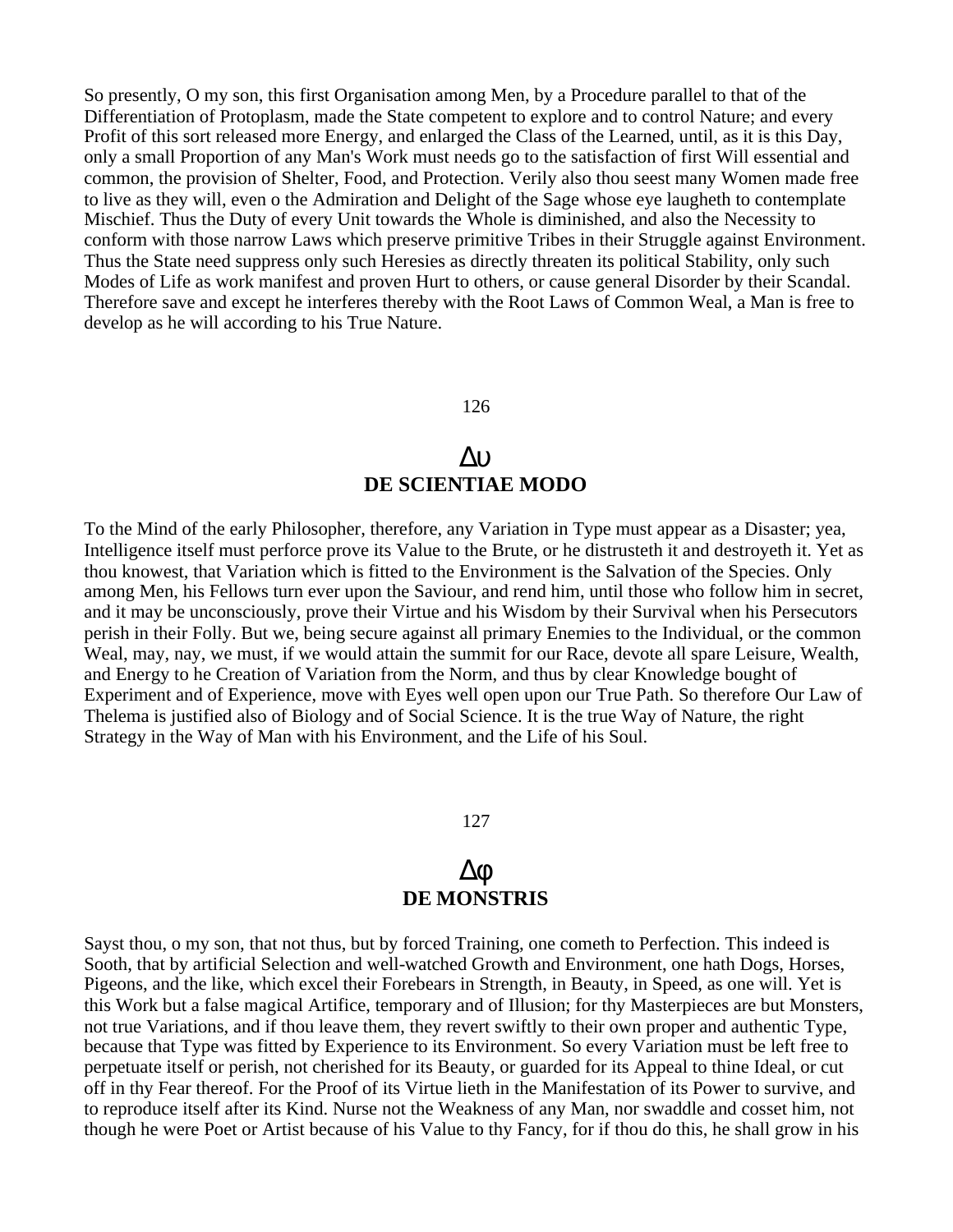Informity, so that even his Work for which thou lovest him, shall be enfeebled also.

128

# **Dc DE INFERNO PALATIO SAPIENTIAE**

Now then thou seest that this Hell, or concealed Place within thee, is no more a Fear or Hindrance to Men of a free Race, but the Treasure House of the assimilated Wisdom of the Ages, and the Knowledge of the True Way. Thus are we just and wise to discover this Secret in ourselves, to conform the conscious Mind therewith. For that Mind is compact solely (until it be illuminated) of Impressions and Judgments, so that its Will is but directed by the Sum of the shallow Reactions of a most limited Experience. But thy true Will is the Wisdom of the Ages of thy Generations, the Expression of that which hath fitted thee exactly to thine Environment. Thus thy conscious Mind is oftentimes foolish, as when thou admirest an Ideal, and wouldst attain it, but thy true Will letteth thee, so that there is Conflict, and the Humiliation of that Mind. Here will I call to witness the common Event of "Good Resolutions" that defy the Lightning of Destiny, being puffed up by the Mind of an indigestible Ideal putrefying within thee. Thence cometh Colic, and presently the Poison is expelled, or else thou diest. But Resolutions of true Will are mighty against Circumstance.

#### 129

# **Dy DE VITIIS VOLUNTATIS SECRETAE**

Learn moreover concerning this Hell, or Hidden Wisdom, that is within thee, that it is modified, little by little, through the Experience of the conscious Mind, which feedeth it. For that Wisdom is the Expression, or rather Symbol and Hieroglyph, of the true Adjustment of thy Being to its Environment. Now, then, this Environment being eroded by Time, this Wisdom is no more perfect, for it is not absolute, but standeth in relation to the Universe. So then a Part thereof may become useless, and atrophy as (I will instance this case) Man's wit of Smell; and the bodily Organ corresponding degenerateth therewith. But this is an Effect of much Time, so that in thy Hell thou art like to find Elements vain, or foolish, or contrary to thy present Weal. Yet, o my Son, this Hidden Wisdom is not thy true Will, but only the Levers (I may say so) thereof. Notwithstanding, there lieth therein a Faculty of Balance, whereby it is able to judge whether any Element in itself is presently useful and benign, or idle and malignant. Here then is a Root of Conflict between the Conscious and the Unconscious, and a Debate concerning the right Order of Conduct, how the Will may be accomplished.

#### 130

# **Dw DE RATIONE PRAESIDIO VOLUNTATIS**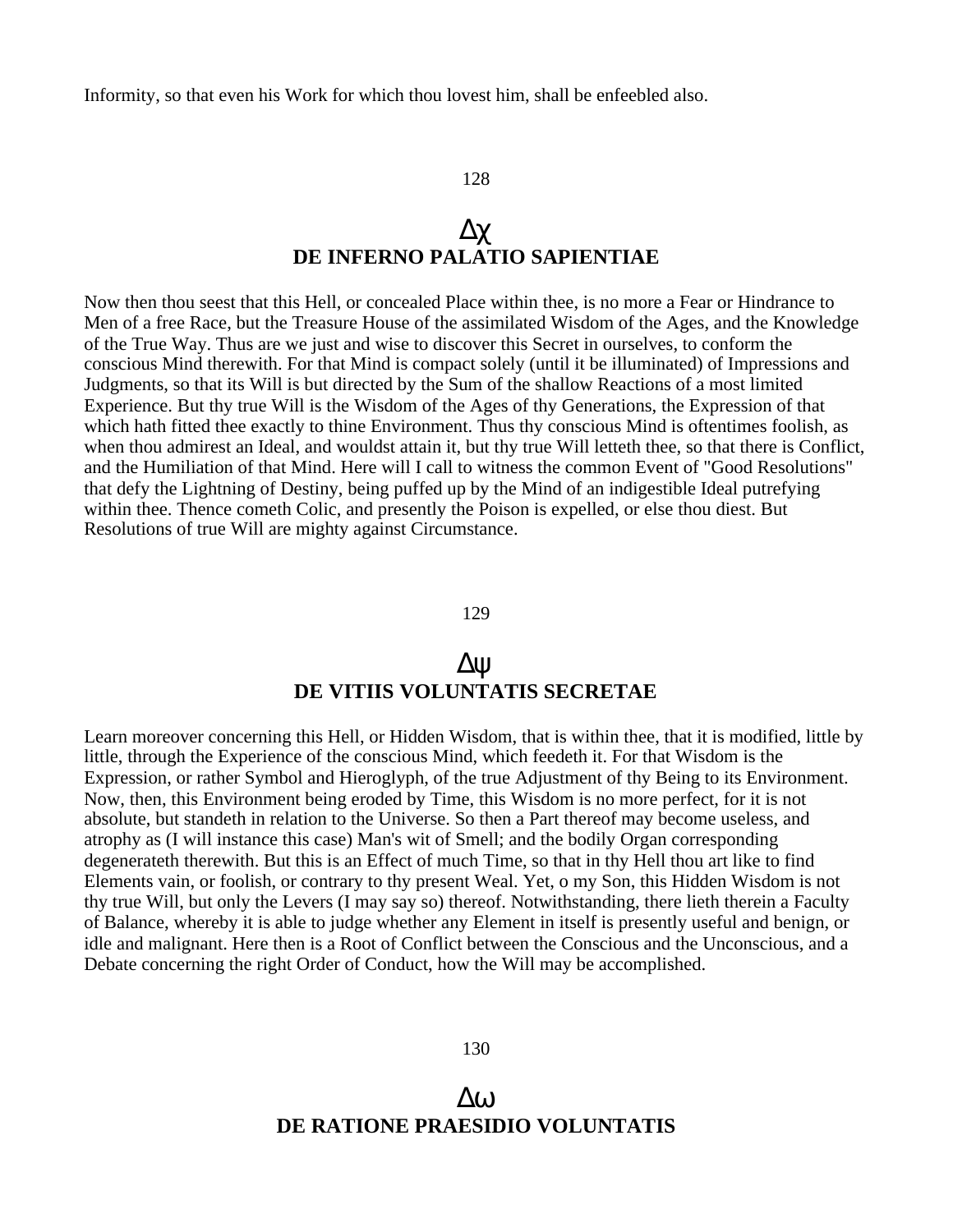O my Son, in this Case is there Darkness, yet this Comfort as a Lamp therein, that there is no Error in the Will, but only Doubt as to the Means of Success, else were we as Children afeared of Night. Thus we have Need of naught but to consider the Matter by Wit of Reason, and of Prudence, and on common Sense, and of Experience, and of Science, adjusting ourselves so far as we may. Here is the Key of Success, and its Name is the Skill to make right Use of Circumstance. This, then is the Virtue of the Mind, to be the Wazir of the Will, a true Counsellor, through Intelligence of the Universe. But o, my Son, do thou lay this Word beneath thine Heart, that the Mind hath no Will, nor Right thereto, so the Usurpation bringeth forth a fatal Conflict in thyself. For the Mind is sensitive, unstable as Air, and may be led foolishly in leash by a stronger Mind that worketh as the cunning Tool of a Will. Therefore thy Safety and Defence is to hold thy Mind to his right Function, a faithful Minister to thine own True Will, but Election of Nature. Heed well this, o my Son, for thy Mind Passive is rightly a Mirror to reflect all Things clearly without Prejudice, and to remain unstained by them.

#### 131

#### **Ea DE CURSU SAPIENTIS**

Therefore consider this again in a Figure, that thy Mind is as the Marshal of an Army, to observe the Dispositions of the Enemy, and to order his own Forces rightly, according to that Information; but he hath no Will, only Obedience to the Word of his King to outwit and to overcome the Opposite. Nor doth that King make War by his own Whim, if he be wise and true, but solely because of the Necessity of his Country, and its Nature, whereof he is but executive Officer and Interpreter, its Voice as the Marshal is its Arm. Thus then do thou understand thyself, not giving Place to thy Mind to dispute thy Will, nor through Ignorance and Carelessness allowing the Enemy to deceive thee, nor by Fear, by Imprudence and Foolhardiness, by Hesitation and Vacillation, by Disorder and the Lack of firm Correctness, by Failure in Elasticity or in Obstinacy, each at its Moment, suffering Defeat in the hour of Shock. So, then, o my Son, this is thy Work, to know the Word of thy Will without Error, and to make perfect every Faculty of thy Mind, in right Order and Readiness to impose that Word as Law upon the Universe. So mote it be!

#### 132

# **Eb DE RATIONE QUAE SINE VOLUNTATE EST FONS MANIAE**

Is it not a Marvel how he that worketh with his Will and is in constant Touch with the Reality External, maketh his Mind to serve him? How eagerly runneth it and returneth, gathering, arranging, clarifying, classifying, organizing, comparing, setting in array, with Skill and Might and Energy that faileth never! Nay, my son, in this Way thou canst be pitiless with thy Mind, and it will not rebel against thee, or neglect thine Ordinance. But now consider him that worketh not with his Will, how his Mind is Idle, not reaching out after Reality, but debating within itself of its own Affairs, like a Democracy, introspective. Then this Mind, not reacting equally and with Elasticity to the World, is lost in its own Anarchy and civil War, so that although it works not, it is overcome by Weakness of Division, and becometh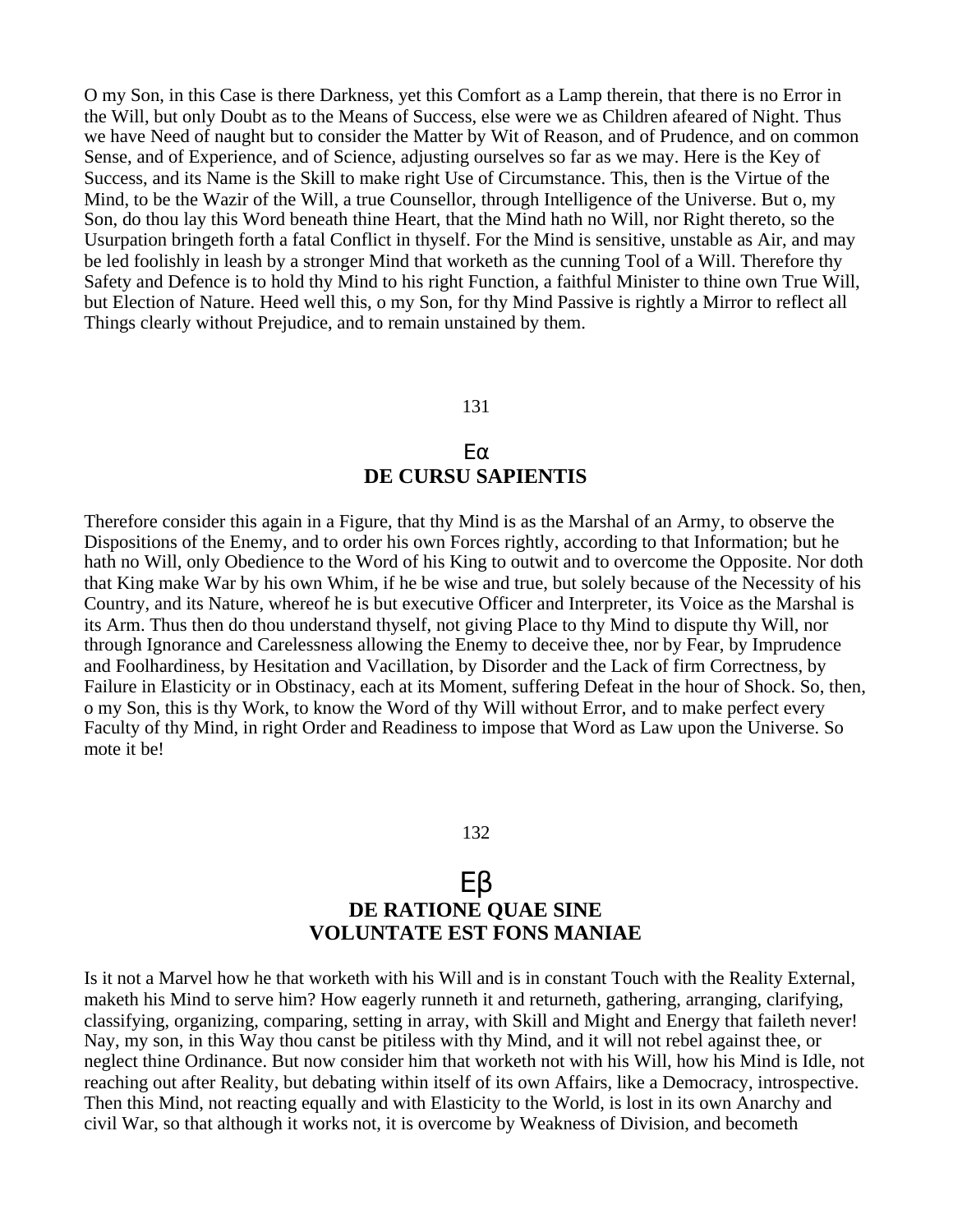Choronzon. And unto these Words I call to my Witness the Madness of the Soul of Muscovy, in this year XIII of our Æon that is ended. Therefore behold how this our Law of Thelema, Do what thou wilt, is the first Foundation of Health, whether in the Body or in the Mind, either of a simple, or a complex Organism.

#### 133

### **Eg DE VERITATE QUEM FEMINAE NON DICERE LICET**

My Son, I charge thee, however thou beest provoked thereunto, tell not the Truth to any Woman. For this is that which is written: Cast not thy Pearls before Swine, lest they turn again and rend thee. Behold, in the Nature of Woman is no Truth, nor Apprehension of Truth, nor Possibility of Truth, only, if thou entrust this Jewel unto them, they forthwith use it to thy Loss and Destruction. But they are ware of thine own Love of Truth, and thy Respect thereunto; so therefore they tempt thee, flattering with their Lips, that thou betray thyself to them. And they feign falsely, with every Wile, and cast about for thy Soul, until either in Love, or in Wrath, or in some other Folly thereof, thou speak Truth, profaning thy Sanctuary. So was it ever, and herein I call to my Witness Samson of Timmath, that was lost by this Error. Now for any Woman, any Lie sufficeth; and think not in thine Extremity that Truth is mighty, and shall prevail, as it does with any Man; for with a Woman her whole Craft and Device is to persuade thee of this, so that thou utter the Secret of thy Soul, and become her Prey. But so long as thou feed her with her own Food of Falsity, thou art secure.

#### 134

# **Ed DE NATURA FEMINAE**

The Nature of Woman, o my Son, is as thou hast learned in our most Holy Qabalah; and she is the Clothing in Sex of Man, the magical Image of his Will to love. Therefore was it said by thine Uncle Wolfgang von Goethe: *Das Ewigweibliche zieht uns hinan*. But therefore also hath she no Nature of Truth, because she is but the Eidolon of an Excitement and a Going of thy Star, and appertaineth not unto its Essence and Stability. So then to thee she is but Matter and to her thou art but Energy, and neither is competent to the Formula of the other. Therefore also thy Will is itself Imperfection, as I have shewed thee aforetime, thou art not in the Way of Love except thou be dressed in that Robe of thine which thou callest Woman. And thou canst not lure her to this Action proper to her by thy Truth; but thou shalt, as our Grammar sayeth, assume the Mask of the Spirit, that thou mayst evoke it by Sympathy. But thou shalt appear in thy Glory only when she is in thy Power, and bewildered utterly by Ecstasy. This is a Mystery, o my Son, and of old Times it was Declared in the Fable of Scylla and Charybdis, which are the Formula of the Rock and the Whirlpool. Now then meditate thou strictly upon this most worthy and adorable Arcanum, to thy Profit and Enlightenment.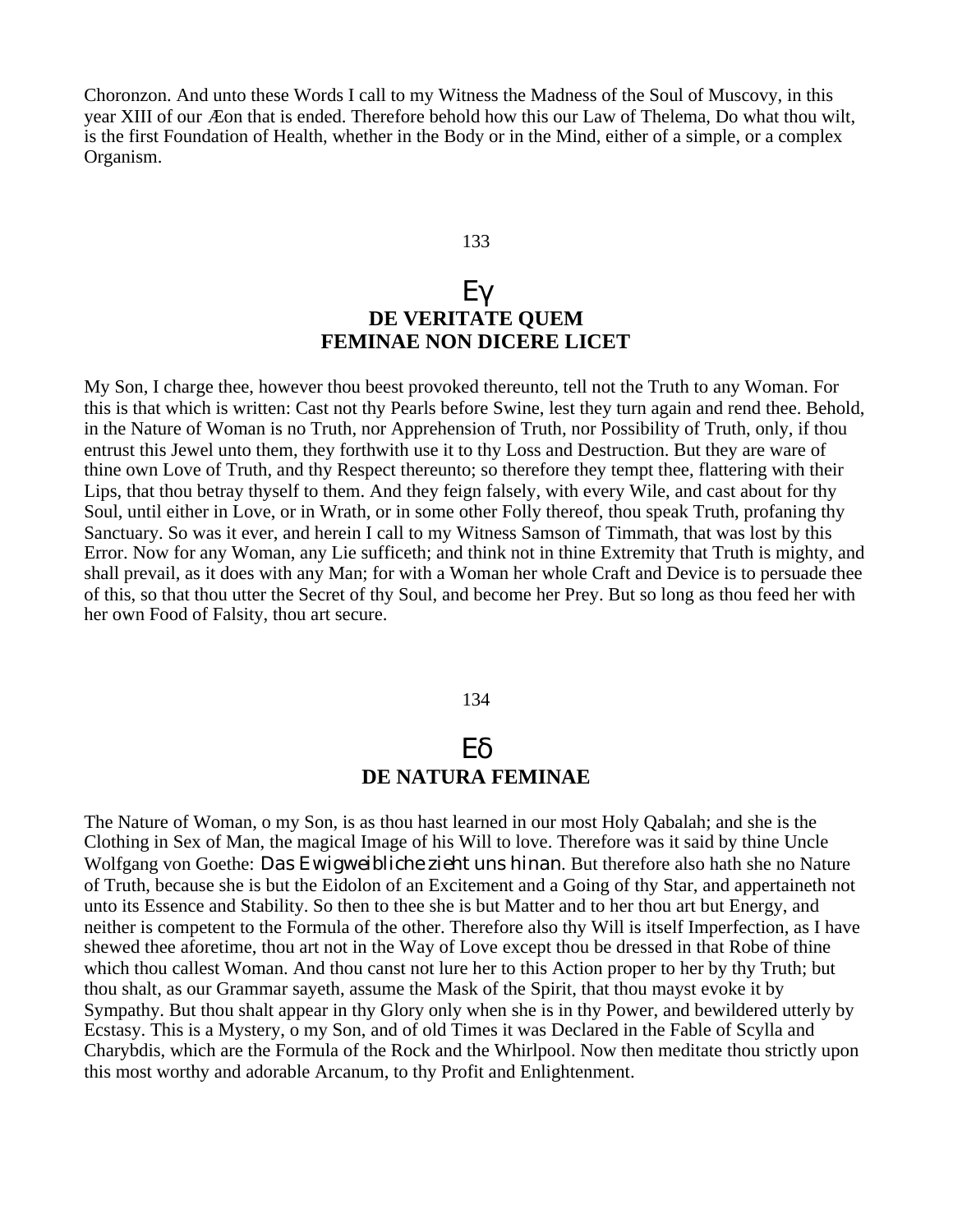# **Ee DE DUOBUS PRAEMIIS VIAE**

Let it be a Treasure in thine Heart, o my Son, this Mystery that I shall next unveil before thine Eyes, O eagle that art undazzled by the brilliance of Light, that soarest continually with virile Flight to thine august Inheritance. Behold the Beatific Vision is of two Orders, and in the Formula of the Rosy Cross it is of the Heart and is called Beauty; but in the Formula of the Silver Star (*id est*, of the Eye within the Triangle) it is of the Mind, and is called Wonder. Otherwise spoken, the former is of Art, a sensuous and creative Perception; but the latter of Science, and intellectual and intelligible Insight. Or again, in our Holy Qabalah, the one is of Tiphereth, the other of Binah, and in pure Philosophy, this is a Contemplation of the Cosmos, causal and dynamic, and that of its Effect in static Presentation. Now this Rapture of Art is a Virtue or Triumph of Love in his most universal Comprehension, but the Ecstasy of Science is a continual Orgasm of Light; that is, of the Mind. Thou sayest, o my Father, how may I attain to this Fullness and Perfection? Art thou there, o my Son? It is well, and blessed be the Bed wherein thou wast begotten, and the Womb of thy sweet Mother Hilarion, my Concubine, holy and adulterous, the Scarlet Woman! Amen.

#### 136

# **E***F* **DE ECSTASIA** *SAMADHI***, QUO ILLIS DIFFERT**

Confuse thou not this beatific Vision with the Trances called Samadhi; yet is Samadhi the Pylon of the Temple thereof. For Samadhi is the Orgasm of the Coition of the Unlike, and is commonly Violent, even as the Lightning cometh of the Discharge between two Vehicles of extreme Difference of Potentials. But as I shewed formerly concerning Love, how each such Discharge bringeth either Component more nigh to Equilibrium, so is it in this other Matter, and by Experience thou comest constantly to Integration of Love (or what not) within thyself, just as all Effort becometh harmonious and easy by Virtue of Practice. Rememberest thou the first Time thou was thrown into Water, thy Fear and thy Struggles, and the Vehemence of thy Joy when first thou didst swim without Support? Then, little by little all Violence dieth away, because thou art adjusted to that Condition. Therefore the Fury of thine early Victory in these Arts magical and Sciences is but the sign of thine own Baseness and Unworthiness, since the Contrast or Differential is so overwhelming to thee; but, becoming expert and adept, thou art balanced in the Glory, and calm, even as the Stars.

137

# **Ez**

# **DE ARTE AMORIS ET DELICIARUM MYSTICI**

The Path therefore unto this Beatific Vision of Beauty, o my Son, is that Practice of Bhakti Yoga which is written in the Book called Eight Score and Fifteen, or *Astarté*, by this mine Hand when I was in Gaul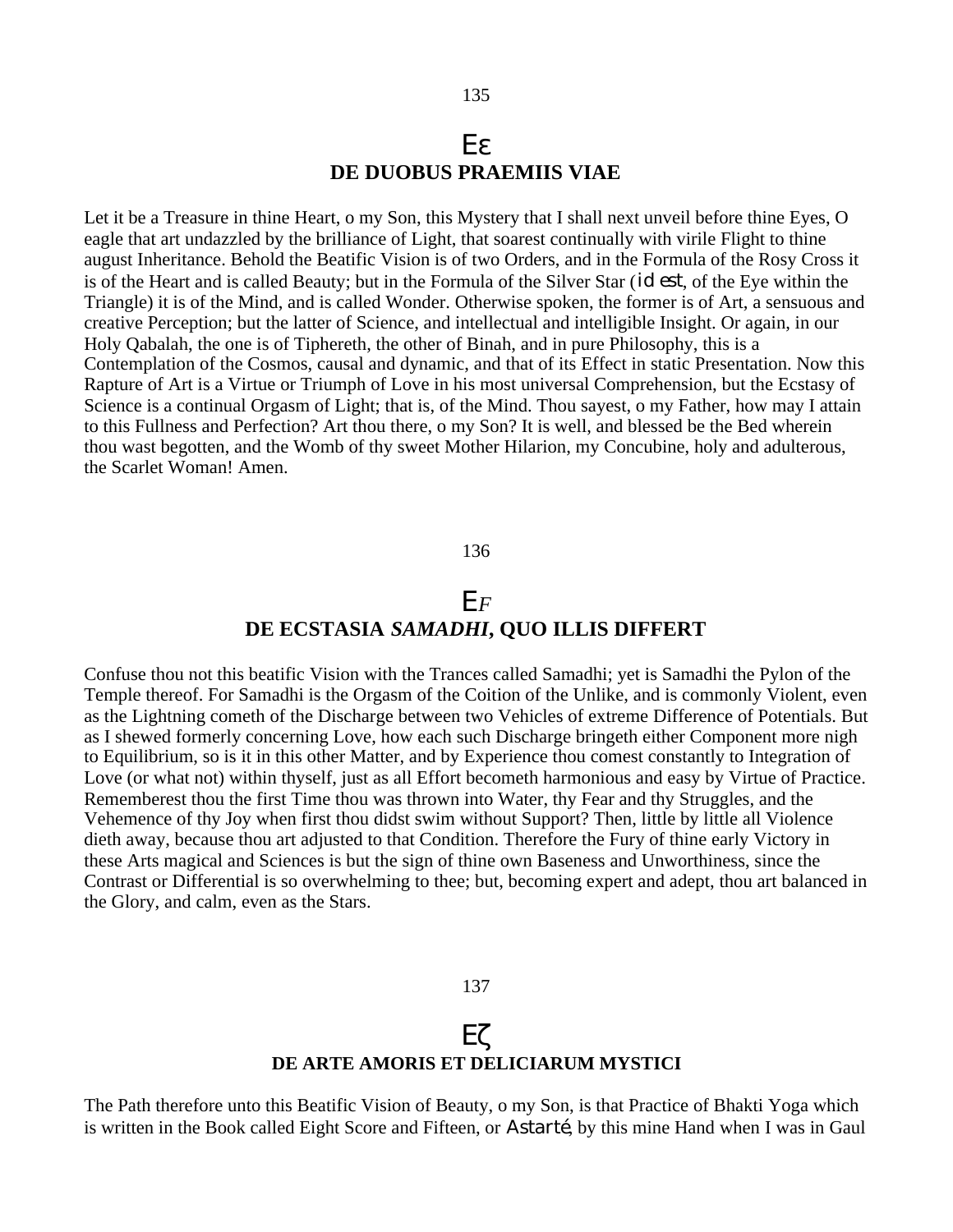the beloved, at Montigny that is hard by the Forest of the Blue Fountain, with Agatha my concubine, the very Soul of Love and of Musick, that had ventured herself from beneath the Cross Austral that she might seek me, to inspire and comfort me, and this was my Reward from the Masters, and Consolation in the Years of my Sorrow. But the Way that leadeth to the other form of this Vision of Beatitude, to with, Science is Gñana Yoga or Raja Yoga, of which I have written only here and there, as one who should throw great Stones upon the Earth in Disorder, by default of building them nobly into a Pyramid. And of this do I most heartily repent me, and ask of the God Thoth that he may give me (albeit at the Eleventh Hour) Virtue and with that I may compose a true Book upon these Ways of Union. Thy first Step, therefore, o my Son, is to attain unto Samadhi, and to urge thyself perpetually to Repetition of thy Successes therein, for it hat been said by Philosophers of old that Practice maketh perfect, and that Manners, being the constant Habit of life, maketh Man.

#### 138

# **Eh DE PRAEMIO SUMMO VERA SAPIENTIA ET BEATITUDINE PERFECTA**

Now then presently shall it some to pass, as by Dint of each Experience that Component thereof which is within thee is attuned to it, and this without Shock, so that thou art no longer thrown back from the Trance, as exhausted, but abidest therein, almost without Knowledge of thy State. So then at last this Samadhi shall become normal to thy Common Consciousness, as it were a Point of View. Thus all Things shall appear to thee very continually as to one in his first Love, by the Vision of Beauty, and by the Vision of Science thou shalt marvel constantly with Joy unfathomable at the Mystery of the Laws whereby the Universe is upheld. This is that which is written: True Wisdom and Perfect Happiness. O my Son, it is in this Contemplation that one hath the Reward of the Oath; it is by this that the Tribulations are rolled away as a Stone from thy Tomb; it is with this that thou art wholly freed from the Illusions of Distinctions, being absorbed into the Body of our Lady Nuit. May she grant thee this Beatitude; yea, not to thee only, but to all that are.

#### 139

# **Eq DE INFERNO SERVORUM**

Now, o my Son, having understood the Heaven that is within thee, according to thy Will, learn this concerning the Hell of the Slaves of the Slave-gods, that it is a true Place of Torment. For they, restricting themselves, and being divided in Will, are indeed the Servants of Sin, and they suffer, because, not being united in Love with the whole Universe, they perceive not Beauty, but Ugliness and Deformity, and, not being united in Understanding thereof, conceive only of Darkness and Confusion, beholding Evil therein. Thus at last they come, as did the Manichæans, to find, to their Terror, a Division even in the One, not that Division which we know for the Craft of Love, but a Division of Hate. And this, multiplying itself, Conflict upon Conflict, endeth in Hotchpot, and in the Impotence and Envy of Choronzon, and in the Abominations of the Abyss.

And of such the Lords are the Black Brothers, who seek by their Sorceries to confirm themselves in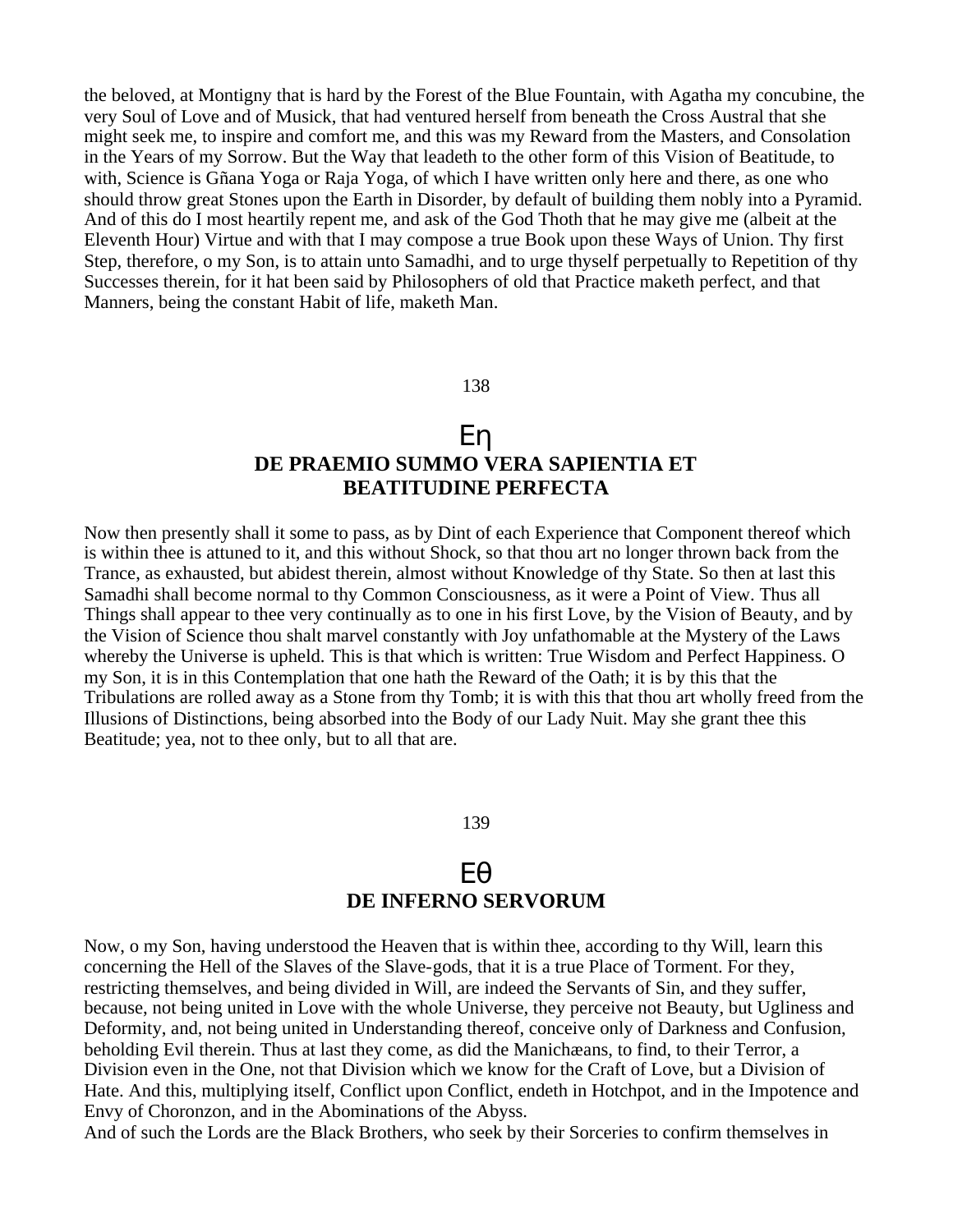Division, yet in this even is no true Evil, for Love conquereth All, and their Corruption and Disintegration is also the Victory of **B A B A L O N**.

140

# **Ei RHAPSODIA DE DOMINA NOSTRA**

Blessed be She, ay, blessed unto the Ages be our Lady **B A B A L O N**, that plieth her Scourge upon me, ΤΟ ΜΕΓΑ ΘΗΡΙΟΝ, to compel me to Creation and to Destruction, which are One, in Birth and in Death, being Love! Blessed be She, uniting the Egg with the Serpent, and restoring Man unto his Mother the Earth! Blessed be She, that offereth Beauty and Ecstasy in the Orgasm of every Change, and that exciteth thy Wonder and thy Worship by the Contemplation of her Mind many-wiled! Blessed be She, that hath filled her Cup with every Drop of my Blood, so that my Life is lost wholly in the Wine of her Rapture! Behold, how She is drunken thereon, and staggereth about the Heavens, wallowing in Joy, crying aloud the Song of uttermost Love! Is not She thy true Mother among the Stars, o my Son, and hast thou not embraced Her in the Madness of Incest and Adultery? Yea, blessed be She, blessed be Her Name, and the Name of Her Name, unto the Ages!

#### 141

# **Ek RHAPSODIA DE ASTRO SUO**

O my Son, knowest thou not the Joy to lie in the Wilderness and to behold the Stars, in their Majesty of Motion calm and irresistible? Hast thou thought there that thou art also a Star, free because consciously in Accord with the Law and Determination of thy Being? It was thine own True Will hat bound thee in thine Orbit; therefore thou speedest on thy Path from Glory unto Glory in continual Joy. O Son, o Reward of my Work, o Harmony and Completion of my Nature, o Token of my Toil, o Witness of my Love for thy sweet Mother, the holy and adulterous Hilarion, my Concubine, adorable in thine Innocence as she in her Perfection, is not this verily Intoxication of the Spirit in the Innermost, to be free absolutely and eternally, to run and to return upon the Course in the Play of Love, to fulfil Nature constantly in Light and Life? "Afloat in the æthyr, o my God, my God!" Without Support, without Constraint, wing thine own Way, o Swan, o Bliss of Brightness!

142

### **El**

#### **DE HARMONIA VOLUNTATIS ET PARCARUM**

This is the evident and final Solvent of the Knot Philosophical concerning Fate and Free Will, that it is thine own Self, omniscient and omnipotent, sublime in Eternity, that first didst order the Course of thine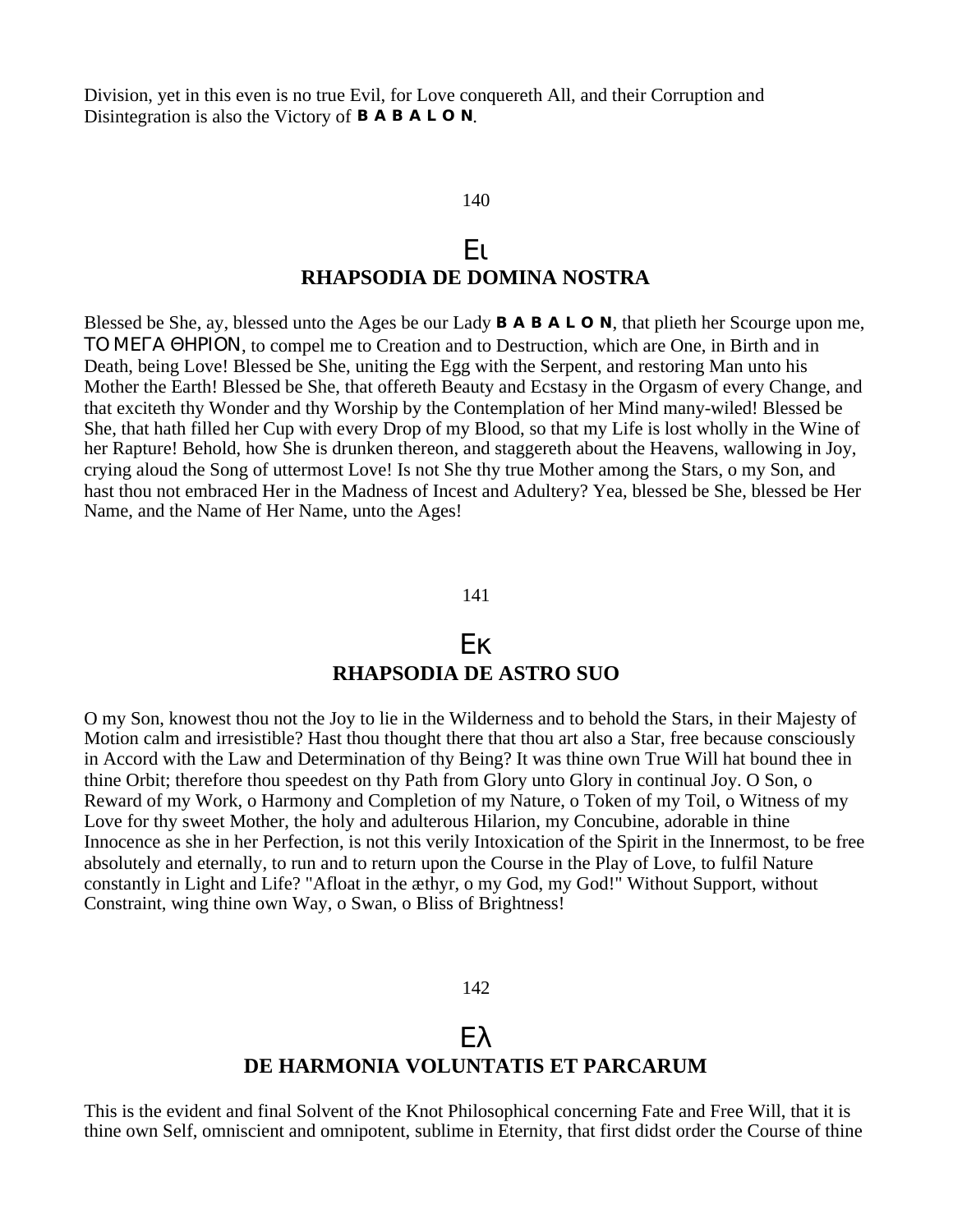Orbit, so that that which befalleth thee by Fate is indeed the necessary Effect of thine own Will. These two, then, that like Gladiators have made War in Philosophy through these many Centuries, are One by the Love under Will which is the Law of Thelema. O my son, there is no Doubt that resolveth not in Certainty and Rapture at the Touch of the Wand of our Law, as thou apply it with Wit. Do thou grow constantly in the Assimilation of the Law, and thou shalt be made perfect. Behold, there is a Pageant of Triumph as each Star, free from Confusion, sweepeth free in his right Orbit; all Heaven acclaimeth thee as thou goest, transcendental in Joy and in Splendour; and thy Light is as a Beacon to them that wander afar, strayed in the Night. *Amoun*.

#### 143

# **Em PARANTHESIS DE QUADAM VIRGINE**

Now, o my Son, I will declare unto thee the Virtue of that Part of Love which receiveth and draweth, being the Counterpart of thine own. For behold! I am moved in myself by the Absence of the Virgin that is appointed for me. And her eagerness of Purity doth encompass me with its soft Tenderness, and twineth about me with sweet Scent so that my Mind is enkindled with a gentle Flame, luminous and subtle, and I write unto thee as in a Dream; for in this Enchantment of her Devotion I am caught up cunningly into Beautitude, with great Joy of the Gods that have bestrewn my Way with Flowers, ay, many Flowers and Herbs of Magick and of Holiness withal to match their Beauty. Nay, o my Son, I will cease this Epistle unto thee for awhile, that I may rest in the Pleasure of this Contemplation, for it is Solace ineffable, and Recreation like unto Sleep among the Mountains. Yea, can I wish thee more than this, that, coming to mine Age, thou mayst find a Virgin like unto this to draw thee with her Simplicity, and her embroidered Silence?

#### 144

### **En DE CONSTANTIA AMORIS CORVO CANDIDO**

Think it not strange, my Son, that I, praising Adultery, should Praise also Constancy and Delight therein. For this is to state ill thy Question. Herein is Truth and Wisdom concerning this Matter, that so long as Love be not wholly satisfied, and equilibrated by entire Fulfilment and Exchange, Constancy is a Point of thy Concentration and Adultery a Division in thy Will. But when thou hast the Summit and Perfection of any Work, of what Worth is it to continue therein? Hast thou two Stomachs, as has a Cow, to chew the Cud of a digested Love? Yet, o my Son, this Constancy is not of Necessity a Stagnation. Nay, behold the Body of Our Lady Nuit, therein are found twin Suns, that revolve constantly about each other. So also it may be in Love, that two Souls, meeting, discover each in the other such Wealth and Richness of Light and Love, and in one Phase of Life (or Incarnation) or even in many, they exhaust not that Treasure. Or will I say that such are not in their Degree and Quality thrice fortunate. But to persist in Dullness, in Satiety, and in mutual Irritation and Abhorrence, is contrary to the Way of Nature. So therefore there is no Rule in any such Case, but the Law shall give Light to every one that hath it in his Heart, and by that Wisdom let him govern himself.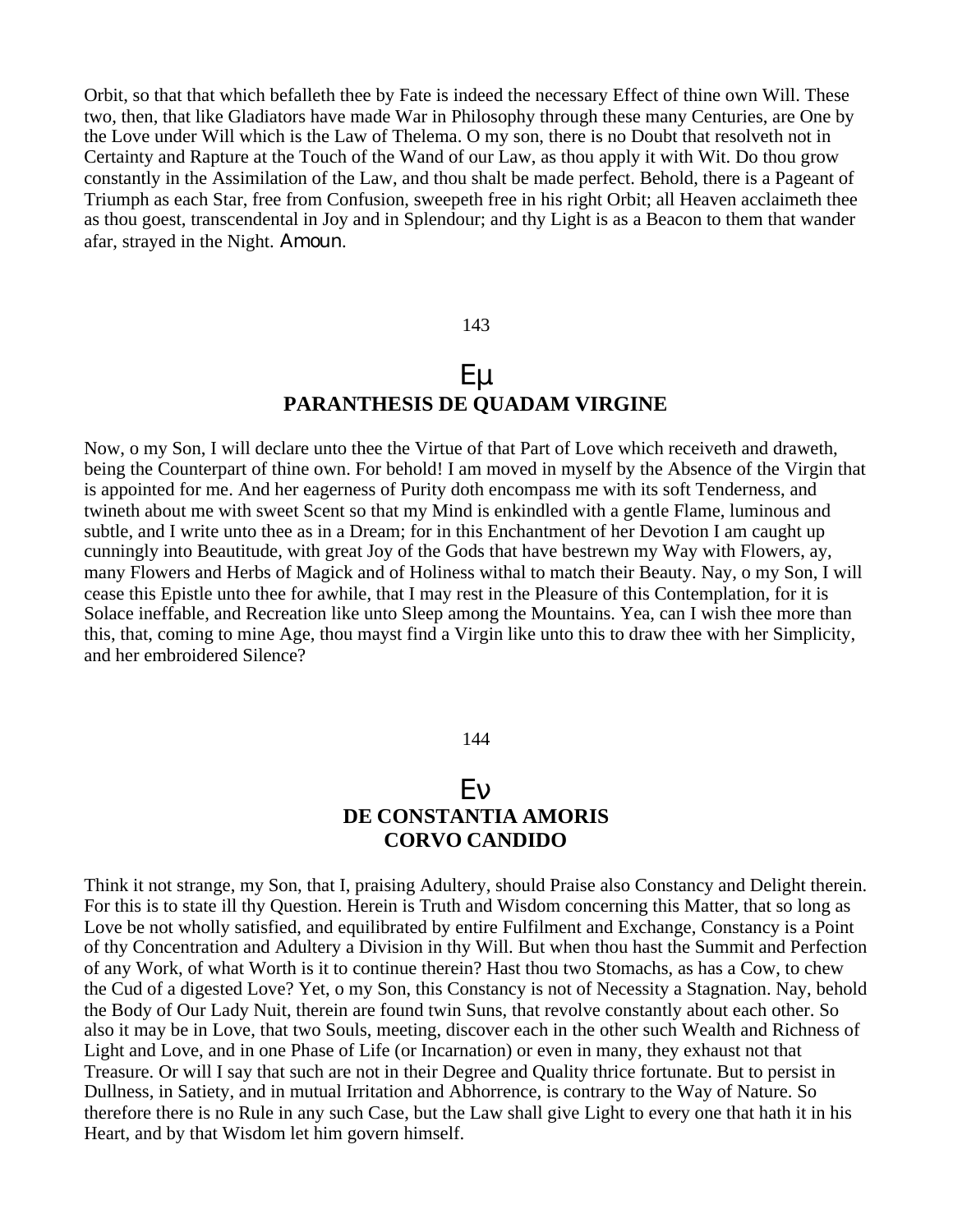# **Ex DE MYSTERIO MALI**

145

Moreover, say not thou in thy Syllogism that, since every Change soever, be it the Creation of a Symphony, or a Poem, or the Putrefaction of a Carcass, is an act of Love, and since we are to make no Difference between any Thing and any other Thing, therefore all Changes are equal in respect of our Praise. For though this be a right Conclusion in the term of thy Comprehension as a Master of the Temple, yet it is false in the Eyes of the Mind that hath not attained this Understanding. So therefore any Change (or Phenomenon) appeareth noble or base to the imperfect Mind, according to its Consonance and Harmony with the Will that governeth the Mind. Thus if it be thy Will to delight in Rythm and Œconomy of Words, the Advertisement of a Commodity may offend thee; but if thou art in Need of that Merchandise, thou wilt rejoice therein. Praise then or blame aught, as seemeth good unto thee; but with this Reflection, that thy Judgment is relative to thine own Condition, and not absolute. This also is a Point of Tolerance, whereby thy shalt avoid indeed those Things that are hateful or noxious to thee, unless thou canst (in our Mode) win them by Love, by withdrawing thine Attention from them; but thou shalt not destroy them, for that they are without Doubt the Desire of another.

146

### **Eo DE VIRTUTE TOLERANTIAE**

Understand then heartily, o my Son, that in the Light of this my Wisdom all Things are one, being of the Body of Our Lady Nuit, proper, necessary and perfect. There is then none superfluous or harmful, and there is none honourable or dishonourable more than another. Lo! in thine own Body, the vile Intestine is of more worth to thee than the noble Hand or the proud Eye, for thou canst lose these and live, but not that. Esteem therefore a Thing in Relation to thine own Will, preferring the Ear if thou love Musick, and the Palate if thou love Wine, but the essential Organs of Life above these. Have respect also to the Will of thy Fellow, not hindering him in his way save as he may overly jostle thee in thine. For by the Practice of this Tolerance thou shalt come sooner to the Understanding of this Equality of all Things in Our Lady Nuit, and so the high Attainment of universal Love. Yet in thy partial and particular Action, as thou art a Creature of Illusion, do thou maintain the right Relation of one Thing to another; fighting if thou be a Soldier, or building if thou be a Mason. For if thou hold not fast this Discipline and Proportion, which alloweth its true Will to every part of thy Being, the Error of one shall draw all after it into Ruin and Dispersion.

147

**Ep**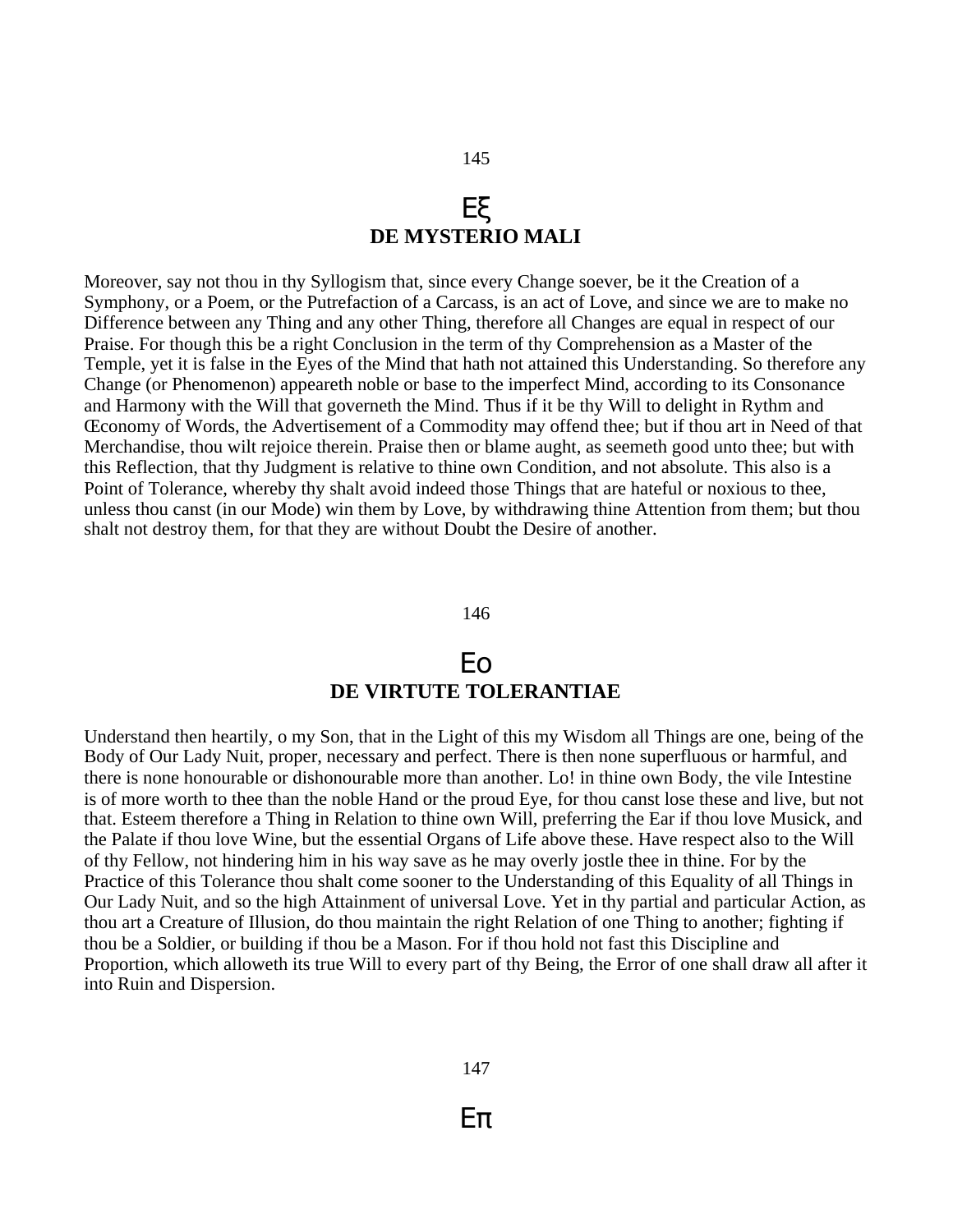#### **DE FORMULA DEORUM MORIENTIUM**

Alas, my son! this hath been fatal constantly to many a Man of noble Aspiration, that these Words were hidden from his Understanding. For there is a Balance in all Things and the Body hath Charter to fulfil his Nature, even as the Mind hath. So to repress one Function is to destroy that Proportion which is wholesome, and wherein indeed all Health and Sanity have Consistency. Verily, it is the Art of Life to develop each Organ of Body and Mind, or, as I may say, each Weapon of the Will to its Perfection, neither distorting any Use, nor suffering the Will of one Part to tyrannize over that of another. And this Doctrine (be it accursèd!) that Pain and Repression are wholesome and profitable in themselves is a Lie born of Sin and of Ignorance, the false Vision of the Universe and of its Laws that is the Basis of the Averse Formula of the Slain God. It is true that on Occassion one Limb must be sacrificed to save the whole Body, as when one cutteth away one Hand that is bitten by a Viper, or as when a Man giveth his Life to save his City. But this is a right and natural Subordination of the superficial and particular to the fundamental and general Will, and moreover it is a Case extraordinary, relating to Accident or Extremity, not in any wise a Rule of Life, or a Virtue in its Absolute Nature.

#### 148

### **E**o  $\mathbf{I}$

#### **DE STULTIS MALIGNIS**

My Son, there are Afflictions many and Woes many, that come of the Errors of Men in respect of the Will; but there is none greater than this, the Interference of the Busy-Body. For they make Pretence to know a Man's thought better than he doth himself, and to direct his Will with more Wisdom than he, and to make Plans for his Happiness. And of all these the worst is he that sacrificeth himself for the Weal of his Fellows. He that is so foolish as not to follow his own Will, how shall be be so wise as to pursue that of another? If mine Horse balk at a Fence, should some Varlet come behind him, and strike at his Hoofs? Nay, Son, pursue thy Path in Peace, that thy Brother beholding thee may take courage from thy Bearing, and Comfort from his Confidence that thou wilt not hinder him by thy Superfluity of Compassion. Let me not begin to tell thee of the Mischiefs that I have seen, whose Root was in Kindness, whose Flower was in Self-sacrifice, and whose Fruit in Catastrophe. Verily I think there should be no End thereof. Strike, rob, slay thy Neighbour, but comfort him not unless he ask it of thee, and if he ask it, be wary.

#### 149

# **Er APOLOGIA PRO SUIS LITERIS**

How then, sayest thou, concerning this my Counsel unto thee? I say Sooth, it is of my Will to bring up this my Wisdom from its Silence into my conscious Mind, that I may the more easily reflect thereon. Thou art but a Pretext for my Action, and a Focus for my Light. Nevertheless heed these my Words, for they shall profit thee, thou being of Age responsible in Judgment, and free in the Law of Thelema. Thus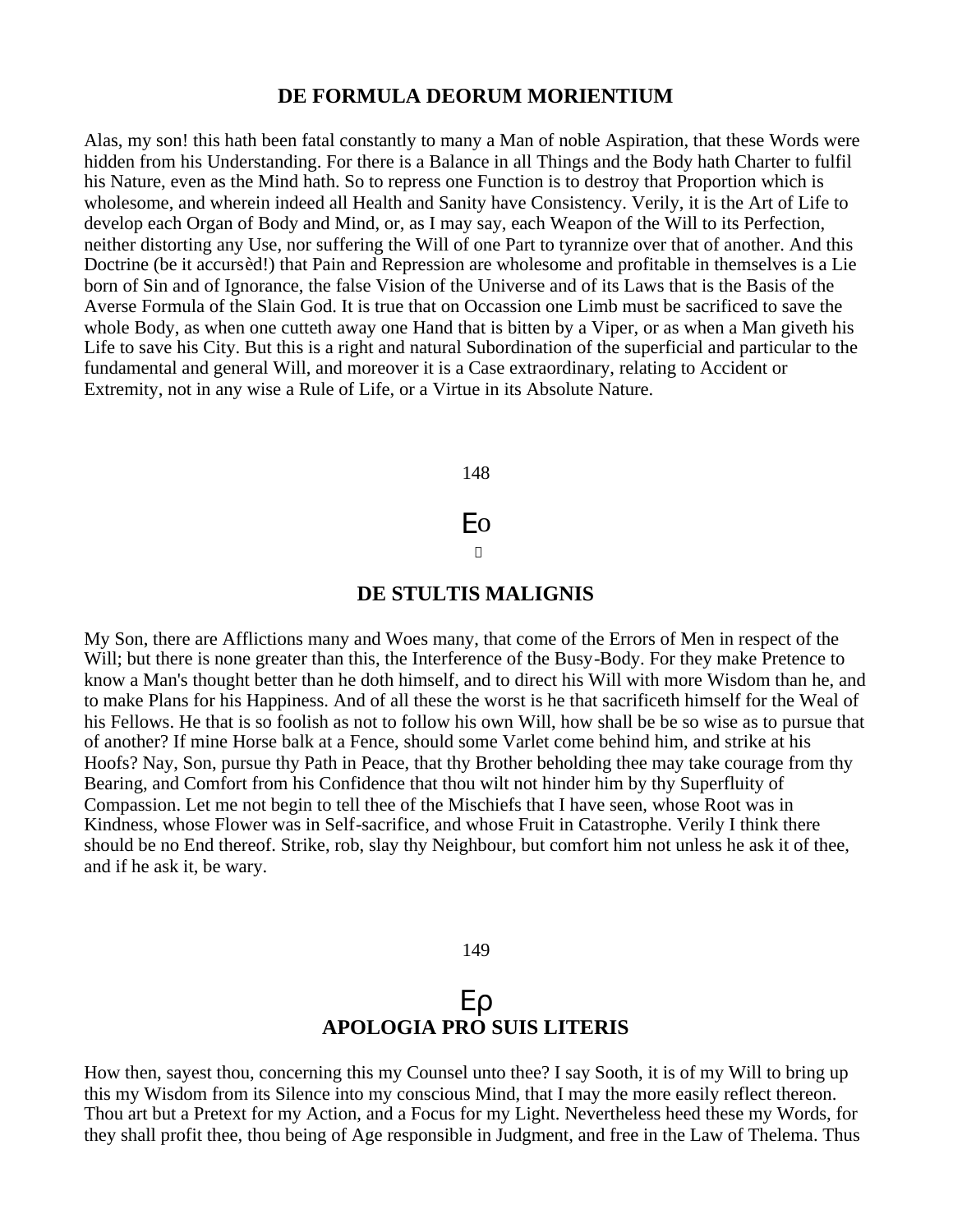thou mayst read or no, concur or no, as thou wilt. Have I not tutored thee in the Way of the Balance, or of Antithesis, shewing thee the Art of Contradiction, whereby thou dost accept no Word save as the Victor in thy Mind over its Opposites, nay more, as the Child Transcendental of a Marriage of Opposites. This Book then shall serve thee but as a Food for thy Meditation, as Wine to excite thy Mind to Love and War. It shall be unto thee as a Chariot to carry thee whither thou wilt; for I have seen in thee Independence and Sobriety of Judgment, with that Faculty (most rare, most noble!) to examine freely, neither obsequious nor rebellious to Authority.

#### 150

# **Es LAUS LEGIS THELEMA**

This Property of thy Mind, my Son, is verily of sublime Virtue; for the Vulgar are befogged, and their Judgment made null, by their emotional Reaction. They are swayed by the Eloquence of a Numscull, or overpowered by a Name or an Office, or the Magic of a Tailor; else, it may be, they, being made Fools too often, reject without Reflection even as at first they accepted. Again, they are wont to believe the best of the worst, as Hope or Fear predominateth in them at the Moment. Thus, they lose Touch of the Blade of Reality, and it pierceth them. Then they in Delirium of their Wounds increase Delusion fortifying themselves in Belief of those Phantasies created by their Emotions or impressed upon their Silliness, so that their Minds have no Unity, or Stability, or Discrimination, but become Hotchpot, and the Garbage-Heap of Choronzon. O my Son, against this the Law of Thelema is a Sure Fortress, for through the Quest of thy True Will the Mind is balanced about it, and confirmeth its Flight, as the Feathers upon an Arrow, so that thou hast a Touchstone of Truth, Experience holding thee to Reality, and to Proportion. Now therefore see from yet another Art of Heaven the Absolute Virtue of Our Law.

#### 151

# **Et DE SPHINGE AEGYPTIORUM**

It is now expedient that I instruct thee concerning the Four Powers of the Sphinx, and firstly, that this most arcane of the Mysteries of Antiquity was never at any Period the Tool of the Slavegods, but a Witness of Horus through the dark Æon of Osiris to His Light and Truth, His Force and Fire. Thou canst by no means interpret the Sphinx in Terms of the Formula of the Slain God. This did I comprehend even when as Eliphas Levi Zahed I walked up and down the Earth, seeking a Reconciliation of these Antagonisms, which was a Task impossible, for in that Plane they have Antipathy. (Even so may no Man form a Square Magical of Four Units.) But the Light of the New Æon revealeth this Sphinx as the true Symbol of this our Holy Art of Magick under the Law of Thelema. In Her is the equal Development and Disposition of the Forces of Nature, each in its Balanced Strength; also Her True Name has the Digamma for Phi, and endeth in Upsilon, not in Xi, so that Her Orthography is ΣΦΙΝΥ whose Numeration is Six Hundred and Three Score and Six. For the Root thereof is *S F*, which signifieth the Incarnation of the Spirit; and of Kin are not only the Sun, Our Father, but Sumer, where Man knew himself Man, and Soma, the Divine Potion that giveth Men Enlightenment, and Scin, Light Astral, and Scire also, by a far Travelling. But especially is this Root hidden in Sus, that is of the Sow, Swine,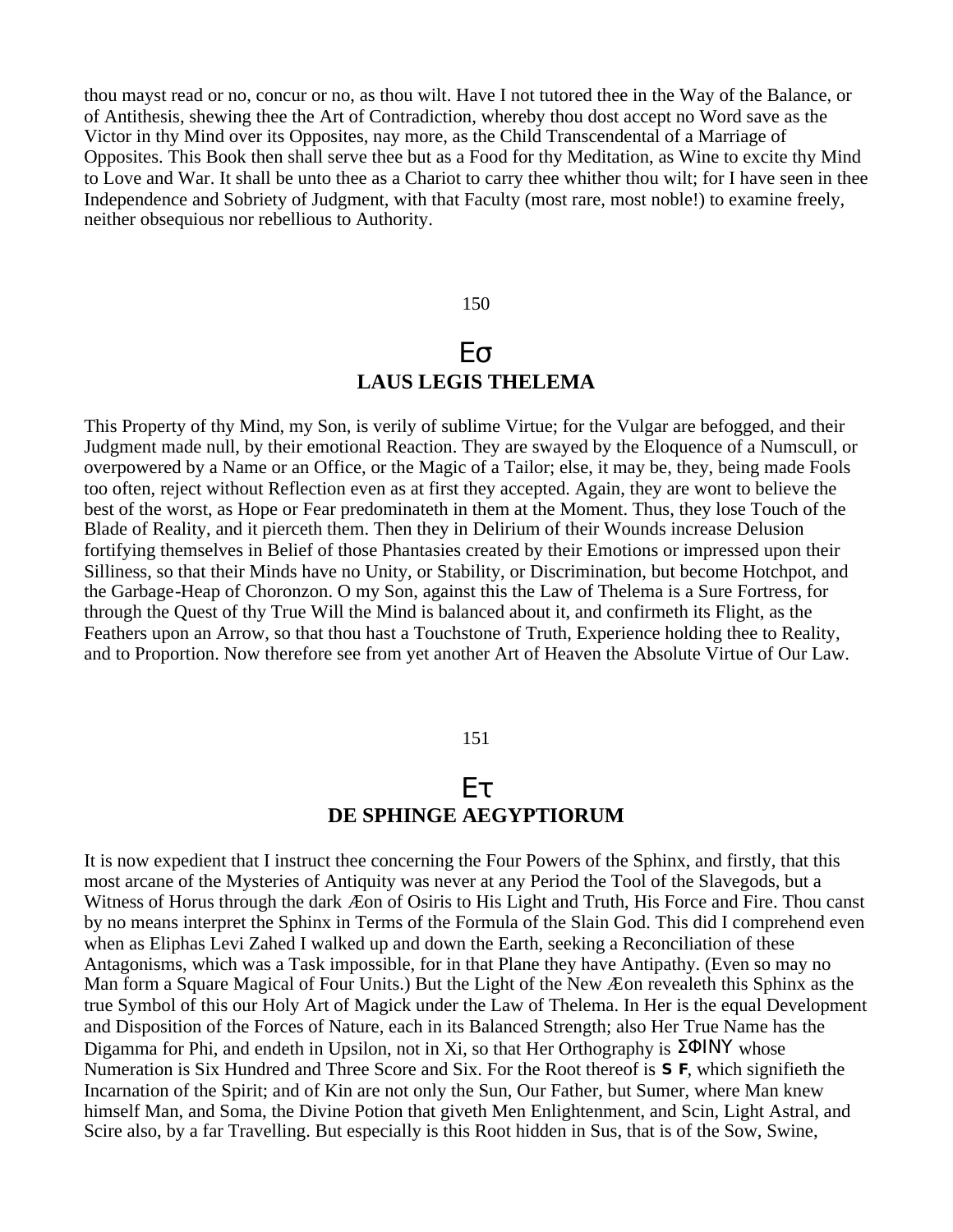because the Most Holy must needs take its Delight under the Omphalos of the Unclean. But this was hidden by Wisdom in Order that the Arcanum should not be profaned during the Æon of the Slain God. But now it has been given unto me to understand the Heart of Her Mystery, wherefore, o my Son, by Right of the Great Love that I bear unto thee, I will inform thee thereof.

#### 152

# **Eu DE NATURA SFINU**

Firstly, this Sphinx is a Symbol of the Coition of Our Lady **B A B A L O N** with me **T H E B E A S T** in its Wholeness. For as I am of the Lion and the Dragon, so is She of the Man and the Bull, in our Natures, but the Converse thereof in our Offices, as thou mayst understand by the Study of the Book of *The Vision and the Voice*. It is thus a Glyph of the Satisfaction and Perfection of the Will and of the Work, the completion of the True Man as the Reconcilor of the Highest with the Lowest, so for our Convenience conventionally to distinguish them. This then is the Adept, who doth Will with solid Energy as the Bull, doth dare with fierce Courage as the Lion, doth know with swift Intelligence as the Man, and doth keep Silence with soaring Subtlety as the Eagle or Dragon. Moreover, this Sphinx is an Eidolon of the Law, for the Bull is Life, the Lion is Light, the Man is Liberty, the Serpent Love. Now then this Sphinx, being perfect in true Balance, yet taketh the Aspect of the Feminine Principle that so She may be partner of the Pyramid, that is the Phallus, pure Image of Our Father the Sun, the Unity Creative. The Signification of this Mystery is that the Adept must be Whole, Himself, containing all Things in true Proportion, before he maketh himself Bride of the One Universal Transcendental, in its most Secret Virtue. And now therefore, o my Son, comprehending this Mystery by thine Intelligence, I will write further unto thee of these Four Beasts of Power.

#### 153

# **Ef DE TAURO**

Concerning the Bull, this is thy Will, constant and unwearied, whose Letter is Vau, which is Six, the Number of the Sun. He is therefore the Force and the Substance of thy Being; but besides this, he is the Hierophant in the Taro, as if this were said: that thy Will leadeth thee unto the Shrine of Light. And in the Rites of Mithras the Bull is slain, and his Blood poured upon the Initiate, to endow him with that Will and that Power of Work. Also in the land of Hind is the Bull sacred to Shiva, that is God among that Folk, and is unto them the Destroyer of all Things that be opposed to Him. And this God is also the Phallus, for this Will operateth through Love even as it is written in our Own Law. Yet again, Apis the Bull of Khem hath Kephra the Beetle upon His tongue, which signifieth that it is by this Will, and by this Work, that the Sun cometh unto Dawn from Midnight. All these Symbols are most similar in their Nature, save as the Slaves of the Slave- gods have read their own Formula into the Simplicity of Truth. For there is naught so plain that Ignorance and Malice may not confuse and misinterpret it, even as the Bat is dazzled and bewildered by the Light of the Sun. See then that thou understand this Bull in Terms of the Law of this our Æon of Life.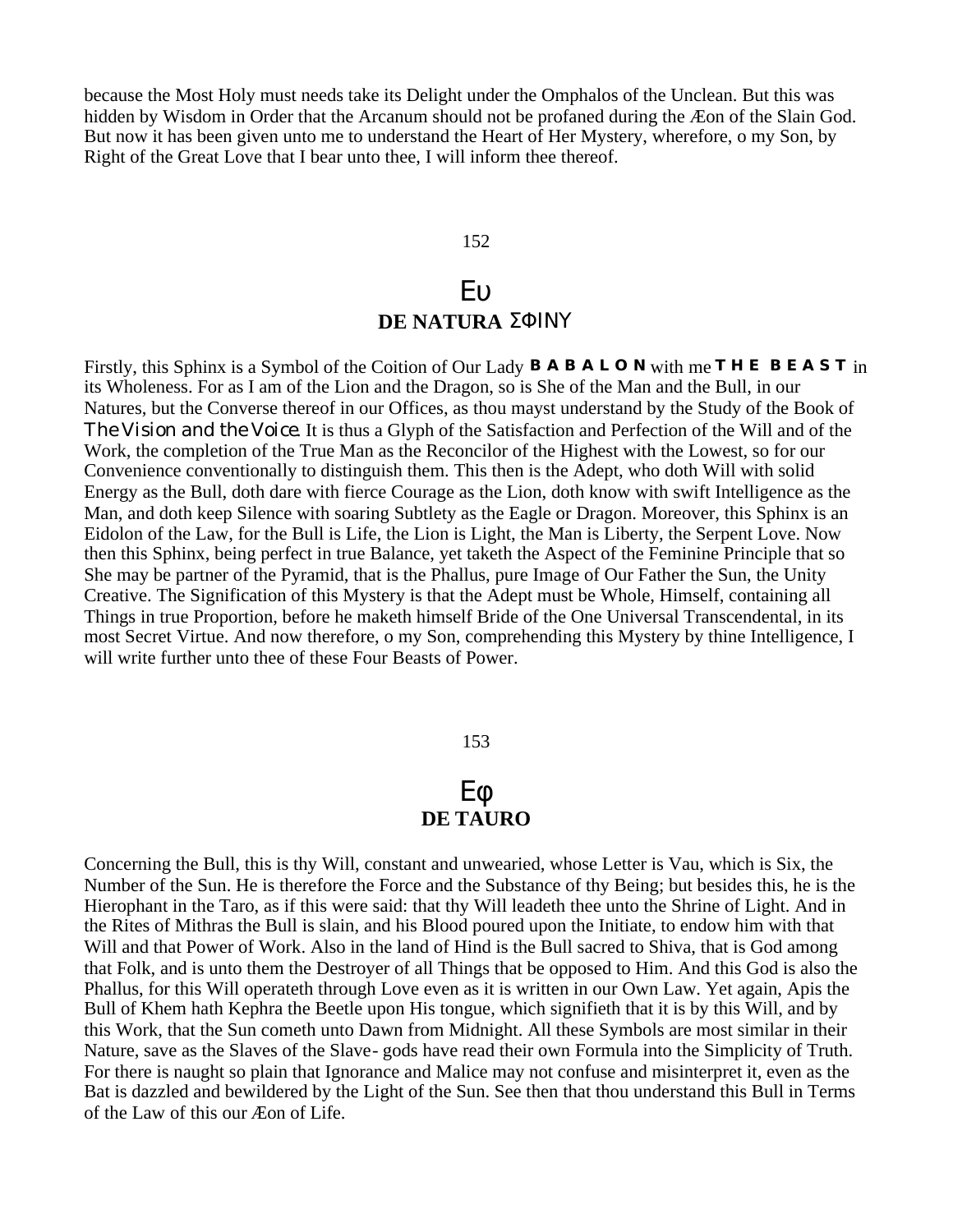# **Ec DE LEONE**

Of this, Lion, o my Son, be it said that this is the Courage of thy Manhood, leaping upon all Things, and seizing them for their Prey. His letter is Teth, whose Implication is a Serpent, and the Number thereof Nine, whereof is Aub, the secret Fire of Obeah. Also Nine is of Jesod, uniting Change with Stability. But in *The Book of Thoth* He is the Atu called Strength, whose Number is **E L E V E N** which is Aud, the Light Odic of Magick. And therein is figured the Lion, even **T H E B E A S T** , and Our Lady **B A B A L O N** astride of Him, that with her Thighs She may strangle Him. Here I would have thee to mark well how these our Symbols are cognate, and flow forth the one into the other, because each Soul partaketh in proper Measure of the Mystery of Holiness, and is kin with his Fellow. But now let me show how this Lion of Courage is more especially the Light in thee, as Leo is the House of the Sun that is the Father of Light. And it is thus: that thy Light, conscious of itself, is the Source and Instigator of thy Will, enforcing it to spring forth and conquer. Therefore also is his Nature strong with hardihood and Lust of Battle, else shouldst thou fear that which is unlike thee, and avoid it, so that thy Separateness should increase upon thee. For this Cause he that is defective in Courage becometh a Black Brother, and to Dare is the Crown of all thy Virtue, the Root of the Tree of Magick.

155

# **Ey ALTERA DE LEONE**

Lo! In the firs of thine Initiations, when first the Hoodwink was uplifted from before thine Eyes, thou wast brought unto the Throne of Horus, the Lord of the Lion, and by Him enheartened against Fear. Moreover, in Minutum Mundum, the Map of the Universe, it is the Path of the Lion that bindeth the two Highest Faculties of thy Mind. Again, it is Mau, the Sun at Brightness of high Noon, that is called the Lion, very lordly, in our Holy Invocation. Sekhet our Lady is figured as a lioness, for that She is that Lust of Nuit toward Hadit which is the Fierceness of the Night of the Stars, and their Necessity; whence also is She true Symbol of thine own Hunger of Attainment, the Passion of thy Light to dare all for its Fulfilling. It is then the Possession of this Quality which determineth thy Manhood; for without it thou art not impelled to Magick, and thy Will is but the Salve's Endurance and Patience under the Lash. For this Cause, the Bull being of Osiris, was it necessary for the Masters of the Æons to incarnate me as (more especially) a Lion, and my Word is first of all a Word of Enlightenment and of Emancipation of the Will, giving to every Man a Sprint within Himself to

determine His Will, that he may do that Will, and no more another's. Arise therefore, o my son, arm thyself, haste to the Battle!

156

**Ew DE VIRO**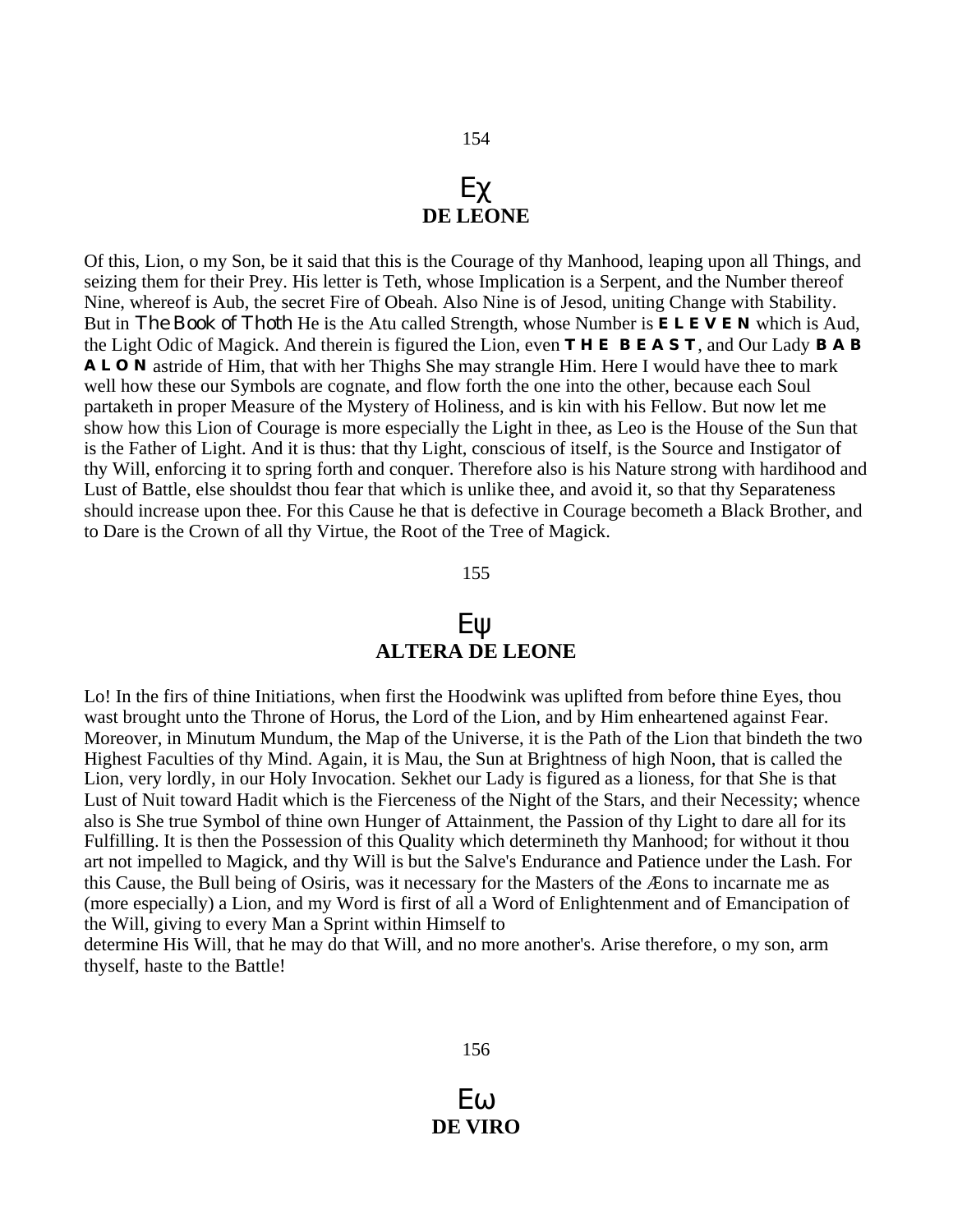Learn now that this Lion is a natural Quality in Man, and secret, so that he is not ware thereof, except he be Adept. Therefore is it necessary for thee also to know, by the Head of the Sphinx. This then is thy Liberty, that the Impulse of the Lion should become conscious by means of the Man; for without this thou art but an Automaton. This Man moreover maketh thee to understand and to adjust thyself with Environment, else being devoid of Judgment, thou goest blindly upon an headlong Path. For every Star in his Orbit holdeth not his Way obstinately, but is sensitive to every other Star, and his true Nature is to do this. Oh how many are they whom I have seen persisting in a fatal Course, in Sway of the Belief that their dead Rigidity was Exercise of Will. And the Letter of the Man is Tzaddi, whose Number is Ninety; which is Maim, the Water that conformeth itself perfectly with its Vessel, that seeketh constantly its Level, that penetrateth and dissolveth Earth, that resisteth Pressure maugre its Adaptability, that being heated is the Force to drive great Engines, and being frozen breaketh the Mountains in Pieces. O my Son, seek well To Know!

#### 157

# *F***a DE DRACONE, QUAE EST AQUILA SERPENS SCORPIO**

Threefold is the Nature of Live, Eagle, Serpent, and Scorpion. And of these the Scorpion is he that, having no Lion of Light and of Courage within him, seemeth to himself encircled by Fire, and, driving his Sting into himself, he dieth. Such are the Black Brothers, that cry: I am I, they that deny Love, restricting it to their own Nature. But the Serpent is the secret Nature of Man, that is Life and Death, and maketh his Way through the Generations in Silence. And the Eagle is that Might of Live which is the Key of Magick, uplifting the Body and its Appurtenance unto high Ecstasy upon his Wings. It is by Virtue thereof that the Sphinx beholdeth the Sun unwinking, and confronteth the Pyramid without Shame. Our Dragon, therefore, combining the Natures of the Eagle and the Serpent, is our Love, the Organon of our Will, by whose Virtue we perform the Work and Miracle of the One Substance, as saith thine Ancestor Hermes Trismegistus, in his Tablet of Smaragda. And this Dragon, is called thy Silence, because in the Hour of his Operation that within thee which saith "I" is abolished in its Conjunction with the Beloved. For this Cause also is its Letter Nun, which in our Rota is the Trump Death; and Nun hath the value of Fifty, the Number of the Gates of Understanding.

158

# *F***b DE QUATTUOR VIRTUTIS SFINU**

See now our Sphinx, with what Subtility and Art is She made Whole! Here is thy Light, the Lion, the Necessity of thy Nature, fortified by thy Life, the Bull, the Power of Works, and guided by thy Liberty, the Man, the Wit to adapt Action to Environment. These are three Virtues in One, necessary to all proper Motion, as I may say in a Figure, the Lust of the Archer, the propulsive Force of his Arm, and the equilibrating and directing Control of his Eye. Of these three if one fail, the Mark is not hit. But hold! Is not a Fourth Element essential in the Work? Yea, soothly, all were vain without the Engine, Arrow and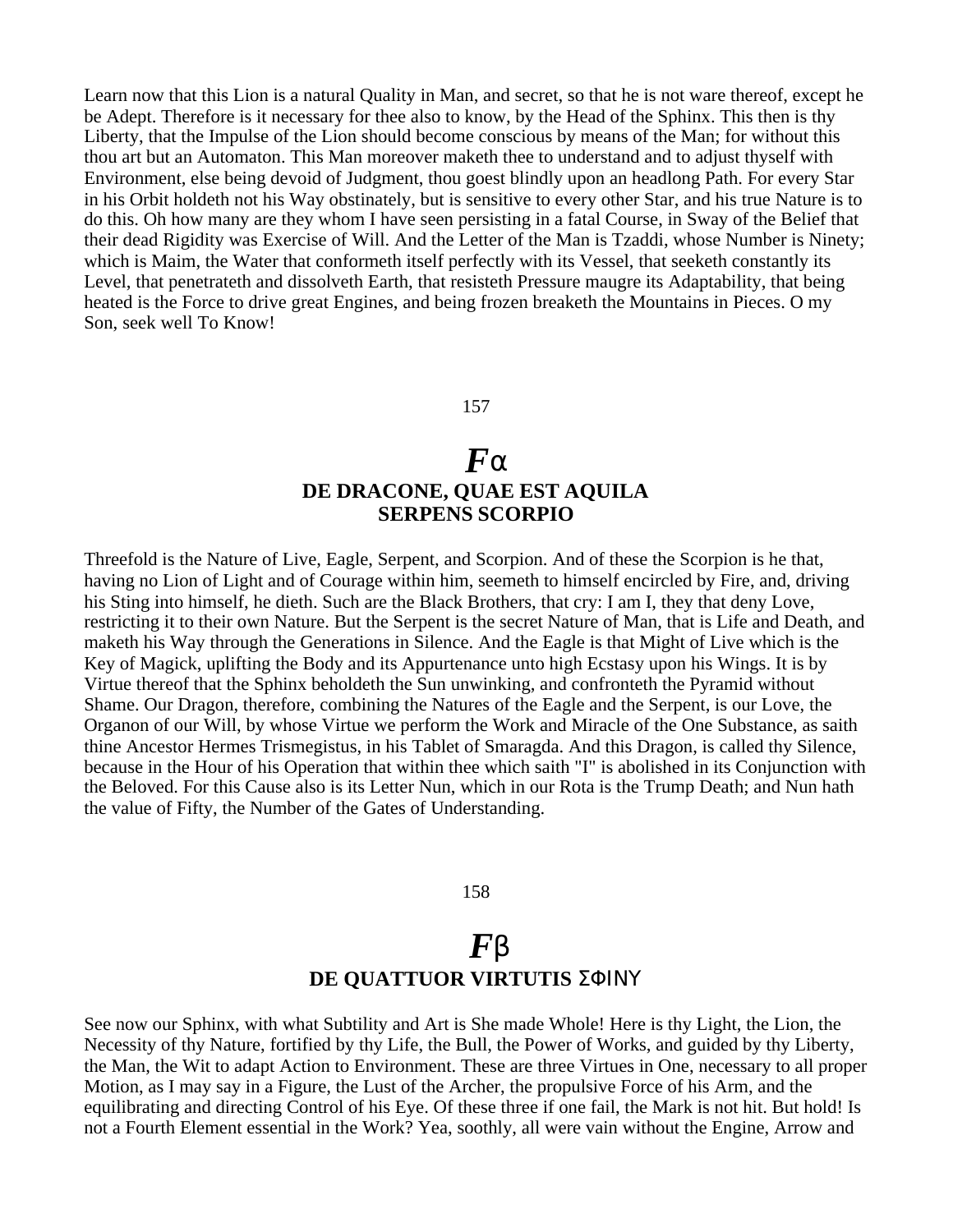Bow. This Engine is thy Body, possessed by thee and used by thee for thy Work, yet not Part of thee, even as are his Weapons to this Archer in my Similitude. Thus is thy Dragon to be cherished of thy Lion, but if thou lack Energy and Endurance of thy Bull, thy Tools lie idle, and if Cunning and Intelligence, with Experience also of thy Man, thy Shaft flight crooked. So then, o my son, do thou perfect thyself in these Four Powers, and that with Equity.

#### 159

# *F***g DE LIBRA, IN QUA GUATTUOR VIRTUTES AEQUIPOLLENT**

By Gñana Yoga cometh thy Man to Knowledge; by Karma Yoga thy Bull to Will; by Raja Yoga is thy Lion brought to his Light; and to make perfect thy Dragon, thou hast Bhakti Yoga for the Eagle therein, and Hatha Yoga for the Serpent. Yet mark thou well how all these interfuse, so that thou mayst accomplish no one of the Works separately. As to make Gold thou must have Gold (it is the Word of the Alchemists), so to become the Sphinx thou must first be a Sphinx. For naught may grow save to the Norm of its own Nature, and in the Law of its own Law, or it is but Artifice, and endureth not. So therefore is it Folly, and a Rape wrought upon Truth to aim at aught but the Fulfilment of thine own True Nature. Order then thy Workings in Accord with thy Knowledge of that Norm as best thou mayst, not heeding the Importunity of them that prate of the Ideal. For this Rule, this Uniformity, is proper only to a Prison, and a Man Liveth by Elasticity, nor endureth Rigor save in Death. But whoso groweth bodily by a Law foreign to his own Nature, he hath a Cancer, and his whole Œconomy shall be destroyed by that small Disobedience.

#### 160

# *F***d DE PYRAMIDE**

Now then at last art thou made ready to confront the Pyramid, if thou art established as a Sphinx. For It also hath the foursquare Base of Law, and the Four Triangles of Light, Life, Love and Liberty for its Sides, that meet in a Point of Perfection that is Hadit, poised to the Kiss of Nuit. But in this Pyramid there is no Difference of Form between the Sides, as it is in thy Shinx, for these are wholly One, save in Direction. Thou art then an Harmony of the Four by Right of thy Attainment of Adeptship, the Crown of thy Manhood, but not an Identity, as in Godhead. Therefore may it be said from one Point of Sight that thine Achievement is but a Preparation, an Adornment of the Bride for the Temple of Hymen, and his Rite. Verily, o my Son, I deem in my Wisdom that this whole Work of thy Development to Sphinxhood cometh before the Work of Theurgy, for the Lord descendeth not upon a Temple ill-conceived, and builded wry, nor abideth in a Shrine unworthy. Accomplish then this Task in Patience, with Assiduity, not hasting furiously after Godliness. For this is most sure, that to the Beauty of a Maiden answereth the Lust of her Lord, spontaneous and without Effort or Appeal of her Contriving.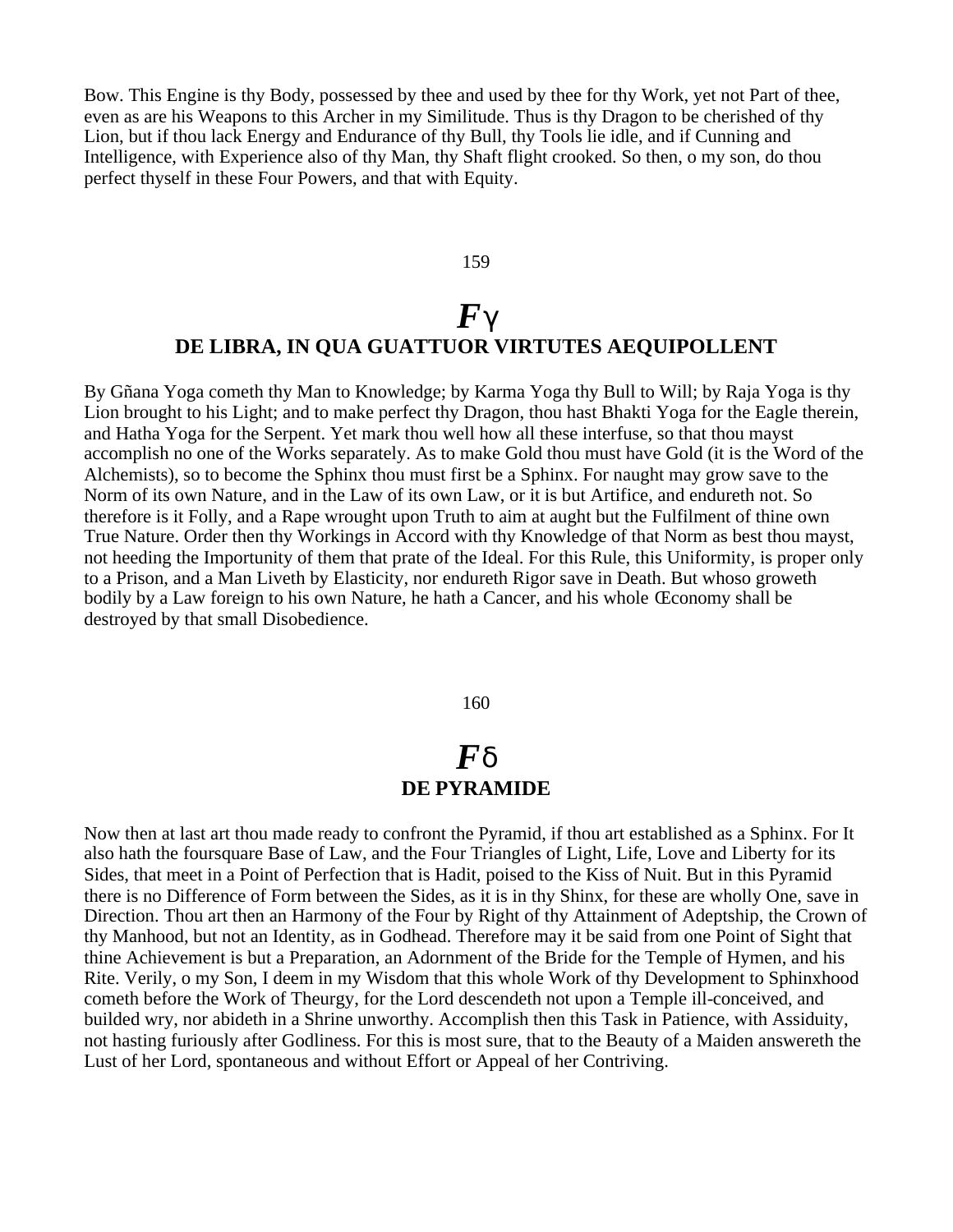# *F***e PROLEGOMENA DE SILENTIO**

But now concerning Silence, o my Son, I will have a further Word with thee. For thereby we mean not the Muteness of him that hath a dumb Devil. This Silence is the Dragon of thine unconscious Nature, not only the Ecstasy or Death of thine Ego in the Operation of its Organ, but also, in its Unity with thy Lion, the Truth of thy Self. Thus is thy Silence the Way of the Tao, and all Speech a deviation therefrom. This Lion and Dragon are therefore of thy Self, and the Man and the Bull the Feminine Counterparts thereof, being the Grace of Our Lady **B A B A L O N** that She bestoweth upon thee in thine Adultery with Her. They are then as a Vesture of Honour, and a Reward, that are won by the Intensity of thy Light and of thy Love. So properly we esteem Men by the Measure of their Intelligence and their Strength, since they are equal in their essential Godhead, so far as concerneth the Quality thereof. See thou closely moreover into it, that if thou be well favoured of Our Lady, thy Lion and thy Dragon grow in like Measure, for the Excess of the Feminine is Dead Weight. The Intellectual without Virility is a Dreamer of Follies, and the laborious Giant without Courage is a Slave.

162

# *FF* **DE NATURA SILENTII NOSTRI**

The Nature of this Silence is shewn also by the God Harprocrates, the Babe in the Lotus, who is also the Serpent and the Egg, that is, the Holy Ghost. This is the most secret of all Energies, the Seed of all being, and therefore must He be sealed up in an Ark from the Malice of the Devourers. If then by thine Art thou canst conceal thyself in thine own Nature, this is Silence, this, and not Nullity of Consciousness else were a Stone more perfect in Adeptship that thou. But, abiding in thy Silence, thou art in a City of Refuge, and the Waters prevail not against the Lotus that enfoldeth thee. This Ark or Lotus is then the Body of Our Lady BABALON, without which thou wert the Prey of Nile and of the Crocodiles that are therein. Now, o my Son, mark thou well this that I will write for thine Advertisement and Behoof, that this Silence, though it be Perfection of Delight, is but the Gestation of thy Lion, and in thy Season thou must dare, and come forth to the Battle. Else, were not this Practice of Silence akin to the Formula of Separateness of the black Brothers?

163

# *F*ζ **DE FORMULA RECTA DRACONIS**

Verily, o my Son, herein lieth the Danger and the Treason of thy Scorpion. For his Nature is against himself, being the deepest Ego, that is, a Being separate from the Universe; and this is the Root of the while Mystery of Evil. For he hath in him the Magick Power, which if he use not, he is self- poisoned, even as any Organ of the Body that refuseth its Function. So then his Cure is in his Ally the Lion, that feareth not the Crocodiles, nor hideth himself, but leapeth eagerly forward. The Path of the Mystic hath this Pitfall; for though he unite himself with his God, his Mode is to withdraw from that which him seemeth is not God. Whereby he affirmeth and confirmeth the Demon, that is Duality. Be thou instant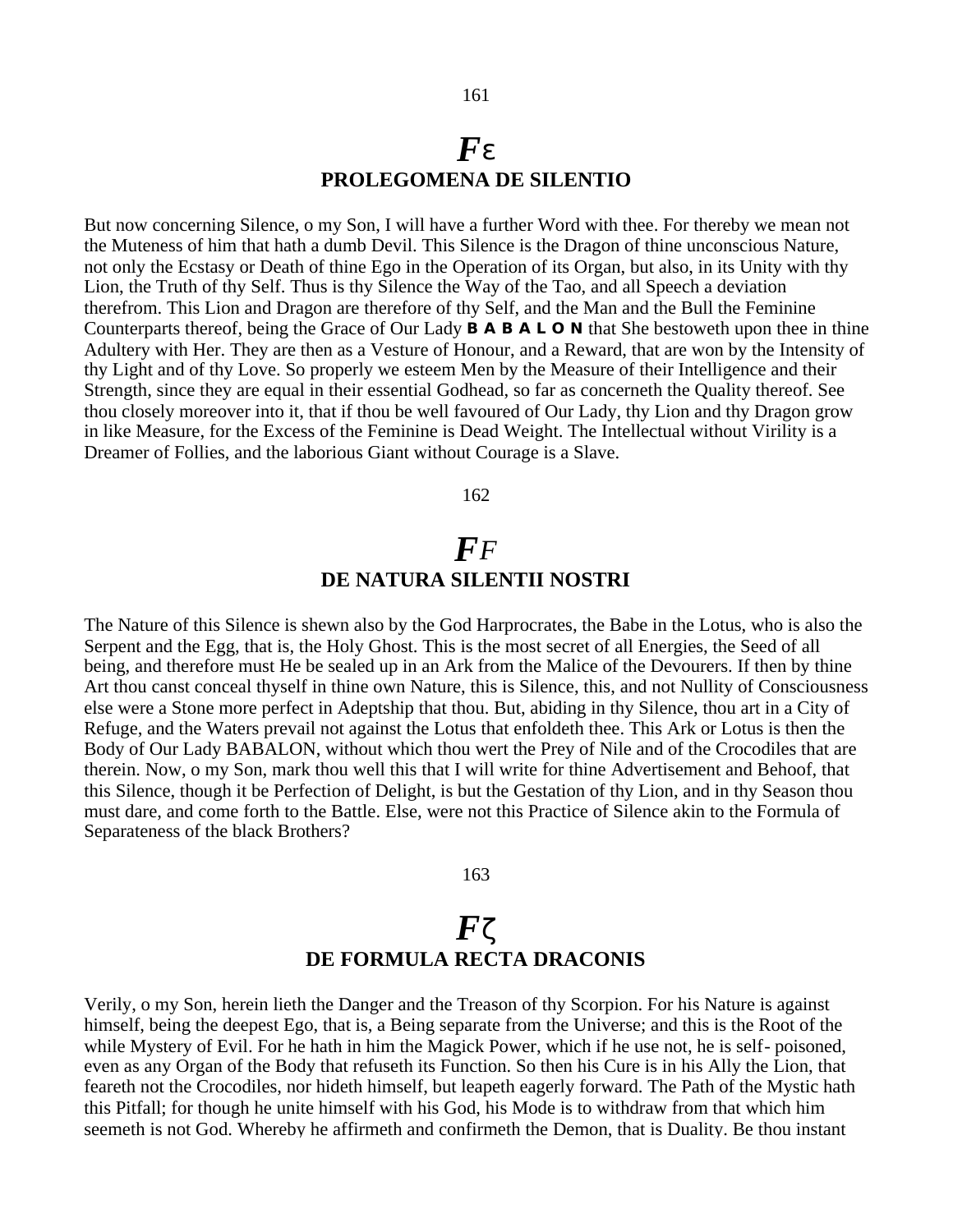therefore, o my Son, to turn from every Act of Love at the Moment of full satisfaction, flinging the invoked Might thereof against a new Opposite; for the Formula of every Dragon is Perpetual Motion or Change, and therefore to dwell in the Satisfaction of thy Nature is a Stagnation, and a Violation thereof, making the Duality of Conflict, which is the Falling Away to Choronzon. Unto the which be Restriction in the Name of **B A B A L O N**.

164

# *F*η **DE SUA CARTA COELORUM**

I pray thee to mark, o my Son, how the Grace of Nature was benignant at my Nativity, to the right Balance and Formulation of my Shinx. For Neptune was in the Sign of the Bull, giving Strength and Stability to my Spiritual Essence. Uranus was ascending in the Lion, to fortify my Magical Will with Courage, and to turn it to the Salvation of Man. In the Waterman was Saturnus, to make mine Intelligence sober, profound, and capable of Labour. Jupiter, with Mercury His Herald, was in Scorpio, harmonizing me and my Word according to the Essence of my Nature. Then of the others, Mars was exalted in the Goat, for physical Endurance of Toil; Sol was conjoined with Venus in the Balance, for judgment in Art and in Life, and for Equability of Temple. Lastly, the Moon was in the Sign of the Fishes, her loved abode, for a Gift of Sensitiveness and of Glamour. What then am I? I am a transient Effect of infinite Causes, a Child of Changes. There is no I, o thou that art not thou, else were I segregated, a Stagnation, a Thing of Hate and of Fear. But ever-moving, ever-changing, there is a Star in the Body of Our Lady Nuit, whose Word is None and Two.

#### 165

# *F***q DE OPERE SUO**

I am not I. Then, sayst thou, why is this Word? Know o my Son, that this first Person is but the common Figure of the Speech of Men whereof the Magus may avail himself without Implication of Metaphysick. Yet in the Mystery of Illusion, which is the Instrument of the Universal Will, I will not say the Harlot of its Pleasure, are manifested these many Stars, and amongst them that Logos of the Æon of Horus whom thou callest ΤΟ ΜΕΓΑ ΘΗΡΙΟΝ and thy Father. And this is by-come through Virtue of the Intensity of the Will to Change, through many a Serpent-Phase of Life and Death, until in the Play of the Game its Manifestation is the Utterance of this Word of the Æon, this Law of Thelema, that shall be for a Season the Formula of the Magick of the Earth. Who then should inquire of the further Destiny of that Star, or of another? It is the Play of the Game, and the Operation of its Function shall suffice it. Rid thyself therefore of this Thought of "I" apart from all, but, attaining to Consciousness of All by Our True Way, contemplate the Play of Illusion by thine Instrument of Mind and Sense, leaving it without Care to continue in its own Path of Change.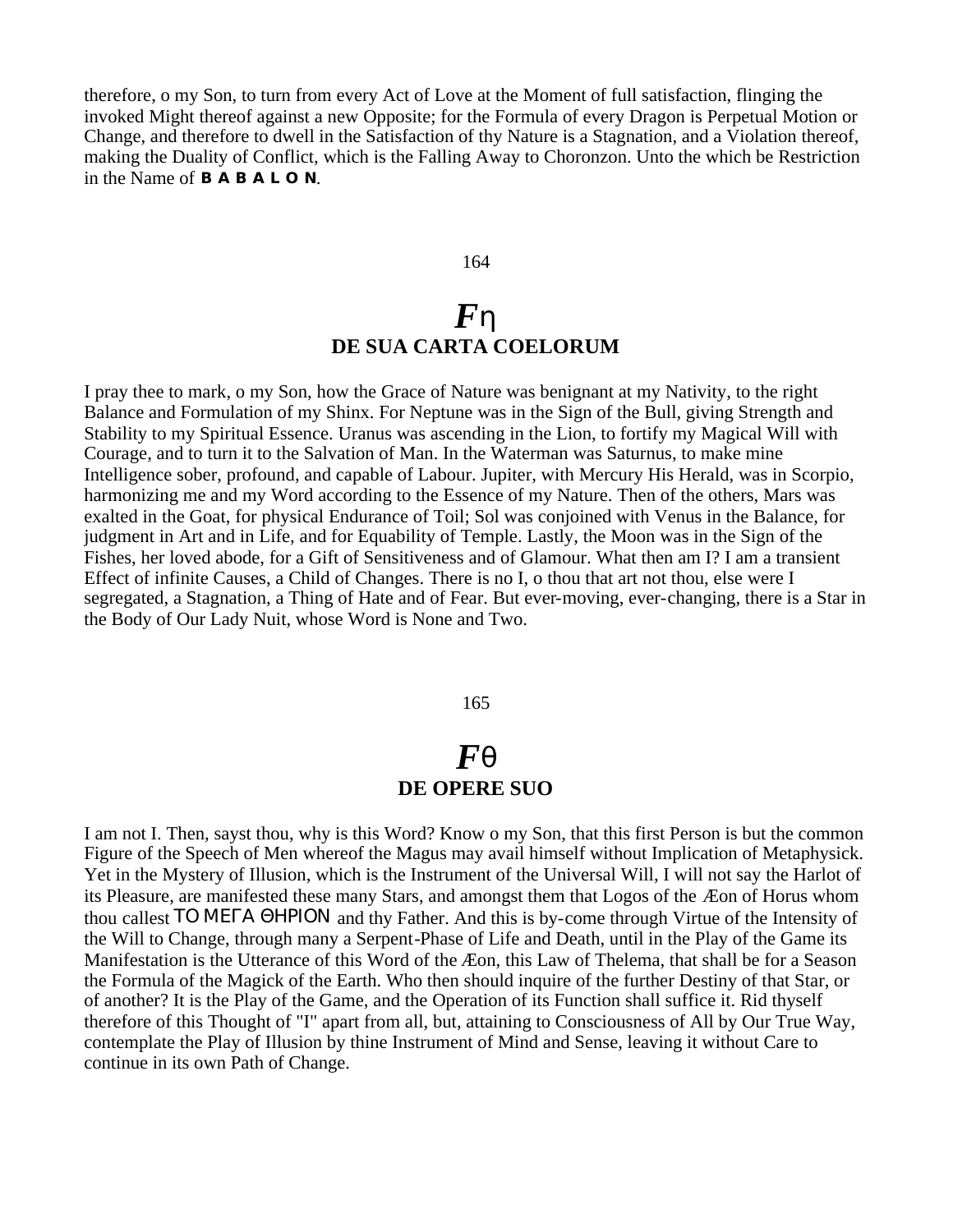# *F***i DE FRATRIBUS NIGRIS**

O my Son, know this concerning the Black Brothers, that cry: I am I. This is Falsity and Delusion, for the Law endureth not Exception. So then these Brethren are not apart, as they vainly think being wrought by Error; but are peculiar Combinations of Nature in Her Variety. Rejoice then even in the Contemplation of these, for they are proper to Perfection, and Adornments of Beauty, like a Mole upon the Cheek of a Woman. Shall I then say that were it of thine own Nature, even thine, to compose so sinister a Complex, thou shouldst not strive therewith, destroying it by Love, but continue in that Way? I deny not this hastily, nor affirm; nay, shall I even utter a Hint of that which I may foresee? For it is in mine own Nature to think that in this Matter the Sum of Wisdom is Silence. But this I say, and that boldly, that thou shalt not look upon this Horror with Fear, or with Hate, but accept all this as thou dost all else, as a Phenomenon of Change, that is, of Love. For in a swift Stream thou mayst behold a Twig held steady for a while by the Play of the Water, and by this Analogue thou mayst understand the Nature of this Mystery of the Path of Perfection.

#### 167

# *F***k DE ARTE ALCHEMISTICA**

Wilt thou acquaint thyself now further at my Reproof concerning this Arcanum of Alchymia, the Art Egyptian, how to make Gold? Of a Surety this is already in thy Knowledge, if thou examine by Our Holy Qabalah, what be the Forces that are the Influx upon Tiphereth, which is the Harmony and Beauty, or Sol, in every Kingdom of the Universe, so then also among Metals. Now this Influx is Fivefold. First, from the Crown descendeth the High Priestess in the Path of the Moon, for Inspiration, and Imagination, and Idea: see to it that this Virgin be Pure, for herein Error is Illusion. Next, from the Father floweth the Power of the Emperor in the Path of the Ram, for Initiative, and Energy, and Determination. Third, from the Mother are the Lovers in the Path of the Twins, for Intellectual Wholeness, and for Adjustment to Environment. These Three are from this Superna and complete the Theorick of thy Work. After this, in the Praxis and Executive thereof thou hast the Hermit as an Influence from the Sphere of Jupiter in the Path of the Virgin, for Secrecy, and for Concentration, and for Prudence. Lastly, from the Sphere of Mars, travelleth Justice in the Path of the Balance, for good Judgment, and Tact, and Art. O my Son, in this Chapter is more wisdom than in Ten Thousand Folios of the Alchemists! Study therefore to acquire Skill in this Method, and Experience; for this Gold is not only of the Metals, but of every Sphere, and this Key is of virtue to enter every Palace of Perfection.

168

# $F<sub>1</sub>$ **DE FEMINA QUAE EST PROPRIA JOCO**

#### 166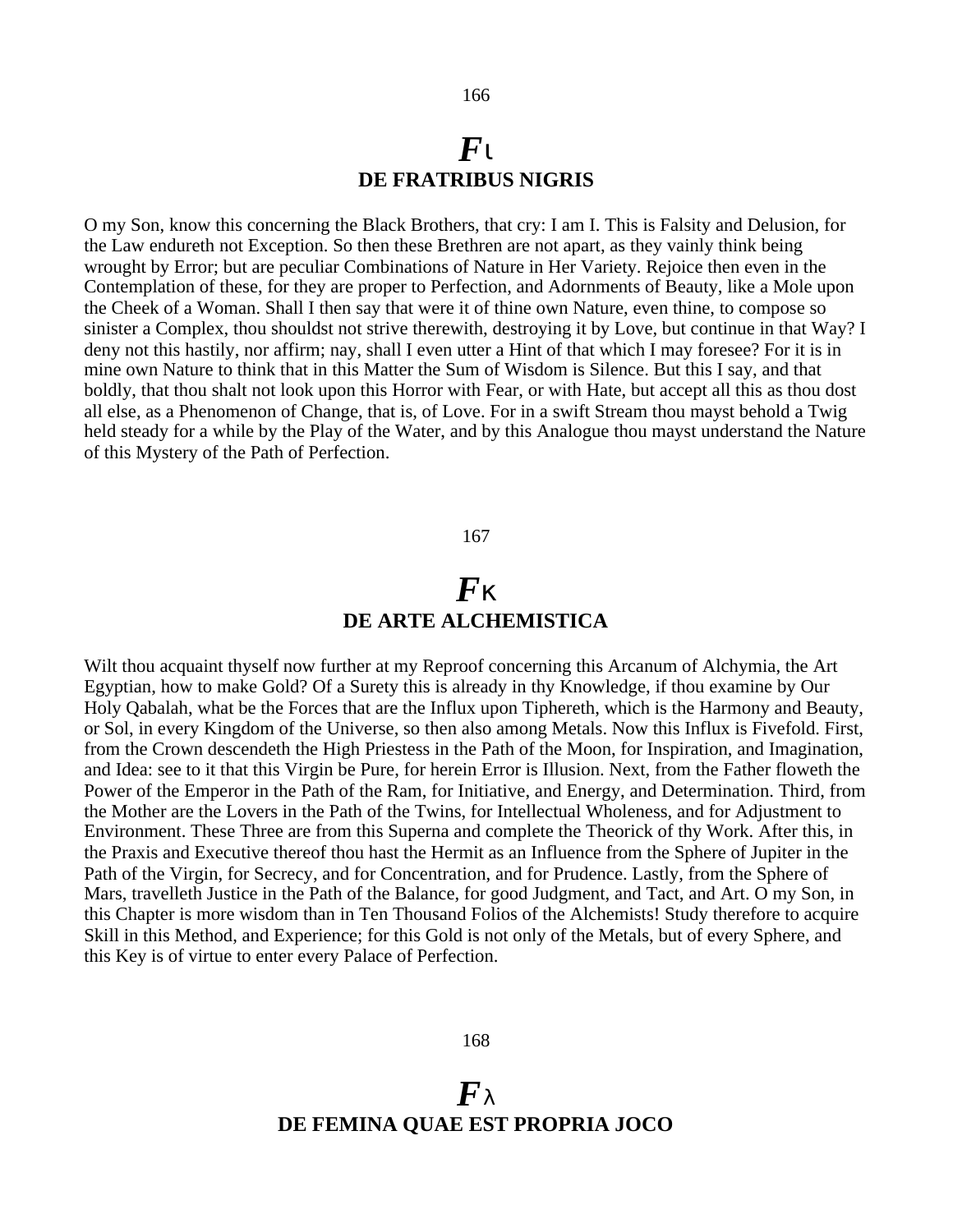O my Son, hear this Wisdom of Experience, how at thy first Sight, when I put thee into the Arms of Ahitha, thy sweet Stepmother my concubine, such was thy Beauty that she became enamoured of thee, crying aloud; Ay me, an such he the Fruit of thy Magick, o my Master, then let me, me also, even me, give myself utterly to this Holy Art! Then did I, becoming heavy in Spirit, make Question of her, saying: To what End? And at this was she confounded and brought into Bewilderment; but after a great While, fumbling in her Mind, made Answer, like a Scarecrow in a Field, so was it for Rags and Tatters of Thought. Thus yet more Atrabilious and Sluggard was this Liver of thy Father, so that I fell into a Gloom night unto Weeping. Then she beholding me with Amazement cried upon me thus: Art thou not glad in Heart, o my Master? At this I gave a Sigh even as one night unto Death. And She: if this be so, then is no need anymore for me to give myself to Magick. Thereat, perceiving yet again the Just Universal of Our Lord Pan, was I swallowed up (like unto Jonah of the Old Fable) in the Belly of the Whale called Laughter, and it seemeth to me at this present Writing that I am like to abide therein for the Time that remaineth to me in this Body.

#### 169

# *F***m DE FORMULA FEMINAE**

Now this is the right Power and Property of a Woman, to arrange and to adjust all Things that exist in their proper Sphere, but not to create or to transcend. Therefore in all practical Matters is she of Might and of Wit to produce an Effect consonant with her Mood. And her Symbol is Water, that seeketh the Level, whether for Wrath, eating away the Mountains (yet even in this making smooth the Plains) or for Love, in Fecundity of Earth. But it is the Fire of Man that hath heaved up those Mountains, in huge Turmoil. Man them maketh Mischief and Trouble by his Violence, be his Will convenient to His Environment, or antipathetic; but Woman disturbeth by Manipulation, adroit or sinister as her Mood may be of Order or of Disorder. For any Man to meddle in her Affair is Folly, for he comprehendeth not Quiet; so also for her to emulate him in his Office is Fatuity. Therefore in Magick though a Woman excel all men in every Quality that is profitable for her for Attainment, yet she is Naught in that Work, even as a Man without Hands in the Shop of a Carpenter; for She hath not the Organism that might make Use of this Opportunity. Of all this is she aware by her Instinct, for her Nature is to Understand, even without Knowledge; and if thou doubt herein the Wisdom of thy Sire, do thou seek out a Woman (but with Precaution) and affirm these my Words. So shall she wax woundily wrath, and look grisly upon thee, proclaiming in a shrill Voice her manifold Excellences, which she hath, and concern the Matter not one Whit.

#### 170

# *F***n VERBA MAGISTRI SUI DE FEMINA**

Of a Thousand Years it is nigh unto the Fiftieth Part, o my Son, since I obtained Favour in the Light of a great Master of the Truth, whom Men call Allan Bennett, so that he received me for his Disciple in Magick. And he was instant with me in this Matter, and vehement, adjuring his Gods that this (which I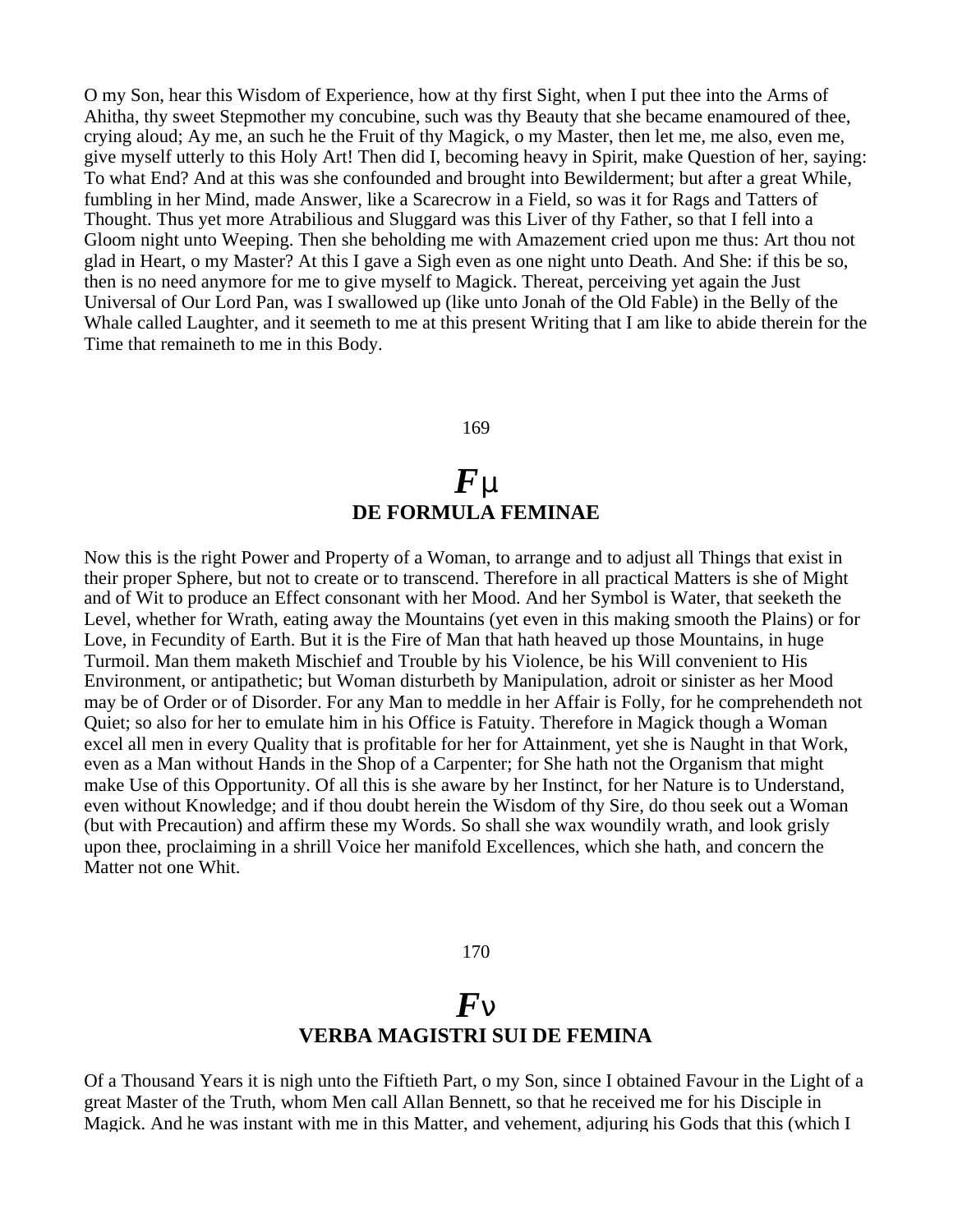have myself here above declared unto thee) was the Truth concerning the Nature of Woman. But I being but a Youth, and Headstrong, and being enraptured in Love of Women, and Admiration of Them, and Worship, delighting in them eagerly, and learning constantly from them, nourished by the Milk of their Mystery, as it should be for all true Men, did resist angrily the Doctrine of that most holy Man of God. And because, (as it was written) he was a vowed Virgin from his Birth, and had no Commerce with any in the Way of Carnality, I disabled his Judgment herein, as if he, being a Fish, had disallowed the Flight of Birds. But I, o my Son, am not wholly ignorant of Women, save as all Men must be in the Limitation of their Nature, for the Number of my Concubines is not notably or shamefully exceeded by that of the Phases of the Moon since my Birth. Many also have been my Disciples in Magick that were Women; and (more also) I do owe, acknowledging the same with open Gladness, the greater Part of mine own Initiation and Advancement to the Operation of Women. Notwithstanding all these Things, I bow humbly before Allan Bennett, and repent mine Insolence, for his Saying was Sooth.

#### 171

# *F***x DE VIA PROPRIA FEMINIS**

It is indeed easy for a Woman to obtain the Experience of Magick, in a certain Sort, as Visions, Trances, and the like; yet they take not Hold upon Her, to transform Her, as with Men, but pass only as Images upon a Speculum. So then a Woman advanceth never in Magick, but remaineth the same, rightly or wrongly ordered according to the Force that moveth Her. Here therefore is the Limit of Her Aspiration in Magick, to abide joyous and obedient beneath the Man that her Instinct shall divine so that by Habit becoming a Temple well-ordered, comely and consecrated, she may in her next Incarnation attract by her Fitness a Man-soul. For this Cause hath Man esteemed Constancy and Patience as Qualities preeminent in Good women, because by these she gaineth her Going toward Our Godliness. Her Ordeal therefore is principally to resist Moods, which make Disorder, that is of Choronzon. Unto the which be Restriction in the Name of **B A B A L O N**. Also, let her be content in this Way, for verily she hath a noble and an excellent Portion in Our Holy Banquet, and escapeth many a Peril that is proper to us others. Only, be she in Awe and Wariness, for in her is no Principle of Resistance to Choronzon, so that if she become disordered in her Moods, as by Lust, or by Drunkenness, or by Idleness, she hath no Standard whereunto she may rally her Forces. In this see thou her Need of a well-guarded Life, and of a True Man for her God.

#### 172

# *F***o DE HAC RE ALTERA INTELLIGENDA**

Mark then, o my Son, how in the Ancient Books of Magick it is Man that selleth his Soul unto the Devil, but Woman that maketh Pact with him. For she hath constantly the Wit and Power to arrange Things at his Bidding, and she payeth this Price of his Alliance. But a Man hath one Jewel, and, bartering this, he becometh the Mockery of Satanas. Let then this tutor thee in thine own Art of Magick, that thou employ Women in all Practical Matters, to order them with Cunning, but Men in thy Need of Transfiguration or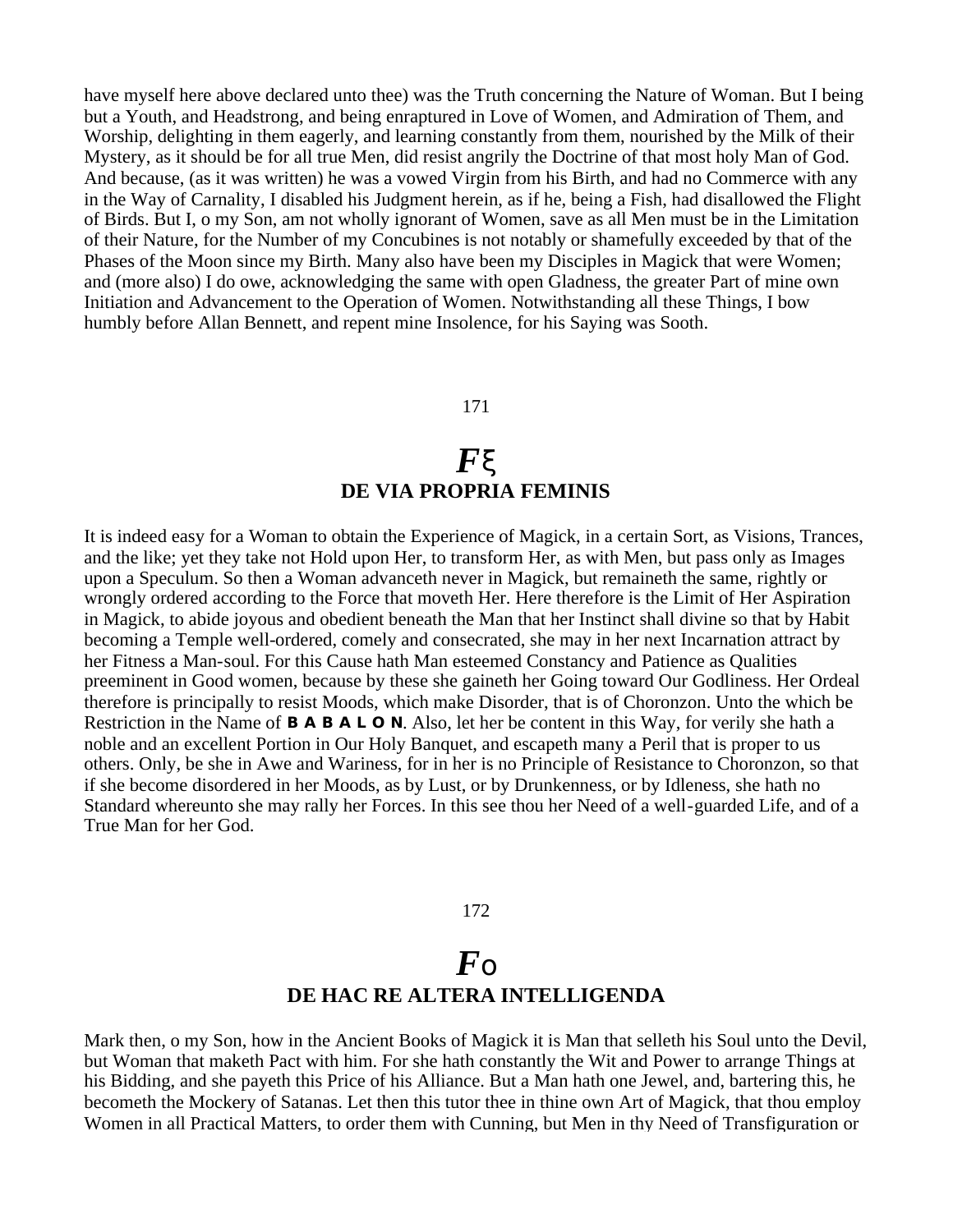Transmutation. In a Trope, let the Woman direct the Chess-Play of Life, but the Man alter the Rules, if he so will. Lo! in ill Play is Mischief and Disorder, but in a New Law is Earthquake, and Destruction of the Root of Things. Therefore is Fear of any Man that is in Commerce with his Genius, for none knoweth if his Law shall amend the Game or do it Hurt; and of this the Proof is in Experience, won after the Victory of his Will, when there is no Way of Return; as saith the Poet, *Vestigia Nulla Retrorsum*. Nor do thou fear to create: for, even as I have written in *The Book of Lies* (falsely so-called), thou canst create nothing that is not God. But beware of false Creations wrought by Women in whom is no Function thereof; for they are Phantoms, poisonous Vapours, bred of the Moon in her Witchcraft of Blood.

#### 173

# *F***p DE CLAVIBUS MORTIS ET DIABOLI ARCANIS TAROT FRATERNITATIS R. C.**

It shall profit thee much, o my Son, or I err, that I instruct thee in the Mysteries of the Paths of Nun and of Ayin, that in our rota are figured in the Atu called Death, and that called the Devil. Of these Nun joineth the Sun with Venus, and is referred to Scorpio in the Zodiac. This Path is perilous, for it seeketh the Level, and may abase thee, except thou take Head unto the Going. Of its three Modes, the Scorpio destroyeth himself, as if it were a Type of animal Pleasure. Next, the Serpent is proper to Works of Change, or Magick; yet is he poisonous also unless thou hast Wit to enchant him. Lastly the Eagle is subtlest in this Sort, so that this Path is proper to a Transcendental Labour. Yet all these are in the Way of Death, so that thy Wand is dissolved and corroded in the Waters of the Cup, and must be renewed by Virtue of thy Nature in its Course. For Fire is extinguished by Water; but upon Earth it burneth freely, and is inflamed by the Wind. Understand also that which is written concerning the Vesica, that it is the Mother, giving Ease, Sleep, and Death, which Consolations are eschewed by the True Man or Hero.

174

# *F***o** - 1

#### **SEQUITUR DE HIS VIIS**

Now the Path of Ayin is a Link between Mercury and the Sun, and in the Zodiac importeth the Goat. This Goat is called also Strength, and standeth in the Meridian at the Sunrise of Spring; and it is His Nature to leap upon the Mountains. So therefore he is a Symbol of true Magick, and his Name is Baphomet, wherefore did I design him as an Atu of Thoth, the Fifteenth, and put his Image in the Front of my Book, *The Ritual of High Magick*, which was the second Part of my Thesis for the Grade of Major Adept, when I was clothed about with the Body called Alphonse Louis Constant. Now the Goat flieth not as doth the Eagle; but consider this also that it is the true Nature of Man to dwell upon the Earth, so that his Flights are oft but Phantasy; yea, the Eagle also is bound to his Eyrie, nor feedeth upon Air. Therefore this goat, making each leap with Fervour, yet all Times secure in his own Element, is a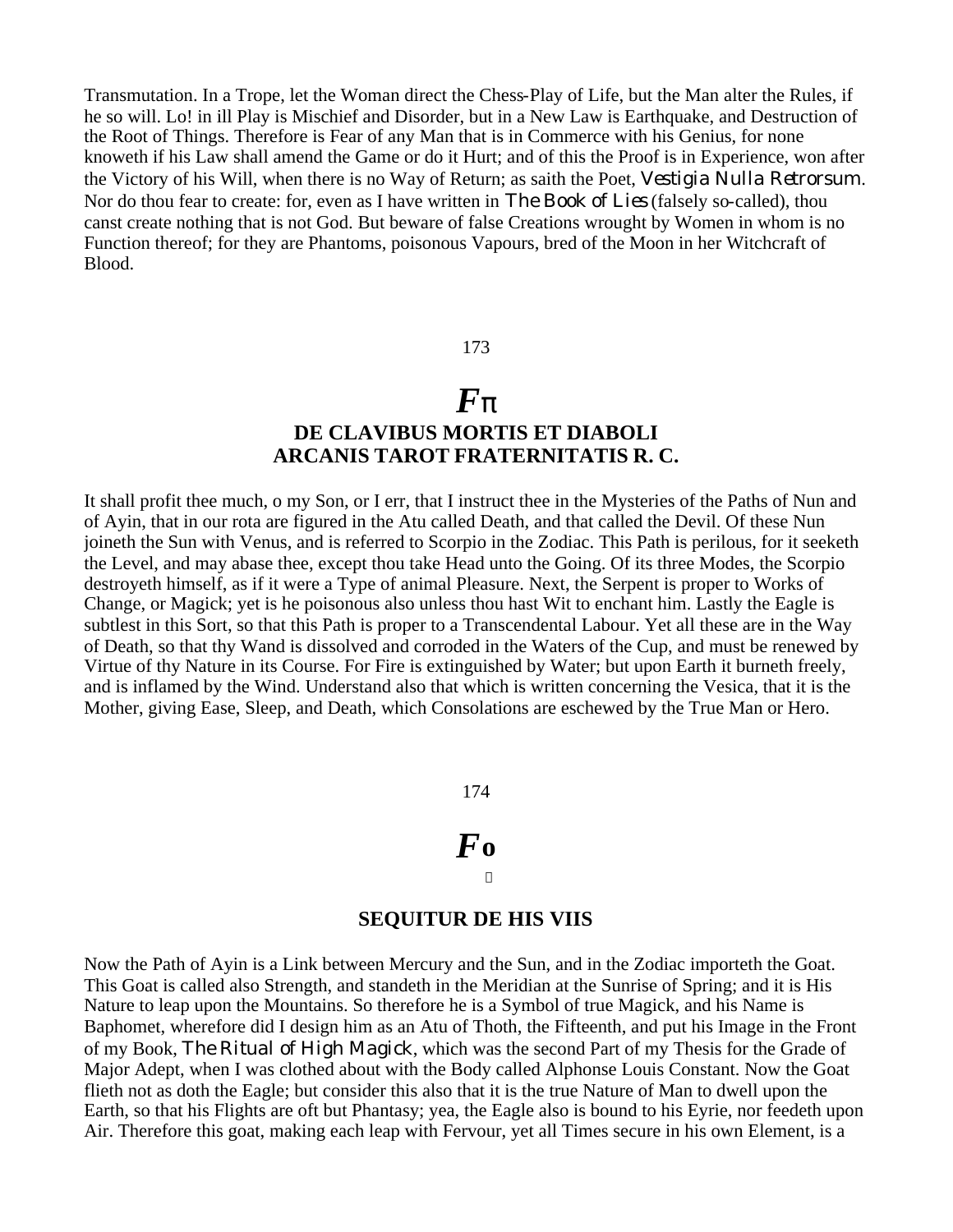true Hieroglyph of the Magician. Mark also, this Path sheweth One continuous in Exaltation upon a Throne, and so is it the Formula of the Man, as the other was of the Woman.

#### 175

# *F***r DE OCULO HOOR**

I say furthermore that this Path is of the Circle, and of the Eye of Horus that sleepeth not, but is vigilant. The Circle is all-perfect, equal every Way, but the Vesica hath bitter Need, and seeketh thy Medicine, that is of right compounded for High Purpose, to ease her Infirmity. Thus is thy Will frustrated, and thy Mind distracted, and thy Work lamed, if it be not brought to Naught. Also thy Puissance in thine Art is minished, by a full Moiety, as I do esteem it. But the Eye of Horus hath no Need, and is free in his Will, not seeking a Level, or requiring a Medicine, and is fit and worthy to be the Companion and the Ally of thee in thy Work, as a Friend to thee, not Mistress and not Slave, that seek ever with Slyness and Deceit to encompass their own Ends. There is moreover a Reason in Physics for my Word; study thou this matter in the Laws of the Changes of Nature. For Things Unlike do in their Marriage produce a Child which is relatively Stable, and resisteth Change; but Things like increase mutually the Potential of their particular Natures. Howbeit, each Path hath his own Use; and thou, being instructed in all Ways, choose thine with Discretion.

#### 176

# *F***s DE SUA INITIATIONE**

My son, my Delight, Honey of the Comb of my Life, I will say also this concerning the Odds of the Formulæ of Male and Female, that mine Initiation was ordered as followeth. First, unto the Middle of the Way, the Attainment of the Knowledge and Conversation of the Holy Guardian Angel, were these Men appointed to mine Aid, Jerome Politt of Kendal, Cecil Jones of Basingstoke, Allan Bennett of the Border, and Oscar Exkenstein of the Mountain with no Woman. But after that Attainment hath Word come to me only through Women, Ouarda the Seer, and Virakam, and in mine Initiation in to the Degree of Magus, the Cat 'ΙΛΑΡΙΩΝ thy Mother, Helen the Play Actress the Serpent, with Myriamme the Drunkard, and Rita the Harlot to bear Dagger and Poison; then these others Alice the Singing Woman for an Owl; then Catherine the Dog of Anubis, and Ahitha the Camel that renewed the Work of Virakam, with Ollun the Dragon and --- but here I do restrict myself in Speech, for the End is wrapped about with a Veil, as the Face of a Virgin. But do thou meditate strictly upon these Things, distinguishing the right Property, Order, and Use of the Other and the other in the Relative, even as thou makest them All-One, that is None, in the Absolute.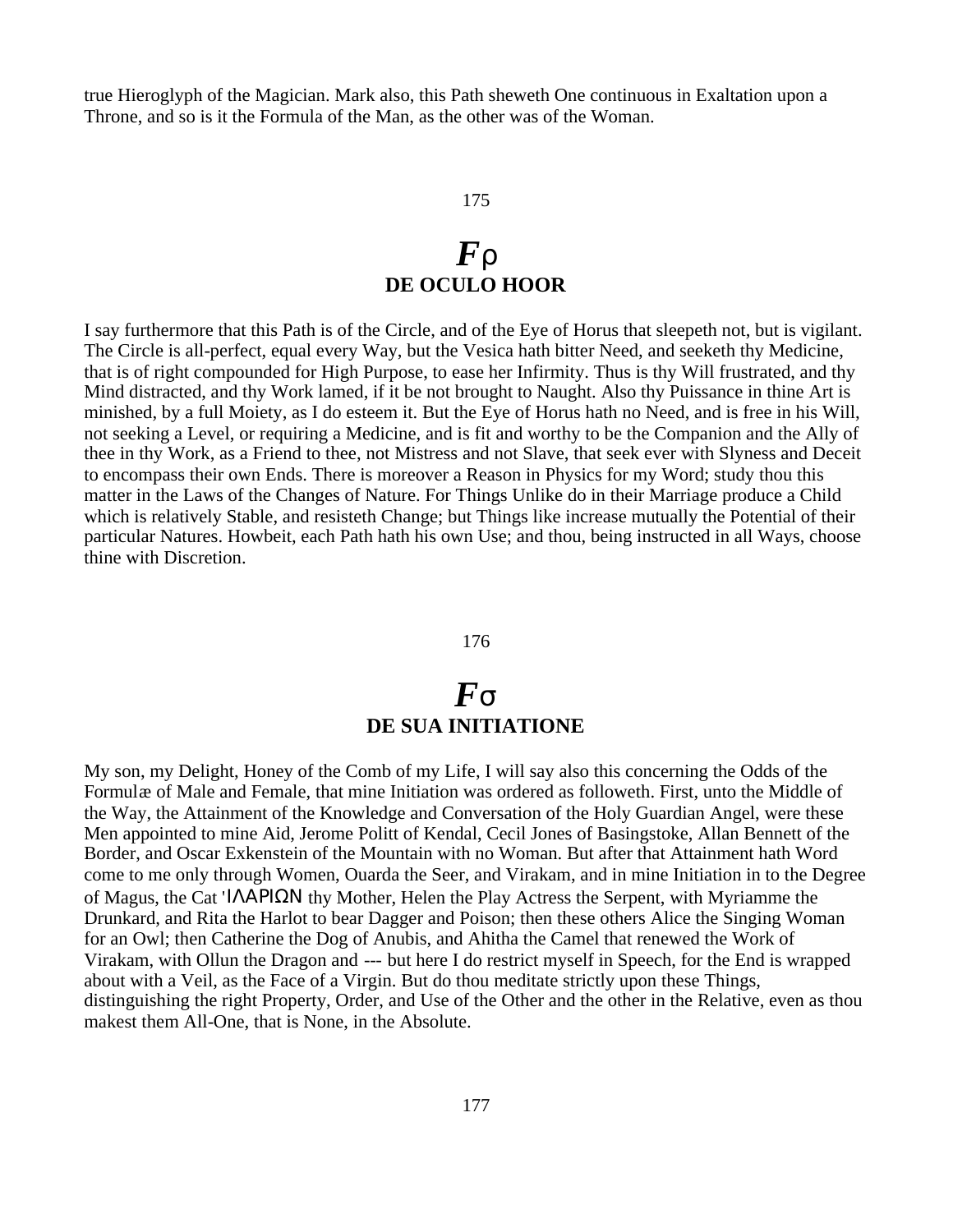# *F***t DE HERBO SANCTISSIMO ARABICO**

Recall, o my Son, the Fable of the Hebrews, which they brought from the City Babylon, how Nebuchadnezzar the Great King, being afflicted in his Spirit, did depart from among Men for Seven Years' Space, eating Grass as doth an Ox. Now this Ox is the Letter Aleph, and is that Atu of Thoth whose Number is Zero, and whose name is Maat, Truth, or Maut, the Vulture, the All-Mother, being an Image of Our Lady Nuit, but also it is called the Fool, who is Parsifal, "der reine Thor", and so referreth to him that walketh in the Way of the Tao. Also, he is Harpocrates, the Child Horus, walking, (as saith David, the Badavi that became King in his Psalms) upon the Lion and the Dragon; that is, he is in Unity with his own secret Nature, as I have shewn thee in my Word concerning the Sphinx. O my Son, yester Eve came the Spirit upon me that I also should eat the Grass of the Arabs, and by Virtue of the Bewitchment thereof behold that which might be appointed for the Enlightenment of mine Eyes. Now then of this may I not speak, seeing that it involveth the Mystery of the Transcending of Time, so that in One Hour of our terrestrial Measure did I gather the Harvest of an Æon, and in Ten Lives I could not declare it.

#### 178

# $F$ **u DE QUIBUSDAM MYSTERIIS, QUAE VIDI**

Yet even as a Man may set up a Memorial or Symbol to import Ten Thousand Times Ten Thousand, so may I strive to inform thine Understanding by Hieroglyph. And here shall thine own Experience serve us, because a Token of Remembrance sufficeth him that is familiar with a Matter, which to him that knoweth it not should not be made manifest, no, not in a Year of Instruction. Here first then is one amid the uncounted Wonders of that Vision; upon a field blacker and richer than Velvet was the Sun of all Being, alone. Then about Him were little Crosses, Greek, over-running the Heaven. These changed from Form to Form geometrical, Marvel devouring Marvel, a Thousand Times a Thousand in their Course and Sequence, until by their Movement was the Universe churned into the Quintessence of Light. Moreover at another Time did I behold All Things as Bubbles, iridescent and luminous, self-shining in every Colour, Myriad pursuing Myrad until by their perpetual Beauty they exhausted the Virtue of my Mind to receive them, and whelmed it, so that I was fain to withdraw myself from the Burden of that Brilliance. Yet, o my Son, the Sun of all this amounteth not to the Worth of one Dawn-Glimmer of Our True Vision of Holiness.

#### 179

# *F***f DE QUORUM MODO MEDITATIONIS**

Now for the Chief of that which was granted unto me, it was the Apprehension of those willed Changes or Transmutations of the Mind which lead into Truth, being as Ladders unto Heaven, or so I called them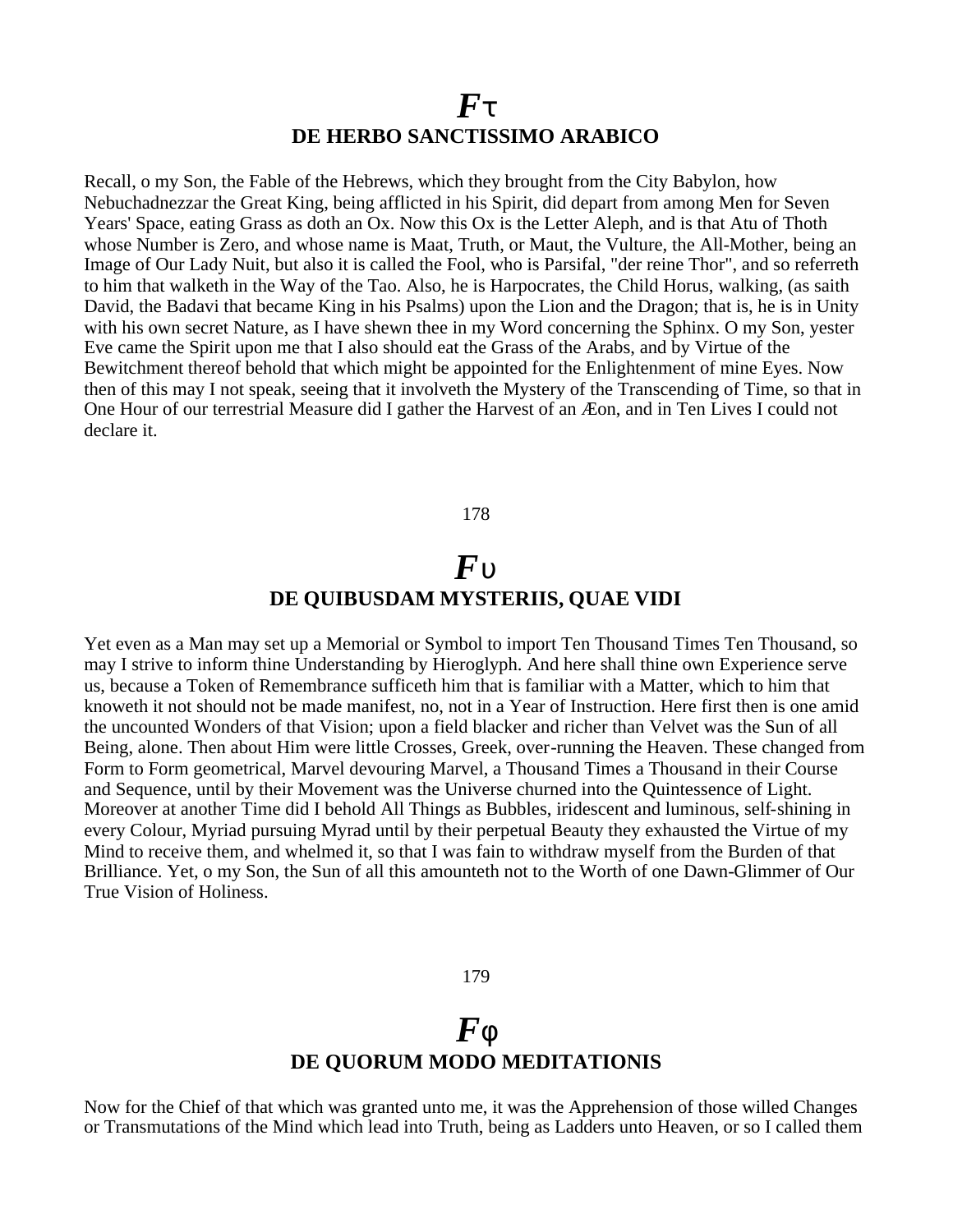at that Time, seeking for a Phrase to admonish the Scribe that attended on my Words, to grave a Balustre upon the Stele of of my Working. But I make Effort in vain, o my Son, to record this matter in Detail; for it is the quality of the Grass to quicken the Operation of Thought it may be Thousandfold, and moreover to figure each Step in Images complex and overpowering in Beauty, so that one hath no Time wherein to conceive, much less to utter, any Word for a Name or any of them. Also, such was the multiplicity of these Ladders, and their Equivalence, that the Memory holdeth no more any one of them, but only a certain Comprehension of the Method, wordless by Reason of its Subtility. Now therefore must I make by my Will a Concentration mighty and terrible of my Thought, that I may bring forth this Mystery in Expression. For this Method is of Virtue and Profit, by it mayst thou come easily and with Delight to the Perfection of Truth, it is no Odds from what Thought thou makest the first Leap in thy Meditation, so hat thou mayst know how every Road endeth in Monsalvat, and the Temple of the Sangraal.

#### 180

# *F***c SEQUITUR DE HAC RE**

I believe generally, on Ground both of Theory and Experience, so little as I have, that a Man must first be initiate, and established in Our Law, before he may use this Method. For in it is an Implication of our Secret Enlightenment, concerning the Universe, how its Nature is utterly Perfection. Now every Thought is a Separation, and the Medicine of that is to marry Each One with its Contradiction, as I have shewed formerly in many Writings. And thou shalt clap the one to the other with Vehemence of Spirit, swiftly as Light itself, that the Ecstasy be spontaneous. So therefore it is Expedient that thou have travelled already in this Path of Antithesis, knowing perfectly the Answer to every Griph or Problem, and thy Mind ready therewith. For by the Property of this Grass all passeth with Speed incalculable of Wit, and an Hesitation should confound thee, breaking down thy ladder, and throwing back thy Mind to receive Impression from Environment, as at thy first beginning. Verily; the nature of this Method is Solution, and the Destruction of every Complexity by Explosion of Ecstasy, as every Element thereof is fulfilled by its Correlative, and is annihilated (since it loseth separate Existence) in the Orgasm that is consummated within the Bed of thy Mind.

181

# *F***y SEQUITUR DE HAC RE**

Thou knowest right well, o my Son, how a Thought is imperfect in two Dimensions, being separate from its Contradiction, but also constrained in its Scope, because by that Contradiction we do not (commonly) complete the Universe, save only that of its Discourse. Thus if we contrast health with Sickness, we include in their Sphere of Union no more than one Quality that may be predicated of all Things. Furthermore, it is for the most Part not easy to find or to formulate the true Contradiction of any Thought as a positive Idea, but only as a Formal Negation in vague Terms, so that the ready Answer is but the Antithesis. Thus to "White" one putteth not the Phrase "all that which is not White", for this is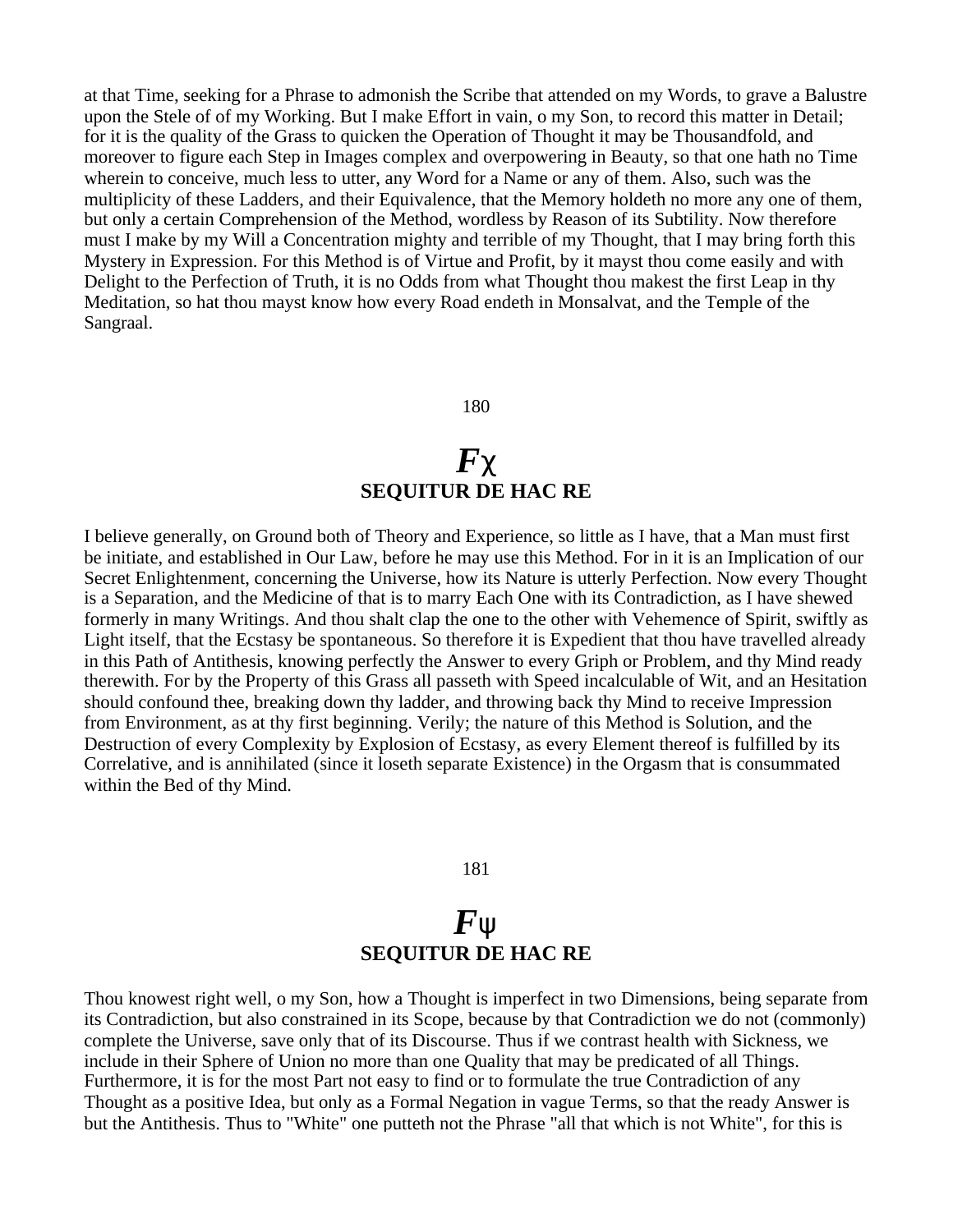void, formless; it is neither clear, simple, nor positive in Conception; but one answereth "Black", for this hath an Image of his Significance. So the Cohesion of Antitheticals destroyeth them only in Part, and one becometh instantly conscious of the Residue that is unsatisfied or unbalanced, whose Eidolon leapeth in thy Mind with Splendour and Joy unspeakable. Let not this deceive thee, for its Existence proveth its Imperfection, and thou must call forth its Mate, and destroy them by Love, as with the former. This Method is continuous and proceedeth ever from the Gross to the Fine, and from the Particular to the General, dissolving all Things into the One Substance of Light.

182

# *F***w CONCLUSIO DE HOC MODO SANCTITATIS**

Lean now that Impression of Sense have Opposites readily conceived, as long to short, or light to dark; and so with Emotions and Perceptions, as Love to Hate, or false to true; but the more violent is the Antagonism, the more is it bound in Illusion, determined by Relation. Thus the Word "Long" hath no Meaning save it be referred to a Standard; but Love is not thus obscure, because Hate is its Twin, partaking bountifully of a Common Nature therewith. Now, hear this; it was given unto me in my Visions of the Æthyrs, when I was in the Wilderness of Sahara, by Tolga, that above the Abyss, contradiction is Unity, and that Nothing could be true save by Virtue of the Contradiction that is contained in itself. Behold, therefore, in this method thou shalt come presently to Ideas of this Order, that include in themselves their own Contradiction, and have no Antithesis. Here then is thy Lever of Antinomy broken in thine Hand; yet, being in true Balance, thou mayst soar, passionate and eager, from Heaven to Heaven, by the Expansion of thine Idea, and its Exaltation, of Concentration as thou understandest by thy Studies in *The Book of the Law*, the Word thereof concerning Our Lady Nuit and Hadit that is the Core of every Star. And this last Going upon thy Ladder is easy, if thou be truly Initiate, for the Momentum of thy Force in Transcendental Antithesis serveth to propel thee, and the Emancipation from the Fetters of Thought that thou hast won in that Praxis of Art maketh the Whirlpool and Gravitation of Truth of Competence to Draw thee unto itself.

#### 183

### **Za DE VIA SOLA SOLIS**

This is the Profit of mine Intoxication of this Holy Herb, the Grass of the Arab, that it has shewed me this Mystery (with many others) not as a new Light, for I had that aforetime, but by its swift Synthesis and Manifestation of a Long Sequence of Events in a Moment, I had Wit to analyse this Method, and to discover its Essential Law, which before had escaped the Focus of the Lens of mine Understanding. Yea, o my Son, there is no true Path of Light, save that which I have formerly made plain; yet in every Path is Profit, if thou be cunning to perceive it and to clasp it. For we win Truth oftentimes by Reflection or by the Composition and Selection of an Artist in his Presentation thereof, when else we were blind thereunto; lacking his Mode of Light. Yet were that Art of none avail unless we had already the Root of that Truth in our Nature, and a Bud ready to flower at the Summoning of that Sun. In Witness, nor a Boy nor a Stone hath Knowledge of the Sections of a Cone, and their Properties; but thou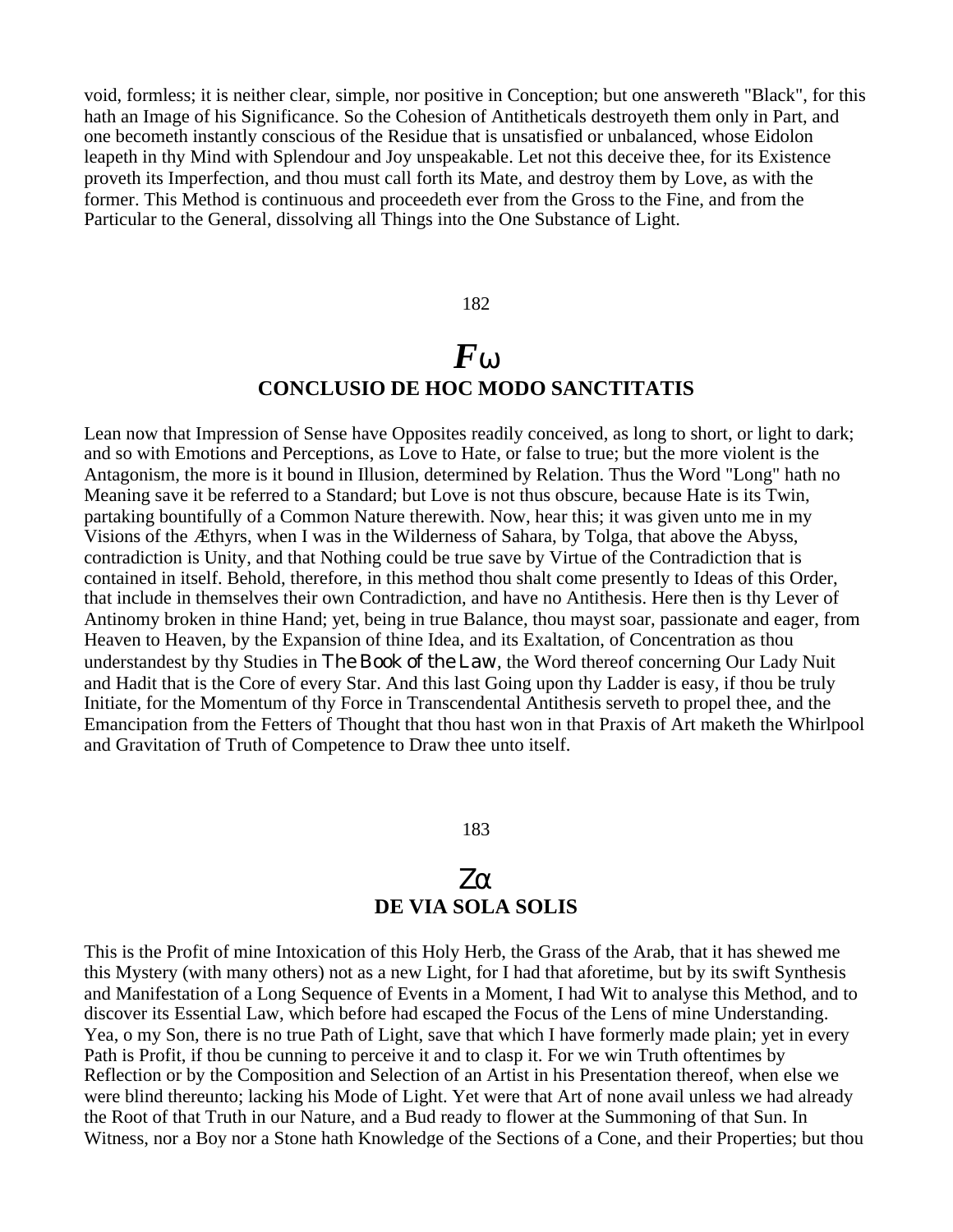mayst teach these to the Boy by right Presentation, because he hath in his Nature those laws of Mind that are consonant with our Art Mathematical, and hath Need only of the Fledging (I may say this) so that he apply them consciously to the Work, when all being in Truth, that is, in the necessary Relations that rule our Illusion, he cometh in Course to Apprehension.

#### 184

### **Zb DE PRUDENTIA ORDINIS A\ A\**

Here then o my Son, that shall be mightier than all the Kings of the Earth, as it is prophesied, --- an thou be He! --- because thou shalt establish the Law which I have given, even the Law of Thelema, here in this which I have written is a Point of Judgment in they Work to bring into the Light of Initiation such as come unto thee, affirming their Will to this Attainment. For every One hath his own Path and his own Law, and there is no Art in Magick but to seek out that Path and that Law, that he may pursue the one by the right Used of the Other. It shall be that one cometh unto thee, desiring Amen-Ra (I speak in a Figure or Exemplar) another Asi, a third Hoor-Pa-Kraat; or again, one seeketh Instruction in Obeah, and his Fellow in Wanga; and of all these not one in Ten Thousand shall be aware of his true Way. For albeit our last step is one for all, yet his next stem is particular to each. Therefore is the Preparation of a Student that seeketh Our Holy Order of A∴ A∴ most general, informing his Mind of all known Methods, so that his Will may select among these by Instinct: then after, as a Probationer, he practiseth those which he hath preferred, and by the Examination of his Record after the Period appointed thou mayst have Wisdom concerning him, to confirm him in those Ways which are shewed thereby to be germane to his True Nature.

#### 185

### **Zg ALTERA DE SUA VIA**

Thus I was brought unto the Knowledge of myself in a certain secret Grace, and as a Poet, by Jerome Politt of Kendal; Oscar Eckenstein of the Mountain discovered Manhood in me, teaching me to endure Hardship, and to dare many Shapes of Death; also he nurtured me in Concentration, the Art of the Mystics, but without Lumber of Theology. Allan Bennett bestowed upon me the right Art of Magic, and Our Holy Qabalah, with a great Treasure of Learning in many Matters, but especially concerning Egypt, and Asia, the Mysteries of their Arcane Wisdom. But of Cecil Jones had I the Great Gift of the Holy Magick of Abramelin, and he inducted me into that Order which we name not, because of the Silliness of the Profane that pretend thereto, and he brought me to the Knowledge and conversation of the Holy Guardian Angel; also, he was the Herald of the Masters of the Temple when They bade me welcome to their Order, appointing a Siege for me in the City of the Pyramids, under the Night of Pan; but for three Years I was not willing to avail myself thereof. Now mark well this, o my Son, that this Path was peculiar to the law of my Star, and none other should follow me herein, or seek to follow me, for he hath his own proper Orbit. O my Son, err not by Generalisation and Conformity, for this is the very Idleness, and breedeth Ideals and Standards that are Death.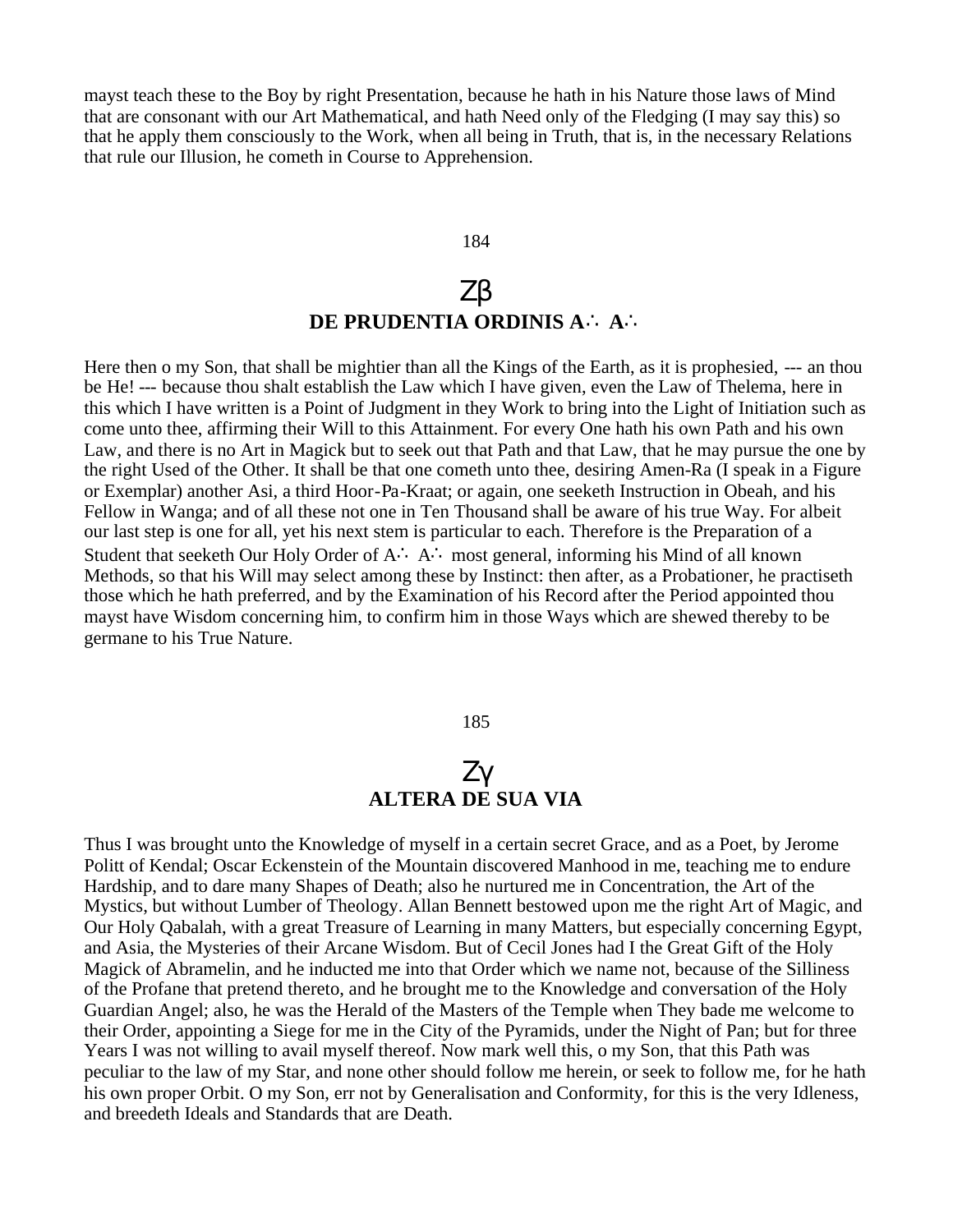# **Zd DE PRUDENTIA ARTIS DOCENDI**

Nevertheless, this one Affliction shall touch nigh all that come to thee, and that is this great Pox of Sin, that is our Bane inherited of the Æon of Slain Gods. Look the first of all, when any Postulant boweth before thee, whether there be not Conflict and Restriction in his Mind, and in his Will. If he deem Good and Evil to be absolute, instead of as relative to the Health of this Body, or the Weal of the Society of which he is a Member, or what not, as it may be, instruct him. Or, if he will say that he will sacrifice all for Initiation, correct him, as it is written: "but whoso gives one Particle of Dust shall lose all in that Hour." For it is Conflict if he weigh one Thing with another; and Renunciation, being sorrowful, is not worthy of Acceptance. But he must with Joy unite all he is and hath, heaping the Whole into one Billow of Love, under Will. Yea, o my son, until thou hast brought the Postulant into our Freedom from Sin, and the Sense and Conviction thereof, he is not ready for the Path of our Magick and Illumination; because every Way soever is a Going, and this Sin is an obstacle and a Fetter and an Hoodwink on every one of them, for it is Restriction, whether he set out by the Meditations of the Dhamma, or by Our Qabalah, or by Vision or Theurgy, or how else soever.

#### 187

### **Ze DE MENTE INIMICA ANIMO**

How shall a Man attain to the Trance where All is One, if he yet debate within his Mind concerning Virtue as a Thing Absolute? Thus, o my Son, there be those that are fuddled with Doubt whether Meat is to be eaten (I choose this as a Reference with Habit is proper to the Lion, as Grass to the Horse, so that his right Problem is solely thus, what is fitting to his own Nature. Or again, I suppose that he is in Vision, and an Angel, visiting him, imparteth a Truth contrary to his Prejudice, as it fell out in mine own Case, when I inhabited the Body of Sir Edward Kelly, or so do I in Part remember, as it seemeth dimly. This nevertheless is sure (or the learned Casaubon, publishing the Record of that Word with the Magician Dee, sayeth falsely) that an Angel did declare unto Kelly the very Axiomata of our Law of Thelema, in good Measure, and plainly; but Dee, afflicted by the Fixity of his Tenets that were of the Slave-Gods, was wroth, and by his Authority prevailed upon the other, who was indeed not wholly perfected as an Instrument, or the World ready for that Sowing. Consider also how in this very Life I was the Enemy of mine own Law, and wrote down *The Book of the Law* contrary to my conscious Will by the Virtue of Obedience as a Scribe, and strove constantly to escape mine own Work, and the Utterance of my Word, until by Initiation I was made All-One.

# **Z***F*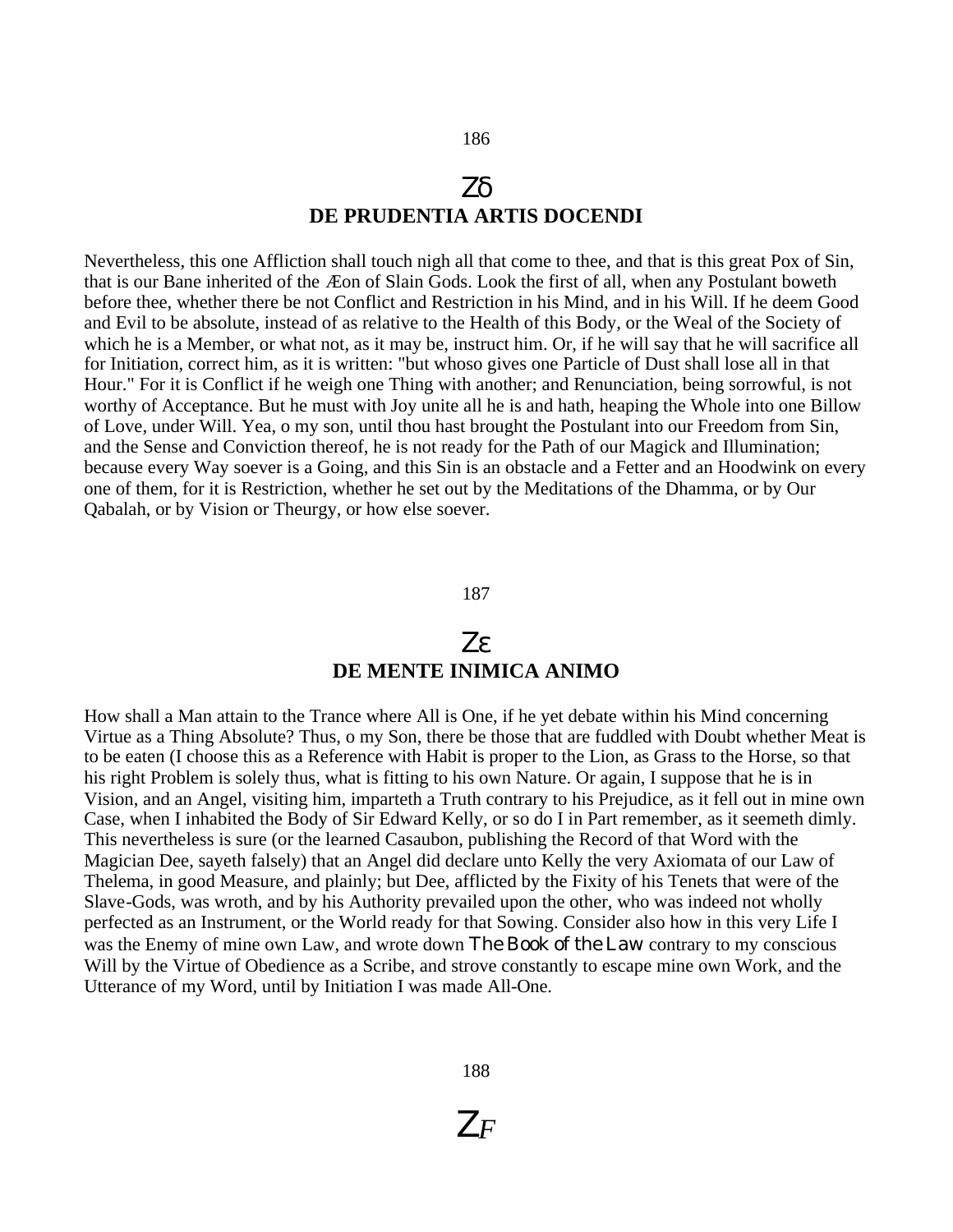### **DE ILLUMINATUM OPERIBUS DIVERSIS**

Do thou understand how few be they whose Work in this their present Lives is our Way of Initiation. Yet it is written in *The Book of the Law* that the Law is for all, so that thou shalt in no wise err if thou establish it as the formula of the Æon, universal among Men. Also, ever for them that are fitted to advance in our Light, there is Order and Diversity in Function, as regardeth their Work in our Sublime Brotherhood, Thus, it might well be that, in a Profess-House of the Temple, or College of the Holy Ghost, each Knight or Brother might severally attain Experience of every Trance, unto the Perfection of all Illumination; yet by this there ought not to arise Confusion, one usurping the appointed office of another. For the Abbot, although he be not enlightened wholly, is yet Abbot; and the Place of the Cook, were he Saint, Arhan, and Paramahamsa in one Person, is in his Kitchen. Confound not thou in any wise therefore the Degree of Attainment of any Man with his right Function in our Holy Order; for although by initiation cometh the Light, and the Right, and the Might to accomplish all Works soever, yet these are inoperative save as they are able to use a Machine which is of the same Order of Things as the Effect required. As the best Swordsman hath Need of a Sword, so hath every magician of a Body and Mind capable to the Work that he willeth; and he can do nothing, save it be proper to his Nature.

#### 189

### **Zz DE EADEM RE ALTERA VERBA**

By this Understanding be they rebuked that make a Reproach to our Art, saying in their Insolence that if we have all Power, why are we betimes in Stress of Poverty, and in Contempt of men, and in Pain of Disease, and so forth, mocking us, and holding our Magick for Delusion. But they behold not our Light, how it guideth us in our Path unto a Goal that is not in their Comprehension, so that we crave not that which seemeth to them the Sole Food and Comfort of Life. Also, this which we attain, though it be the Essence of Omniscience and Omnipotence, informeth and moveth the Material World (so to call it) only according to the Nature of that which is therein. For the Light of the Sun (by His very Wholeness itself) sheweth a Rose Red, but a Leaf Green; and His Heat gathereth the Clouds, and disperseth them also. So I then, though I were perfect ion Magick, might not work in Metals as a Smith, or become rich by Commerce as a Merchant; for I have not in my Nature the Engines proper to these Capacities, and therefore it is not of my will to seek to exercise them. Here then is my Case, that I can not because I will not, and it were Conflict, should I turn thither. But let every man become perfect in his own Work, not heeding the Rebuke of another, that some Way not his own is more Noble, or Profitable, but being constant in mindfulness concerning his Business.

#### 190

### **Zn DE PACE PERFECTA LUCE**

How shall the measure our Statue and our Success by that Cannon of Relation and Illusion, and their ignorance of our Nature? Time is but Sequence, and a moment of Light outweigheth an Age of Darkness. What is Happiness but the Issue of the Harmony of our Consciousness with our Truth, and the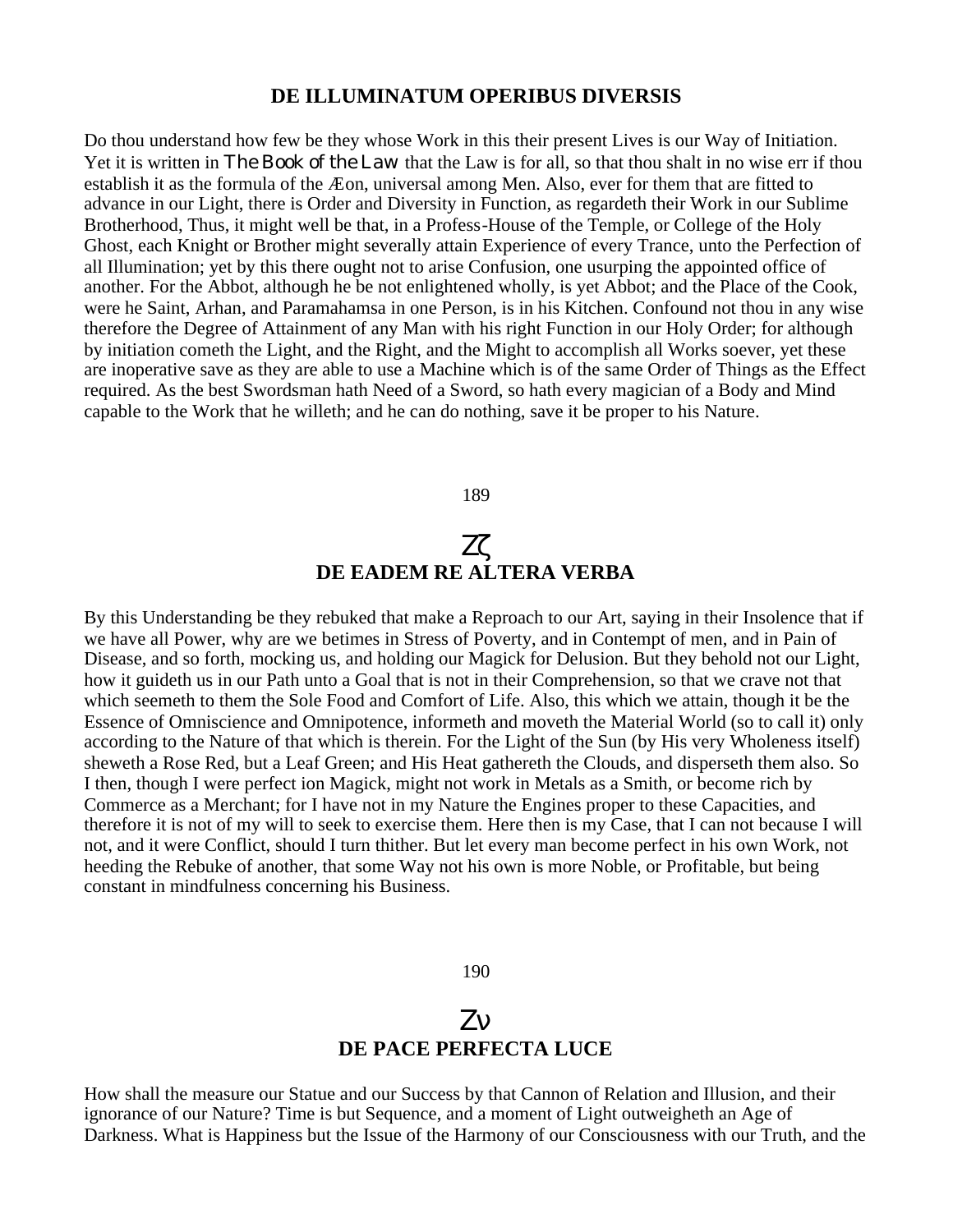Conformity of Will with Action? To the Initiate is Certainty of his Fulfilment, which to the Profane is but the Effect of Hazard, and he feareth to lose what he loveth, or thinketh he loveth. But we, loving only in Light, suffer not by Fear or by Bereavement, because to us every Event is Welcome, being right, necessary and proper to our particular Path. The Knowledge of this one Matter is the End of Dread and of Regret; make it the Governor of thy Mind, to rule its Pace, lest it hasten or lag by Stress of thine Environment. How this Attainment is possible for all Mankind, since it asketh but Resolution of Complexities that already exist; so that this true Wisdom and Happiness cometh by the Acceptance of our Law, and its Use is the Key to all locked Doors of the Mind, and the Reconcilement of every Contention. O my Son, in the Promulgation of the Law lieth the Reward of our Chief Work, the making whole of Mankind from the Conscience of Sin which divideth him, and afflicteth his Spirit.

#### 191

### **Zq DE PACE PERFECTA**

O my Son, is it not a marvel, this Light whereof we are the Quintessence and the Seed? By it are we made Whole, dissolved in the Body and in the Soul of Our Lady Nuit even as Her Lord Hadit, so that the Gnostic Sacrament of the Cosmos is perpetually Elevated before us. We behold all that is and comprehend its Mystery, and its Order in this High Mass eternally celebrated among us, acknowledging the Perfection of the Rite, neither confusing the Parts thereof, nor discriminating in Worship between them. So unto us is every Phenomenon a Shew of Godliness, proceeding continually in a Pageant that returneth unto itself, identical in the Phase of Naught as of Many, but whirling in the Orgia of Ineffable Holiness as it were a Dance that weaveth Figures of Beauty in Variety inexhaustible. Shall the Initiate bestir him, to better so prime a Perfection? Nay, this Will that was his is accomplished; he hath attained the Summit; so without Hope or Fear he abideth, and leaveth his Vehicle of Illusion and Magical Engine, that is, as Man say, his Body and Mind, to work out their Ritual of Change without his interference. O my son, ask not to what End! As it is written in *The Book of the Heart Girt with the Serpent*, concerning the Boy and the Swan: is there not Joy ineffable in this aimless Winging?

#### 192

### **Zi DE MORTE**

Thou hast made Question of me concerning Death, and this is my Opinion, of which I say not: this is the Truth. First in the Temple called Man is the God, his Soul, or Star, individual and eternal, but also inherent in the Body of Our Lady Nuit. Now this Soul, as an Officer in the High Mass of the Cosmos, taketh on the Vesture of his Office, that is, inhabiteth a Tabernacle of Illusion, a Body and Mind. And this Tabernacle is Subject to the Law of Change, for it is complex, and diffuse reacting to every Stimulus or Impression. If then the mind be attached constantly to the Body, Death hath no Power to decompose it wholly, but a decaying Shell of the dead Man, his Mind holding together for a little his Body of Light, haunteth the Earth, seeking a new Tabernacle (in its Error that feareth Change) in some other Body. These Shells are broken away utterly from the Star that did enlighten them, and they are Vampires, obsessing them that adventure themselves into the Astral World without Magical Protection,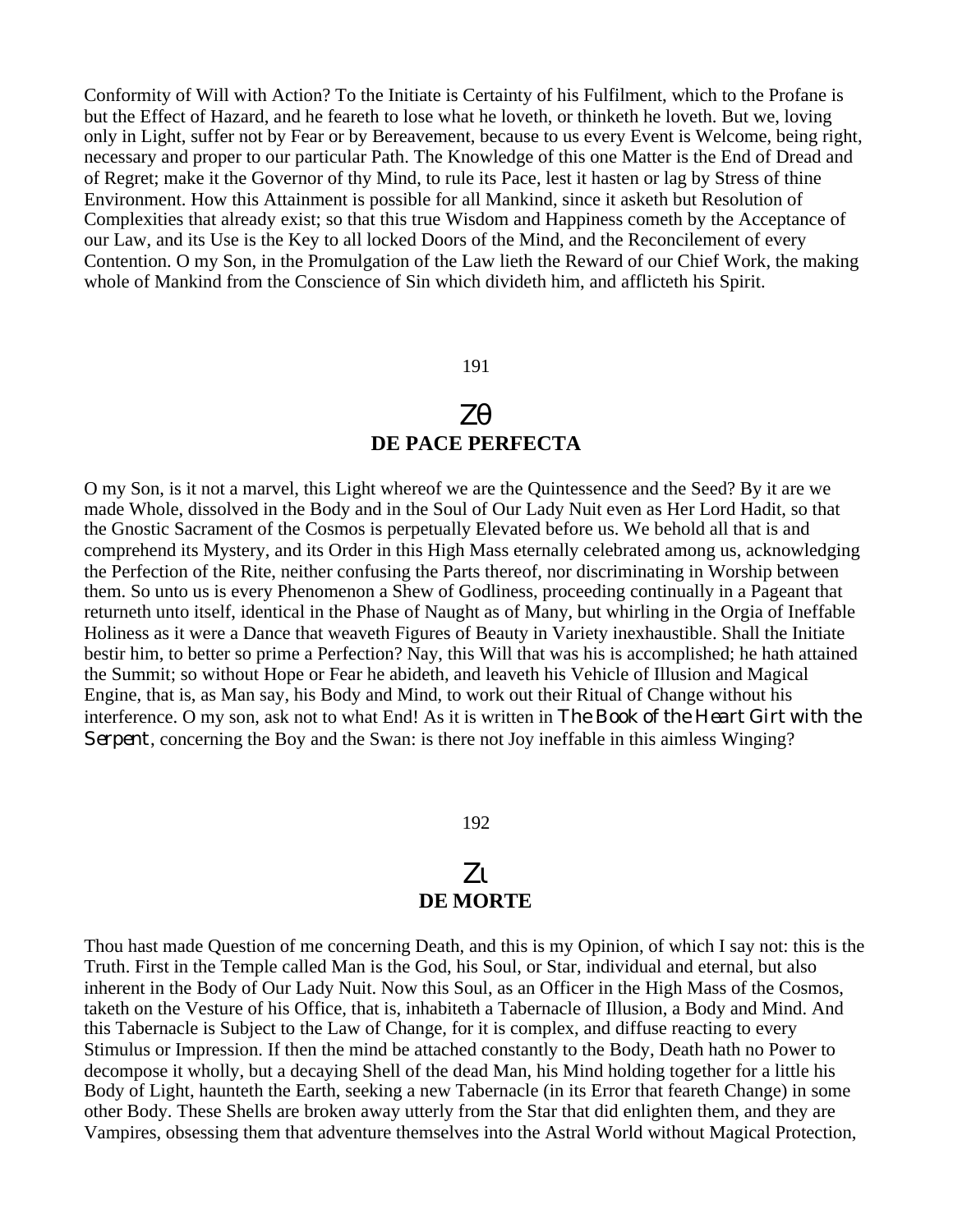or invoke them, as do the Spiritists. For by Death is Man released only from the Gross Body, at the first, and is complete otherwise upon the Astral Plane, as he was in his Life. But this Wholeness suffereth Stress, and its Girders are loosened, the weaker first and after that the stronger.

#### 193

## **Zk DE ADEPTIS R. C. ESCHATOLOGIA**

Consider now in this Light what shall come to the Adept, to him that hath aspired constantly and firmly to his Star, attuning the Mind unto the Musick of its Will. In him, if his Mind be knit perfectly together is itself, and conjoined with the Star, is so strong a Confection that it breaketh away easily not only from the Gross Body, but the fine. It is this Fine Body which bindeth it to the Astral, as did the Gross to the Material World so then it accomplisheth willingly the Sacrament of a second Death and leaveth the Body of Light. But the Mind, cleaveth closely, by Right of its Harmony, and Might of its Love, to its Star, resisteth the Ministers of Disruption, for a Season, according to its Strength. Now, if this Star be of those that are bound by the Great Oath, incarnating without Remission because of Delight in the Cosmic Sacrament, it seeketh a new Vehicle in the appointed Way, and indwelleth the Fœtus of a Child, and quickeneth it. And if at this Time the mind of its Former Tabernacle yet cling to it, then is there Continuity of Character, and it may be Memory, between the two Vehicles. This is, briefly and without Elaboration, is the Way of Asar in Amennti, according to mine Opinion, of which I say not: This is the Truth.

#### 194

### **Zl DE NUPTIIS SUMMIS**

Now then to this Doctrine, o my Son, add thou that which thou hast learned in *The Book of the Law*, that Death is the Dissolution in the Kiss of Our Lady Nuit. This is a true Consonance as of Bass with Treble for here is the Impulse that setteth us to Magick, the Pain of the Conscious Mind. Having then Wit to find the Cause of this Pain in the Sense of Separation, and its Cessation by the Union of Live, it is the Summit of our Holy Art to present the whole Being of our Star to Our Lady in the Nuptial of our Bodily Death. We are then to make our whole Engine the true and real Appurtenance of our Force, without Leak, or Friction, or any other Waste or Hindrance to its Action. Thou knowest well how an Horse, or even a Machine propelled by a Man's feet, becometh as it were as Extension of the Rider, though his Skill and Custom. Thus let thy Star have profit of thy Vehicle, assimilating it, and sustaining it, so that it be healed of its Separation, and this even in Life, but most especially in Death. Also thou oughtest to increase thy Vehicle in Mass by true Growth in Balance, that thou be a Bridegroom comely and well favoured, a Man of might, and a Warrior worthy of the Bed of so divine a Dissolution.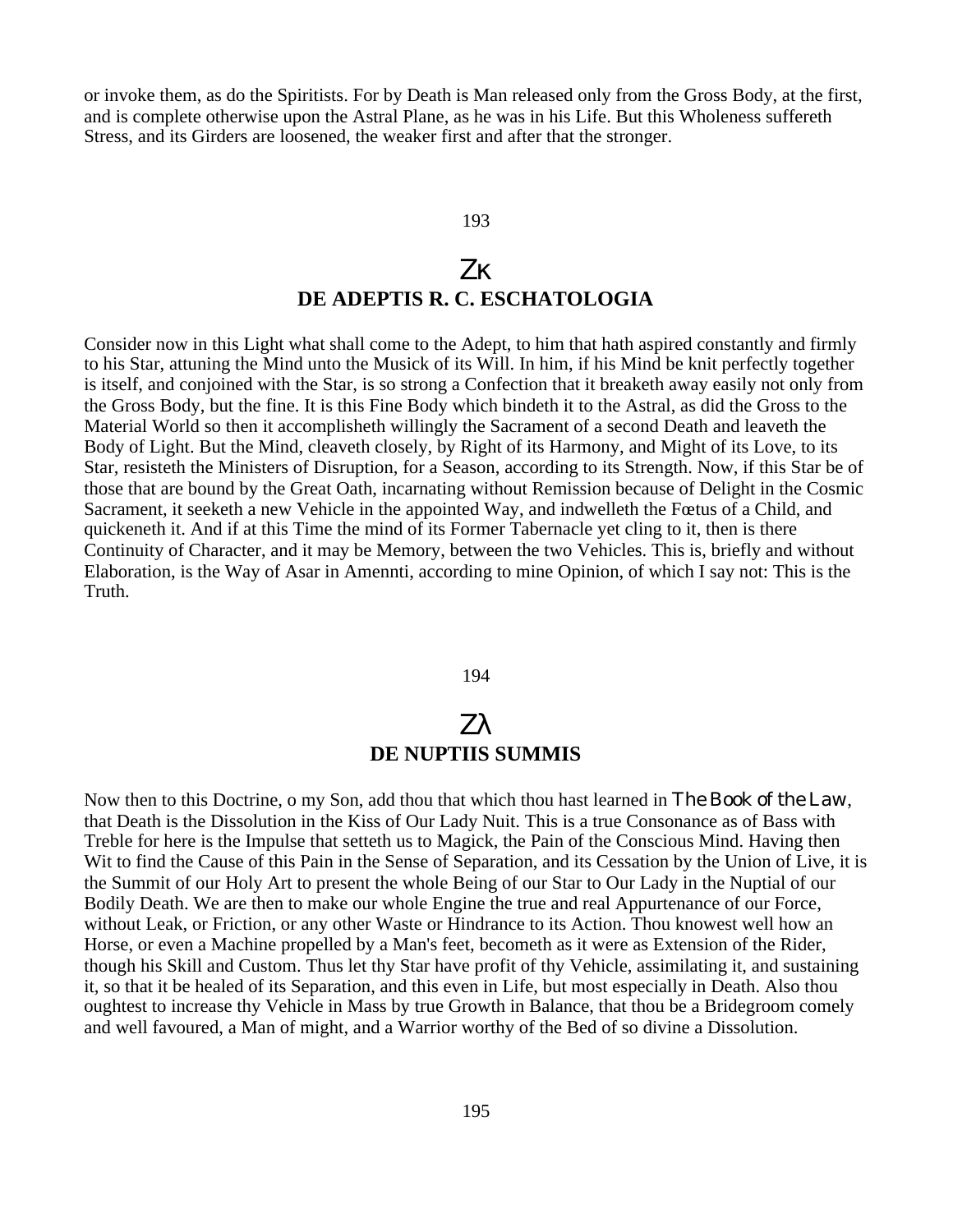### **Zm DE ARTE VOLUPTATE DILEMMA QUAEDAM**

There is a named Objection, o my Son, to our Thesis concerning Will that it should flow freely in its Way: *vide licet*, that for such as I am it is well, because I am endowed by Nature with a Lust insatiable in every Kind, so that the Universe itself seemeth incapable to appease it. For I have poured myself out unceasingly, in Bodily Passion, and in Battles with Men, and with Wild Beasts, and with Mountains and Deserts, and in Poetry and other Writings of the Musick of mine Imagination, and in Books of our own Mysteries, and in Works Magical, and so forth, so that in Mine Age I am become verily a Slave to mine own Genius; and my Law is that unless I sleep or create, my Soul is sick, and fain to claim the Reward and the Recreation of my Death. But (I hear thee say it) this is not the Case of All, or even of many, Men; but their Act of Will is satisfied easily at its first Guerdon. Should not then their Wisdom be to resist themselves for a Space, as Water heaped up by a Dam gathereth Force, and Hunger feedeth upon Abstinence? Also, there is that which I have written in a former Chapter of the right Use of Discipline; and thirdly, this free Flowing is without Subtility of Art, as it were an Harlot that plucketh Men by the Sleeve.

#### 196

### **Zn DE HOC MODO DISSOLUTIO**

Here therefore will I write down the Answer to this Indictment of our Wisdom; that every Act of Will is to be made in its Perfection, which State is to be attained according to these Conditions: firs, those of its own Law; second, those of its Environment. Judge thine own Case individually, each as it pleadeth; for there is no Cannon or Code, since every Star hath its own Law diverse from every other. Now there is the Restraint of Conflict which is Impotence and Disruption; the the Restraint of Discipline is a Fortification of the Will by Repose and by Preparation, as a Conqueror resteth his Armies, and feedeth them, and looketh to their Furniture and to their Spirit, before he joineth the Battle. Also, there is the Restraint of Art, which includeth that other of Discipline, and its Nature is to adorn the Will and to admire its Strength and its Beauty, and to enjoy its Victory by Anticipation in full Confidence, not fearful of Time that robbeth them that are ignorant concerning him, how he is but Mirage and Illusion, incapable to besiege the Fortress of the Soul. Work thou thy Will, knowing (as I said aforetime by the Mouth of Eliphas Levi Zahed), thyself Omnipotent, and thine Habitation Eternity. O my Son, attend well this Word, for it is an Heirloom, and a Ring of Ruby and Emerald in thine Inheritance.

#### 197

### **Zx DE COMEDIA QUAE PAN DICTUR**

Subtler than the Serpent of Hermes, o my Son, is this Way of Restraint of Art, and thou shalt meet therein with the God Pan, and have him to thy Playmate. So shalt thou devise Comedy and Tragedy, as it were Settings for the Jewel of thy Will, to enhance the Beauty thereof, and to refine thy Pleasures.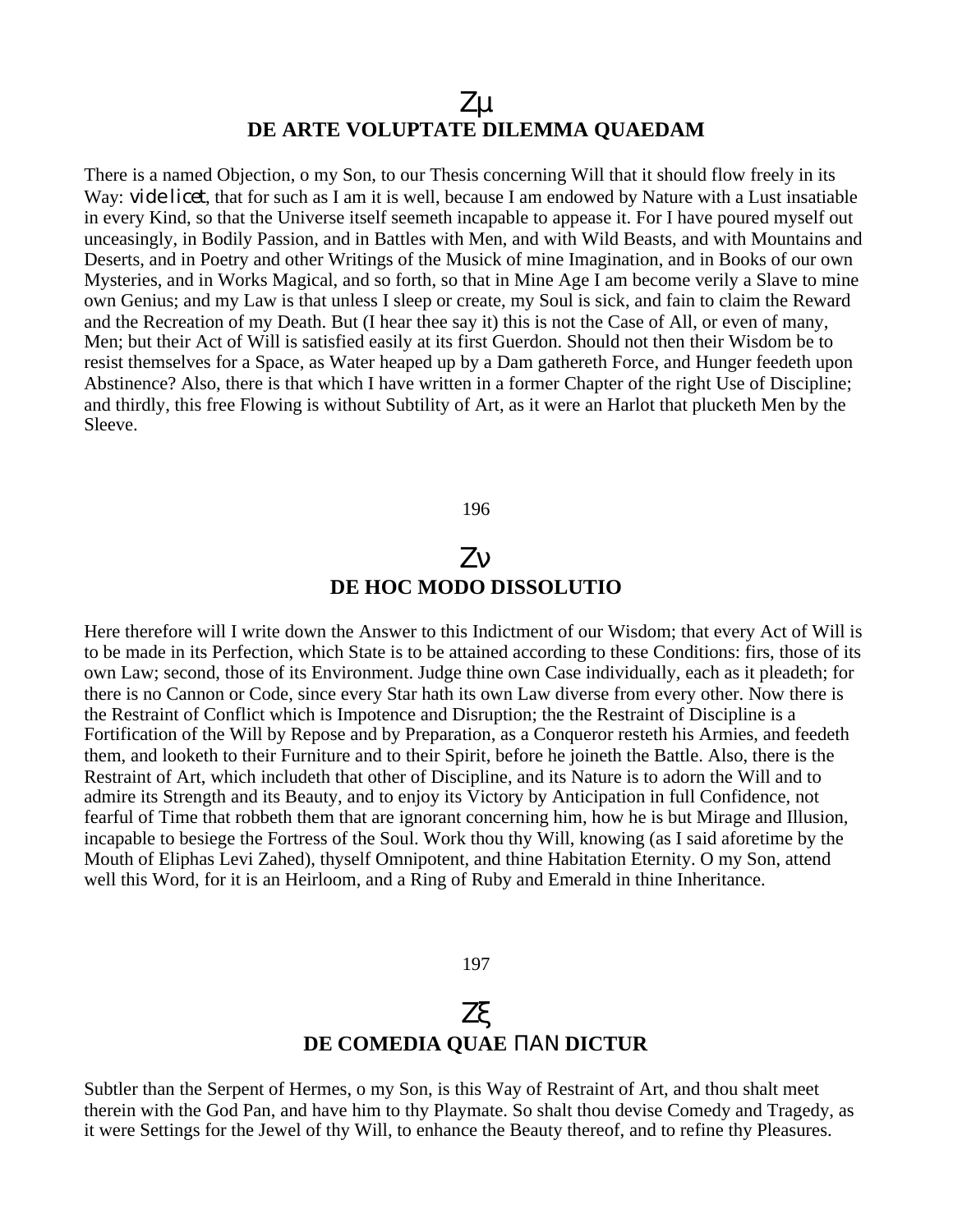This is that which is written in *The Book of the Law*: "Wisdom says: be strong! Then canst thou bear more joy. Be not animal; refine thy rapture! If thou drink, drink by the eight and ninety rules of art: if thou love, exceed by delicacy; and if thou do aught joyous, let there be subtlety therein! But exceed! exceed!" Thus thou mayst even toy with thy tamed Devil of Sin, and use the Pain thereof to sharpen the taste of thy Meat, being Adult, and thy Tongue keen to the Olive, and cloyed by the Sweet, while a Child is opposite to this in his Preference; or as a skilled Match of Love aboundeth in Pinchings, Slappings, Bitings and the like, to intensify the Bout and to prolong it. But this is Risk and Peril, unless thou be wholly Master, One in thy Will; for there is Poison in these dead Snakes, to destroy thee if thou lend them of thy Life by so little as one Doubt of thyself, as a Seed of Division.

#### 198

### **Zo DE LUDO AMORIS**

In this Mystery of the Restraint of Art is also the Secret of Illusion. Why, sayest thou, hath not Our Lady Nuit her Will of Her Lord Hadit, and He of Her, and so all ended? But this is the Play of Her Love, that She veileth Her Beauty in the Robe of Illusion many-coloured, and evadeth Him in Sport, yea, and divorceth Him from the Embrace, weaving new Modesties and allurements in Her Dance. Now, o my Son, the full Comprehension of this Arcanum is the Fruit of Contemplation, if this be prepared by the Experience of this Art in thine own Case. But to them that understand not, and have Grief and Separation, being deceived by this Play so that they deem it the Division of Hate, She can but speak in Simplicity by that Word written in *The Book of the Law*: "To me!" For until thou love, the Play of Love is but Emptiness; and its cruelty is Cruelty indeed, except thou know it to be but a Sauce to wet Appetite, and to give Emphasis of Contrast, as a Painter dimmeth the Light by Cunning of his Shadows. But all this Delight that thou mayst have of the Universe both in its Veils and in its Nakedness is a Reward of thine Attainment of Truth, and followeth after it. Nor canst thou comprehend this Doctrine by Mind, for the Division in thee crieth aloud in its Agony, denying it, unless thou be wholly Initiate.

199

### **Zp DE GAUDIO STUPRI**

O my Son, this Sin itself that is our Disease is but Misunderstanding of the Art of Love of Our Lady Nuit. Yea, verily, it is all a Trick of Her Wit, and a Device of Her Delight, that Sin should appear, and also (mark thou well!) the Misapprehension of its Nature. Therefore the Pain of any Sinner in his Division and His Separation is to Her a little Spasm of Pleasure. But as for him, let him apprehend this Doctrine, and dissolve himself in Her Love. Thou then, being Initiate and Illuminated in this Truth, mayst accept thine own Sorrow, or rather that of thy Vehicle, as Lackey to the Joy that thou hast in thy True Self, the Star among the Stars of Her Body. The Adept of our Art is not compassionate concerning Sin, in his own Vehicle or another's, unless the Healing thereof were proper to his Will, for he is aware of the whole Truth of the Matter. So goeth he upon his Way, and tighteneth not a Rein upon the Horses of the Universe, but is content, beholding the Speed of their Course. Verily, o my Son, it is well written in *The Book of the Magus* that it is the Curse of my Grade that I must needs preach my Law unto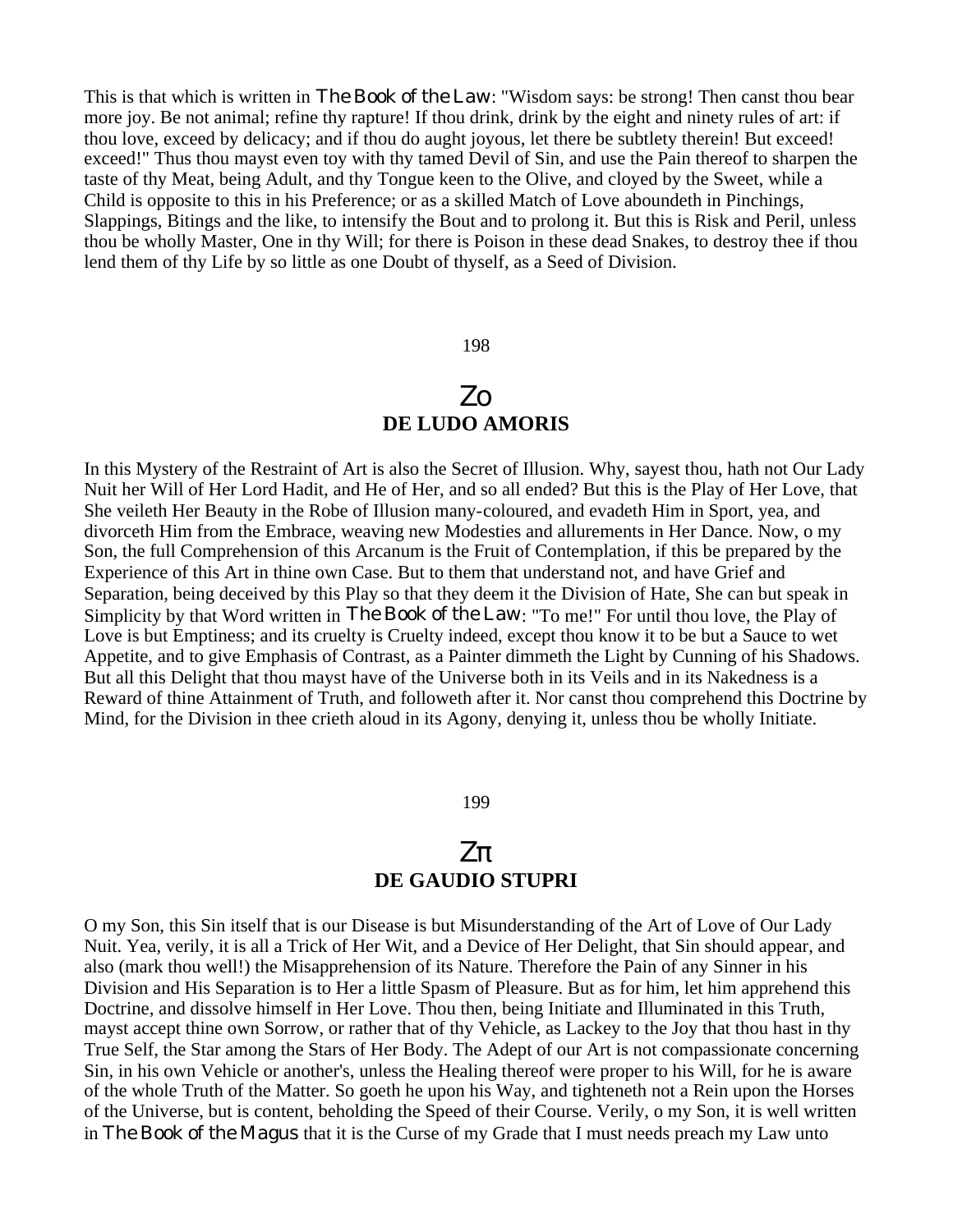Men. For I am afflicted in my Tabernacle on this Count, but in my Self, I rejoice, and join in the Laughter of Her Love.

### 200

### Ζo - 1

### **DE CAECITIA PHILOSOPHORUM ANTIQUORUM**

Behold, how comfortable is this my Wisdom, wherein I have resolved every Conflict soever that is or that can be, even in all Dimensions, that Antagonism of Things no less than their Limitations. I have said: Evil, be thou my Good; for it is the Magical Mirror of our Astarté, and the Caduceus of our Hermes. Now this was the Error of Elder Philosophers, that perceiving Changeful Duality as the Cause of Sorrow, they sought the Reconcilement in Unity and in Stability. But I shew thee the Universe as the Body of Our Lady Nuit, who is None and Two, with Hadit Her Lord as the Alternator of those Phases. This Universe is then a perpetual By-coming, the Vessel of every Permutation of infinity, wherein every Phenomenon is a Sacrament, Change being the act of Love, and Duality the Condition prodromal to that Act even as an Axe must be taken back from a Cedar that it may deliver its Stroke. The Error therefore of thee Philosophers lay in their false Assumption that Bliss, Knowledge and Being (the Qualities of their Changeless Unity) could be States. O my Son, how pitiful is their Beggary, these Paupers of Sense and of Experience and of Observation! The Emptiness of their Bellies was it that bred Phantoms of Ideal, so that they sought Joy by a crude Denial of what Truth (or rather, Fact) they had perceived concerning the Universe, so that they set up an Idol of Death for their God, in very Rage of Hatred against the Sum of their own Selves.

#### 201

### Ζρ **DE HERESIA MANICHAEA**

These Philosophers, or shall I not say Misosophers and Pseudo-Sophists, have been hard put to it to explain the Mystery of the Existence of their Evil. They have cried, frothing with Words, the Evil is Illusion. But if so, that Illusion is Evil, whence came it, and to what End? If their Devil created it, who created that Devil? All their contention resolveth to this Dilemma of Change in a Changeless, Falsity in a True, Hate in a Loving, Weakness in an Almighty, Duality in a Simple, Being as they define their God. Nor do they see that they restrict their God (whom yet they would have to be All) by admitting Opposites to this Nature, ever when they sum these Opposites as Illusion, since Illusion is the Denial of His Truth. But the Indians, seeing this, seek Escape by denying all Duality soever to their God, or True State, I speak of Parabrahman and of Nibbana, thus in any Reality of Thought rather denying Him or It than destroying Illusion. But in our Light we have no Need of any Denial, and accept all, yea, Illusion itself, discriminating only in our Minds between Phenomena by Comparison with some convenient Standard, for the Purpose of maintaining the Order of our Conceptions in Respect of the Relation of any Being with its Environment.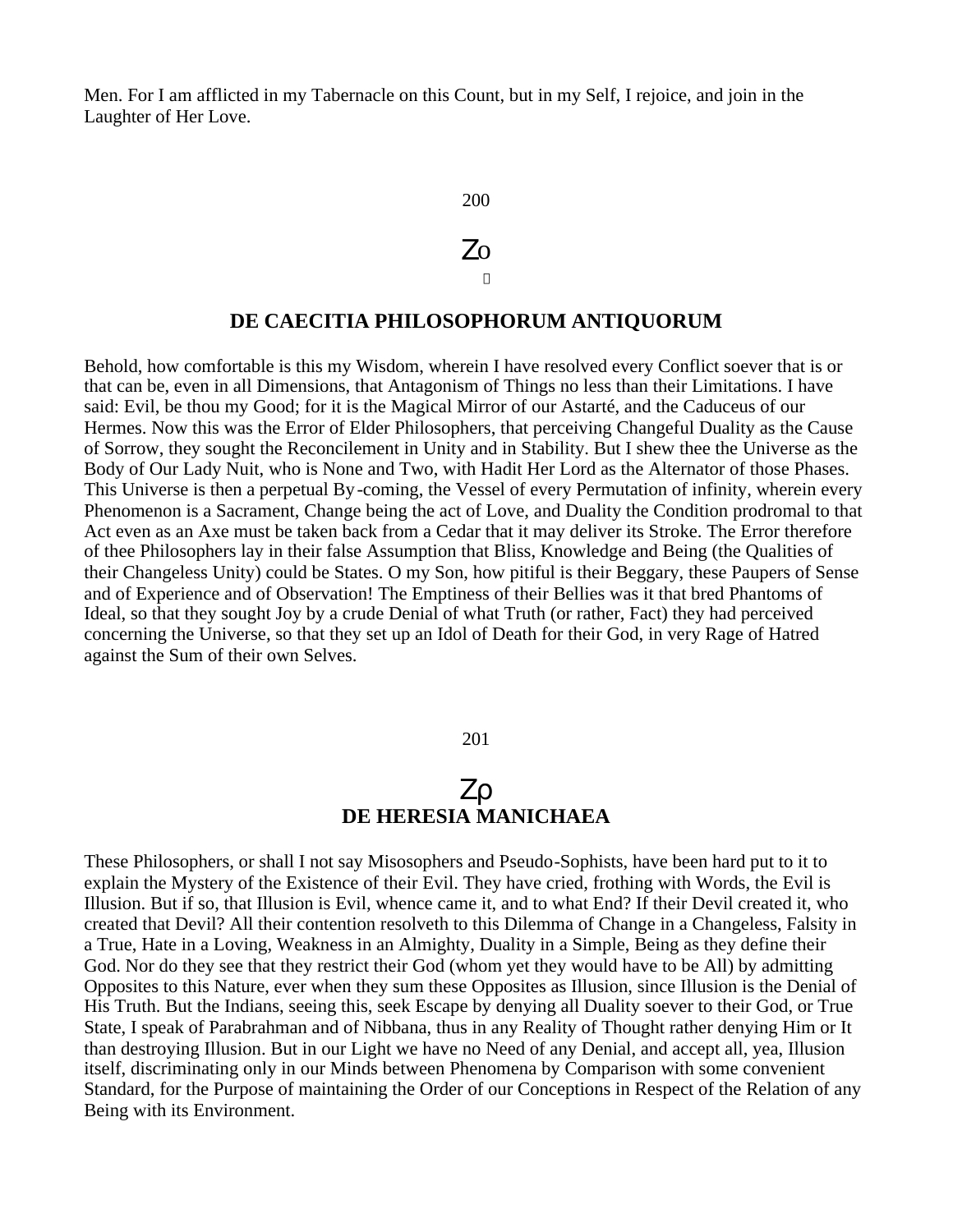# **Zs DE VERITATE RERUM MENSURANDA**

202

So do thou apprehend this Wisdom, o my Son, laying it to thine Heart, as a Mistress, and hiding it in the Treasury of thy Mind as a Jewel of Enlightenment. Consider a Dream, how it is unreal in Respect of thine Experience of the Objects of thy Waking Sense, but real also, both as it did in Fact impress thy Mind, and as it did express some Hunger of thy Secret Nature, as I have already shewed in this Letter. Consider the Play of the Chess, how its Law hath made for itself a Language and a Literature, yet it is but an arbitrary invention; without impinging (save as it operateth though Pleasure and Interest upon Minds) on any other Sphere soever of the Universe. Equally, Things called (vulgarly) Real and Material exist in the Universe of our Consciousness only by the Apprehension of their Images in Mind through Sense; as, how is Colour Real or Material to a blind man; or a Law mathematical true to him that is imbecile or demented. All Things therefore, even if unreal and irrational, nay, inconceivable and impossible (such as Iota in the Theorem of De Moivre), exist in one Form or another; but the Reality of any, though in itself absolute, is in Regard of its Relation with any other thing dependent upon the Intercourse and Language between them, conscious or unconscious. Consider Azote, that hath nigh Four Parts in Five of the Air, how it is not real to direct Perception of any human Sense, but yet most real to our Lungs, diluting the Oxygen, by whose Love we were else violently combust. This is the Measure of Reality.

#### 203

### **Zt DE APHORISMO UBI DICO: OMNIA SUNT**

My son, long did I await thee, yearning, and with Price and Great Gladness did I bid thee Welcome to my City of the Pyramids, under the Night of Pan. Now then in my dear Love of thee will I reveal this Secret of Wisdom which I wrote occultly in my last Chapter, in these Words: All Things Exist. Considered by right Understanding, this is to deny that there is anything imaginable or unimaginable which doth not exist. That is, the Body of Our Lady Nuit hath no Limit, and there is no void that She filleth not with the Variety and Beauty of Her Stars in Her Space. Nor is there any one Law of her Nature, but in Her are all Laws, so that each Thing or each Truth that thou perceiveth is as it were one Gesture of Her Dance. Shut up the Book of thy Questions, o my Son, concerning nature, Her Way, Her Origin, or Her Purpose, except in those Matters which concern thee and thine own Orbit, o thou Star, begotten of my Loins in my Lust of Hilarion, the Golden Rose, mystic and Joyous, the Lily of a Thousand Petals and One Petal, subtle and perverse, that thou mightest fulfil this Work of a Magus which I cam to accomplish, robing myself in Flesh of man, as was my Nature and the Will of my Nature, the Name of my Star that flameth in the Body of Nuit our Lady.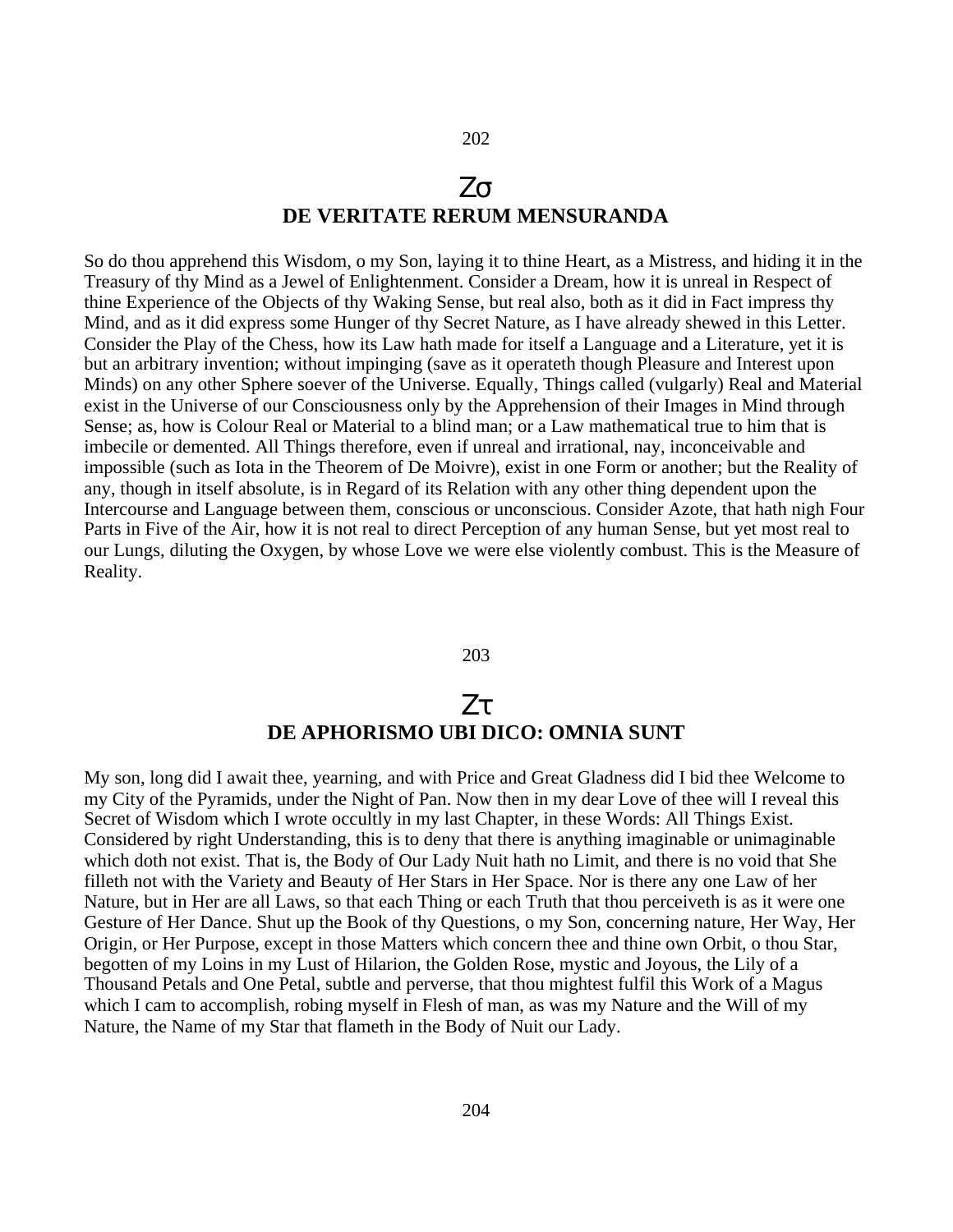### **Zu DE RATIONE HUIUS EPISTOLAE SCRIBENDAE**

Behold, I draw unto the End of this Discourse of Wisdom, as a Ship that hath adventured upon Ocean, from whose mast the Watcher espieth in the Dimness of the Horizon a Point of Snow, being the Peak of a great Mountain that is Guardian of the Harbour, the Term of that Voyage. So now do I commit thee wholly unto thyself, for I exist not in thine Universe, save in my Relation with thee, wherefore this Part of me is in Truth thou rather than I. Yet do thou treasure this Letter, for it is mine especial Gift, and hath Radiance of the Light of my Wisdom, and flameth, being the Blood of my Love of thee and of Mankind. Also, it is the Word of my Will, the Charter of the Liberty of my Soul, and thine, and that of every Man, and every Woman; for we are Stars, O my Son, for many Days was I silent, until thou wast fearful lest thou hadst, by Ignorance or by Inadvertance, enkindled the Fire of my Wrath. But I spake not, because I knew in my Wisdom that thou must pass a certain Ordeal of thine Initiation by thine own Virtue. For this Cause I held aloof; but in my Love I made a Beginning of this Letter, beholding thy triumph beforehand; and with Prescience, divining thy next Need, that is to say, this Book of the Words of my Wisdom.

#### 205

### **Zf DE NATURA HUIUS EPISTOLAE**

O my Son, in this Letter have I written the Name of my own Nature, its Law, its Quality, its Will and its Appurtenance or Ornament. For it is the Child of my Love toward thee, and the Expression through mine Art of my Will so far as that regardeth thee. Now every Child is made of the Essence of his Father, so that every Creation is a Likeness or Image of the Creator, but modified by the Mother, that is to say, the Material whereon he begetteth it. So then this Letter is a Projection of mine own Star in a Mirror, to wit, mine Idea in thy Regard; and it shall be unto thee as a clear Vision of thy Father, and of the Word of the Æon that he hath uttered unto Man. But also, because this Word is the Formula of the Æon, that is the Law of its Changes or Phenomena, the Equation that expresseth its Energy and its Motion, it shall serve every Man in his Measure as a Text-Book or Comment upon the Theorick and Praxis of Magick. By it may he discover his true Nature, and its Will, and apply his Force and his Intelligence to the right Fulfilment thereof. It shall be a beacon to enlighten him, to comfort him, and to direct him; and it shall be a Witness and Memorial of my Word and of my Work, as of mine Attainment unto Wisdom.

#### 206

### **Zc DE MODO QUO HANC EPISTOLAM SCRIPSI**

There is not one Word in this Letter that is not writ with mine own Hand and Style, slowly and heedfully (as is contrary with my custom) being the Fruit of the Tree of my Mediation, well-ripened by the Sun of mine Illumination. With much Toil have I done this, being oftentimes seated without Motion save of the Hands, while Earth rolled from Twilight unto Twilight, so that my Body became cold and rigid, even as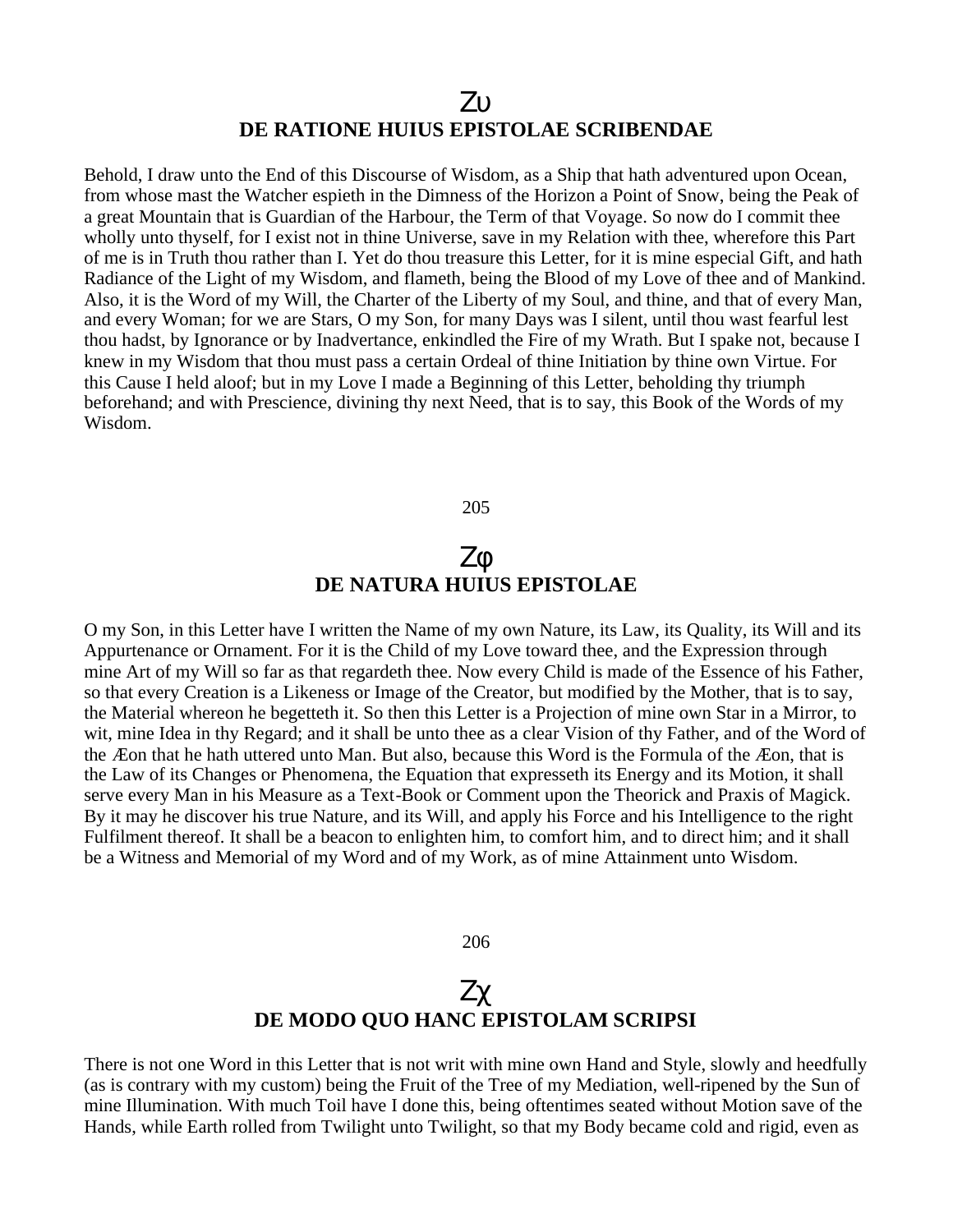is a Corpse. Also, in the Intervals of this Scripture, have I been given to Contemplation and to Works of High Magick, notably the Mass of the Holy Ghost, in the Concentration of my Will to impart this Wisdom unto thee, and to reveal the Mysteries of Truth. Now of all these this is the Root, that Truth is not fixed with the Rigour of Death, but vital with Lust of Change, and enflamed with the Love of its opposite. Thus even Falsehood is not alien to Truth, for the Perfection of Nature comprehendeth all. But all these Things are written in *The Book of the Law*, after which do I limp painfully, afar off, upon the poor Crutch of mine Understanding of its Word; yea, I am well assured that in that Book are writ all Things soever; but we, being mostly without Wit are not able to distinguish them. For the Stature of Aiwass is beyond our Measure, seeing that he was able to comprehend the whole Mystery of Nuit and of Hadit, and yet to declare Their Message in the Language of Men.

#### 207

### **Zy DE SAPIENTIA ET STULTITIA**

O my Son, in this the Colophon of my Epistle will I recall the Title and Superscription thereof; that is, *The Book of Wisdom or Folly*. I proclaim Blessing and Worship to Nuit Our Lady and Her Lord Hadit, for the Miracle of the Anatomy of the Child Ra-Hoor-Khuit, as it is shewn in the Design *Minutum Mundum*, the Tree of Life. For though Wisdom be the Second Emanation of his Essence, there is a Path to separate and to join them, the Reference thereof being Aleph, that is One indeed, but also an Hundred and Eleven in his full Orthography; to signify the Most Holy Trinity, and by Metathesis it is Thick Darkness, and Sudden Death. This is also the Number of **A U M**, which is **A M O U N**, and the Root-Sound of **O M N E**, or, in Greek, **P A N**, and it is a Number of the Sun. Yet is the Atu of Thoth that correspondeth thereunto marked with **Z E R O**, and its Name is **M A T**, whereof I have spoken formerly, and its Image is the Fool. O my Son, gather thou all these Limbs together in One Body, and breathe upon it with thy Spirit, that it may live; then do thou embrace it with Lust of they Manhood, and go in unto it, and know it; so shall ye be One Flesh. Now at last in the Reinforcement and Ecstasy of this Consummation thou shalt with by what Inspiration thou didst choose thy Name in the Gnosis, I mean **P A R Z I V A L**, "der reine Thor", the True Knight that won Kingship in Monsalvat, and made whole the Wound of Amfortas, and ordered Kundry to right Service, and regained the Lance, and revived the Miracle of the Sangraal; yea, also upon himself did he accomplish his Work in the End: "Höchsten Heiles Wunder! Erlösung dem Erlöser!" This is the last Word of the Song that thine Uncle Richard Wagner made for Worship of this Mystery. Understand thou this, o my Son, as I take leave of thee in this Epistle, that the Summit of Wisdom is the opening of the Way that leadeth unto the Crown and Essence of all, to the Soul of the Child Horus, the Lord of the Æon. This Way is the Path of the Pure Fool.

208

### **Zw DE ORACULO SUMMO**

And who is this Pure Fool? Lo, in the Sagas of old Time, Legend of Scald, of Brad, of Druid, cometh he not in Green Like Spring? O thou Great Fool, thou Water that art Air, in whom all Complex is resolved!